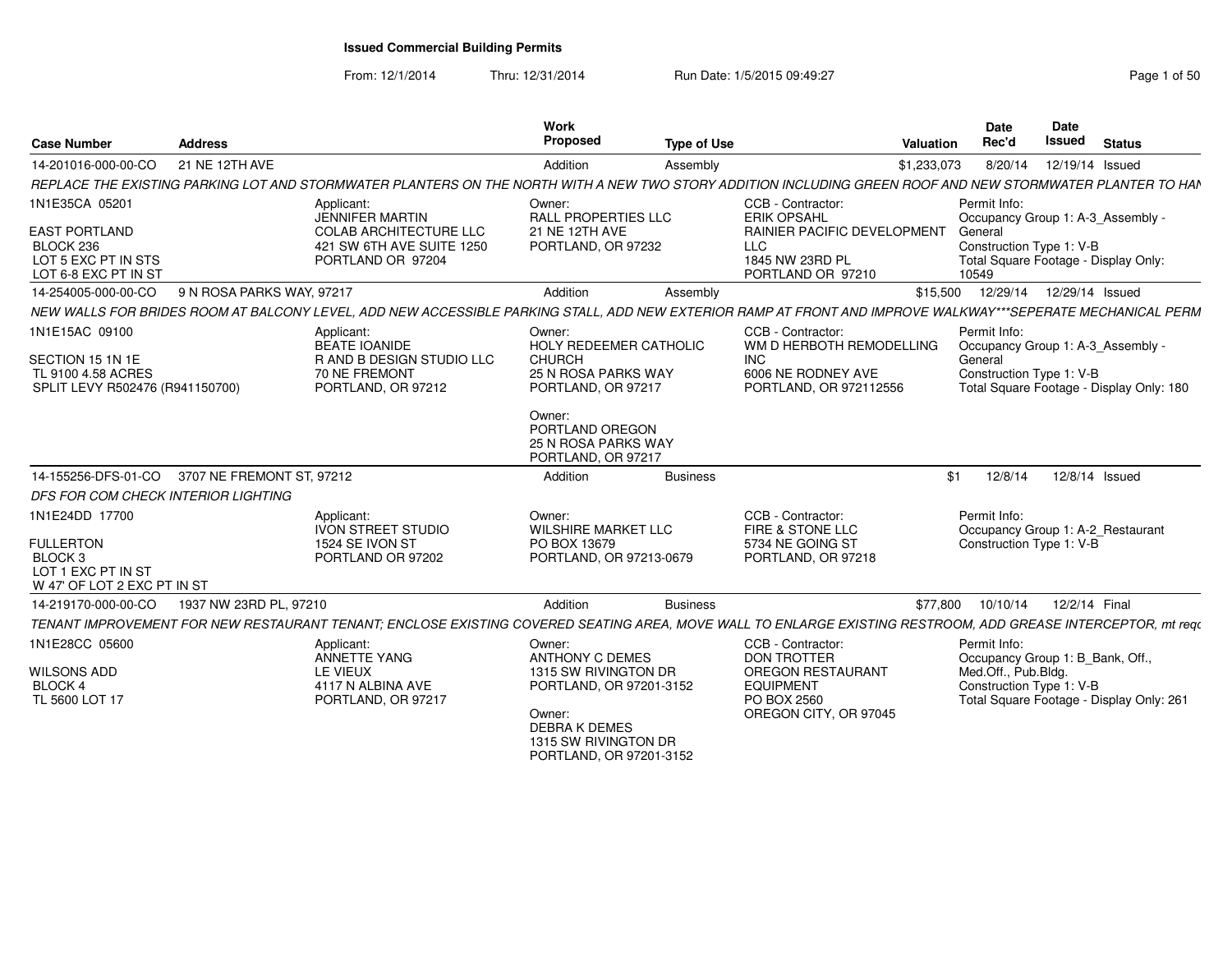From: 12/1/2014Thru: 12/31/2014 Run Date: 1/5/2015 09:49:27 Rege 2 of 50

|                                                                                                                                                                                                 |                           |                                                                                                                                                              | <b>Work</b><br><b>Proposed</b>                                                            |                    |                                                                                                                                 |                  | <b>Date</b><br>Rec'd                                                                                                             | Date<br><b>Issued</b>      | <b>Status</b> |  |
|-------------------------------------------------------------------------------------------------------------------------------------------------------------------------------------------------|---------------------------|--------------------------------------------------------------------------------------------------------------------------------------------------------------|-------------------------------------------------------------------------------------------|--------------------|---------------------------------------------------------------------------------------------------------------------------------|------------------|----------------------------------------------------------------------------------------------------------------------------------|----------------------------|---------------|--|
| <b>Case Number</b>                                                                                                                                                                              | <b>Address</b>            |                                                                                                                                                              |                                                                                           | <b>Type of Use</b> |                                                                                                                                 | <b>Valuation</b> |                                                                                                                                  |                            |               |  |
| 13-133653-REV-01-CO                                                                                                                                                                             | 240 SE 2ND AVE, 97214     | VALUE ADDED REVISION TO RECONFIGURE OFFICES ON 1ST AND 2ND FLOOR, ADD NEW ACCESSIBLE RESTROOM ON 1ST FLOOR, REVISE MAIN FLOOR RESTROOMS, AND CREATE NEW TENA | Addition                                                                                  | <b>Business</b>    |                                                                                                                                 | \$6,000          |                                                                                                                                  | 11/7/14  12/18/14  Final   |               |  |
| 1N1E34DD 03600<br><b>FRUSHS SQUARE ADD</b><br>S 64.87' OF N 130' OF W 88' OF BLOCK 7                                                                                                            |                           | Applicant:<br><b>JESSAMYN GRIFFIN</b><br>SITEWORKS DESIGN/BUILD<br>1255 NW 9TH AVE SUITE 17                                                                  | Owner:<br>NORTHWEST SUSTAINABLE<br>240 SE 2ND AVE<br>PORTLAND, OR 97214-1004              |                    | CCB - Contractor:<br><b>JEAN PIERRE VEILLET</b><br><b>SITEWORKS INC</b><br>1255 NW 9TH #17                                      |                  | Permit Info:<br>Occupancy Group 1: B Bank, Off.<br>Med.Off., Pub.Bldg.<br>Construction Type 1: III-B                             |                            |               |  |
|                                                                                                                                                                                                 |                           | PORTLAND OR 97209                                                                                                                                            | Owner:<br>PROPERTIES LLC<br>240 SE 2ND AVE<br>PORTLAND, OR 97214-1004                     |                    | PORTLAND, OR 97209                                                                                                              |                  |                                                                                                                                  |                            |               |  |
| 14-209139-000-00-CO                                                                                                                                                                             | 2021 NE SANDY BLVD, 97232 |                                                                                                                                                              | Addition                                                                                  | <b>Business</b>    |                                                                                                                                 | \$600,000        |                                                                                                                                  | 9/8/14  12/17/14  Issued   |               |  |
|                                                                                                                                                                                                 |                           | TENANT IMPROVEMENT FOR EXISTING BANK TENANT, INCLUDES STOREFRONT WINDOW REPLACEMENT, NEW METAL ROOF AND MEMBRANE, LIGHT INTERIOR DEMO, NEW INTERIOR PARTITIN |                                                                                           |                    |                                                                                                                                 |                  |                                                                                                                                  |                            |               |  |
| 1N1E35DA 02400                                                                                                                                                                                  |                           | Applicant:                                                                                                                                                   | Owner:                                                                                    |                    | CCB - Contractor:                                                                                                               |                  | Permit Info:                                                                                                                     |                            |               |  |
| SULLIVANS ADD<br>BLOCK 3 EXC PT IN STS                                                                                                                                                          |                           | RYAN MCCLUCKIE<br><b>SCOTT EDWARDS</b><br><b>ARCHITECTURE LLP</b><br>2525 E BURNSIDE<br>PORTLAND, OR 97214                                                   | JANTZEN EMPLOYEES FED CR<br><b>UNION</b><br>2021 NE SANDY BLVD<br>PORTLAND, OR 97232-2886 |                    | <b>BREMIK CONSTRUCTION</b><br>1026 SE STARK ST<br>PORTLAND, OR 97214                                                            |                  | Occupancy Group 1: B_Bank, Off.,<br>Med.Off., Pub.Bldg.<br>Construction Type 1: V-B<br>Total Square Footage - Display Only: 5344 |                            |               |  |
| 14-211490-000-00-CO                                                                                                                                                                             | 7124 N MARINE DR. 97203   |                                                                                                                                                              | Addition                                                                                  | <b>Business</b>    |                                                                                                                                 | \$85.000         |                                                                                                                                  | 10/10/14  12/17/14  Issued |               |  |
|                                                                                                                                                                                                 |                           | INSTALLATION OF 22.000 GALLON WASTEWATER BUFFER TANK WITH 324 SF FOUNDATION AT WEST OF EXISTING WASTEWATER TREATMENT SYSTEM BUILDING FOR THE PLANT           |                                                                                           |                    |                                                                                                                                 |                  |                                                                                                                                  |                            |               |  |
| 2N1W25A 00200<br>RIVERGATE INDUSTRIAL DIS                                                                                                                                                       |                           | Applicant:<br><b>JOE KURTH</b><br>LIVERMORE ARCH AND                                                                                                         | Owner:<br>AJINOMOTO FROZEN FOODS USA NICK LETTIN<br><b>INC</b>                            |                    | CCB - Contractor:<br><b>INSPEC INTERNATIONAL LLC</b>                                                                            |                  | Permit Info:<br>Occupancy Group 1: U Private<br>Garage\Utility Misc.                                                             |                            |               |  |
| BLOCK 27<br>LOT 3-6 TL 200<br><b>LAND &amp; IMPS</b><br>ENTERPRISE ZONE; POTENTIAL ADDITIONAL<br>TAX: SEE R660328 (R708888589) FOR OTHER<br>IMPS; R646093 (R708888588) FOR MACH &<br>EQUIP: DEF |                           | <b>ENGINEERING</b><br>140 SW ARTHUR ST SUITE 200<br>PORTLAND OR 97201                                                                                        | 7124 N MARINE DR<br>PORTLAND, OR 97203                                                    |                    | 140 SW ARTHUR ST<br>PORTLAND, OR 97201                                                                                          |                  | Construction Type 1: V-B                                                                                                         |                            |               |  |
| 14-219170-REV-01-CO 1937 NW 23RD PL, 97210                                                                                                                                                      |                           |                                                                                                                                                              | Addition                                                                                  | <b>Business</b>    |                                                                                                                                 |                  | \$ 12/16/14 12/16/14 Issued                                                                                                      |                            |               |  |
|                                                                                                                                                                                                 |                           | REVISION TO CHANGE RISER AT GREASE INTERCEPTOR FROM 12" TO 16"                                                                                               |                                                                                           |                    |                                                                                                                                 |                  |                                                                                                                                  |                            |               |  |
| 1N1E28CC 05600<br>WILSONS ADD<br><b>BLOCK 4</b><br>TL 5600 LOT 17                                                                                                                               |                           | Applicant:<br>ANNETTE YANG<br>LE VIEUX<br>4117 N ALBINA AVE<br>PORTLAND, OR 97217                                                                            | Owner:<br>T AND D INVESTMENTS LLC<br>1315 SW RIVINGTON DR<br>PORTLAND, OR 97201           |                    | CCB - Contractor:<br><b>DON TROTTER</b><br><b>OREGON RESTAURANT</b><br><b>EQUIPMENT</b><br>PO BOX 2560<br>OREGON CITY, OR 97045 |                  | Permit Info:<br>Occupancy Group 1: B_Bank, Off.<br>Med.Off., Pub.Bldg.<br>Construction Type 1: V-B                               |                            |               |  |
| 14-152149-REV-01-CO                                                                                                                                                                             | 4030 NE HALSEY ST. 97232  |                                                                                                                                                              | Addition                                                                                  | <b>Business</b>    |                                                                                                                                 |                  | \$ 12/12/14 12/12/14 Under Inspection                                                                                            |                            |               |  |
|                                                                                                                                                                                                 |                           | REVISION TO CHANGE ENTRY DOOR FROM SLIDING TO BIFOLD. CHANGED ENTRY DOOR STORAGE FROM WALL POCKET TO NEXT TO WALL IN DISPLAY AREA. DIMENSION CHANGES THROUGH |                                                                                           |                    |                                                                                                                                 |                  |                                                                                                                                  |                            |               |  |
| 1N1E36AA 00200                                                                                                                                                                                  |                           | Applicant:<br>MATTHEW LILLARD                                                                                                                                | Owner:<br>KTJ 232 LLC                                                                     |                    | CCB - Contractor:<br><b>LCG PENCE</b>                                                                                           |                  | Permit Info:<br>Occupancy Group 1: M Store, Service                                                                              |                            |               |  |
| LAURELHURST<br>BLOCK 44                                                                                                                                                                         |                           | <b>BAYSINGER PARTNERS</b><br><b>ARCHITECTURE PC</b>                                                                                                          | 5125 COUNTY ROAD 101 #100<br>MINNETONKA, MN 55345-4158                                    |                    | 2720 SW CORBETT<br>PORTLAND OR 97201                                                                                            |                  | Station<br>Construction Type 1: III-B                                                                                            |                            |               |  |
| LOT 1-8 TL 200                                                                                                                                                                                  |                           | 1006 SE GRAND AVE., SUITE 300<br>PORTLAND OR 97214                                                                                                           |                                                                                           |                    |                                                                                                                                 |                  |                                                                                                                                  |                            |               |  |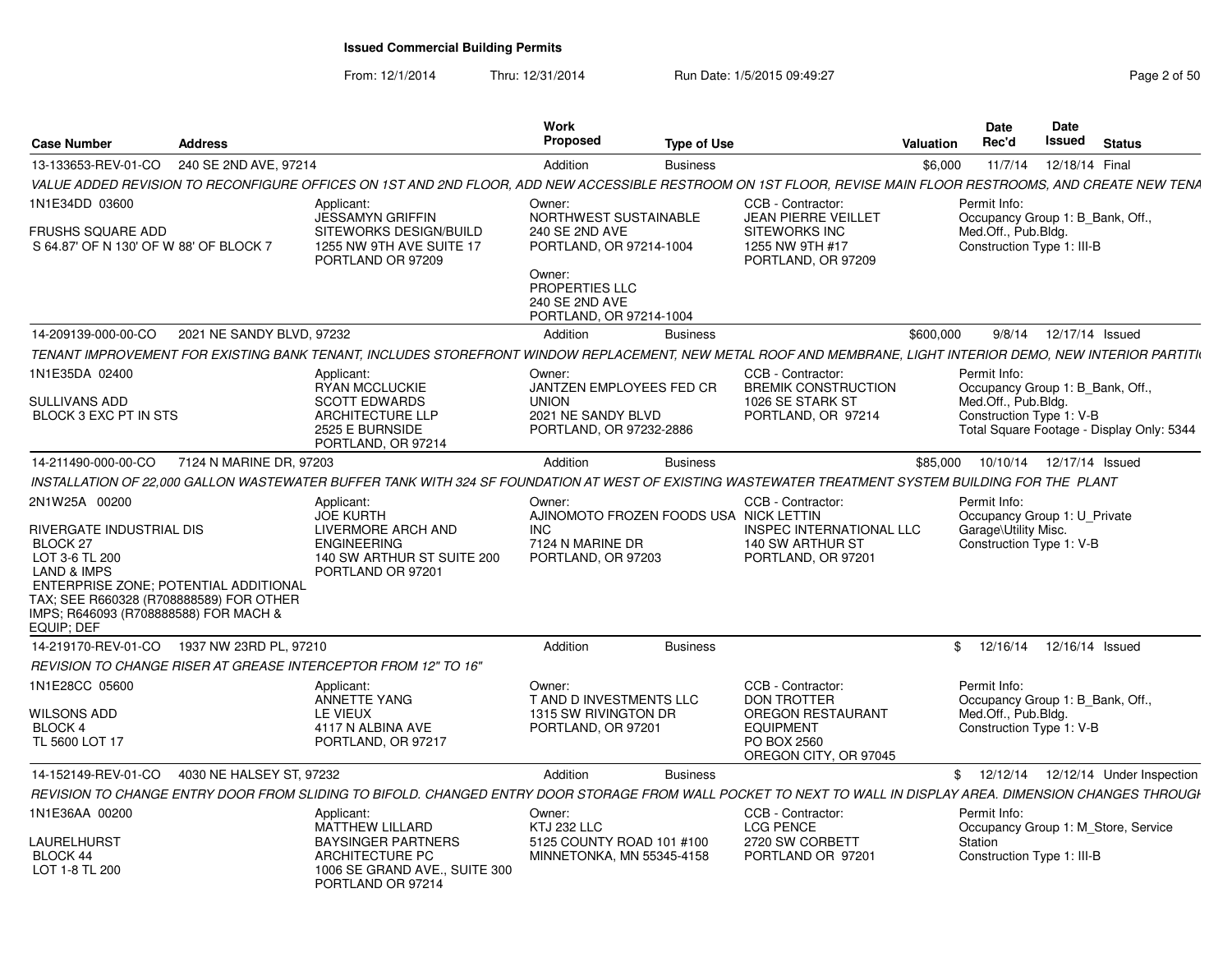From: 12/1/2014Thru: 12/31/2014 Run Date: 1/5/2015 09:49:27 Rege 3 of 50

| <b>Case Number</b>                                                                | <b>Address</b>                    |                                                                                                                             | Work<br>Proposed                                                                     | <b>Type of Use</b> |                                                                                                                  | Valuation | Date<br>Rec'd                                                                                         | <b>Date</b><br>Issued | <b>Status</b>                                                                           |
|-----------------------------------------------------------------------------------|-----------------------------------|-----------------------------------------------------------------------------------------------------------------------------|--------------------------------------------------------------------------------------|--------------------|------------------------------------------------------------------------------------------------------------------|-----------|-------------------------------------------------------------------------------------------------------|-----------------------|-----------------------------------------------------------------------------------------|
| 14-152149-DFS-02-CO                                                               | 4030 NE HALSEY ST, 97232          |                                                                                                                             | Addition                                                                             | <b>Business</b>    |                                                                                                                  | \$24,692  | 10/28/14                                                                                              | 12/19/14 Final        |                                                                                         |
| DFS FOR NURSERY SCREEN FENCING                                                    |                                   |                                                                                                                             |                                                                                      |                    |                                                                                                                  |           |                                                                                                       |                       |                                                                                         |
| 1N1E36AA 00200                                                                    |                                   | Applicant:<br>DOUG WARD                                                                                                     | Owner:<br>KTJ 232 LLC                                                                |                    | CCB - Contractor:<br><b>LCG PENCE</b>                                                                            |           | Permit Info:<br>Occupancy Group 1: M_Store, Service                                                   |                       |                                                                                         |
| LAURELHURST                                                                       |                                   | ROYAL OAK METAL CRAFT                                                                                                       | 5125 COUNTY ROAD 101 #100                                                            |                    | 2720 SW CORBETT                                                                                                  |           | Station                                                                                               |                       |                                                                                         |
| BLOCK 44<br>LOT 1-8 TL 200                                                        |                                   | 2135 NW 29TH AVE<br>PORTLAND, OR 97210                                                                                      | MINNETONKA, MN 55345-4158                                                            |                    | PORTLAND OR 97201                                                                                                |           | Construction Type 1: III-B                                                                            |                       |                                                                                         |
| 13-224793-REV-04-CO                                                               | 1033 SE MAIN ST, 97214            |                                                                                                                             | Addition                                                                             | <b>Business</b>    |                                                                                                                  | \$31,000  | 10/22/14                                                                                              |                       | 12/8/14 Issued                                                                          |
|                                                                                   |                                   | REVISION-VALUE ADDED REVISION TO NON CONFORMING UPGRADES AS PROPOSED UNDER OPTION #2 SITE WORK                              |                                                                                      |                    |                                                                                                                  |           |                                                                                                       |                       |                                                                                         |
| 1S1E02BD 06200<br><b>HAWTHORNE PK</b><br>BLOCK 214<br>$LOT 3-6$                   |                                   | Applicant:<br>AMY TALLENT<br>3933 SW KELLY AVE<br>PORTLAND OR 97239                                                         | Owner:<br><b>MAIN VENTURE LLC</b><br><b>PO BOX 513</b><br>WILSONVILLE, OR 97070-0513 |                    | CCB - Contractor:<br>JOHN BEAL<br>J BEALS CONSTRUCTION LLC<br>1635 NE 53RD<br>PORTLAND, OR 97213                 |           | Permit Info:<br>Factory, Mod.Hazard<br>Construction Type 1: V-B                                       |                       | Occupancy Group 1: F-1_Industrial Plant -<br>Construction Type 2 (formerly Type 1): V-B |
|                                                                                   |                                   |                                                                                                                             | Owner:<br>SUMPTER HOLDINGS LLC<br>PO BOX 513<br>WILSONVILLE, OR 97070-0513           |                    |                                                                                                                  |           |                                                                                                       |                       |                                                                                         |
| 14-194509-000-00-CO                                                               | 829 SE CESAR E CHAVEZ BLVD, 97214 |                                                                                                                             | Addition                                                                             | <b>Business</b>    |                                                                                                                  | \$6,400   | 12/8/14                                                                                               |                       | 12/8/14 Issued                                                                          |
|                                                                                   |                                   | ADDITION TO NORTH SIDE OF THE RESTAURANT TO ADD FRONT COVERED PATIO FOR SEATING AREA.                                       |                                                                                      |                    |                                                                                                                  |           |                                                                                                       |                       |                                                                                         |
| 1S1E01AA 08600<br><b>BARTSCH PK ADD</b><br><b>BLOCK 4</b><br>LOT 12 EXC PT IN STS |                                   | Applicant:<br>TWO BROTHERS CAFE & GRILL<br>829 SE 39TH AVE<br>PORTLAND OR 97214                                             | Owner:<br>LONG KHAC NGUYEN<br>16476 SW TIMBERLAND DR<br>BEAVERTON, OR 97007          |                    |                                                                                                                  |           | Permit Info:<br>Occupancy Group 1: B_Bank, Off.,<br>Med.Off., Pub.Bldg.<br>Construction Type 1: V-B   |                       | Total Square Footage - Display Only: 320                                                |
|                                                                                   |                                   |                                                                                                                             | Owner:<br>HUYEN THI LE<br>16476 SW TIMBERLAND DR<br>BEAVERTON, OR 97007              |                    |                                                                                                                  |           |                                                                                                       |                       |                                                                                         |
| 13-241903-REV-01-CO                                                               | 1355 NW EVERETT ST, 97209         |                                                                                                                             | Addition                                                                             | <b>Business</b>    |                                                                                                                  | \$95,000  | 10/7/14                                                                                               |                       | 12/2/14 Issued                                                                          |
|                                                                                   |                                   | REVISION-VALUE ADDED REVISION TO ADD INTERIOR PARTITION WALLS(8'-4") TO CREATE UN-ENCLOSED PRIVATE OFFICES, NEW PANTRY AREA |                                                                                      |                    |                                                                                                                  |           |                                                                                                       |                       |                                                                                         |
| 1N1E33DA 02100                                                                    |                                   | Applicant:<br><b>ROB HUMPHREY</b><br><b>FASTER PERMITS</b><br>14334 NW EAGLERIDGE LANE<br>PORTLAND, OR 97229                | Owner:<br>300 PARTNERS LLC<br>2855 SW RUTLAND TER<br>PORTLAND, OR 97205-5855         |                    | CCB - Contractor:<br>PATH CONSTRUCTION<br>5331 SW MACADAM AVE #258-110 Med.Off., Pub.Bldg.<br>PORTLAND, OR 97239 |           | Permit Info:<br>Occupancy Group 1: B Bank, Off.,<br>Construction Type 1: III-B                        |                       |                                                                                         |
| 13-205597-DFS-01-CO                                                               | 10000 SE PINE AVE, 97216          |                                                                                                                             | Addition                                                                             | <b>Business</b>    |                                                                                                                  | \$30,000  | 6/24/14                                                                                               |                       | 12/5/14 Issued                                                                          |
| <b>DFS - STORE FRONT SYSTEM</b>                                                   |                                   |                                                                                                                             |                                                                                      |                    |                                                                                                                  |           |                                                                                                       |                       |                                                                                         |
| 1N2E33DD 05700                                                                    |                                   | Applicant:<br>DONIVON MCCORD<br>MCCORD CONSTRUCTION LLC<br>324 SW WONDERVIEW DRIVE<br>GRESHAM, OR 97080                     | Owner:<br>HALL FAMILY L L C<br>10000 SE PINE ST<br>PORTLAND, OR 97216                |                    | CCB - Contractor:<br>MCCORD CONSTRUCTION LLC<br>324 SW WONDERVIEW DR<br>GRESHAM, OR 97080                        |           | Permit Info:<br>Occupancy Group 1: B_Bank, Off.,<br>Med.Off., Pub.Bldg.<br>Construction Type 1: III-B |                       |                                                                                         |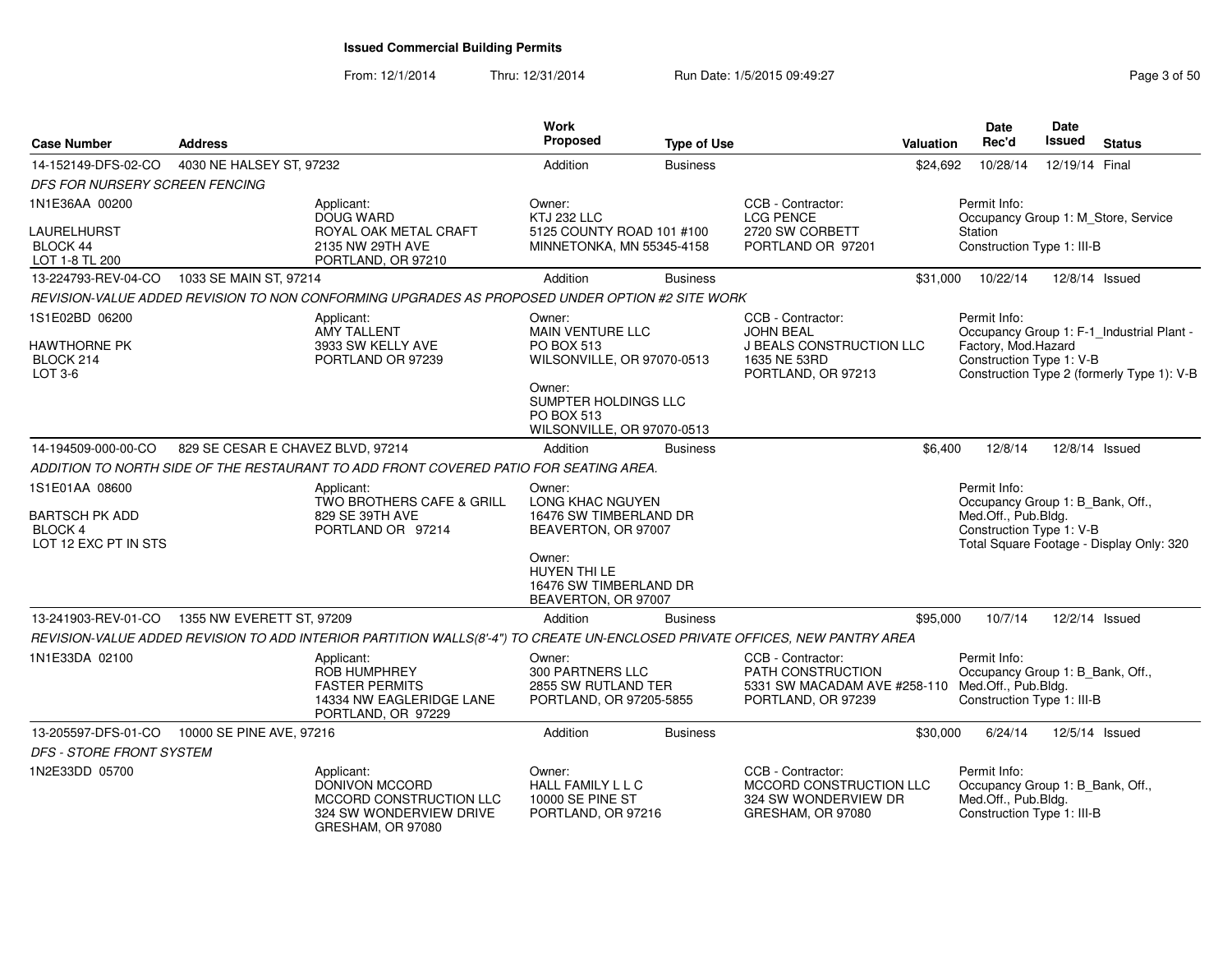From: 12/1/2014

Thru: 12/31/2014 Run Date: 1/5/2015 09:49:27 Rege 4 of 50

| <b>Case Number</b>                                                                                                 | <b>Address</b>                                                                                                                                                       |                                                                                           | Work<br><b>Proposed</b>                                                                                                                                                 | <b>Type of Use</b> |                                                                                                | <b>Valuation</b> | Date<br>Rec'd                                                     | Date<br>Issued<br><b>Status</b>                                                     |
|--------------------------------------------------------------------------------------------------------------------|----------------------------------------------------------------------------------------------------------------------------------------------------------------------|-------------------------------------------------------------------------------------------|-------------------------------------------------------------------------------------------------------------------------------------------------------------------------|--------------------|------------------------------------------------------------------------------------------------|------------------|-------------------------------------------------------------------|-------------------------------------------------------------------------------------|
| 14-242223-000-00-CO                                                                                                | 2001 SW JEFFERSON ST, 97205                                                                                                                                          |                                                                                           | Addition                                                                                                                                                                | <b>Business</b>    |                                                                                                | \$125,000        | 12/5/14                                                           | 12/5/14 Issued                                                                      |
|                                                                                                                    | EXTERIOR UPGRADES TO BUILDING, REMOVE WHITE METAL PANELS AND REPLACE WITH WHITE STUCCO, NEW STICK FRAME CANOPY AT EAST ELEVATION                                     |                                                                                           |                                                                                                                                                                         |                    |                                                                                                |                  |                                                                   |                                                                                     |
| 1S1E04BA 03100<br>AMOS N KINGS<br>BLOCK 9&15 TL 3100                                                               | Applicant:<br><b>JACK LYON</b><br>STUDIO 410                                                                                                                         | 11575 SW Pacific Hwy ste 111<br><b>Tigard, OR 97223</b>                                   | Owner:<br>LITHIA REAL ESTATE INC<br>150 N BARTLETT ST<br>MEDFORD, OR 97501                                                                                              |                    | CCB - Contractor:<br>JHC GENERAL LLC<br>11125 SW BARBUR BLVD<br>PORTLAND OR 97219              |                  | Permit Info:<br>Med.Off., Pub.Bldg.<br>Construction Type 1: III-B | Occupancy Group 1: B_Bank, Off.                                                     |
|                                                                                                                    | 14-124076-REV-01-CO 5520 NE KILLINGSWORTH ST, 97218                                                                                                                  |                                                                                           | Addition                                                                                                                                                                | Educational        |                                                                                                |                  |                                                                   | \$ 12/12/14 12/12/14 Issued                                                         |
|                                                                                                                    | REVISION TO REPLACE 5 TREES DUE TO WIND DAMAGE                                                                                                                       |                                                                                           |                                                                                                                                                                         |                    |                                                                                                |                  |                                                                   |                                                                                     |
| 1N2E19AB 00400                                                                                                     | Applicant:                                                                                                                                                           | CHARLES KUNERT<br>5520 NE KILLINGSWORTH<br>PORTLAND OR 97218                              | Owner:<br><b>TRINITY EVANGELICAL</b><br>LUTHERAN CHURCH OF<br>PORTLAND<br>5520 NE KILLINGSWORTH ST<br>PORTLAND, OR 97218-2416                                           |                    |                                                                                                |                  | Permit Info:<br>Construction Type 1: V-A                          | Occupancy Group 1: E School<br>Construction Type 2 (formerly Type 1): V-A           |
|                                                                                                                    | 14-164113-REV-01-CO 1311 SE 7TH AVE, 97214                                                                                                                           |                                                                                           | Addition                                                                                                                                                                | Factory/Industrial |                                                                                                | \$166,843        |                                                                   | 9/12/14  12/19/14  Issued                                                           |
|                                                                                                                    | VALUE ADDED REVISION: ELIMINATE TENANT E - INCREASE SIZE OF TENANT A; RELOCATE DEMISING WALL OF TENANTS C&D,; MODIFICATION TO WALL/CEILING; INSULATE EXTERIOR WALLS/ |                                                                                           |                                                                                                                                                                         |                    |                                                                                                |                  |                                                                   |                                                                                     |
| 1S1E02BC 05200<br><b>HAWTHORNE PK</b><br>BLOCK 133<br>LOT 7&8                                                      | Applicant:                                                                                                                                                           | ANNABELLE LEE<br>ORANGE DESIGN LLC<br>3530 N MISSISSIPPI<br>PORTLAND, OR 97227            | Owner:<br><b>ANTHONY ARNERICH</b><br>2226 NE 17TH AVE<br>PORTLAND, OR 97212-4603<br>Owner:<br>WEATHERLY CREAMERY BULDING<br>2045 NE M L KING BLVD<br>PORTLAND, OR 97212 |                    | CCB - Contractor:<br>ORANGE SPLOT LLC<br>6325 N ALBINA AVE #6<br>PORTLAND, OR 97217            |                  | Permit Info:<br>Construction Type 1: III-B                        | Occupancy Group 1: A-2_Restaurant                                                   |
|                                                                                                                    | 14-156126-DFS-01-CO  1021 NE GRAND AVE, 97232                                                                                                                        |                                                                                           | Addition                                                                                                                                                                | Hotel/Motel        |                                                                                                |                  |                                                                   | \$100,000  11/10/14  12/19/14  Issued                                               |
| <b>DFS - FIREPROOFING</b><br>1N1E35BB 03800<br>HOLLADAYS ADD<br>BLOCK 46<br>LOT 1-4 EXC PT IN ST<br><b>LOT 5-8</b> | Applicant:                                                                                                                                                           | MEGAN BURNS<br>SD DEACON CORP<br>901 NE GLISAN ST SUITE #100<br>PORTLAND, OR 97232        | Owner:<br><b>GRAND VENTURES HOTEL LLC</b><br>1021 NE GRAND AVE<br>PORTLAND, OR 97232-2060                                                                               |                    | CCB - Contractor:<br>SD DEACON CORP OF OREGON<br>901 NE GLISAN ST STE 100<br>PORTLAND OR 97232 |                  | Permit Info:<br>Construction Type 1: I-B                          | Occupancy Group 1: R-1_Hotel or Motel<br>Construction Type 2 (formerly Type 1): I-B |
|                                                                                                                    | 14-156126-DFS-02-CO 1021 NE GRAND AVE, 97232                                                                                                                         |                                                                                           | Addition                                                                                                                                                                | Hotel/Motel        |                                                                                                | \$425,000        |                                                                   | 12/1/14  12/19/14  Issued                                                           |
|                                                                                                                    | DFS FOR COMPOSITE ALUMINUM WALL PANELS                                                                                                                               |                                                                                           |                                                                                                                                                                         |                    |                                                                                                |                  |                                                                   |                                                                                     |
| 1N1E35BB 03800<br>HOLLADAYS ADD<br>BLOCK 46<br>LOT 1-4 EXC PT IN ST<br>LOT 5-8                                     | Applicant:                                                                                                                                                           | <b>MEGAN BURNS</b><br>SD DEACON CORP<br>901 NE GLISAN ST SUITE #100<br>PORTLAND, OR 97232 | Owner:<br>GRAND VENTURES HOTEL LLC<br>1021 NE GRAND AVE<br>PORTLAND, OR 97232-2060                                                                                      |                    | CCB - Contractor:<br>SD DEACON CORP OF OREGON<br>901 NE GLISAN ST STE 100<br>PORTLAND OR 97232 |                  | Permit Info:<br>Construction Type 1: I-B                          | Occupancy Group 1: R-1_Hotel or Motel<br>Construction Type 2 (formerly Type 1): I-B |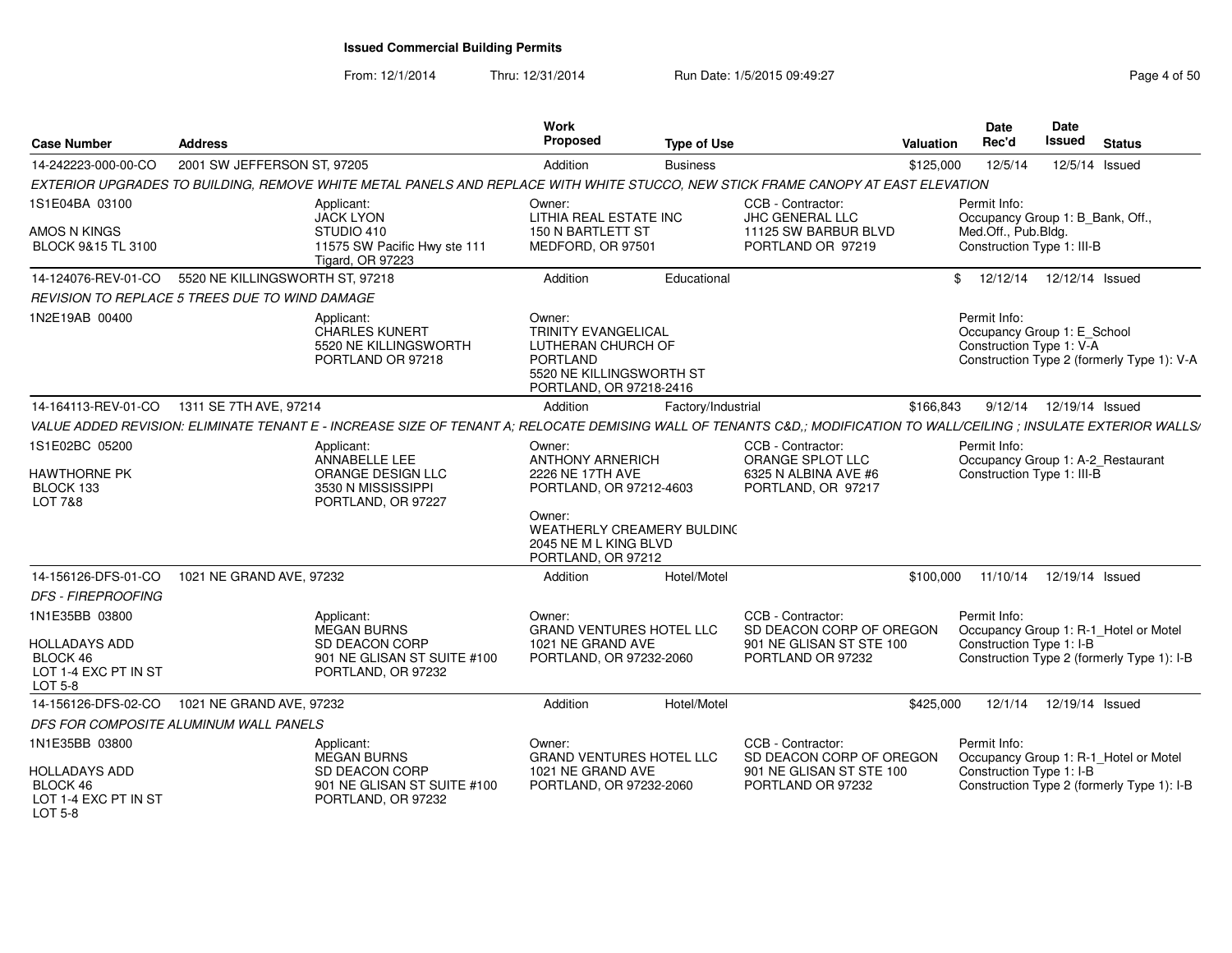From: 12/1/2014Thru: 12/31/2014 Run Date: 1/5/2015 09:49:27 Rege 5 of 50

| <b>Case Number</b>                                                                                                                                | <b>Address</b>             |                                                                                                                                                                      | Work<br>Proposed                                                                                                                                                                                                                | <b>Type of Use</b> |                                                                                                            | Valuation | Date<br>Rec'd                                                                                     | <b>Date</b><br><b>Issued</b> | <b>Status</b>                                                                       |
|---------------------------------------------------------------------------------------------------------------------------------------------------|----------------------------|----------------------------------------------------------------------------------------------------------------------------------------------------------------------|---------------------------------------------------------------------------------------------------------------------------------------------------------------------------------------------------------------------------------|--------------------|------------------------------------------------------------------------------------------------------------|-----------|---------------------------------------------------------------------------------------------------|------------------------------|-------------------------------------------------------------------------------------|
| 14-156126-REV-02-CO                                                                                                                               | 1021 NE GRAND AVE, 97232   |                                                                                                                                                                      | Addition                                                                                                                                                                                                                        | Hotel/Motel        |                                                                                                            |           | \$5,000 11/17/14 12/19/14 Issued                                                                  |                              |                                                                                     |
|                                                                                                                                                   |                            | REVISION TO STRUCTURAL STEEL FRAMING FOR MOVABLE BALLROOM PARTITION WALLS AND ADDITIONAL STRUCTURAL STEEL FRAMING                                                    |                                                                                                                                                                                                                                 |                    |                                                                                                            |           |                                                                                                   |                              |                                                                                     |
| 1N1E35BB 03800<br><b>HOLLADAYS ADD</b><br>BLOCK 46<br>LOT 1-4 EXC PT IN ST<br><b>LOT 5-8</b>                                                      |                            | Applicant:<br>RACHEL BRAND<br>HOLST ARCHITECTURE<br>110 SE 8TH AVE<br>PORTLAND, OR 97214                                                                             | Owner:<br><b>GRAND VENTURES HOTEL LLC</b><br>1021 NE GRAND AVE<br>PORTLAND, OR 97232-2060                                                                                                                                       |                    | CCB - Contractor:<br>SD DEACON CORP OF OREGON<br>901 NE GLISAN ST STE 100<br>PORTLAND OR 97232             |           | Permit Info:<br>Construction Type 1: I-B                                                          |                              | Occupancy Group 1: R-1_Hotel or Motel<br>Construction Type 2 (formerly Type 1): I-B |
| 08-178794-REV-03-CO 5420 SE 82ND AVE                                                                                                              |                            |                                                                                                                                                                      | Addition                                                                                                                                                                                                                        | Mercantile         |                                                                                                            |           | 12/18/14  12/18/14  Issued                                                                        |                              |                                                                                     |
|                                                                                                                                                   |                            | REVISION TO CHANGE DETAIL 6 INFORMATION TO DELETE INTERIOR FINISH FROM PERIMETER WALLS - COMPLIANT INSULATION FOR ENERGY ENVELOPE TO BE COMPLETED                    |                                                                                                                                                                                                                                 |                    |                                                                                                            |           |                                                                                                   |                              |                                                                                     |
| 1S2E16CB 04800A1<br><b>MARION PK</b><br><b>BLOCK1</b><br>LOT 1-23 TL 4800<br><b>IMPS &amp; BLACKTOP ONLY</b><br>SEE R213406 (R540500410) FOR LAND |                            | Applicant:<br>CARTER CASE<br>CASE DESIGN GROUP<br>1314 NW IRVING ST #203<br>PORTLAND, OR 97209                                                                       | Owner:<br>KYU HA YU<br>11367 SW ARTESA CT<br>PORTLAND, OR 97225<br>Owner:<br><b>GRACE YU</b><br>11367 SW ARTESA CT<br>PORTLAND, OR 97225                                                                                        |                    | CCB - Contractor:<br><b>DANIEL KIM</b><br>RED BULL DEVELOPMENT<br>12984 SW PINE VIEW ST<br>TIGARD OR 97224 |           | Permit Info:<br>Construction Type 1: V-B                                                          |                              | Occupancy Group 1: A-2_Restaurant                                                   |
| 13-159514-000-00-CO                                                                                                                               | 6017 NE BRYANT ST, 97218   |                                                                                                                                                                      | Addition                                                                                                                                                                                                                        | Utility            |                                                                                                            | \$80,000  | 5/24/13  12/22/14  Issued                                                                         |                              |                                                                                     |
|                                                                                                                                                   |                            | REMOVE 3 ADD 3 ANTENNAS, REMOVE 2 ADD 2 CABINTES, ADD 1 JUNCTION BOX, REMOVE ALL EXISTING COAX CABLES, INSTALL 3 FIBER OPTIC CABLES, INSTALL 6 RRU BOXES; STRUCTURAL |                                                                                                                                                                                                                                 |                    |                                                                                                            |           |                                                                                                   |                              |                                                                                     |
| 1N2E18AA 00300                                                                                                                                    |                            | Applicant:<br>SANDRA WALDEN<br><b>CROWN CASTLE USA</b><br>8432 154TH AVE NE, BLDG C<br>REDMOND, WA 98054                                                             | Owner:<br>RONALD W HARRIMAN<br>P O BOX 461<br>TROUTDALE, OR 97060                                                                                                                                                               |                    | CCB - Contractor:<br>CROWN CASTLE USA INC<br>1220 AUGUSTA DRIVE SUITE 600<br>HOUSTON, TX 77057             |           | Permit Info:<br>Occupancy Group 1: U_Private<br>Garage\Utility Misc.<br>Construction Type 1: II-B |                              |                                                                                     |
| 14-169699-000-00-CO                                                                                                                               | 5335 N MARYLAND AVE, 97217 |                                                                                                                                                                      | Addition                                                                                                                                                                                                                        | Utility            |                                                                                                            | \$12,000  | 6/16/14  12/22/14  Issued                                                                         |                              |                                                                                     |
|                                                                                                                                                   |                            | THREE NEW SPRINT PANEL ANTENNAS AND ADD ONE RRU PER SECTOR ON EXISTING WATER TOWER                                                                                   |                                                                                                                                                                                                                                 |                    |                                                                                                            |           |                                                                                                   |                              |                                                                                     |
| 1N1E22BB 08800                                                                                                                                    |                            | Applicant:<br>AMANDA HOFFMAN<br><b>SMARTLINK LLC</b><br>621 SW ALDER ST SUITE 660<br>PORTLAND OR 97205                                                               | Owner:<br>PORTLAND CITY OF (BUREAU OF<br>1120 SW 5TH AVE #1302<br>PORTLAND, OR 97204-1912<br>Owner:<br><b>PARKS</b><br>1120 SW 5TH AVE #1302<br>PORTLAND, OR 97204-1912<br>Owner:<br><b>RECREATION</b><br>1120 SW 5TH AVE #1302 |                    | CCB - Contractor:<br>NORTH SKY COMMUNICATIONS<br>PO BOX 87550<br>VANCOUVER WA 98687                        |           |                                                                                                   |                              |                                                                                     |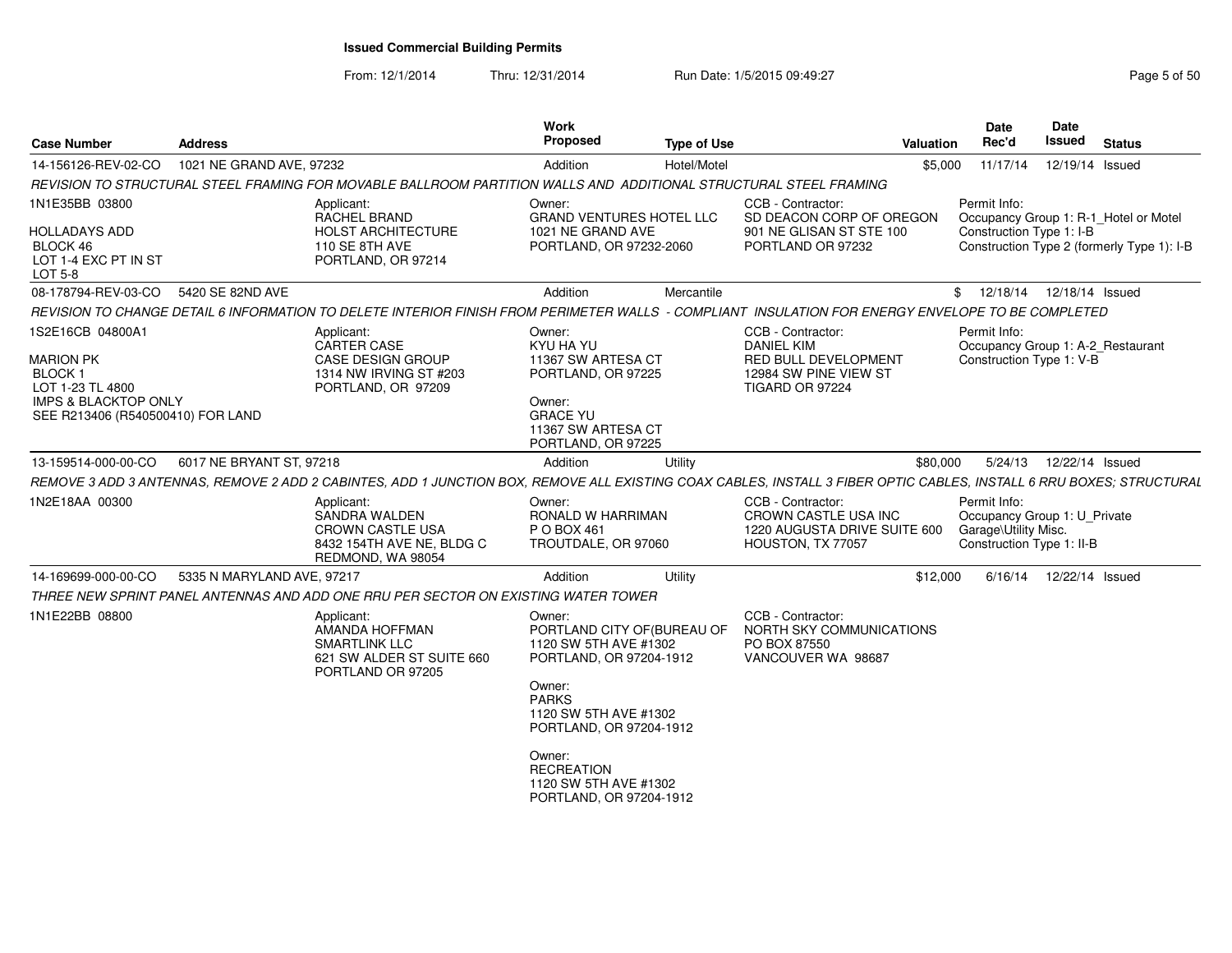From: 12/1/2014Thru: 12/31/2014 Run Date: 1/5/2015 09:49:27 Rege 6 of 50

| <b>Case Number</b>                                                                                | <b>Address</b>                                        |                                                                                                                    | <b>Work</b><br><b>Proposed</b>                                                    | <b>Type of Use</b> | Valuation                                                                                                                                              | <b>Date</b><br>Rec'd                                                             | <b>Date</b><br>Issued | <b>Status</b>  |
|---------------------------------------------------------------------------------------------------|-------------------------------------------------------|--------------------------------------------------------------------------------------------------------------------|-----------------------------------------------------------------------------------|--------------------|--------------------------------------------------------------------------------------------------------------------------------------------------------|----------------------------------------------------------------------------------|-----------------------|----------------|
| 14-108540-000-00-CO                                                                               | 6820 SW 45TH AVE, 97219                               |                                                                                                                    | Addition                                                                          | Utility            | \$100,000                                                                                                                                              | 1/22/14                                                                          | 12/10/14 Issued       |                |
|                                                                                                   |                                                       | PLACE A WIRELESS FACILITY ON THE ROOF OF THE BUILDING, WITH SCREENS AND A PLATFORM  SEE LU 13-223062               |                                                                                   |                    |                                                                                                                                                        |                                                                                  |                       |                |
| 1S1E20BB 00800                                                                                    |                                                       | Applicant:<br><b>MIKE UNGER</b>                                                                                    | Owner:<br>PORTLAND CITY OF (BUREAU OF                                             |                    | CCB - Contractor:<br><b>WESTOWER COMMUNICATIONS</b>                                                                                                    | Permit Info:<br>Occupancy Group 1: U Private                                     |                       |                |
| <b>GABRIEL PK EST</b><br><b>BLOCK 1-5 TL 800</b>                                                  |                                                       | <b>LEXCOM DECELOPMENT</b><br>6224 SE 18TH AVE<br>PORTLAND, OR 97202                                                | 1120 SW 5TH AVE #1302<br>PORTLAND, OR 97204-1912<br>Owner:                        |                    | <b>INC</b><br>19500 SW CIPOLE ROAD<br>TUALATIN, OR 97062                                                                                               | Garage\Utility Misc.<br>Construction Type 1: V-B                                 |                       |                |
|                                                                                                   |                                                       |                                                                                                                    | <b>PARKS</b><br>1120 SW 5TH AVE #1302<br>PORTLAND, OR 97204-1912                  |                    |                                                                                                                                                        |                                                                                  |                       |                |
|                                                                                                   |                                                       |                                                                                                                    | Owner:<br><b>RECREATION</b><br>1120 SW 5TH AVE #1302<br>PORTLAND, OR 97204-1912   |                    |                                                                                                                                                        |                                                                                  |                       |                |
| 14-133458-000-00-CO                                                                               | 10355 SE FOSTER RD, 97266                             |                                                                                                                    | Addition                                                                          | Utility            | \$20,000                                                                                                                                               | 4/1/14                                                                           |                       | 12/8/14 Issued |
|                                                                                                   |                                                       | INSTALL 3 PANEL ANTENNAS AND 3 RRHS WITH ANCILLARY EQUIPMENT ON EXISTING MONOPOLE                                  |                                                                                   |                    |                                                                                                                                                        |                                                                                  |                       |                |
| 1S2E15CC 03200                                                                                    |                                                       | Applicant:<br>SANDRA WALDEN                                                                                        | Owner:<br><b>FAP PROPERTIES LLC</b>                                               |                    | CCB - Contractor:<br>NORTH SKY COMMUNICATIONS                                                                                                          |                                                                                  |                       |                |
| SECTION 15 1S 2E<br>TL 3200 6.06 ACRES                                                            |                                                       | CROWN CASTLE USA<br>8432 154TH AVE NE, BLDG C<br>REDMOND, WA 98054                                                 | 2910 S BRANDYWINE DR<br>WEST LINN, OR 97068-8313                                  |                    | PO BOX 87550<br>VANCOUVER WA 98687                                                                                                                     |                                                                                  |                       |                |
| 14-113837-000-00-CO                                                                               | 2127 SE LAFAYETTE ST. 97202                           |                                                                                                                    | Addition                                                                          | Utility            | \$15,000                                                                                                                                               | 2/5/14                                                                           | 12/8/14 Final         |                |
|                                                                                                   |                                                       | REMOVE AND REPLACE (6) OF (12) EXISTING ANTENNAS ON TOWER; ADD RRU'S AND SURGE PROTECTORS                          |                                                                                   |                    |                                                                                                                                                        |                                                                                  |                       |                |
| 1S1E11DA 00300                                                                                    |                                                       | Applicant:                                                                                                         | Owner:                                                                            |                    | CCB - Contractor:                                                                                                                                      | Permit Info:                                                                     |                       |                |
| SMITHS SUB & ADD EP<br>BLOCK 11<br>LOT <sub>5</sub>                                               |                                                       | <b>SHANIN PRUSIA</b><br><b>VERIZON WIRELESS</b><br>10376 SE SUNBURST WAY<br>PORTLAND, OR 97086                     | <b>KELLY BRUUN</b><br>3611 SE 20TH AVE #300<br>PORTLAND, OR 97202                 |                    | <b>STRATA INC</b><br>3501 EVERETT AVE<br>EVERETT, WA 98201                                                                                             | Occupancy Group 1: U Private<br>Garage\Utility Misc.<br>Construction Type 1: V-B |                       |                |
| 14-225115-000-00-CO                                                                               | 1839 NE 14TH AVE, 97212                               |                                                                                                                    | Addition                                                                          | Utility            |                                                                                                                                                        | \$8,000<br>10/14/14                                                              | 12/5/14 Final         |                |
|                                                                                                   |                                                       | ADD 6 RRU'S, 3 TMA'S AND 2 SURGE SUPPRESSORS TO EXISTING ROOFTOP ANTENNA FACILITY, NO CHANGES TO EXISTING ANTENNAS |                                                                                   |                    |                                                                                                                                                        |                                                                                  |                       |                |
| 1N1E26CD 09200<br>HOLLADAYS ADD<br>BLOCK 258<br>LOT 5                                             |                                                       | Applicant:<br>SHANIN PRUSIA<br><b>URBAN WIRELESS</b><br>10376 SE SUNBURST WAY<br>PORTLAND OR 97086                 | Owner:<br><b>HOUSING AUTHORITY OF</b><br>135 SW ASH ST<br>PORTLAND, OR 97204-3540 |                    | CCB - Contractor:<br><b>TEATHER BAILEY</b><br>LEGACY WIRELESS SERVICES IN( Moderate Hazard, Warehouse<br>15580 SE FOR MOR COURT<br>CLACKAMAS, OR 97015 | Permit Info:<br>Occupancy Group 1: S-1_Storage -<br>Construction Type 1: I-A     |                       |                |
| S 40' OF LOT 6                                                                                    |                                                       |                                                                                                                    | Owner:<br>PORTLAND OREGON<br>135 SW ASH ST<br>PORTLAND, OR 97204-3540             |                    |                                                                                                                                                        |                                                                                  |                       |                |
| 14-207103-REV-01-CO                                                                               | 7933 NE 21ST AVE, 97211                               |                                                                                                                    | Addition                                                                          | Utility            |                                                                                                                                                        | \$<br>12/3/14                                                                    |                       | 12/3/14 Issued |
|                                                                                                   | REVISION TO ELIMINATE A DOOR ON THE EXISTING BUILDING |                                                                                                                    |                                                                                   |                    |                                                                                                                                                        |                                                                                  |                       |                |
| 1N1E11D 00500                                                                                     |                                                       | Applicant:<br><b>AARON LOTHROP</b>                                                                                 | Owner:<br>SAPA PROFILES INC                                                       |                    | CCB - Contractor:<br><b>AARON LOTHROP</b>                                                                                                              |                                                                                  |                       |                |
| SECTION 11 1N 1E<br>TL 500 5.16 ACRES<br>LAND & IMPS SEE R646260 (R941111083)<br>FOR MACH & EQUIP |                                                       | <b>STRIDE CORP</b><br>9222 SE WOODSTOCK BLVD<br>PORTLAND, OR 972665263                                             | AIRPORT OFFICE PARK BLDG #2<br>400 ROUSER<br>MOON TOWNSHIP, PA 15108              |                    | <b>STRIDE CORP</b><br>9222 SE WOODSTOCK BLVD<br>PORTLAND, OR 972665263                                                                                 |                                                                                  |                       |                |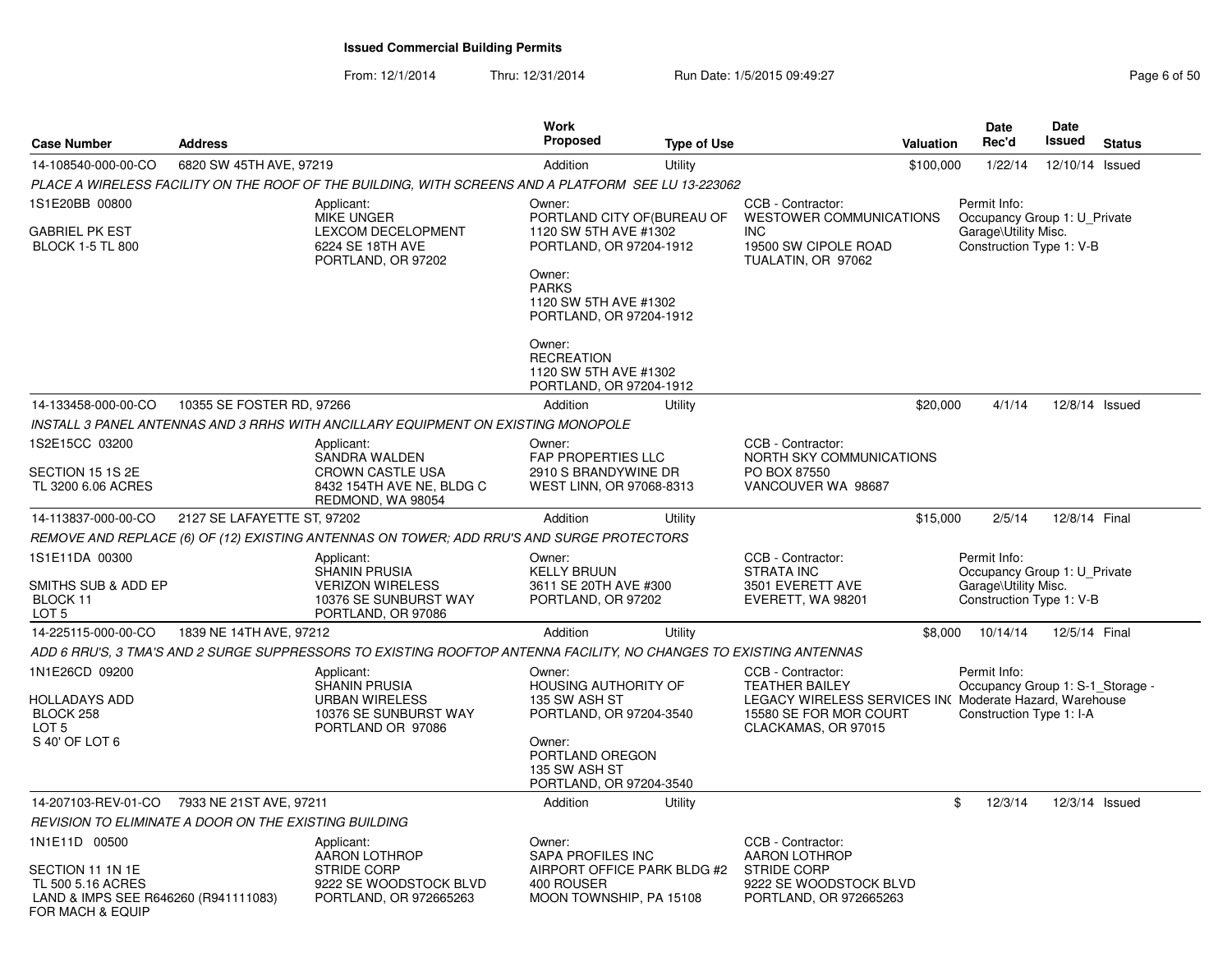From: 12/1/2014

Thru: 12/31/2014 Run Date: 1/5/2015 09:49:27 Research 2010 12:49:27 Page 7 of 50

| <b>Case Number</b>                                      | <b>Address</b>              |                                                                                                                                                              | Work<br><b>Proposed</b>                                                                  | <b>Type of Use</b> | Valuation                                                                                                 |          | <b>Date</b><br>Rec'd                                                                           | <b>Date</b><br>Issued | <b>Status</b>                       |
|---------------------------------------------------------|-----------------------------|--------------------------------------------------------------------------------------------------------------------------------------------------------------|------------------------------------------------------------------------------------------|--------------------|-----------------------------------------------------------------------------------------------------------|----------|------------------------------------------------------------------------------------------------|-----------------------|-------------------------------------|
| 14-204410-000-00-CO                                     | 8235 NE AIRPORT WAY, 97220  |                                                                                                                                                              | Addition                                                                                 | Utility            |                                                                                                           | \$25,000 | 8/27/14                                                                                        | 12/15/14 Issued       |                                     |
|                                                         |                             | REMOVE AND REPLACE 6 ANEL ANTENNAS AND ASSOCIATED EQUPMENT ON EXISTING ROOFTOP SHELTER. ADD 3 RRH'S AND ADD 19" RACK WITH EQUIPMENT AND BACK UP BATTERIES    |                                                                                          |                    |                                                                                                           |          |                                                                                                |                       |                                     |
| 1N2E09C 00700<br>SECTION 09 1N 2E<br>TL 700 7.27 ACRES  |                             | Applicant:<br><b>GEORGE PIERCE</b><br><b>RYKA CONSULTING</b><br>918 S HORTON ST, SUITE 1002<br>SEATTLE, WA 98134                                             | Owner:<br>PORT OF PORTLAND(LEASED<br>8235 NE AIRPORT WAY<br>PORTLAND, OR 97220<br>Owner: |                    | CCB - Contractor:<br><b>WESTOWER COMMUNICATIONS</b><br>INC.<br>19500 SW CIPOLE ROAD<br>TUALATIN, OR 97062 |          | Permit Info:<br>Occupancy Group 1: U_Private<br>Garage\Utility Misc.                           |                       |                                     |
|                                                         |                             |                                                                                                                                                              | SHERATON PORTLAND AIRPORT<br>8235 NE AIRPORT WAY<br>PORTLAND, OR 97220                   |                    |                                                                                                           |          |                                                                                                |                       |                                     |
| Total # of CO Addition permits issued: 29               |                             |                                                                                                                                                              |                                                                                          |                    | Total valuation of CO Addition permits issued: \$3,286,309                                                |          |                                                                                                |                       |                                     |
| 14-249626-000-00-CO                                     | 17235 SE POWELL BLVD, 97236 |                                                                                                                                                              | Alteration                                                                               |                    | Apartments/Condos (3 or more units)                                                                       | \$2.000  | 12/15/14  12/15/14  Final                                                                      |                       |                                     |
|                                                         |                             | TEMPORARY SHORING DUE TO EXPLOSION SEE DB 14-249409 NORTHEAST CORNER OF THE BUILDINGTHIS PERMIT MUST BE FINALIZED BEFORE THE NEXT PHASE CAN BE PERMITTED     |                                                                                          |                    |                                                                                                           |          |                                                                                                |                       |                                     |
| 1S3E07DC 00100<br>SECTION 07 1S 3E<br>TL 100 0.83 ACRES |                             | Applicant:<br>DAVE SANDAHL<br><b>WEST COAST FORENSICS</b><br>3825 SW KELLY AVE                                                                               | Owner:<br>PAUL P TZEO<br>PO BOX 1576<br>FAIRVIEW, OR 97024                               |                    | CCB - Contractor:<br><b>DAVID HALLIN</b><br><b>STANLEY C KENNEDY</b><br><b>ENTERPRISES INC</b>            |          | Permit Info:<br>Occupancy Group 1: R-2_Residential<br>Multi-family<br>Construction Type 1: V-B |                       |                                     |
|                                                         |                             | PORTLAND OR 97239                                                                                                                                            | Owner:<br><b>KRISTINE M TZEO</b><br>PO BOX 1576<br>FAIRVIEW, OR 97024                    |                    | 315 SE 7TH AVE<br>PORTLAND, OR 97214-1233                                                                 |          |                                                                                                |                       |                                     |
| 14-218814-000-00-CO                                     | 1401 SW NAITO PKY, 97201    |                                                                                                                                                              | Alteration                                                                               |                    | Apartments/Condos (3 or more units)<br>\$3,180,512                                                        |          |                                                                                                |                       | 9/29/14  12/15/14  Under Inspection |
|                                                         |                             | INTERIOR RENOVATION OF 503 GUESTROOMS WITH 100 GUESTROOMS RECEIVING A TUB-TO-SHOWER CONVERSION; ONE STANDARD GUESTROOM (1641) WILL BE CONVERTED TO A FULLY A |                                                                                          |                    |                                                                                                           |          |                                                                                                |                       |                                     |
| 1S1E03BD 02900                                          |                             | Applicant:<br>CARLO TORRANO                                                                                                                                  | Owner:<br>AB/DCP PORTLAND HOTEL                                                          |                    | CCB - Contractor:<br><b>EXCEL HOTEL SERVICES INC</b>                                                      |          | Permit Info:<br>Occupancy Group 1: R-1_Hotel or Motel                                          |                       |                                     |
| <b>PORTLAND</b><br>BLOCK 115                            |                             | <b>RYS ARCHITECTS</b><br>10 MONTEREY BLVD                                                                                                                    | <b>PROPERTY</b><br>3021 CUTRYS CIRCLE #130                                               |                    | 1166 E WARNER RD, SUITE 101A<br>GILBERT, AZ 85296                                                         |          | Construction Type 1: I-A                                                                       |                       |                                     |
| LOT 1-8                                                 |                             | SAN FRANCISCO CA 94131                                                                                                                                       | WALNUT CREEK, CA 94598                                                                   |                    | Primary Contractor:<br>TO BID                                                                             |          |                                                                                                |                       |                                     |
|                                                         |                             |                                                                                                                                                              | Owner:<br>OWNER LLC<br>3021 CUTRYS CIRCLE #130<br>WALNUT CREEK, CA 94598                 |                    |                                                                                                           |          |                                                                                                |                       |                                     |
| 14-241498-000-00-CO                                     | 1610 NE 66TH AVE, 97213     |                                                                                                                                                              | Alteration                                                                               |                    | Apartments/Condos (3 or more units)                                                                       | \$4,000  | 12/17/14  12/17/14  Final                                                                      |                       |                                     |
|                                                         |                             | REPAIR TO RETAINING WALL AT EXTERIOR ACCESS STAIRS TO BASEMENT                                                                                               |                                                                                          |                    |                                                                                                           |          |                                                                                                |                       |                                     |
| 1N2E29CC 10900                                          |                             | Applicant:<br><b>DEAN ZAROSINSKI</b>                                                                                                                         | Owner:<br><b>BRCP/GM ELLINGTON LLC</b>                                                   |                    | CCB - Contractor:<br>CONCRETE LIFTING SOLUTIONS,                                                          |          | Permit Info:<br>Occupancy Group 1: R-2_Residential                                             |                       |                                     |
| SECTION 29 1N 2E<br>TL 10900 0.38 ACRES                 |                             | ZAROSINSKI ENGINEERING &<br><b>DESIGN INC</b><br>1400 NW 155TH CIRCLE<br>VANCOUVER, WA 98665                                                                 | 710 NW 14TH AVE #2<br>PORTLAND, OR 97209-2701                                            |                    | LLC.<br>P.O. BOX 2026<br>LAKE OSWEGO, OR 97035                                                            |          | Multi-family<br>Construction Type 1: V-B                                                       |                       |                                     |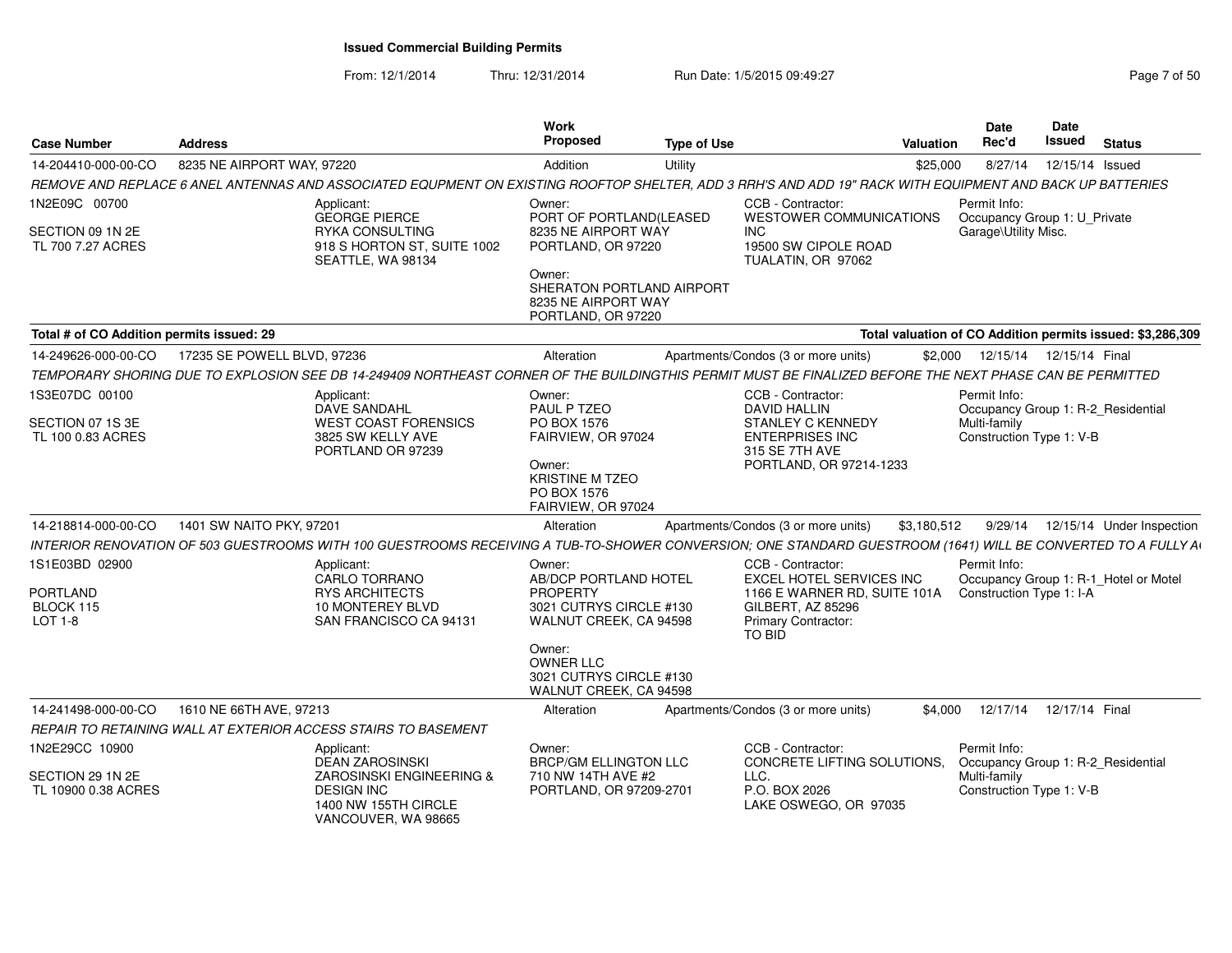From: 12/1/2014

Thru: 12/31/2014 Run Date: 1/5/2015 09:49:27 Reg

| Page 8 of 50 |  |  |
|--------------|--|--|

| <b>Case Number</b>                                                                                                         | <b>Address</b>                |                                                                                                                                                                | Work<br><b>Proposed</b>                                                                        | <b>Type of Use</b> |                                                                                                                                      | <b>Valuation</b> | <b>Date</b><br>Rec'd                                                                             | Date<br><b>Issued</b> | <b>Status</b>             |
|----------------------------------------------------------------------------------------------------------------------------|-------------------------------|----------------------------------------------------------------------------------------------------------------------------------------------------------------|------------------------------------------------------------------------------------------------|--------------------|--------------------------------------------------------------------------------------------------------------------------------------|------------------|--------------------------------------------------------------------------------------------------|-----------------------|---------------------------|
| 14-251006-000-00-CO                                                                                                        | 3515 SW BARBUR BLVD, 97201    |                                                                                                                                                                | Alteration                                                                                     |                    | Apartments/Condos (3 or more units)                                                                                                  | \$3,000          | 12/19/14                                                                                         | 12/19/14 Issued       |                           |
|                                                                                                                            |                               | REPLACEMENT OF ROTTEN BEAM AND REPLACEMENT OF CONCRETE STAIR LANDINGS AT STAIR TOWER U.                                                                        |                                                                                                |                    |                                                                                                                                      |                  |                                                                                                  |                       |                           |
|                                                                                                                            |                               | Applicant:<br><b>JASON S WARBERG</b><br>3736 NE 71ST AVE<br>PORTLAND, OR 97213-5153                                                                            | Owner:<br><b>THOMAS GARECHT</b><br>72 TURRINI CIR<br>DANVILLE, CA 94526                        |                    | CCB - Contractor:<br><b>MARK BETTENCOURT</b><br>PO BOX 1137<br><b>BORING, OR 97009</b>                                               |                  | Permit Info:<br>Occupancy Group 1: R-2_Residential<br>Multi-family<br>Construction Type 1: V-A   |                       |                           |
|                                                                                                                            |                               |                                                                                                                                                                | Owner:<br><b>PEGGY GARECHT</b><br>72 TURRINI CIR<br>DANVILLE, CA 94526                         |                    |                                                                                                                                      |                  |                                                                                                  |                       |                           |
| 14-243714-000-00-CO                                                                                                        | 12837 SE STARK ST             |                                                                                                                                                                | Alteration                                                                                     |                    | Apartments/Condos (3 or more units)                                                                                                  | \$20,000         | 12/19/14                                                                                         | 12/19/14 Issued       |                           |
|                                                                                                                            |                               | INTERIOR REMODEL, REPLACE DRYWALL, AND COMMON WALL INSULATION REPLACE METAL FRAME WINDOW WITH VINYL, REPLACE FLOOR COVERING***PARTIAL RESPONSE TO AL 14-23437. |                                                                                                |                    |                                                                                                                                      |                  |                                                                                                  |                       |                           |
| 1N2E35CD 90117<br>THE CITADEL CONDOMINIUM<br>BLDG NO 4 LOT A17<br>CARPORT C-37                                             |                               | Applicant:<br>JT WALKER CONSTRUCTION LLC JT WALKER CONSTRUCTION LLC JT WALKER CONSTRUCTION LLC<br>1506 SW PHYLLIS AVE<br>GRESHAM, OR 97080                     | Owner:<br>1506 SW PHYLLIS AVE<br>GRESHAM, OR 97080                                             |                    | CCB - Contractor:<br>1506 SW PHYLLIS AVE<br>GRESHAM, OR 97080                                                                        |                  | Permit Info:<br>Occupancy Group 1: R-2_Residential<br>Multi-family<br>Construction Type 1: V-B   |                       |                           |
| 14-252404-000-00-CO                                                                                                        | 1410 NW KEARNEY ST - Unit 721 |                                                                                                                                                                | Alteration                                                                                     |                    | Apartments/Condos (3 or more units)                                                                                                  | \$18,000         | 12/23/14                                                                                         |                       | 12/23/14 Under Inspection |
|                                                                                                                            |                               | DEMO PORTION OF WALL AT BATHROOM AND ADD NEW POCKET DOOR, NEW SHOWER WALL, WALLS AT BEDROOM TO BECOME FULL HEIGHT                                              |                                                                                                |                    |                                                                                                                                      |                  |                                                                                                  |                       |                           |
| 1N1E33AD 50049<br>EDGE LOFTS CONDOMINIUM<br><b>LOT 721</b>                                                                 |                               | Applicant:<br>HAMMER AND HAND INC<br>1020 SE HARRISON<br>PORTLAND, OR 97214                                                                                    | Owner:<br><b>SEAN BLIXSETH</b><br>1410 NW KEARNEY ST #721<br>PORTLAND, OR 97209                |                    | CCB - Contractor:<br>HAMMER AND HAND INC<br>1020 SE HARRISON<br>PORTLAND, OR 97214                                                   |                  | Permit Info:<br>Occupancy Group 1: R-2 Residential<br>Multi-family<br>Construction Type 1: I-A   |                       |                           |
| 14-251628-000-00-CO                                                                                                        | 17235 SE POWELL BLVD, 97236   |                                                                                                                                                                | Alteration                                                                                     |                    | Apartments/Condos (3 or more units)                                                                                                  | \$15,000         | 12/23/14                                                                                         | 12/23/14 Issued       |                           |
|                                                                                                                            |                               | REPAIR TO WALLS DUE TO EXPLOSION AT NE CORNER OF BUILDING, FRAMING TO BE REPLACED LIKE FOR LIKE                                                                |                                                                                                |                    |                                                                                                                                      |                  |                                                                                                  |                       |                           |
| 1S3E07DC 00100<br>SECTION 07 1S 3E<br>TL 100 0.83 ACRES                                                                    |                               | Applicant:<br>DAVE SANDAHL<br><b>WEST COAST FORENSICS</b><br>3825 SW KELLY AVE<br>PORTLAND OR 97239                                                            | Owner:<br>PAUL P TZEO<br>PO BOX 1576<br>FAIRVIEW, OR 97024<br>Owner:<br><b>KRISTINE M TZEO</b> |                    | CCB - Contractor:<br><b>DAVID HALLIN</b><br>STANLEY C KENNEDY<br><b>ENTERPRISES INC</b><br>315 SE 7TH AVE<br>PORTLAND, OR 97214-1233 |                  | Permit Info:<br>Occupancy Group 1: R-2 Residential<br>Multi-family<br>Construction Type 1: V-B   |                       |                           |
|                                                                                                                            |                               |                                                                                                                                                                | PO BOX 1576<br>FAIRVIEW, OR 97024                                                              |                    |                                                                                                                                      |                  |                                                                                                  |                       |                           |
| 14-253271-000-00-CO                                                                                                        | 1420 NW LOVEJOY ST - Unit 317 |                                                                                                                                                                | Alteration                                                                                     |                    | Apartments/Condos (3 or more units)                                                                                                  | \$7,000          | 12/23/14                                                                                         | 12/23/14 Issued       |                           |
|                                                                                                                            |                               | BUILD NEW PARTITL HEIGHT PARTITION WALLS TO CREATE BEDROOM, WALK IN CLOSET, AND STORAGE CLOSET.                                                                |                                                                                                |                    |                                                                                                                                      |                  |                                                                                                  |                       |                           |
| 1N1E33AD 70325<br>MARSHALL-WELLS LOFTS CONDOMINIUMS<br>LOT 317<br>HISTORIC PROPERTY 15 YR 2001<br>POTENTIAL ADDITIONAL TAX |                               | Applicant:<br>MICHAEL RISCICA<br>2014 NW GLISAN 202<br>PORTLAND, OR 97209                                                                                      | Owner:<br>PAMELA R OVERSTAKE<br>1420 NW LOVEJOY ST #317<br>PORTLAND, OR 97209                  |                    | CCB - Contractor:<br>VISCOUNTE CONSTRUCTION LLC<br>2723 SE MALCOLM ST<br>MILWAUKIE, OR 97222                                         |                  | Permit Info:<br>Occupancy Group 1: R-2 Residential<br>Multi-family<br>Construction Type 1: IV-HT |                       |                           |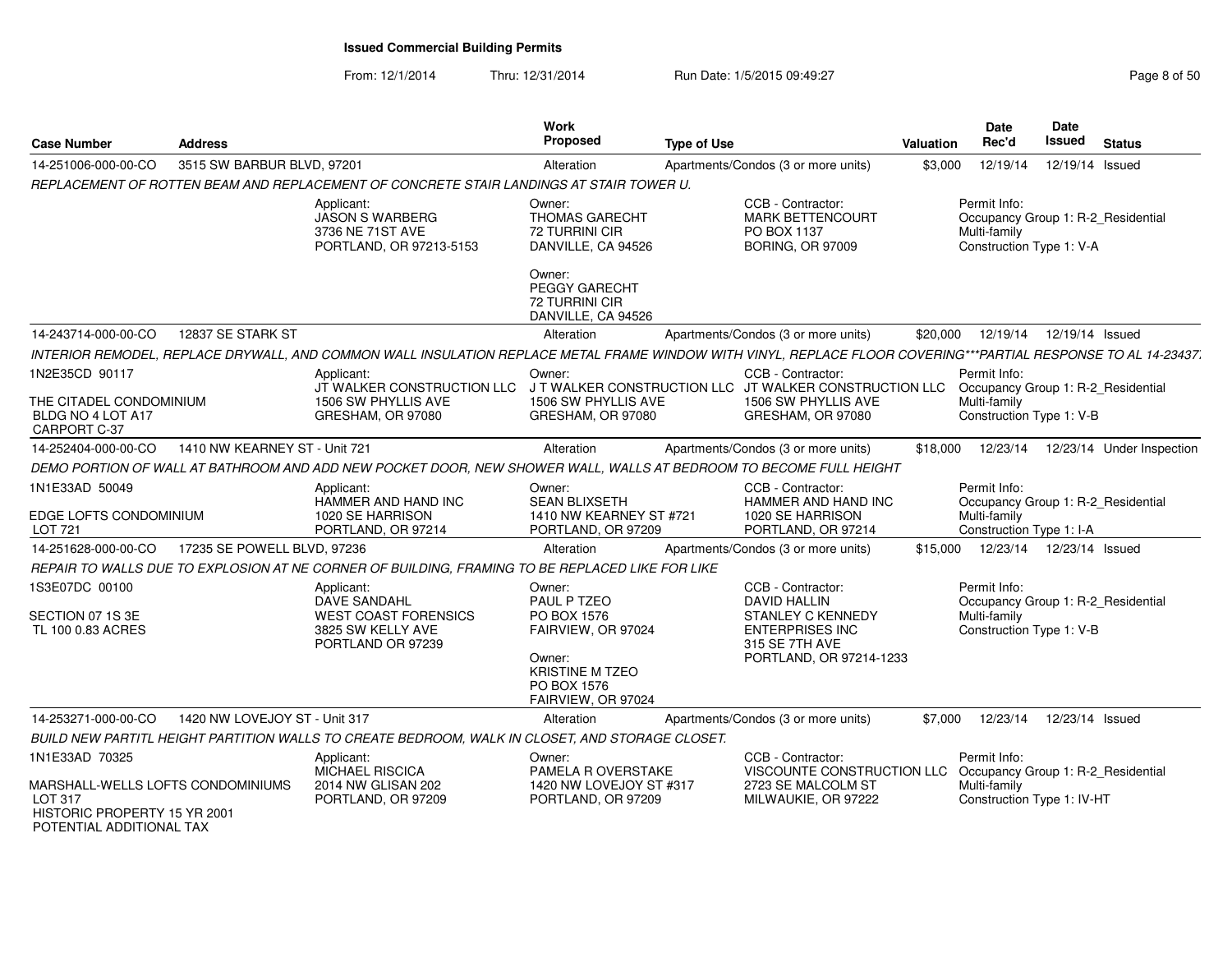From: 12/1/2014Thru: 12/31/2014 Run Date: 1/5/2015 09:49:27 Rege 9 of 50

| <b>Case Number</b>                                               | <b>Address</b>             |                                                                                                                                                                 | Work<br><b>Proposed</b>                                                         | <b>Type of Use</b> |                                                                              | Valuation | Date<br>Rec'd                                    | Date<br>Issued  | <b>Status</b>                      |
|------------------------------------------------------------------|----------------------------|-----------------------------------------------------------------------------------------------------------------------------------------------------------------|---------------------------------------------------------------------------------|--------------------|------------------------------------------------------------------------------|-----------|--------------------------------------------------|-----------------|------------------------------------|
| 14-154910-REV-01-CO                                              | 1880 SW 5TH AVE, 97201     |                                                                                                                                                                 | Alteration                                                                      |                    | Apartments/Condos (3 or more units)                                          | \$        | 10/31/14                                         | 12/29/14 Issued |                                    |
|                                                                  |                            | REVISION for STRUCTURAL REPAIR for FIRE ESCAPECity of Portland inspection is now required for this work.                                                        |                                                                                 |                    |                                                                              |           |                                                  |                 |                                    |
| 1S1E03CB 03000                                                   |                            | Applicant:<br>JAY HATHAWAY                                                                                                                                      | Owner:<br><b>WESTFAL LLC</b>                                                    |                    | CCB - Contractor:<br><b>BUFFALO WELDING</b>                                  |           |                                                  |                 |                                    |
| PORTLAND<br>BLOCK 154<br>LOT 5&6                                 |                            | <b>CARLSON TESTING</b><br>8430 SW HUNZIKER<br><b>TIGARD OR 97223</b>                                                                                            | 1800 SW 1ST AVE #600<br>PORTLAND, OR 97201                                      |                    | 3701 SE NAEF RD<br>MILWAUKIE, OR 97267                                       |           |                                                  |                 |                                    |
| 07-153650-DFS-07-CO                                              | 321 NW GLISAN ST, 97209    |                                                                                                                                                                 | Alteration                                                                      |                    | Apartments/Condos (3 or more units)                                          | \$50,000  | 11/13/14                                         | 12/30/14 Issued |                                    |
| DFS FOR MECHANICAL ROOF TOP SCREEN                               |                            |                                                                                                                                                                 |                                                                                 |                    |                                                                              |           |                                                  |                 |                                    |
| 1N1E34BD 01600                                                   |                            | Applicant:<br>MICHELLE STARTT                                                                                                                                   | Owner:<br>321 GILSAN LLC                                                        |                    |                                                                              |           | Permit Info:<br>Occupancy Group 1: B_Bank, Off., |                 |                                    |
| COUCHS ADD<br><b>BLOCK O</b><br>LOT 1&2 EXC PT IN ST<br>LOT 3&4  |                            | LRS ARCHITECTS INC<br>720 NW DAVIS ST STE 300<br>PORTLAND OR 97209                                                                                              | 3049 RESEARCH DR<br>RICHMOND, CA 94806-5206                                     |                    |                                                                              |           | Med.Off., Pub.Bldg.<br>Construction Type 1: I-B  |                 |                                    |
| 14-239887-REV-01-CO                                              | 1801 NE 162ND AVE, 97230   |                                                                                                                                                                 | Alteration                                                                      |                    | Apartments/Condos (3 or more units)                                          | \$71,000  | 12/30/14                                         | 12/30/14 Issued |                                    |
|                                                                  |                            | ADDED VALUE REVISION - REPLACE EXTERIOR DECKS AT FRONT ENTRIES OF UPPER TWO FLOORS IN BUILDING WITH UNITS 45-54                                                 |                                                                                 |                    |                                                                              |           |                                                  |                 |                                    |
| 1N2E25DD 04800                                                   |                            | Applicant:<br><b>CREATIVE CONTRACTING</b>                                                                                                                       | Owner:<br>EXECUTIVE 1801 LLC                                                    |                    | CCB - Contractor:<br>CREATIVE CONTRACTING                                    |           | Permit Info:                                     |                 | Occupancy Group 1: R-2 Residential |
| SECTION 25 1N 2E<br>TL 4800 4.15 ACRES                           |                            | 13607 BARCLAY HILLS DR<br>OREGON CITY, OR 97045                                                                                                                 | PO BOX K<br>MADRAS, OR 97741-0042                                               |                    | 13607 BARCLAY HILLS DR<br>OREGON CITY, OR 97045                              |           | Multi-family<br>Construction Type 1: V-B         |                 |                                    |
| 14-230382-000-00-CO                                              | 2139 W BURNSIDE ST, 97210  |                                                                                                                                                                 | Alteration                                                                      |                    | Apartments/Condos (3 or more units)                                          | \$2.000   | 10/27/14                                         | 12/2/14 Issued  |                                    |
| FIRE ESCAPE TESTING FOR CERTIFICATION                            |                            |                                                                                                                                                                 |                                                                                 |                    |                                                                              |           |                                                  |                 |                                    |
| 1N1E33CA 05900                                                   |                            | Applicant:<br><b>JEFF MARSHALL</b>                                                                                                                              | Owner:<br><b>BELAPTS LLC</b>                                                    |                    | CCB - Contractor:<br><b>ALAN VOLM</b>                                        |           |                                                  |                 |                                    |
| <b>CROWN CT</b>                                                  |                            | PACIFIC CREST STRUCTURES                                                                                                                                        | 1121 SW SALMON ST #500                                                          |                    | PACIFIC CREST STRUCTURES                                                     |           |                                                  |                 |                                    |
| <b>BLOCK A</b><br>LOT <sub>1</sub>                               |                            | 17750 SW UPPER BOONES<br><b>FERRY RD</b>                                                                                                                        | PORTLAND, OR 97205                                                              |                    | 17750 SW UPPER BOONES<br>FERRY RD 190                                        |           |                                                  |                 |                                    |
|                                                                  |                            | DURHAM OR 97224                                                                                                                                                 |                                                                                 |                    | DURHAM OR 97224                                                              |           |                                                  |                 |                                    |
| 14-219779-REV-01-CO 724 SE 35TH AVE, 97214                       |                            |                                                                                                                                                                 | Alteration                                                                      |                    | Apartments/Condos (3 or more units)                                          | \$2,500   | 12/5/14                                          | 12/5/14 Issued  |                                    |
|                                                                  |                            | REVISION TO LEAVE EXISTING EXTERIOR STAIRS TO BASEMENT UTILITY ROOM, RELOCATE TWO BATHROOMS FOR 2 BASEMENT UNITS, CHANGE EXISTING INTERIOR UNIT ENTRY DOORS FR( |                                                                                 |                    |                                                                              |           |                                                  |                 |                                    |
| 1S1E01AB 10700                                                   |                            | Applicant:                                                                                                                                                      | Owner:                                                                          |                    |                                                                              |           | Permit Info:                                     |                 |                                    |
|                                                                  |                            | <b>MIKE MONTGOMERY</b>                                                                                                                                          | 3505 SE MORRISON LLC                                                            |                    |                                                                              |           |                                                  |                 | Occupancy Group 1: R-2 Residential |
| CROSIERS ADD<br>BLOCK 3                                          |                            | SIMPL HOME DESIGNS<br>5531 SW BUDDINGTON ST                                                                                                                     | 2525 NE GLISAN ST #100<br>PORTLAND, OR 97232-2325                               |                    |                                                                              |           | Multi-family<br>Construction Type 1: V-B         |                 |                                    |
| LOT <sub>7</sub>                                                 |                            | PORTLAND OR 97219                                                                                                                                               |                                                                                 |                    |                                                                              |           |                                                  |                 |                                    |
| 14-245941-000-00-CO                                              | 2221 SW 1ST AVE - Unit G22 |                                                                                                                                                                 | Alteration                                                                      |                    | Apartments/Condos (3 or more units)                                          | \$5,000   | 12/5/14                                          |                 | 12/5/14 Under Inspection           |
| <b>REDUCE SOFFIT IN KITCHEN BY 5 INCHES</b>                      |                            |                                                                                                                                                                 |                                                                                 |                    |                                                                              |           |                                                  |                 |                                    |
| IS1E03CC 90335                                                   |                            | Applicant:<br><b>CIRCLE T REMODEL &amp;</b>                                                                                                                     | Owner:<br><b>LINDA E STOVALL</b>                                                |                    | CCB - Contractor:<br><b>CIRCLE T REMODEL &amp;</b>                           |           | Permit Info:                                     |                 | Occupancy Group 1: R-2 Residential |
| AMERICAN PLAZA TOWERS CONDOMINIUM<br><b>FAMILY UNIT LOT G-22</b> |                            | <b>CONSTRUCTION LLC</b><br>14330 SW TEAL BLVD APT 11G<br>BEAVERTON, OR 97008                                                                                    | 2221 SW 1ST AVE #G22<br>PORTLAND, OR 97201                                      |                    | <b>CONSTRUCTION LLC</b><br>14330 SW TEAL BLVD APT 11G<br>BEAVERTON, OR 97008 |           | Multi-family<br>Construction Type 1: V-B         |                 |                                    |
|                                                                  |                            |                                                                                                                                                                 | Owner:<br><b>DENNIS M STOVALL</b><br>2221 SW 1ST AVE #G22<br>PORTLAND, OR 97201 |                    |                                                                              |           |                                                  |                 |                                    |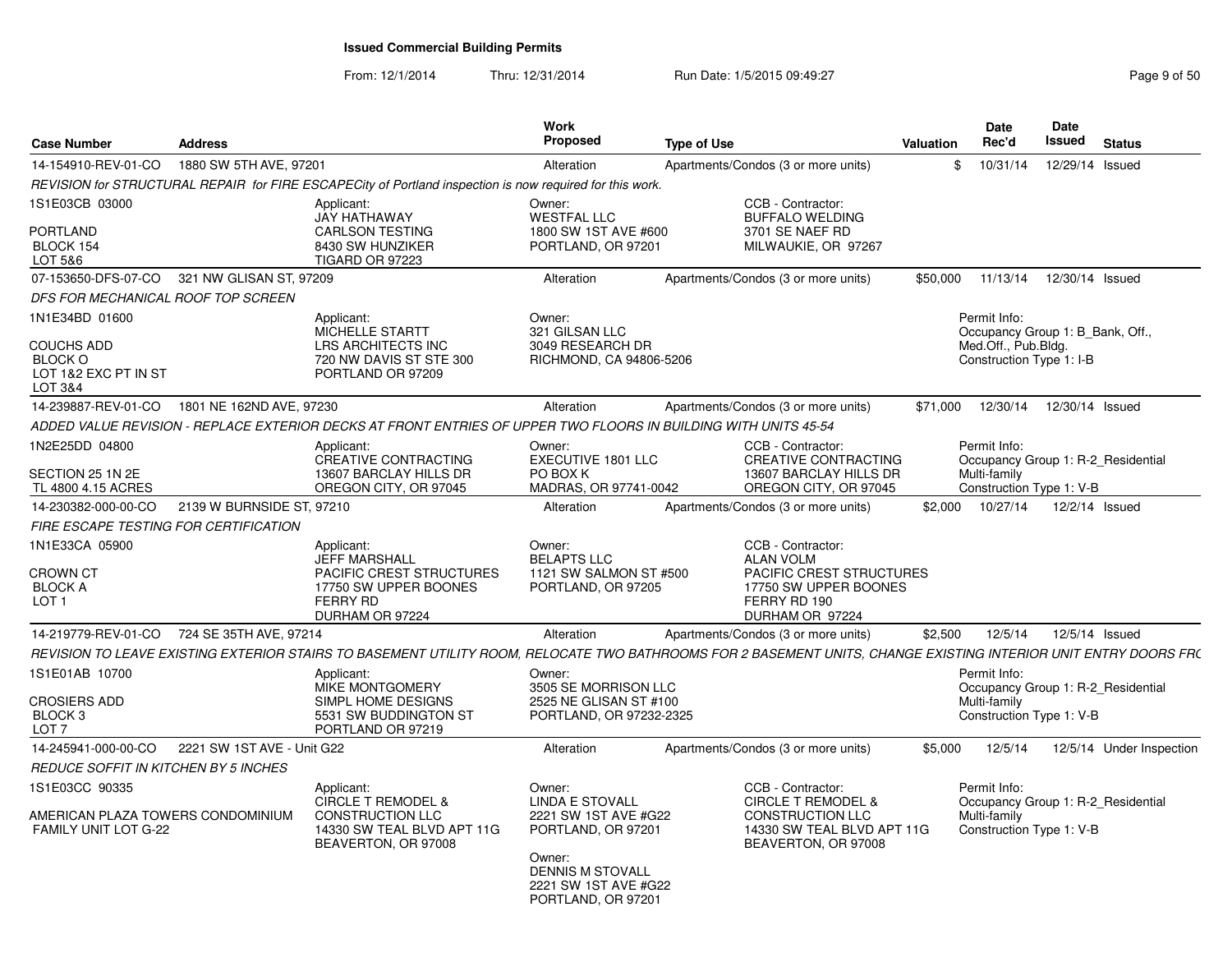| <b>Case Number</b>                                                                                      | <b>Address</b>                       |                                                                                                                                                | <b>Work</b><br><b>Proposed</b>                                                                                                                                               | <b>Type of Use</b> |                                                                                                                                                | <b>Valuation</b> | Date<br>Rec'd                                            | Date<br>Issued | <b>Status</b>                      |
|---------------------------------------------------------------------------------------------------------|--------------------------------------|------------------------------------------------------------------------------------------------------------------------------------------------|------------------------------------------------------------------------------------------------------------------------------------------------------------------------------|--------------------|------------------------------------------------------------------------------------------------------------------------------------------------|------------------|----------------------------------------------------------|----------------|------------------------------------|
| 14-232945-000-00-CO                                                                                     | 2503 NW RALEIGH ST, 97210            |                                                                                                                                                | Alteration                                                                                                                                                                   |                    | Apartments/Condos (3 or more units)                                                                                                            | \$2,000          | 10/31/14                                                 | 12/5/14 Issued |                                    |
| FIRE ESCAPE TESTING FOR CERTIFICATION                                                                   |                                      |                                                                                                                                                |                                                                                                                                                                              |                    |                                                                                                                                                |                  |                                                          |                |                                    |
| 1N1E29DD 21100<br>GOLDSMITHS ADD<br>BLOCK <sub>21</sub><br>E 1/2 OF LOT 1&2                             |                                      | Applicant:<br><b>MICHAEL PUNTNEY</b><br>PETERSON STRUCTURAL<br><b>ENGINEERS INC</b><br>5314 SW WESTGATE DR. SUITE<br>215<br>PORTLAND, OR 97221 | Owner:<br>720 ASSOCIATES LLC<br>2107 NW 23RD AVE<br>PORTLAND, OR 97210                                                                                                       |                    |                                                                                                                                                |                  |                                                          |                |                                    |
| 14-232928-000-00-CO                                                                                     | 819 NW 23RD AVE, 97210               |                                                                                                                                                | Alteration                                                                                                                                                                   |                    | Apartments/Condos (3 or more units)                                                                                                            | \$2,000          | 10/31/14                                                 | 12/5/14 Issued |                                    |
| FIRE ESCAPE TESTING FOR CERTIFICATION                                                                   |                                      |                                                                                                                                                |                                                                                                                                                                              |                    |                                                                                                                                                |                  |                                                          |                |                                    |
| 1N1E33BC 09300                                                                                          |                                      | Applicant:<br><b>MICHAEL PUNTNEY</b><br>PETERSON STRUCTURAL<br><b>ENGINEERS INC</b><br>5314 SW WESTGATE DR. SUITE<br>215<br>PORTLAND, OR 97221 | Owner:<br><b>WESTOVER ASSOCIATES LLC</b><br>2107 NW 23RD AVE<br>PORTLAND, OR 97210                                                                                           |                    | Primary Contractor:<br>TO BID                                                                                                                  |                  |                                                          |                |                                    |
| 14-232937-000-00-CO                                                                                     | 1430 SE 14TH AVE, 97214              |                                                                                                                                                | Alteration                                                                                                                                                                   |                    | Apartments/Condos (3 or more units)                                                                                                            | \$2,000          | 10/31/14                                                 | 12/5/14 Issued |                                    |
| <b>FIRE ESCAPE TESTING FOR CERTIFICATION</b>                                                            |                                      |                                                                                                                                                |                                                                                                                                                                              |                    |                                                                                                                                                |                  |                                                          |                |                                    |
| 1S1E02AC 18000<br>HAWTHORNE PK<br>BLOCK 292<br>LOT 3<br>LOT 4 EXC PT IN ST                              |                                      | Applicant:<br>MICHAEL PUNTNEY<br>PETERSON STRUCTURAL<br><b>ENGINEERS INC</b><br>5314 SW WESTGATE DR. SUITE<br>215<br>PORTLAND, OR 97221        | Owner:<br><b>VALENCIA APARTMENTS LLC</b><br>2107 NW 23RD AVE<br>PORTLAND, OR 97210                                                                                           |                    | Primary Contractor:<br><b>TO BID</b>                                                                                                           |                  |                                                          |                |                                    |
| 14-232918-000-00-CO                                                                                     | 228 NW 22ND AVE, 97210               |                                                                                                                                                | Alteration                                                                                                                                                                   |                    | Apartments/Condos (3 or more units)                                                                                                            | \$2,000          | 10/31/14                                                 | 12/5/14 Issued |                                    |
| FIRE ESCAPE TESTING FOR CERTIFICATION                                                                   |                                      |                                                                                                                                                |                                                                                                                                                                              |                    |                                                                                                                                                |                  |                                                          |                |                                    |
| 1N1E33CA 06700<br>KINGS 2ND ADD<br>BLOCK 32<br>HISTORIC PROPERTY 15 YR 2007<br>POTENTIAL ADDITIONAL TAX |                                      | Applicant:<br><b>MICHAEL PUNTNEY</b><br>PETERSON STRUCTURAL<br><b>ENGINEERS INC</b><br>5314 SW WESTGATE DR. SUITE<br>215<br>PORTLAND, OR 97221 | Owner:<br><b>HUSTON DEVELOPMENT LLC</b><br>2107 NW 23RD AVE<br>PORTLAND, OR 97210-2336<br>Owner:<br>PETTYGROVE APARTMENTS LLC<br>2107 NW 23RD AVE<br>PORTLAND, OR 97210-2336 |                    | Primary Contractor:<br><b>TO BID</b>                                                                                                           |                  |                                                          |                |                                    |
| 14-218111-REV-01-CO                                                                                     | 10040 SE DIVISION ST - Bldg 8, 97266 |                                                                                                                                                | Alteration                                                                                                                                                                   |                    | Apartments/Condos (3 or more units)                                                                                                            | \$5,000          | 12/8/14                                                  | 12/8/14 Issued |                                    |
|                                                                                                         |                                      | VALUE ADDED REVISION TO REPLACE EXISTING SUSPENDED TILE GRID CEILING WITH SUSPENDED GYP BOARD CEILING                                          |                                                                                                                                                                              |                    |                                                                                                                                                |                  |                                                          |                |                                    |
| 1S2E09AA 06600                                                                                          |                                      | Applicant:<br><b>DAN YOUNG</b><br><b>OREGON BUSINESS</b><br><b>ARCHITECTURE</b><br>PO BOX 80301<br>PORTLAND, OR 97280                          | Owner:<br>621 SW MORRISON ST #800<br>PORTLAND, OR 97205                                                                                                                      |                    | CCB - Contractor:<br>TABOR POINTE APARTMENTS LLC T & H CONSTRUCTION &<br>DEVELOPMENT LLC<br>21611 S CLEARVIEW CT<br>OREGON CITY, OR 97045-9104 |                  | Permit Info:<br>Multi-family<br>Construction Type 1: V-B |                | Occupancy Group 1: R-2 Residential |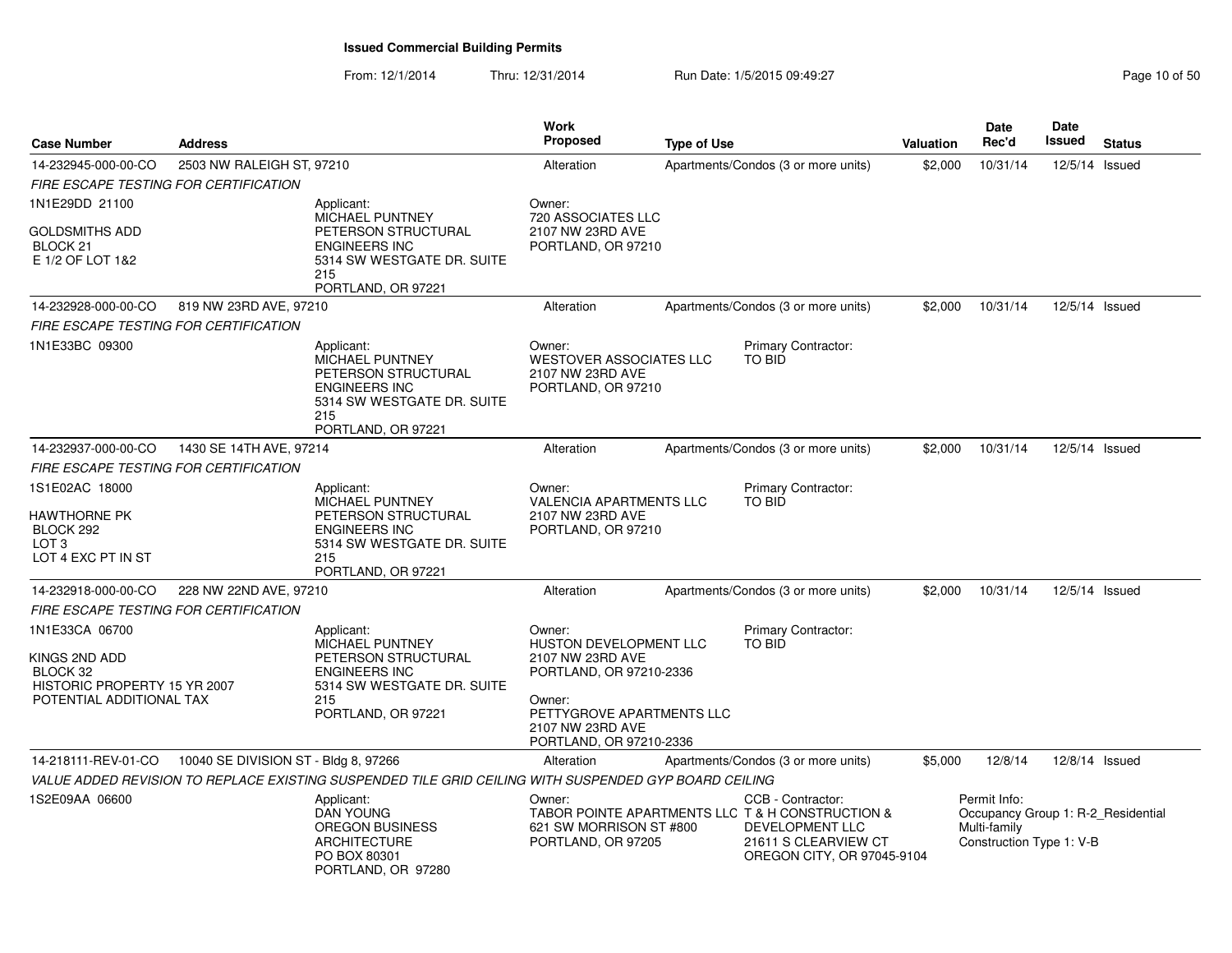From: 12/1/2014Thru: 12/31/2014 Run Date: 1/5/2015 09:49:27 Research 2010 12:31/2014 Page 11 of 50

| <b>Case Number</b>                                              | <b>Address</b>                       |                                                                                                                                  | <b>Work</b><br><b>Proposed</b>                                                                                                                                                       | <b>Type of Use</b> |                                                                                                                                                       | <b>Valuation</b> | Date<br>Rec'd                                                                                  | <b>Date</b><br><b>Issued</b> | <b>Status</b>            |
|-----------------------------------------------------------------|--------------------------------------|----------------------------------------------------------------------------------------------------------------------------------|--------------------------------------------------------------------------------------------------------------------------------------------------------------------------------------|--------------------|-------------------------------------------------------------------------------------------------------------------------------------------------------|------------------|------------------------------------------------------------------------------------------------|------------------------------|--------------------------|
| 14-218087-REV-01-CO                                             | 10010 SE DIVISION ST - Bldg 1, 97266 |                                                                                                                                  | Alteration                                                                                                                                                                           |                    | Apartments/Condos (3 or more units)                                                                                                                   | \$3,000          | 12/8/14                                                                                        | 12/8/14 Issued               |                          |
|                                                                 |                                      | VALUE ADDED REVISION TO REPLACE EXISTING SUSPENDED GRID/TILE CEILING WITH SUSPENDED HARD LID                                     |                                                                                                                                                                                      |                    |                                                                                                                                                       |                  |                                                                                                |                              |                          |
| 1S2E09AA 06600                                                  |                                      | Applicant:<br><b>DAN YOUNG</b><br><b>OREGON BUSINESS</b><br><b>ARCHITECTURE</b><br>PO BOX 80301<br>PORTLAND, OR 97280            | Owner:<br>621 SW MORRISON ST #800<br>PORTLAND, OR 97205                                                                                                                              |                    | CCB - Contractor:<br>TABOR POINTE APARTMENTS LLC T & H CONSTRUCTION &<br><b>DEVELOPMENT LLC</b><br>21611 S CLEARVIEW CT<br>OREGON CITY, OR 97045-9104 |                  | Permit Info:<br>Occupancy Group 1: R-2_Residential<br>Multi-family<br>Construction Type 1: V-B |                              |                          |
| 14-235460-000-00-CO                                             | 711 SE 11TH AVE, 97214               |                                                                                                                                  | Alteration                                                                                                                                                                           |                    | Apartments/Condos (3 or more units)                                                                                                                   | \$2,000          | 11/7/14                                                                                        | 12/8/14 Issued               |                          |
| FIRE ESCAPE TESTING FOR CERTIFICATION                           |                                      |                                                                                                                                  |                                                                                                                                                                                      |                    |                                                                                                                                                       |                  |                                                                                                |                              |                          |
| 1S1E02BA 05900<br>EAST PORTLAND<br>BLOCK 219<br>$LOT6-8$        |                                      | Applicant:<br>ED NUKALA<br>IPM<br>721 SW OAK ST<br>PORTLAND, OR 97205                                                            | Owner:<br><b>MELCLIFF ASSOCIATES LLC</b><br>530 1/2 NW 23RD AVE<br>PORTLAND, OR 97210                                                                                                |                    | CCB - Contractor:<br><b>INCOME PROPERTY</b><br>MANAGEMENT CO<br>721 SW OAK ST #100<br>PORTLAND, OR 97205                                              |                  |                                                                                                |                              |                          |
| 14-235466-000-00-CO                                             | 829 SE 15TH AVE                      |                                                                                                                                  | Alteration                                                                                                                                                                           |                    | Apartments/Condos (3 or more units)                                                                                                                   | \$2,000          | 11/7/14                                                                                        | 12/8/14 Issued               |                          |
| <b>FIRE ESCAPE TESTING FOR CERTIFICATION</b>                    |                                      |                                                                                                                                  |                                                                                                                                                                                      |                    |                                                                                                                                                       |                  |                                                                                                |                              |                          |
| 1S1E02AB 15901<br>EAST PORTLAND<br>BLOCK 298<br>LOT 5&6         |                                      | Applicant:<br>ED NUKALA<br><b>IPM</b><br>721 SW OAK ST<br>PORTLAND, OR 97205                                                     | Owner:<br><b>HELENA E LESHER</b><br>7517 SE 28TH AVE<br>PORTLAND, OR 97202                                                                                                           |                    | CCB - Contractor:<br><b>INCOME PROPERTY</b><br>MANAGEMENT CO<br>721 SW OAK ST #100<br>PORTLAND, OR 97205                                              |                  |                                                                                                |                              |                          |
| 14-246538-000-00-CO                                             | 1001 NW LOVEJOY ST - Unit 1208       |                                                                                                                                  | Alteration                                                                                                                                                                           |                    | Apartments/Condos (3 or more units)                                                                                                                   | \$30,000         | 12/8/14                                                                                        |                              | 12/8/14 Under Inspection |
| EXTEND WALL AT WALK IN CLOSET AND NEW WALL AT TV ALCOVE         |                                      |                                                                                                                                  |                                                                                                                                                                                      |                    |                                                                                                                                                       |                  |                                                                                                |                              |                          |
| 1N1E34BB 50113<br>METROPOLITAN CONDOMINIUMS<br>LOT 1208         |                                      | Applicant:<br><b>KARL RAPFOGEL</b><br><b>GREEN GABLES DESIGN &amp;</b><br>RESTORATION, INC.<br>PO BOX 4264<br>PORTLAND, OR 97208 | Owner:<br><b>KENT R SCHOKNECHT</b><br>1465 LINDA RIDGE RD<br>PASADENA, CA 91103<br>Owner:<br>KAREN L SCHOKNECHT<br>1465 LINDA RIDGE RD<br>PASADENA, CA 91103                         |                    | CCB - Contractor:<br><b>GREEN GABLES DESIGN &amp;</b><br>RESTORATION, INC.<br>PO BOX 4264<br>PORTLAND, OR 97208                                       |                  | Permit Info:<br>Occupancy Group 1: R-2 Residential<br>Multi-family<br>Construction Type 1: I-A |                              |                          |
| 14-232884-REV-01-CO                                             | 1630 SW HARBOR WAY - Unit 303        |                                                                                                                                  | Alteration                                                                                                                                                                           |                    | Apartments/Condos (3 or more units)                                                                                                                   | \$               | 12/8/14                                                                                        | 12/8/14 Issued               |                          |
|                                                                 |                                      | REVISION TO PROVIDE ENGINEERING FOR BEAMS WHERE LOAD BEARING WALLS WERE REMOVED ON MAIN PERMIT                                   |                                                                                                                                                                                      |                    |                                                                                                                                                       |                  |                                                                                                |                              |                          |
| 1S1E03CA 90114<br>RIVERPLACE CONDOMINIUM NO 1<br>BLDG D LOT 303 |                                      | Applicant:<br>STEVE SCHOPP<br>10475 SW HELENIUS RD<br>TUALATIN, OR 970626997                                                     | Owner:<br><b>DOUGLAS A RICE</b><br>1740 E CAMINO PADRE ISIDORO<br><b>TUCSON, AZ 85718</b><br>Owner:<br><b>KAREN L RICE</b><br>1740 E CAMINO PADRE ISIDORO<br><b>TUCSON, AZ 85718</b> |                    | CCB - Contractor:<br><b>STEVE SCHOPP</b><br>10475 SW HELENIUS RD<br><b>TUALATIN, OR 970626997</b>                                                     |                  | Permit Info:<br>Occupancy Group 1: R-2 Residential<br>Multi-family<br>Construction Type 1: V-B |                              |                          |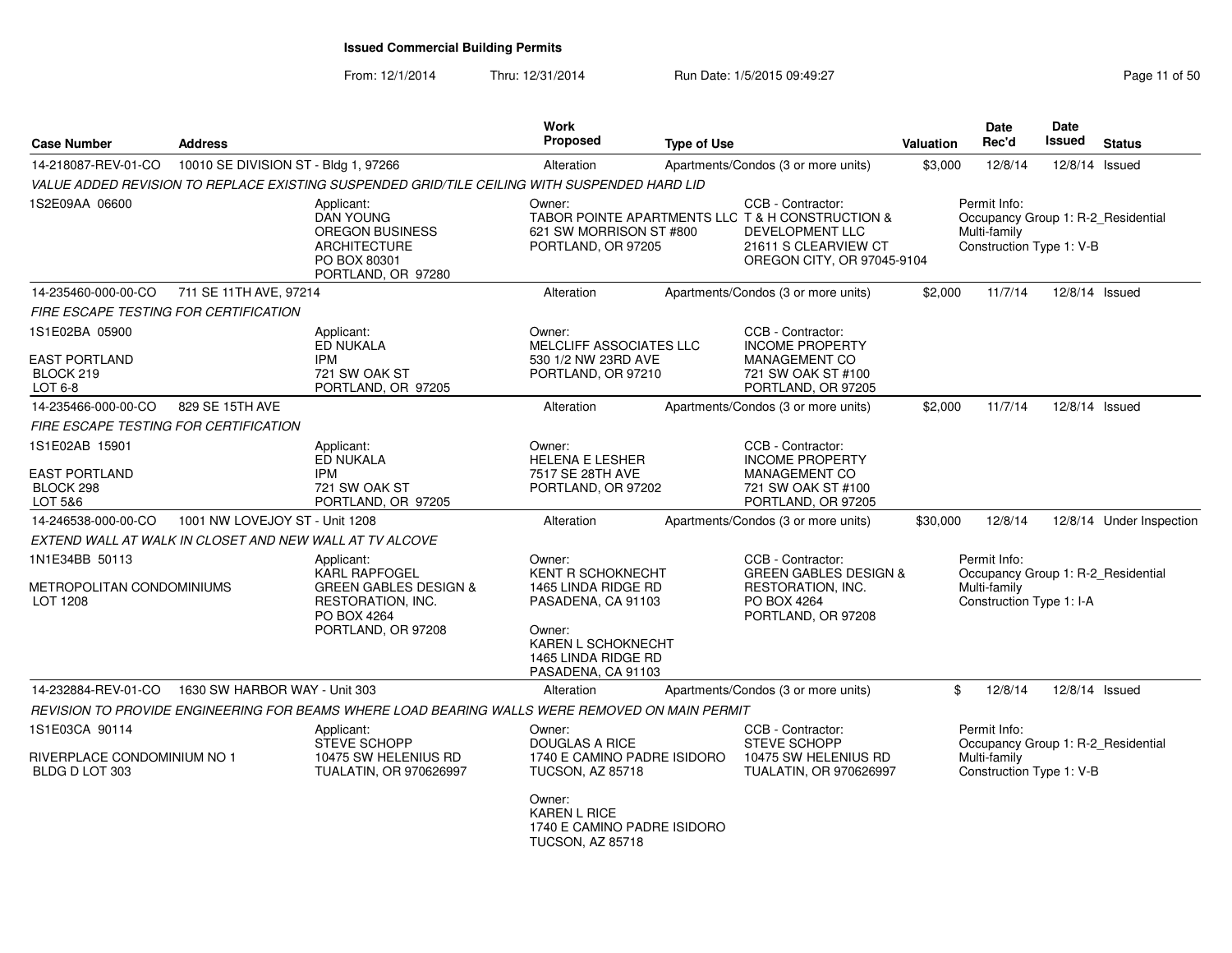| <b>Case Number</b>                                            | <b>Address</b>                                     |                                                                                                                             | <b>Work</b><br><b>Proposed</b>                                                                                                                    | <b>Type of Use</b> |                                                                                                                                 | Valuation | Date<br>Rec'd                                                                                  | Date<br>Issued  | <b>Status</b> |
|---------------------------------------------------------------|----------------------------------------------------|-----------------------------------------------------------------------------------------------------------------------------|---------------------------------------------------------------------------------------------------------------------------------------------------|--------------------|---------------------------------------------------------------------------------------------------------------------------------|-----------|------------------------------------------------------------------------------------------------|-----------------|---------------|
| 14-246853-000-00-CO                                           | 1541 SW UPPER HALL ST, 97201                       |                                                                                                                             | Alteration                                                                                                                                        |                    | Apartments/Condos (3 or more units)                                                                                             | \$18,683  | 12/8/14                                                                                        | 12/8/14 Final   |               |
|                                                               | REPLACE ALL EXISTING WINDOWS IN APARTMENT BUILDING |                                                                                                                             |                                                                                                                                                   |                    |                                                                                                                                 |           |                                                                                                |                 |               |
| 1S1E04BD 05500<br>CARTERS ADD TO P<br><b>BLOCK 37 TL 5500</b> |                                                    | Applicant:<br><b>STEVE THOMAS</b><br>WEST HILLS MANAGEMENT CO<br>PO BOX 91091<br>PORTLAND, OR 97291-0091                    | Owner:<br>THE CARON FAMILY LIMITED<br>0836 SW CURRY ST #1502<br>PORTLAND, OR 97239-4529<br>Owner:<br><b>PARTNERSHIP</b><br>0836 SW CURRY ST #1502 |                    | CCB - Contractor:<br><b>MARY MANN</b><br>GOOSE HOLLOW WINDOW CO INC Multi-family<br>5215 CHILDS RD<br>LAKE OSWEGO, OR 970358029 |           | Permit Info:<br>Occupancy Group 1: R-2 Residential<br>Construction Type 1: V-B                 |                 |               |
| 14-246851-000-00-CO                                           | 1541 SW UPPER HALL ST, 97201                       |                                                                                                                             | PORTLAND, OR 97239-4529<br>Alteration                                                                                                             |                    | Apartments/Condos (3 or more units)                                                                                             | \$18,683  | 12/8/14                                                                                        | 12/8/14 Final   |               |
|                                                               | REPLACE ALL EXISTING WINDOWS IN APARTMENT BUILDING |                                                                                                                             |                                                                                                                                                   |                    |                                                                                                                                 |           |                                                                                                |                 |               |
| 1S1E04BD 05500                                                |                                                    | Applicant:                                                                                                                  | Owner:                                                                                                                                            |                    | CCB - Contractor:                                                                                                               |           | Permit Info:                                                                                   |                 |               |
| CARTERS ADD TO P<br><b>BLOCK 37 TL 5500</b>                   |                                                    | <b>STEVE THOMAS</b><br>WEST HILLS MANAGEMENT CO<br>PO BOX 91091<br>PORTLAND, OR 97291-0091                                  | THE CARON FAMILY LIMITED<br>0836 SW CURRY ST #1502<br>PORTLAND, OR 97239-4529<br>Owner:<br>PARTNERSHIP<br>0836 SW CURRY ST #1502                  |                    | <b>MARY MANN</b><br>GOOSE HOLLOW WINDOW CO INC Multi-family<br>5215 CHILDS RD<br>LAKE OSWEGO, OR 970358029                      |           | Occupancy Group 1: R-2 Residential<br>Construction Type 1: V-B                                 |                 |               |
| 14-204091-REV-02-CO                                           | 9706 N MIDWAY AVE, 97203                           |                                                                                                                             | PORTLAND, OR 97239-4529<br>Alteration                                                                                                             |                    | Apartments/Condos (3 or more units)                                                                                             | \$        | 12/10/14                                                                                       | 12/10/14 Issued |               |
|                                                               |                                                    | REVISION TO CLOSE OFF NORTH DOOR AND USE THE SOUTH DOOR AS PRIMARY ENTRANCE                                                 |                                                                                                                                                   |                    |                                                                                                                                 |           |                                                                                                |                 |               |
| 1N1E06CD 02200                                                |                                                    | Applicant:<br><b>GARY L AMELL</b><br>5703 N DETROIT AVE<br>PORTLAND, OR 97217-4332                                          | Owner:<br><b>JOHN F SMITH</b><br>5703 N DETROIT AVE<br>PORTLAND, OR 97217-4332<br>Owner:<br><b>GARY L AMELL</b>                                   |                    | CCB - Contractor:<br><b>JIMMY LEE HAMMER</b><br>1726 N EMERSON ST<br>PORTLAND, OR 97217-3853                                    |           | Permit Info:<br>Occupancy Group 1: R-2 Residential<br>Multi-family<br>Construction Type 1: V-B |                 |               |
|                                                               |                                                    |                                                                                                                             | 5703 N DETROIT AVE<br>PORTLAND, OR 97217-4332                                                                                                     |                    |                                                                                                                                 |           |                                                                                                |                 |               |
| 14-247414-000-00-CO                                           | 2323 SW PARK PL, 97205                             |                                                                                                                             | Alteration                                                                                                                                        |                    | Apartments/Condos (3 or more units)                                                                                             | \$200,000 | 12/11/14                                                                                       | 12/11/14 Issued |               |
|                                                               |                                                    | RECONFIGURE APARTMENT UNIT 1005 ON 10TH FLOOR. NO EXTERIOR WORK.SEPARATE PERMIT REQUIRED FOR KITCHEN EXHAUST                |                                                                                                                                                   |                    |                                                                                                                                 |           |                                                                                                |                 |               |
| 1N1E33CC 00500<br><b>CEDAR HILL</b><br>LOT 39-42              |                                                    | Applicant:<br>CHRIS WISDOM<br><b>WISDOM INC</b><br>5331 SW MACADAM AVE SUITE<br>258-519<br>PORTLAND, OR 97239               | Owner:<br>PARK VISTA CORPORATION<br>2323 SW PARK PL<br>PORTLAND, OR 97205-1055                                                                    |                    | CCB - Contractor:<br><b>CHRIS WISDOM</b><br><b>WISDOM INC</b><br>5331 SW MACADAM AVE SUITE<br>258-519<br>PORTLAND, OR 97239     |           | Permit Info:<br>Occupancy Group 1: R-2_Residential<br>Multi-family<br>Construction Type 1: I-A |                 |               |
| 14-226308-000-00-CO                                           | 2327 NW NORTHRUP ST - Unit 14                      |                                                                                                                             | Alteration                                                                                                                                        |                    | Apartments/Condos (3 or more units)                                                                                             | \$5,000   | 10/21/14                                                                                       | 12/11/14 Issued |               |
|                                                               |                                                    | REMODEL KITCHEN, REPLACE EXISTING SHEAR WALL WITH NEW STEEL MOMENT FRAME TO OPEN UP KITCHEN SPACE, ADD NEW WALL FOR PANTRY. |                                                                                                                                                   |                    |                                                                                                                                 |           |                                                                                                |                 |               |
| 1N1E33BB 80014<br>NORTHRUP COMMONS<br>A CONDOMINIUM<br>LOT 14 |                                                    | Applicant:<br><b>IVON STREET STUDIO</b><br>1524 SE IVON ST<br>PORTLAND OR 97202                                             | Owner:<br>DAVID M KAO<br>445 NW SKYLINE BLVD<br>PORTLAND, OR 97229                                                                                |                    | CCB - Contractor:<br><b>IBUILDPDX COMPANY LLC</b><br>1936 SE 23RD AVE<br>PORTLAND, OR 97214                                     |           | Permit Info:<br>Occupancy Group 1: R-2 Residential<br>Multi-family<br>Construction Type 1: V-A |                 |               |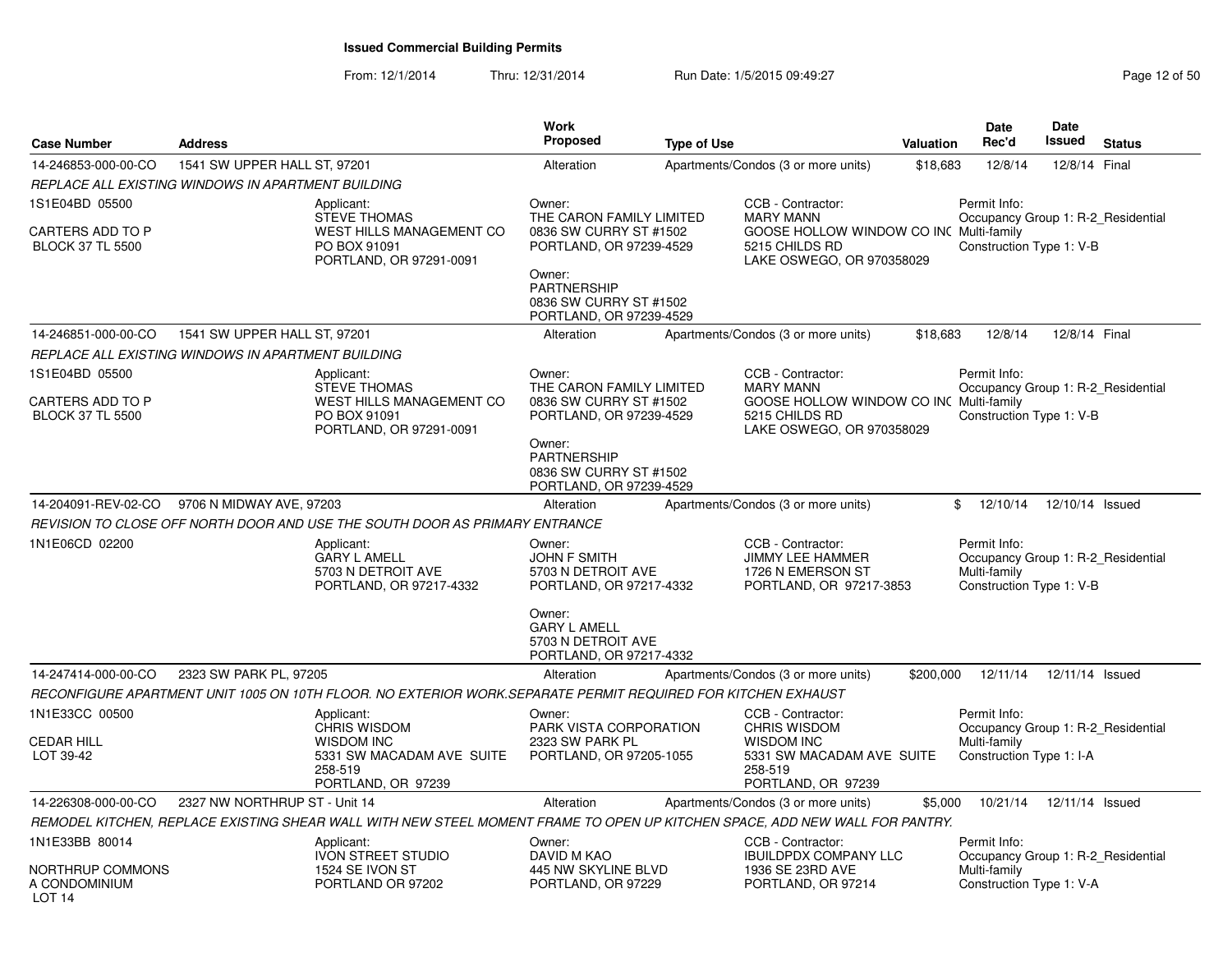| <b>Case Number</b>                                                     | <b>Address</b>                |                                                                                                                                                                 | Work<br>Proposed                                                               | <b>Type of Use</b> |                                                                                                                       | <b>Valuation</b> | Date<br>Rec'd                                                                                  | Date<br><b>Issued</b> | <b>Status</b> |
|------------------------------------------------------------------------|-------------------------------|-----------------------------------------------------------------------------------------------------------------------------------------------------------------|--------------------------------------------------------------------------------|--------------------|-----------------------------------------------------------------------------------------------------------------------|------------------|------------------------------------------------------------------------------------------------|-----------------------|---------------|
| 14-243516-000-00-CO                                                    | 725 NW FLANDERS ST - Unit 402 |                                                                                                                                                                 | Alteration                                                                     |                    | Apartments/Condos (3 or more units)                                                                                   | \$62,844         | 12/11/14                                                                                       | 12/11/14 Issued       |               |
|                                                                        |                               | INTERIOR REMODEL: FRAME IN FLOOR SYSTEM STRUCTURE TO CREATE SITTING ROOM, CLOSET, FRAME IN WALLS TO DEFINE BEDROOM SPACE WITH CLOSET AND BUILT IN BOOKCASE; NO  |                                                                                |                    |                                                                                                                       |                  |                                                                                                |                       |               |
| 1N1E34CB 90021                                                         |                               | Applicant:<br>BLUE SPRUCE BUILDERS INC                                                                                                                          | Owner:<br><b>THOMAS KING</b>                                                   |                    | CCB - Contractor:<br>BLUE SPRUCE BUILDERS INC                                                                         |                  | Permit Info:<br>Occupancy Group 1: R-2_Residential                                             |                       |               |
| FLANDERS LOFTS CONDOMINIUM<br>LOT 402                                  |                               | 4600 PERRYDALE RD<br>DALLAS, OR 97338                                                                                                                           | 725 NW FLANDERS ST #402<br>PORTLAND, OR 97209-3540                             |                    | 4600 PERRYDALE RD<br>DALLAS, OR 97338                                                                                 |                  | Multi-family<br>Construction Type 1: V-A                                                       |                       |               |
| 14-248781-000-00-CO                                                    | 1920 SW RIVER DR - Unit E801  |                                                                                                                                                                 | Alteration                                                                     |                    | Apartments/Condos (3 or more units)                                                                                   | \$282.222        | 12/12/14  12/12/14  Issued                                                                     |                       |               |
|                                                                        |                               | MINOR REMODEL TO UNIT E801 ON 8TH FLOOR. REMOVE WALL SECTIONS TO WIDEN ENTRY TO (2) CLOSETS, OPEN ENTRY WALL TO BAR AREA. REMOVE AND REPLACE ALL FINISHES.      |                                                                                |                    |                                                                                                                       |                  |                                                                                                |                       |               |
| 1S1E03CD 90046<br>STRAND CONDOMINIUMS<br>LOT E801                      |                               | Applicant:<br>FRITZ JUNKER DESIGN &<br><b>REMODELING LLC</b><br>1500 SW 5TH AVE UNIT 601<br>PORTLAND, OR 97201                                                  | Owner:<br>JAMES E LEWIS<br>1920 SW RIVER DR #801<br>PORTLAND, OR 97201         |                    | CCB - Contractor:<br>FRITZ JUNKER DESIGN &<br><b>REMODELING LLC</b><br>1500 SW 5TH AVE UNIT 601<br>PORTLAND, OR 97201 |                  | Permit Info:<br>Occupancy Group 1: R-2_Residential<br>Multi-family<br>Construction Type 1: I-A |                       |               |
|                                                                        |                               |                                                                                                                                                                 | Owner:<br><b>SANDRA P LEWIS</b><br>1920 SW RIVER DR #801<br>PORTLAND, OR 97201 |                    |                                                                                                                       |                  |                                                                                                |                       |               |
| 14-161946-REV-03-CO                                                    | 2038 SE BELMONT ST, 97214     |                                                                                                                                                                 | Alteration                                                                     |                    | Apartments/Condos (3 or more units)                                                                                   |                  | 12/12/14<br>\$                                                                                 | 12/12/14 Issued       |               |
|                                                                        |                               | REVISION TO REPLACE DRYWALL/PLASTER AT 2 UNITS LIVING ROOM AND BEDROOM ON 2ND FLOOR, PLANS FOR REV-03 REFLECT ACCURATE FLOOR PLAN LAYOUT FOR FIRST AND 2ND FLO( |                                                                                |                    |                                                                                                                       |                  |                                                                                                |                       |               |
| 1S1E02AA 09100                                                         |                               | Applicant:<br><b>BRIAN CHARLES REXHOUSE JR</b>                                                                                                                  | Owner:<br><b>KCM DEVELOPMENT LLC</b>                                           |                    | CCB - Contractor:<br><b>BRIAN CHARLES REXHOUSE JR</b>                                                                 |                  | Permit Info:<br>Occupancy Group 1: R-2_Residential                                             |                       |               |
| TILTONS ADD<br><b>BLOCK 4</b><br><b>LOT 14</b>                         |                               | 7141 N CAMPBELL AVE<br>PORTLAND, OR 97217                                                                                                                       | 4836 NE 27TH AVE<br>PORTLAND, OR 97211                                         |                    | 7141 N CAMPBELL AVE<br>PORTLAND, OR 97217                                                                             |                  | Multi-family<br>Construction Type 1: V-B                                                       |                       |               |
| 07-153650-DFS-05-CO                                                    | 321 NW GLISAN ST, 97209       |                                                                                                                                                                 | Alteration                                                                     |                    | Apartments/Condos (3 or more units)                                                                                   | \$15,000         | 11/10/14                                                                                       | 12/12/14 Issued       |               |
| DFS FOR FIRST FLOOR WADING DOCK RAILING SYSTEM                         |                               |                                                                                                                                                                 |                                                                                |                    |                                                                                                                       |                  |                                                                                                |                       |               |
| 1N1E34BD 01600                                                         |                               | Applicant:<br>MICHELLE STARTT                                                                                                                                   | Owner:<br>321 GILSAN LLC                                                       |                    |                                                                                                                       |                  | Permit Info:<br>Occupancy Group 1: B_Bank, Off.,                                               |                       |               |
| <b>COUCHS ADD</b><br><b>BLOCK O</b><br>LOT 1&2 EXC PT IN ST<br>LOT 3&4 |                               | LRS ARCHITECTS INC<br>720 NW DAVIS ST STE 300<br>PORTLAND OR 97209                                                                                              | 3049 RESEARCH DR<br>RICHMOND, CA 94806-5206                                    |                    |                                                                                                                       |                  | Med.Off., Pub.Bldg.<br>Construction Type 1: I-B                                                |                       |               |
| 07-153650-DFS-06-CO                                                    | 321 NW GLISAN ST, 97209       |                                                                                                                                                                 | Alteration                                                                     |                    | Apartments/Condos (3 or more units)                                                                                   | \$10,000         | 11/10/14                                                                                       | 12/12/14 Issued       |               |
| DFS FOR STRUCTUAL CALCS FOR 7TH FLOOR BALCONY RAILINGS                 |                               |                                                                                                                                                                 |                                                                                |                    |                                                                                                                       |                  |                                                                                                |                       |               |
| 1N1E34BD 01600                                                         |                               | Applicant:<br><b>MICHELLE STARTT</b>                                                                                                                            | Owner:<br>321 GILSAN LLC                                                       |                    |                                                                                                                       |                  | Permit Info:<br>Occupancy Group 1: B_Bank, Off.,                                               |                       |               |
| <b>COUCHS ADD</b><br><b>BLOCK O</b><br>LOT 1&2 EXC PT IN ST<br>LOT 3&4 |                               | <b>LRS ARCHITECTS INC</b><br>720 NW DAVIS ST STE 300<br>PORTLAND OR 97209                                                                                       | 3049 RESEARCH DR<br>RICHMOND, CA 94806-5206                                    |                    |                                                                                                                       |                  | Med.Off., Pub.Bldg.<br>Construction Type 1: I-B                                                |                       |               |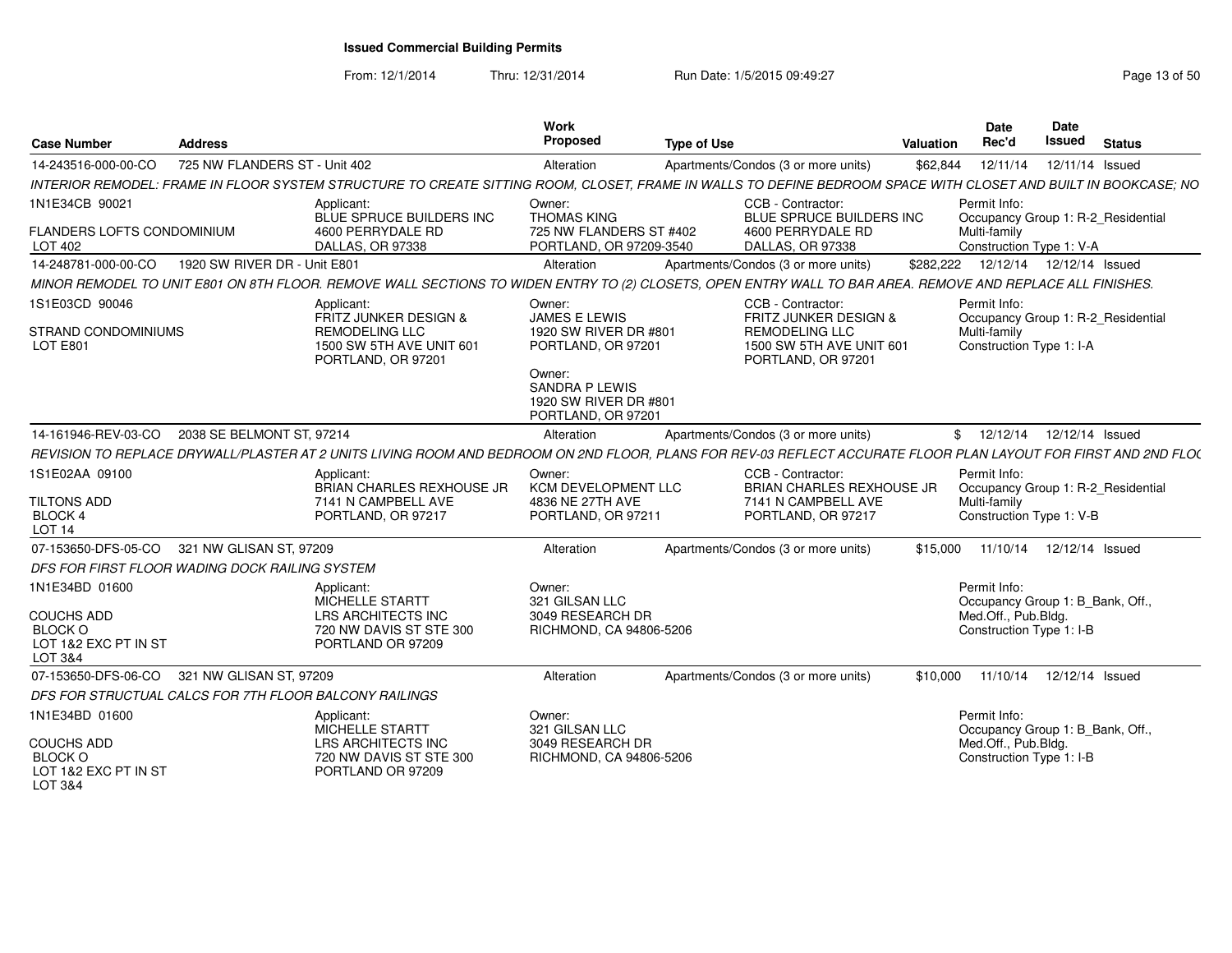From: 12/1/2014Thru: 12/31/2014 Run Date: 1/5/2015 09:49:27 Research 2010 12:49:27

| <b>Case Number</b>                                                  | <b>Address</b>            |                                                                                                                                                               | Work<br><b>Proposed</b>                                               | <b>Type of Use</b> |                                                            | Valuation | Date<br>Rec'd                                     | <b>Date</b><br>Issued | <b>Status</b>                             |
|---------------------------------------------------------------------|---------------------------|---------------------------------------------------------------------------------------------------------------------------------------------------------------|-----------------------------------------------------------------------|--------------------|------------------------------------------------------------|-----------|---------------------------------------------------|-----------------------|-------------------------------------------|
| 14-248953-000-00-CO                                                 | 2601 N LOMBARD ST, 97217  |                                                                                                                                                               | Alteration                                                            |                    | Apartments/Condos (3 or more units)                        | \$105,000 | 12/12/14                                          |                       | 12/12/14 Issued                           |
|                                                                     |                           | FIRE DAMAGE REPAIR IN UNIT 5, STORAGE ROOM, AND PORTION OF UNIT 4; ROOF REPAIR ONLY                                                                           |                                                                       |                    |                                                            |           |                                                   |                       |                                           |
| 1N1E09CD 19600                                                      |                           | Applicant:<br>JIM CAREY                                                                                                                                       | Owner:<br>HOUSING AUTHORITY OF                                        |                    | CCB - Contractor:<br><b>JIM CAREY</b>                      |           | Permit Info:                                      |                       | Occupancy Group 1: R-2_Residential        |
| <b>FRANCES ADD</b><br><b>BLOCK1</b><br>LOT 9-15 EXC PT IN ST        |                           | <b>JR JOHNSON INC</b><br>PO BOX 17196<br>PORTLAND, OR 97217                                                                                                   | 135 SW ASH ST<br>PORTLAND, OR 97204-3540                              |                    | JR JOHNSON INC<br>PO BOX 17196<br>PORTLAND, OR 97217       |           | Multi-family<br>Construction Type 1: V-B          |                       |                                           |
|                                                                     |                           |                                                                                                                                                               | Owner:<br>PORTLAND OREGON<br>135 SW ASH ST<br>PORTLAND, OR 97204-3540 |                    |                                                            |           |                                                   |                       |                                           |
| 14-241498-REV-01-CO 1610 NE 66TH AVE, 97213                         |                           |                                                                                                                                                               | Alteration                                                            |                    | Apartments/Condos (3 or more units)                        |           |                                                   |                       | \$ 12/17/14 12/17/14 Final                |
|                                                                     |                           | REVISION TO INSTALL GABION BASKET TO PROVIDE MASS AND SUPPORT BEHIND CRACKED WALL DUE TO STUMP EXCAVATION                                                     |                                                                       |                    |                                                            |           |                                                   |                       |                                           |
| 1N2E29CC 10900                                                      |                           | Applicant:<br>DEAN ZAROSINSKI                                                                                                                                 | Owner:<br><b>BRCP/GM ELLINGTON LLC</b>                                |                    | CCB - Contractor:<br>CONCRETE LIFTING SOLUTIONS,           |           | Permit Info:                                      |                       | Occupancy Group 1: R-2_Residential        |
| SECTION 29 1N 2E<br>TL 10900 0.38 ACRES                             |                           | <b>ZAROSINSKI ENGINEERING &amp;</b><br><b>DESIGN INC</b><br>1400 NW 155TH CIRCLE<br>VANCOUVER, WA 98665                                                       | 710 NW 14TH AVE #2<br>PORTLAND, OR 97209-2701                         |                    | LLC.<br>P.O. BOX 2026<br>LAKE OSWEGO, OR 97035             |           | Multi-family<br>Construction Type 1: V-B          |                       |                                           |
| 14-216976-000-00-CO                                                 | 3115 NE SANDY BLVD, 97232 |                                                                                                                                                               | Alteration                                                            | Assembly           |                                                            | \$50,000  |                                                   |                       | 10/15/14  12/15/14  Issued                |
|                                                                     |                           | CHANGE OF OCCUPANCY FROM M TO B FOR FIRST TIME RESTAURANT TENANT.                                                                                             |                                                                       |                    | NEW WALLS FOR KITCHEN AND ASSOCIATED EOUIPMENT. BAR AREA V |           |                                                   |                       | <b>WITH SEATING AND OPEN SEATING AREA</b> |
| 1N1E36BA 03801                                                      |                           | Applicant:<br>MIKE MONTGOMERY                                                                                                                                 | Owner:<br>BINDERY (3115) LLC                                          |                    |                                                            |           | Permit Info:                                      |                       | Occupancy Group 1: B_Bank, Off.,          |
| GOODSELLS ADD<br><b>BLOCK 5</b><br>LOT 7&8 EXC PT IN ST             |                           | SIMPL HOME DESIGNS<br>5531 SW BUDDINGTON ST<br>PORTLAND OR 97219                                                                                              | 3115 NE SANDY BLVD<br>PORTLAND, OR 97232                              |                    |                                                            |           | Med.Off., Pub.Bldg.<br>Construction Type 1: III-B |                       |                                           |
| 14-191222-000-00-CO                                                 | 1021 NE GRAND AVE, 97232  |                                                                                                                                                               | Alteration                                                            | Assembly           |                                                            | \$684.480 |                                                   |                       | 7/30/14  12/17/14  Issued                 |
|                                                                     |                           | TENANT IMPROVEMENT FOR (2) NEW TENANTS IN EXISTING TENANT SPACES; NEW CAFE TENANT ON MAIN FLOOR; NEW RESTAURANT ON SIXTH FLOOR WITH ROOF DECK; NEW TRASH AREA |                                                                       |                    |                                                            |           |                                                   |                       |                                           |
| 1N1E35BB 03800                                                      |                           | Applicant:<br>LEE SHRADAR                                                                                                                                     | Owner:<br><b>GRAND VENTURES HOTEL LLC</b>                             |                    | CCB - Contractor:<br>SD DEACON CORP OF OREGON              |           | Permit Info:                                      |                       | Occupancy Group 1: A-2_Restaurant         |
| <b>HOLLADAYS ADD</b><br>BLOCK 46<br>LOT 1-4 EXC PT IN ST<br>LOT 5-8 |                           | <b>HOLST ARCHITECTURE</b><br>110 SE 8TH AVAENUE<br>PORTLAND, OR 97214                                                                                         | 1021 NE GRAND AVE<br>PORTLAND, OR 97232-2060                          |                    | 901 NE GLISAN ST STE 100<br>PORTLAND OR 97232              |           | Construction Type 1: I-B                          |                       |                                           |
| 14-216976-REV-01-CO 3115 NE SANDY BLVD, 97232                       |                           |                                                                                                                                                               | Alteration                                                            | Assembly           |                                                            |           |                                                   |                       | \$ 12/18/14 12/18/14 Issued               |
|                                                                     |                           | REVISION TO RELOCATE BAR AREA AND MOVE KITCHEN WALL TO REDUCE SIZE OF KITCHEN                                                                                 |                                                                       |                    |                                                            |           |                                                   |                       |                                           |
| 1N1E36BA 03801                                                      |                           | Applicant:<br>MIKE MONTGOMERY                                                                                                                                 | Owner:<br>BINDERY (3115) LLC                                          |                    |                                                            |           | Permit Info:                                      |                       | Occupancy Group 1: B_Bank, Off.,          |
| <b>GOODSELLS ADD</b><br><b>BLOCK 5</b><br>LOT 7&8 EXC PT IN ST      |                           | SIMPL HOME DESIGNS<br>5531 SW BUDDINGTON ST<br>PORTLAND OR 97219                                                                                              | 3115 NE SANDY BLVD<br>PORTLAND, OR 97232                              |                    |                                                            |           | Med.Off., Pub.Bldg.<br>Construction Type 1: III-B |                       |                                           |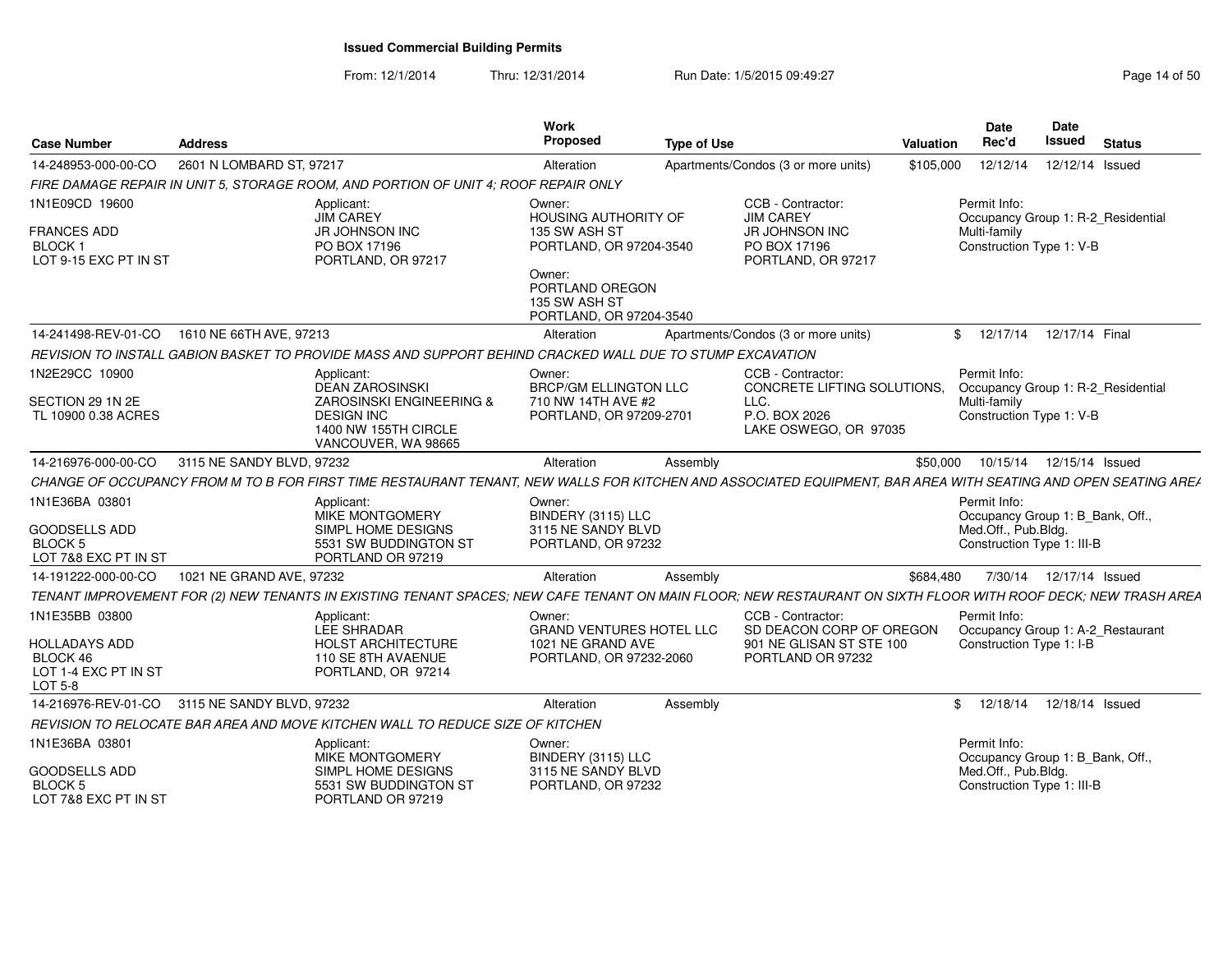| <b>Case Number</b>                                           | <b>Address</b>             |                                                                                                                                                                               | <b>Work</b><br><b>Proposed</b>                                                                     | <b>Type of Use</b> |                                                                                                                             | <b>Valuation</b> | <b>Date</b><br>Rec'd                                                          | Date<br>Issued  | <b>Status</b>                                                                       |
|--------------------------------------------------------------|----------------------------|-------------------------------------------------------------------------------------------------------------------------------------------------------------------------------|----------------------------------------------------------------------------------------------------|--------------------|-----------------------------------------------------------------------------------------------------------------------------|------------------|-------------------------------------------------------------------------------|-----------------|-------------------------------------------------------------------------------------|
| 14-216389-000-00-CO                                          | 1311 SE 7TH AVE, 97214     |                                                                                                                                                                               | Alteration                                                                                         | Assembly           |                                                                                                                             | \$166.843        | 9/23/14                                                                       | 12/19/14 Issued |                                                                                     |
|                                                              |                            | TI FOR NEW RESTAURANT TENANT(tenant A space per main shell permit 14-164113 CO); ADD NEW WALLS TO CREATE NEW BAR AREA, KITCHEN AREA, AND DINING AREA; SEE 14-164113-REV-01-C( |                                                                                                    |                    |                                                                                                                             |                  |                                                                               |                 |                                                                                     |
| 1S1E02BC 05200<br>HAWTHORNE PK<br>BLOCK 133<br>LOT 7&8       |                            | Applicant:<br>ORANGE DESIGN INDUSTRIES LL( ANTHONY ARNERICH<br>PO BOX 42015<br>PORTLAND, OR 97242                                                                             | Owner:<br>2226 NE 17TH AVE<br>PORTLAND, OR 97212-4603                                              |                    | CCB - Contractor:<br>ORANGE DESIGN INDUSTRIES LL( Occupancy Group 1: A-2_Restaurant<br>PO BOX 42015<br>PORTLAND, OR 97242   |                  | Permit Info:<br>Construction Type 1: III-B                                    |                 |                                                                                     |
|                                                              |                            |                                                                                                                                                                               | Owner:<br><b>WEATHERLY CREAMERY BULDING</b><br>2045 NE M L KING BLVD<br>PORTLAND, OR 97212         |                    |                                                                                                                             |                  |                                                                               |                 |                                                                                     |
| 14-166413-000-00-CO                                          | 12414 E BURNSIDE ST, 97233 |                                                                                                                                                                               | Alteration                                                                                         | Assembly           |                                                                                                                             | \$30,000         | 10/9/14                                                                       | 12/19/14 Issued |                                                                                     |
|                                                              |                            | REMOVE WALL AND FLOOR IN OFFICE SPACE AND INSTALL PLATFORM WHEELCHAIR LIFT TO PROVIDE ACCESSIBLE ROUTE TO BASEMENT                                                            |                                                                                                    |                    |                                                                                                                             |                  |                                                                               |                 |                                                                                     |
| 1N2E35CC 03000<br>MENLO PK                                   |                            | Applicant:<br><b>GERHARD PENNER</b><br>11205 SE PINE COURT                                                                                                                    | Owner:<br><b>FAITH BAPTIST CHURCH OF</b><br><b>PORTLAND</b>                                        |                    |                                                                                                                             |                  | Permit Info:                                                                  |                 | Occupancy Group 1: A-3 Place of Worship                                             |
| N 180' OF S 534' OF LOT 3 EXC PT IN ST                       |                            | PORTLAND OR 97216                                                                                                                                                             | 12414 E BURNSIDE ST<br>PORTLAND, OR 97233-1044                                                     |                    |                                                                                                                             |                  | Construction Type 1: V-B                                                      |                 |                                                                                     |
| 14-252384-000-00-CO                                          | 4635 NE 9TH AVE, 97211     |                                                                                                                                                                               | Alteration                                                                                         | Assembly           |                                                                                                                             | \$7,000          | 12/22/14                                                                      |                 | 12/22/14 Under Inspection                                                           |
|                                                              |                            | TENANT IMPROVEMENT FOR EXISTING DAYCARE TENANT TO ADD NEW BATHROOM IN TODDLER AREA                                                                                            |                                                                                                    |                    |                                                                                                                             |                  |                                                                               |                 |                                                                                     |
| 1N1E23BC 11500                                               |                            | Applicant:<br><b>RJR CONSTRUCTION INC</b>                                                                                                                                     | Owner:<br><b>JUDITH E STRINGER</b>                                                                 |                    | CCB - Contractor:<br><b>RJR CONSTRUCTION INC</b>                                                                            |                  | Permit Info:<br>Occupancy Group 1: E School                                   |                 |                                                                                     |
| HIGHLAND<br>BLOCK 5<br>LOT 7-9                               |                            | PO BOX 1347<br>GRESHAM, OR 97030                                                                                                                                              | 4593 NE 35TH PL<br>PORTLAND, OR 97211-7757                                                         |                    | PO BOX 1347<br>GRESHAM, OR 97030                                                                                            |                  | Construction Type 1: V-B                                                      |                 |                                                                                     |
|                                                              |                            |                                                                                                                                                                               | Owner:<br>ANTONIO N STRINGER<br>4593 NE 35TH PL<br>PORTLAND, OR 97211-7757                         |                    |                                                                                                                             |                  |                                                                               |                 |                                                                                     |
| 14-238553-000-00-CO                                          | 14021 NE GLISAN ST, 97230  |                                                                                                                                                                               | Alteration                                                                                         | Assembly           |                                                                                                                             | \$45,000         | 11/24/14                                                                      | 12/30/14 Issued |                                                                                     |
|                                                              |                            | REPLACE ROOF MATERIAL AND PLYWOOD SHEATHING ON EXISTING FLAT ROOF, REMOVE AND REPLACE ALL EXISTING ROOFTOP MECHANICAL EQUIPMENT                                               |                                                                                                    |                    |                                                                                                                             |                  |                                                                               |                 |                                                                                     |
| 1N2E35A 00200                                                |                            | Applicant:<br>Lydia Neill<br><b>METRO</b><br>600 NE Grand Avenue<br>Portland, OR 97218                                                                                        | Owner:<br>METRO(LEASED COURSE CO<br>600 NE GRAND AVE<br>PORTLAND, OR 97232-2736                    |                    | CCB - Contractor:<br><b>COLUMBIA CASCADE</b><br><b>CONSTRUCTION INC</b><br>10115 SE SCHACHT ROAD<br><b>BORING, OR 97009</b> |                  | Permit Info:<br>Occupancy Group 1: A-2_Restaurant<br>Construction Type 1: V-B |                 |                                                                                     |
| 13-200004-DFS-01-CO  160 NE M L KING BLVD - Unit MAIN, 97232 |                            |                                                                                                                                                                               | Alteration                                                                                         | Assembly           |                                                                                                                             | \$3,000          | 10/16/14                                                                      |                 | 12/3/14 Issued                                                                      |
| <b>SKYLIGHTS ON WAREHOUSE BUILDING</b>                       |                            |                                                                                                                                                                               |                                                                                                    |                    |                                                                                                                             |                  |                                                                               |                 |                                                                                     |
| 1N1E35CB 03600                                               |                            | Applicant:<br>BROCKAMP & JAEGER INC<br>15796 S BOARDWALK ST<br>OREGON CITY, OR 970451196                                                                                      | Owner:<br><b>STARK'S GRAND AVENUE</b><br><b>PROPERTY</b><br>107 NE GRAND AVE<br>PORTLAND, OR 97232 |                    | CCB - Contractor:<br>BROCKAMP & JAEGER INC<br>15796 S BOARDWALK ST<br>OREGON CITY, OR 970451196                             |                  | Permit Info:<br><b>Station</b><br>Construction Type 1: III-B                  |                 | Occupancy Group 1: M Store, Service<br>Construction Type 2 (formerly Type 1): III-B |
|                                                              |                            |                                                                                                                                                                               | Owner:<br><b>INVESTMENTS LLC</b><br>107 NE GRAND AVE<br>PORTLAND, OR 97232                         |                    |                                                                                                                             |                  |                                                                               |                 |                                                                                     |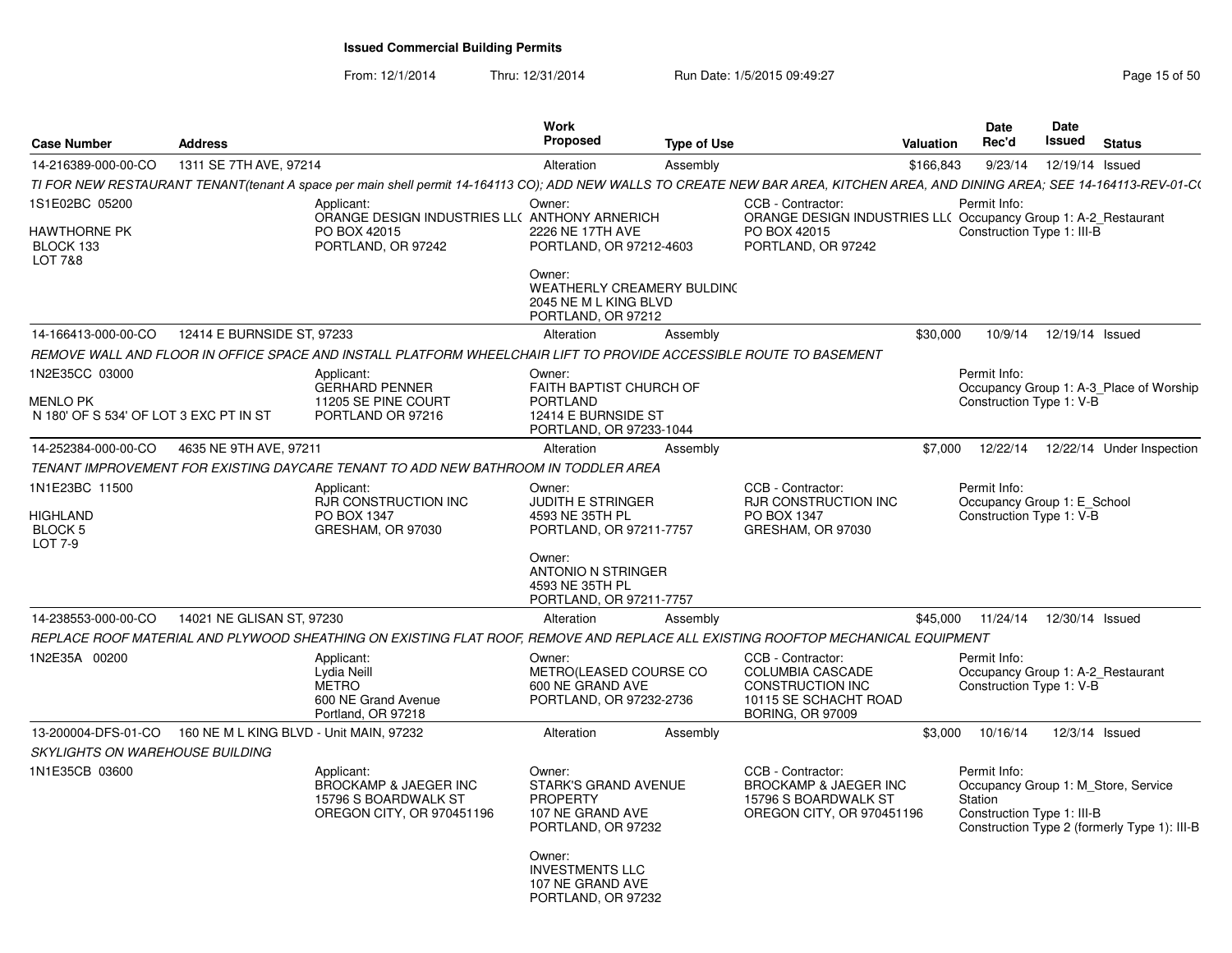| <b>Case Number</b>                                       | <b>Address</b>                                                                                                                                                  | Work<br>Proposed                                                                            | <b>Type of Use</b> | Valuation                                                                                                                       | <b>Date</b><br>Rec'd                                  | Date<br><b>Issued</b><br><b>Status</b>                                              |
|----------------------------------------------------------|-----------------------------------------------------------------------------------------------------------------------------------------------------------------|---------------------------------------------------------------------------------------------|--------------------|---------------------------------------------------------------------------------------------------------------------------------|-------------------------------------------------------|-------------------------------------------------------------------------------------|
| 13-200004-DFS-02-CO                                      | 160 NE M L KING BLVD - Unit MAIN, 97232                                                                                                                         | Alteration                                                                                  | Assembly           | \$1,950                                                                                                                         | 10/16/14                                              | 12/3/14 Issued                                                                      |
| ROOF TOP UNIT SIESMIC ANCHORAGE                          |                                                                                                                                                                 |                                                                                             |                    |                                                                                                                                 |                                                       |                                                                                     |
| 1N1E35CB 03600                                           | Applicant:<br>BROCKAMP & JAEGER INC<br>15796 S BOARDWALK ST<br>OREGON CITY, OR 970451196                                                                        | Owner:<br><b>STARK'S GRAND AVENUE</b><br>PROPERTY<br>107 NE GRAND AVE<br>PORTLAND, OR 97232 |                    | CCB - Contractor:<br><b>BROCKAMP &amp; JAEGER INC</b><br>15796 S BOARDWALK ST<br>OREGON CITY, OR 970451196                      | Permit Info:<br>Station<br>Construction Type 1: III-B | Occupancy Group 1: M Store, Service<br>Construction Type 2 (formerly Type 1): III-B |
|                                                          |                                                                                                                                                                 | Owner:<br><b>INVESTMENTS LLC</b><br>107 NE GRAND AVE<br>PORTLAND, OR 97232                  |                    |                                                                                                                                 |                                                       |                                                                                     |
| 14-140997-REV-04-CO                                      | 1332 W BURNSIDE ST, 97205                                                                                                                                       | Alteration                                                                                  | Assembly           | \$2,500                                                                                                                         | 10/29/14                                              | 12/4/14 Issued                                                                      |
|                                                          | ADDED VALUE REVISION TO CRYSTAL BALLROOM BEAM AND COLUMN STRENGTENING; VOLUNTARY UPGRADE OF REMAINING BEAMS AND COLUMN BETWEEN 100-150PERCENT STRESSED          |                                                                                             |                    |                                                                                                                                 |                                                       |                                                                                     |
| 1N1E33DD 00700                                           | Applicant:<br>PATRICK GOODMAN<br>6969 SW HAMPTON ST<br>PORTLAND, OR 97223                                                                                       | Owner:<br>MARY A MC MENAMIN<br>3722 SW GREENLEAF DR<br>PORTLAND, OR 97221                   |                    | CCB - Contractor:<br><b>JACK HAEDINGER</b><br>PACIFIC CREST CONSTRUCTION<br>24111 NE HALSEY ST #400<br>TROUTDALE, OR 97060-1030 | Permit Info:                                          | Occupancy Group 1: A-2_Restaurant                                                   |
| 14-243537-000-00-CO                                      | 11235 NE GLISAN ST, 97220                                                                                                                                       | Alteration                                                                                  | Assembly           | \$27,050                                                                                                                        |                                                       | 12/12/14  12/12/14  Issued                                                          |
|                                                          | INTERIOR REMODEL OF EXISTING CHURCH, NEW WALLS TO CREATE OFFICE AND LOBBY AREA, REMODEL EXISTING RESTROOM TO MAKE IT ACCESSIBLE                                 |                                                                                             |                    |                                                                                                                                 |                                                       |                                                                                     |
| 1N2E34AC 07500<br>SECTION 34 1N 2E<br>TL 7500 0.16 ACRES | Applicant:<br>RYAN ZINK<br>ZINK DESIGN SERVICES, LLC<br>3111 COTTONWOOD CT                                                                                      | Owner:<br>GOSPEL OUTREACH OF<br>PORTLAND INC<br>11235 NE GLISAN ST                          |                    | CCB - Contractor:<br><b>THOMAS ACHATZ</b><br>17530 SE SUNNYSIDE RD<br>BORING, OR 970099275                                      | Permit Info:<br>Construction Type 1: V-B              | Occupancy Group 1: A-3_Place of Worship                                             |
|                                                          | WEST LINN OR 97068                                                                                                                                              | PORTLAND, OR 97220                                                                          |                    |                                                                                                                                 |                                                       |                                                                                     |
| 11-115643-000-00-CO                                      | 10455 NE FARGO ST, 97220                                                                                                                                        | Alteration                                                                                  | Assembly           | \$573,460                                                                                                                       | 2/25/11                                               | 12/15/14 Issued                                                                     |
|                                                          | CHANGE OF USE FROM SPORT/FITNESS FACILITY TO CHURCH: ADD NEW 2ND FLOOR WITHIN EXISTING SPACE: COMPLETE REMODEL OF 1ST FLOOR FOR AUDITORIUM, RECEPTION HALL, CLA |                                                                                             |                    |                                                                                                                                 |                                                       |                                                                                     |
| 1N2E27BB 01200                                           | Applicant:<br>Mildred White                                                                                                                                     | Owner:<br>CHURCH OF CHRISTIANS OF                                                           |                    | <b>Primary Contractor:</b><br><b>TO BID</b>                                                                                     | Permit Info:                                          | Occupancy Group 1: A-3_Place of Worship                                             |
| SECTION 27 1N 2E<br>TL 1200 0.86 ACRES                   | <b>BAMA Design</b><br>1631 NE BROADWAY #754<br>PORTLAND OR 97232                                                                                                | <b>SEVENTH DAY</b><br>4340 NE 92ND AVE<br>PORTLAND, OR 97220                                |                    |                                                                                                                                 | Construction Type 1: V-A                              |                                                                                     |
| 13-232231-000-00-CO                                      | 8424 SW 22ND AVE, 97219                                                                                                                                         | Alteration                                                                                  | <b>Business</b>    | \$3.000                                                                                                                         |                                                       | 11/26/13  12/15/14  Issued                                                          |
|                                                          | TI FOR NEW TENANT TO INCLUDE PLUMBING AND MECHANICAL WORK; NO STRUCTURAL WORK; CHANGE IN OCCUPANCY FROM M TO F2 (UNHEATED); NO PUBLIC USES - THIS IS A BREWERY  |                                                                                             |                    |                                                                                                                                 |                                                       |                                                                                     |
| 1S1E21CC 01500                                           | Applicant:<br>DANIEL MCINTOSH-TOLLE                                                                                                                             | Owner:<br>MB REO-OR MIXED LLC                                                               |                    |                                                                                                                                 | Permit Info:                                          | Occupancy Group 1: F-1 Industrial Plant -                                           |
| <b>ALDER SPRINGS</b><br>BLOCK 9<br>LOT 18&19 TL 1500     | 4717 SW BORSCH LANE<br>PORTLAND, OR 97219                                                                                                                       | 2450 BROADWAY 6TH FLOOR<br>SANTA MONICA, CA 90404-3570                                      |                    |                                                                                                                                 | Factory, Mod.Hazard<br>Construction Type 1: V-B       |                                                                                     |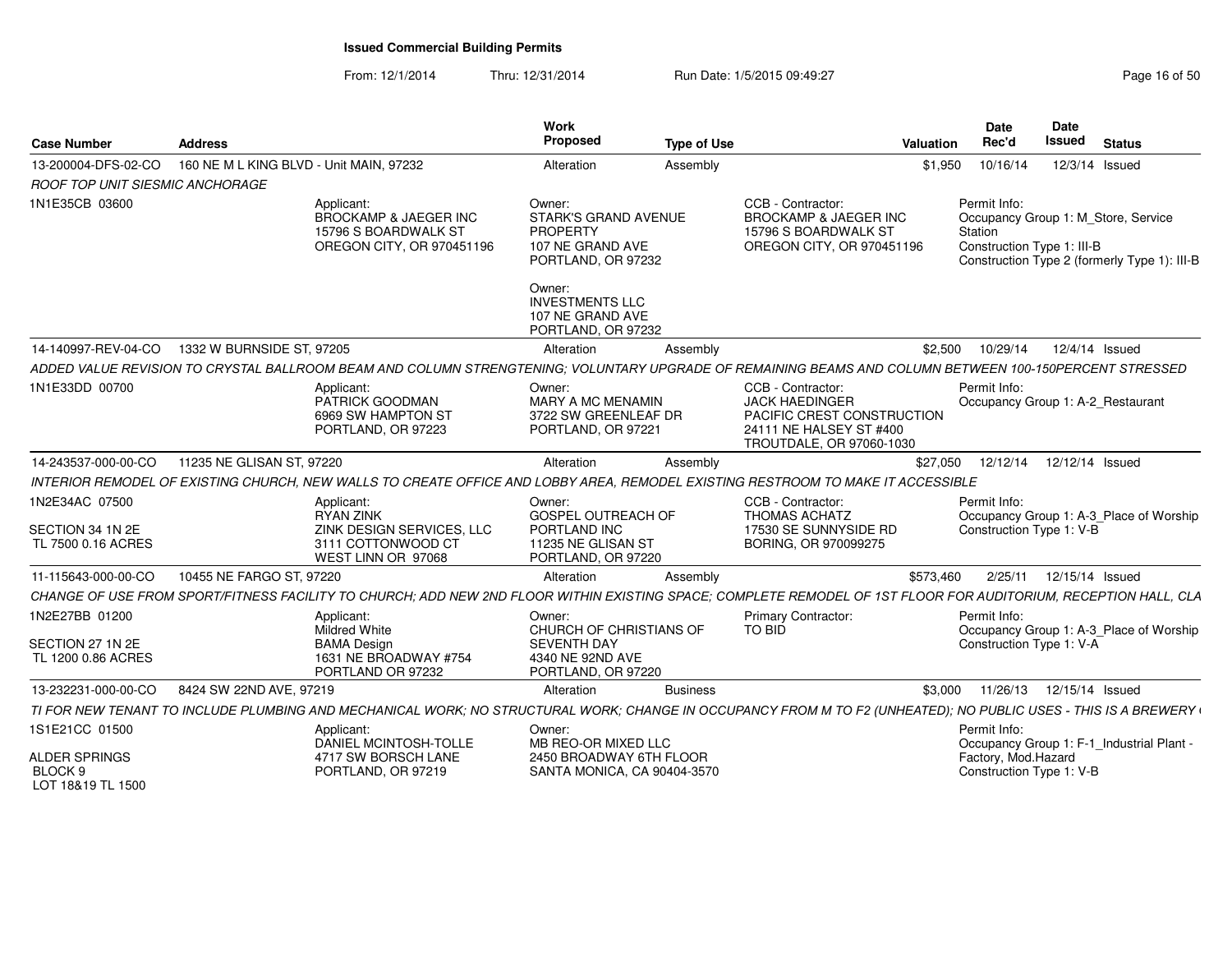| <b>Case Number</b>                                                                                | <b>Address</b>            |                                                                                                                        | <b>Work</b><br><b>Proposed</b>                                                                                                 | <b>Type of Use</b> |                                                                                                                                    | <b>Valuation</b> | <b>Date</b><br>Rec'd                                                                                  | Date<br><b>Issued</b>     | <b>Status</b>                                |
|---------------------------------------------------------------------------------------------------|---------------------------|------------------------------------------------------------------------------------------------------------------------|--------------------------------------------------------------------------------------------------------------------------------|--------------------|------------------------------------------------------------------------------------------------------------------------------------|------------------|-------------------------------------------------------------------------------------------------------|---------------------------|----------------------------------------------|
| 14-192488-000-00-CO                                                                               | 2404 SE 79TH AVE, 97206   |                                                                                                                        | Alteration                                                                                                                     | <b>Business</b>    |                                                                                                                                    | \$15,000         | 8/5/14                                                                                                | 12/12/14 Issued           |                                              |
|                                                                                                   |                           | TI FOR NEW TENANT - BUILD OUT FOR NEW COFFEE/SANDWICH SHOP WITH TRASH ENCLOSURE UNDER ROOF OVERHANG                    |                                                                                                                                |                    |                                                                                                                                    |                  |                                                                                                       |                           |                                              |
| 1S2E05DD 01800                                                                                    |                           | Applicant:<br><b>MARGO LATA</b><br>5349 SE JENNE RD<br>PORTLAND, OR 97236                                              | Owner:<br>YUEN CHING KOO<br>16636 SE EAST VIEW CT<br>PORTLAND, OR 97236                                                        |                    |                                                                                                                                    |                  | Permit Info:<br>Occupancy Group 1: B_Bank, Off.,<br>Med.Off., Pub.Bldg.<br>Construction Type 1: V-B   |                           |                                              |
|                                                                                                   |                           |                                                                                                                        | Owner:<br><b>JENNIFER S KOO</b><br>16636 SE EAST VIEW CT<br>PORTLAND, OR 97236                                                 |                    |                                                                                                                                    |                  |                                                                                                       |                           |                                              |
| 14-249709-000-00-CO                                                                               | 531 SE 14TH AVE           |                                                                                                                        | Alteration                                                                                                                     | <b>Business</b>    |                                                                                                                                    | \$2,640          | 12/16/14                                                                                              | 12/16/14 Issued           |                                              |
|                                                                                                   |                           | TENANT IMPROVEMENT -ADD COFFEE BAR AND CABINETS FOR NEW TENANT                                                         |                                                                                                                                |                    |                                                                                                                                    |                  |                                                                                                       |                           |                                              |
| 1S1E02BA 00101<br><b>EAST PORTLAND</b><br>BLOCK 282&283 TL 101                                    |                           | Applicant:<br>MARTIN HANSON<br>11801 SE SOUTHERN LITES DR<br>CLACKAMAS, OR 97015                                       | Owner:<br>WASHINGTON HIGH SCHOOL LLC<br>15350 SW SEQUOIA PKWY #300<br>PORTLAND, OR 97224-7175                                  |                    | CCB - Contractor:<br><b>BREMIK CONSTRUCTION</b><br>1026 SE STARK ST<br>PORTLAND, OR 97214                                          |                  | Permit Info:<br>Occupancy Group 1: B_Bank, Off.,<br>Med.Off., Pub.Bldg.<br>Construction Type 1: II-A  |                           |                                              |
| POTENTIAL ADDITIONAL TAX                                                                          |                           | Applicant:<br>Dan Williams<br><b>FASTER PERMITS</b><br>14334 NW EAGLERIDGE LANE<br>PORTLAND OR 97229                   |                                                                                                                                |                    |                                                                                                                                    |                  |                                                                                                       |                           |                                              |
| 14-249702-000-00-CO                                                                               | 531 SE 14TH AVE           |                                                                                                                        | Alteration                                                                                                                     | <b>Business</b>    |                                                                                                                                    | \$13,501         | 12/16/14                                                                                              | 12/16/14 Issued           |                                              |
|                                                                                                   |                           | TENANT IMPROVEMENT IN EXISTING SHELL SPACE ON 2ND FLOOR. NEW WALLS FOR CONFERENCE ROOM. ENTRY AND COFFEE BAR WITH SINK |                                                                                                                                |                    |                                                                                                                                    |                  |                                                                                                       |                           |                                              |
| 1S1E02BA 00101<br><b>EAST PORTLAND</b><br>BLOCK 282&283 TL 101<br>POTENTIAL ADDITIONAL TAX        |                           | Applicant:<br>Dan Williams<br><b>FASTER PERMITS</b><br>14334 NW EAGLERIDGE LANE<br>PORTLAND OR 97229                   | Owner:<br>15350 SW SEQUOIA PKWY #300<br>PORTLAND, OR 97224-7175                                                                |                    | CCB - Contractor:<br>WASHINGTON HIGH SCHOOL LLC BREMIK CONSTRUCTION<br>1026 SE STARK ST<br>PORTLAND, OR 97214                      |                  | Permit Info:<br>Occupancy Group 1: B_Bank, Off.,<br>Med.Off., Pub.Bldg.<br>Construction Type 1: II-A  |                           |                                              |
| 14-249016-000-00-CO                                                                               | 2637 SE BELMONT ST, 97214 |                                                                                                                        | Alteration                                                                                                                     | <b>Business</b>    |                                                                                                                                    | \$20,000         | 12/16/14                                                                                              | 12/16/14 Issued           |                                              |
|                                                                                                   |                           | T.I FOR NEW TENANT, NEW COUNTERS AND WALL FOR STAFF USE ONLY; KNIFE SALES AND SERVI CE                                 |                                                                                                                                |                    |                                                                                                                                    |                  |                                                                                                       |                           |                                              |
| 1S1E01BB 07600<br>HANSONS ADD & 2ND<br><b>BLOCK 7</b><br>E 50' OF LOT 5<br>S 2' OF E 50' OF LOT 6 |                           | Applicant:<br><b>EYTAN ZIAS</b><br>PHOENIX KNIFE HOUSE<br>3233 SE DIVISION ST<br>PORTLAND OREGON                       | Owner:<br>2637 BELMONT ST LLC<br><b>PO BOX 759</b><br>PORTLAND, OR 97207                                                       |                    | CCB - Contractor:<br><b>COLIN GREY</b><br>CIELO DESIGN BUILD LLC<br>105 SE 30TH AV<br>PORTLAND, OR 97214                           |                  | Permit Info:<br>Occupancy Group 1: B Bank, Off.,<br>Med.Off., Pub.Bldg.<br>Construction Type 1: III-B |                           | Construction Type 2 (formerly Type 1): III-B |
| 13-183425-DFS-03-CO                                                                               | 511 NW BROADWAY, 97209    |                                                                                                                        | Alteration                                                                                                                     | <b>Business</b>    |                                                                                                                                    | \$249,000        |                                                                                                       | 9/16/14  12/17/14  Issued |                                              |
| DFS-INTUMESCENT/MONOLCOTE/GYPSUM FIRE PROTECTION                                                  |                           |                                                                                                                        |                                                                                                                                |                    |                                                                                                                                    |                  |                                                                                                       |                           |                                              |
| 1N1E34BC 07800<br><b>COUCHS ADD</b><br>BLOCK S TL 7800                                            |                           | Applicant:<br><b>OLEG SAIDOV</b><br><b>HOWARD S WRIGHT</b><br>425 NW 10TH AVE STE 200A<br>PORTLAND OR 97209            | Owner:<br>222 NW 5TH AVE<br>PORTLAND, OR 97209-3812<br>Owner:<br>PNCA HOLDING LLC<br>222 NW 5TH AVE<br>PORTLAND, OR 97209-3812 |                    | CCB - Contractor:<br>PORTLAND CITY OF (PDC (LEASED HOWARD SWRIGHT<br><b>CONSTRUCTORS LP</b><br>P. O. BOX 3764<br>SEATTLE, WA 98124 |                  | Permit Info:<br>Occupancy Group 1: B_Bank, Off.,<br>Med.Off., Pub.Bldg.<br>Construction Type 1: I-B   |                           | Construction Type 2 (formerly Type 1): I-B   |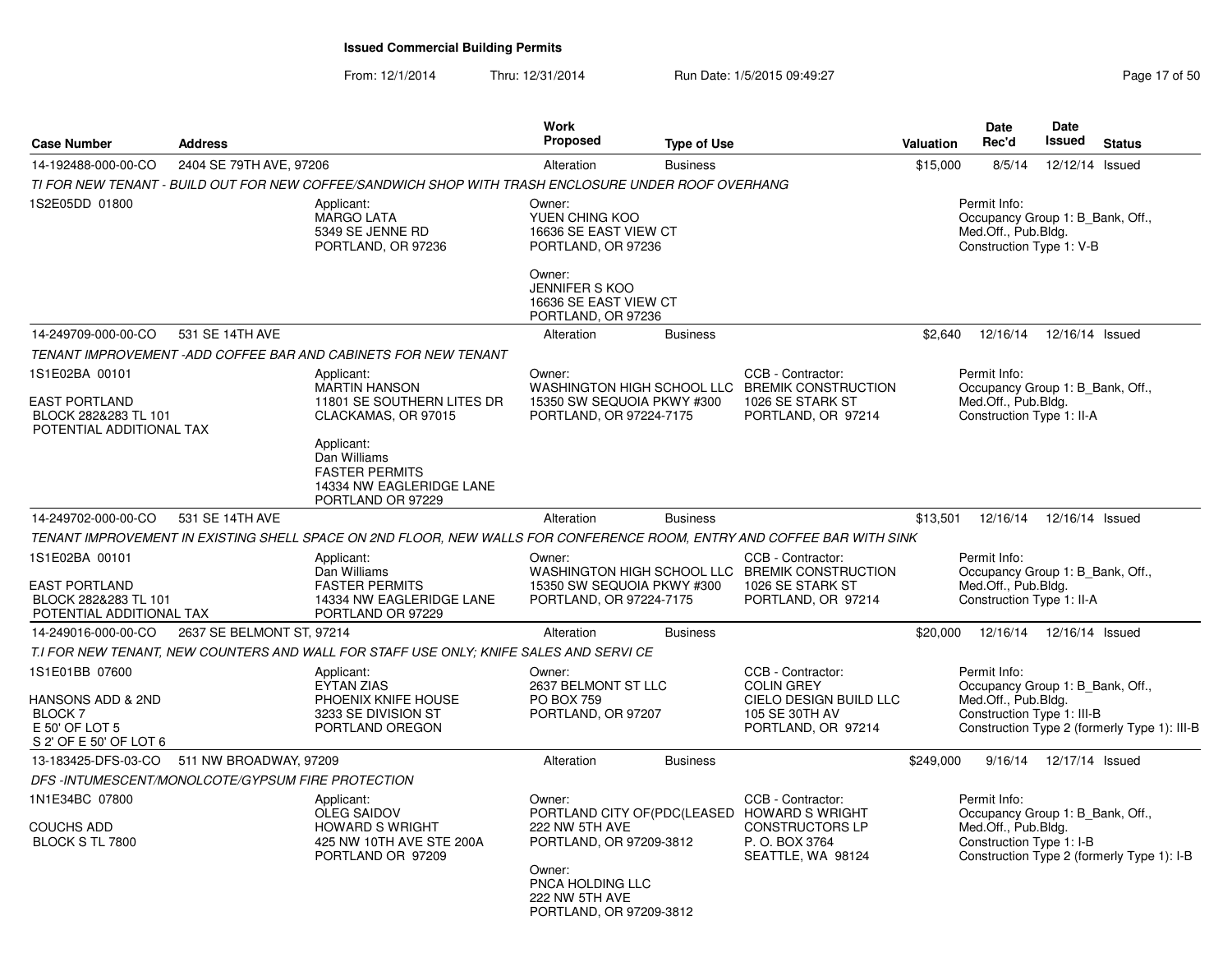| <b>Case Number</b>                                                    | <b>Address</b>                       |                                                                                                                                                 | <b>Work</b><br><b>Proposed</b>                                                                                      | <b>Type of Use</b> |                                                                                                                                                         | Valuation                                                                                                                         | Date<br>Rec'd                                                                                         | <b>Date</b><br><b>Issued</b> | <b>Status</b>                                |  |
|-----------------------------------------------------------------------|--------------------------------------|-------------------------------------------------------------------------------------------------------------------------------------------------|---------------------------------------------------------------------------------------------------------------------|--------------------|---------------------------------------------------------------------------------------------------------------------------------------------------------|-----------------------------------------------------------------------------------------------------------------------------------|-------------------------------------------------------------------------------------------------------|------------------------------|----------------------------------------------|--|
| 13-183425-DFS-01-CO<br><b>DFS FOR SKYLIGHTS</b>                       | 511 NW BROADWAY, 97209               |                                                                                                                                                 | Alteration                                                                                                          | <b>Business</b>    |                                                                                                                                                         | \$218,194                                                                                                                         | 8/13/14                                                                                               | 12/17/14 Issued              |                                              |  |
| 1N1E34BC 07800                                                        |                                      | Applicant:<br>OLEG SAIDOV                                                                                                                       | Owner:<br>PORTLAND CITY OF(PDC                                                                                      |                    | CCB - Contractor:<br><b>HOWARD S WRIGHT</b>                                                                                                             | Permit Info:                                                                                                                      |                                                                                                       |                              |                                              |  |
| <b>COUCHS ADD</b><br>BLOCK S TL 7800                                  |                                      | <b>HOWARD S WRIGHT</b><br>425 NW 10TH AVE STE 200A<br>PORTLAND OR 97209                                                                         | 222 NW 5TH AVE<br>PORTLAND, OR 97209-3812                                                                           |                    | <b>CONSTRUCTORS LP</b><br>P.O. BOX 3764<br>SEATTLE, WA 98124                                                                                            | Occupancy Group 1: B_Bank, Off.,<br>Med.Off., Pub.Bldg.<br>Construction Type 1: I-B<br>Construction Type 2 (formerly Type 1): I-B |                                                                                                       |                              |                                              |  |
| 14-174328-000-00-CO                                                   | 5401 N ALBINA AVE, 97217             |                                                                                                                                                 | Alteration                                                                                                          | <b>Business</b>    |                                                                                                                                                         | \$30,000                                                                                                                          |                                                                                                       | 6/24/14  12/17/14  Issued    |                                              |  |
|                                                                       |                                      | CHANGE OF OCCUPANCY FROM "B" TO "A-2" FOR BAR/RESTAURANT IN BASEMENT OF CH. 13 APARTMENT BUILDING.                                              |                                                                                                                     |                    |                                                                                                                                                         |                                                                                                                                   |                                                                                                       |                              |                                              |  |
| 1N1E22BA 02000                                                        |                                      | Applicant:<br><b>PAUL RIES</b><br><b>RIES ARCHITECTURE</b><br>PO BOX 3677<br>PORTLAND, OR 97208                                                 | Owner:<br>5401-5425 N ALBINA AVE LLC<br>PO BOX 12551<br>PORTLAND, OR 97212-0551                                     |                    | CCB - Contractor:<br><b>MARK LAYNE MEADOWS</b><br>11733 VALLEY VISTA<br>HILLSBORO, OR 97124                                                             |                                                                                                                                   | Permit Info:<br>Occupancy Group 1: A-2_Restaurant<br>Construction Type 1: III-B                       |                              | Construction Type 2 (formerly Type 1): III-B |  |
| 14-246597-REV-01-CO                                                   | 1480 NW PETTYGROVE ST                |                                                                                                                                                 | Alteration                                                                                                          | <b>Business</b>    |                                                                                                                                                         |                                                                                                                                   | \$ 12/17/14 12/17/14 Issued                                                                           |                              |                                              |  |
| REVISION TO CONVERT TWO OF THE COUNTER SPACES TO SINKS.               |                                      |                                                                                                                                                 |                                                                                                                     |                    |                                                                                                                                                         |                                                                                                                                   |                                                                                                       |                              |                                              |  |
| 1N1E33AA 01201                                                        |                                      | Applicant:<br>MEHDI ROSTAMI<br><b>METROMAN BARBER SHOP</b><br>1450 NW PETTYGROVE<br>PORTLAND, OR 97209                                          | Owner:<br>FREEDOM CENTER I LLC<br>1355 NW 13TH AVE<br>PORTLAND, OR 97209-3284                                       |                    |                                                                                                                                                         |                                                                                                                                   | Permit Info:<br>Occupancy Group 1: B_Bank, Off.,<br>Med.Off., Pub.Bldg.<br>Construction Type 1: III-B |                              |                                              |  |
| 14-246816-000-00-CO                                                   | 7931 NE HALSEY ST, 97213             |                                                                                                                                                 | Alteration                                                                                                          | <b>Business</b>    |                                                                                                                                                         | \$34,000                                                                                                                          | 12/18/14                                                                                              | 12/18/14 Issued              |                                              |  |
|                                                                       |                                      | TENANT IMPROVEMENT FOR EXISTING TENANT TO EXPAND INTO ADJACENT TENANT SPACE - NEW PARTITION WALLS TO CREATE NEW OFFICE SPACES, NEW KITCHENETTE. |                                                                                                                     |                    |                                                                                                                                                         |                                                                                                                                   |                                                                                                       |                              |                                              |  |
| 1N2E29DD 10900<br><b>GLENHAVEN PK &amp; SUB</b><br>LOT 36&37 TL 10900 |                                      | Applicant:<br><b>BRANDI STEVENS</b><br>111 SW COLUMBIA #1380<br>PORTLAND, OR 97201                                                              | Owner:<br>NATIONAL ASSOCIATION OF<br>CREDIT MANAGEMENT ORE INC<br>7931 NE HALSEY ST #103<br>PORTLAND, OR 97213-6761 |                    | CCB - Contractor:<br><b>CRAIG SANDAGE</b><br><b>MALIBU PACIFIC GENERAL</b><br><b>CONTRACTORS</b><br>735 NE JACKSON SCHOOL RD<br>HILLSBORO, OR 971242309 |                                                                                                                                   | Permit Info:<br>Occupancy Group 1: B_Bank, Off.,<br>Med.Off., Pub.Bldg.<br>Construction Type 1: V-B   |                              |                                              |  |
| 14-246803-000-00-CO                                                   | 7931 NE HALSEY ST, 97213             |                                                                                                                                                 | Alteration                                                                                                          | <b>Business</b>    |                                                                                                                                                         | \$44.000                                                                                                                          | 12/18/14                                                                                              | 12/18/14 Issued              |                                              |  |
|                                                                       |                                      | TI-TENANT IMPROVEMENT TO EXISTING TENANT SPACE -NEW NON LOAD BEARING PARTITION WALLS TO CREATE NEW OFFICE SPACES                                |                                                                                                                     |                    |                                                                                                                                                         |                                                                                                                                   |                                                                                                       |                              |                                              |  |
| 1N2E29DD 10900                                                        |                                      | Applicant:<br><b>BRANDI STEVENS</b>                                                                                                             | Owner:<br>NATIONAL ASSOCIATION OF                                                                                   |                    | CCB - Contractor:<br><b>CRAIG SANDAGE</b>                                                                                                               |                                                                                                                                   | Permit Info:<br>Occupancy Group 1: B_Bank, Off.,                                                      |                              |                                              |  |
| <b>GLENHAVEN PK &amp; SUB</b><br>LOT 36&37 TL 10900                   |                                      | 111 SW COLUMBIA #1380<br>PORTLAND, OR 97201                                                                                                     | CREDIT MANAGEMENT ORE INC<br>7931 NE HALSEY ST #103<br>PORTLAND, OR 97213-6761                                      |                    | MALIBU PACIFIC GENERAL<br><b>CONTRACTORS</b><br>735 NE JACKSON SCHOOL RD<br>HILLSBORO, OR 971242309                                                     |                                                                                                                                   | Med.Off., Pub.Bldg.<br>Construction Type 1: V-B                                                       |                              |                                              |  |
| 14-250907-000-00-CO                                                   | 750 NE COLUMBIA BLVD - BLDG A, 97211 |                                                                                                                                                 | Alteration                                                                                                          | <b>Business</b>    |                                                                                                                                                         | \$78,575                                                                                                                          | 12/18/14                                                                                              | 12/18/14 Issued              |                                              |  |
|                                                                       |                                      | REMOVE AND REPLACE EXISTING WINDOWS AND SIDING, ADD NEW ACCESSIBLE PARKING SPACE.                                                               |                                                                                                                     |                    |                                                                                                                                                         |                                                                                                                                   |                                                                                                       |                              |                                              |  |
| 1N1E11C 01200                                                         |                                      | Applicant:<br><b>JAMES PONTO</b><br><b>DTP</b><br>750 NE COLUMBIA BLVD<br>PORTLAND OREGON 97211                                                 | Owner:<br>D THOMPSON PROPERTIES LLC<br>PO BOX 11272<br>PORTLAND, OR 97211-0272                                      |                    | CCB - Contractor:<br>DTP DESIGN DEVELOPMENT<br><b>MAINTENANCE INC</b><br>750 NE COLUMBIA BLVD<br>PORTLAND, OR 97211                                     |                                                                                                                                   | Permit Info:<br>Occupancy Group 1: B_Bank, Off.,<br>Med.Off., Pub.Bldg.<br>Construction Type 1: V-B   |                              |                                              |  |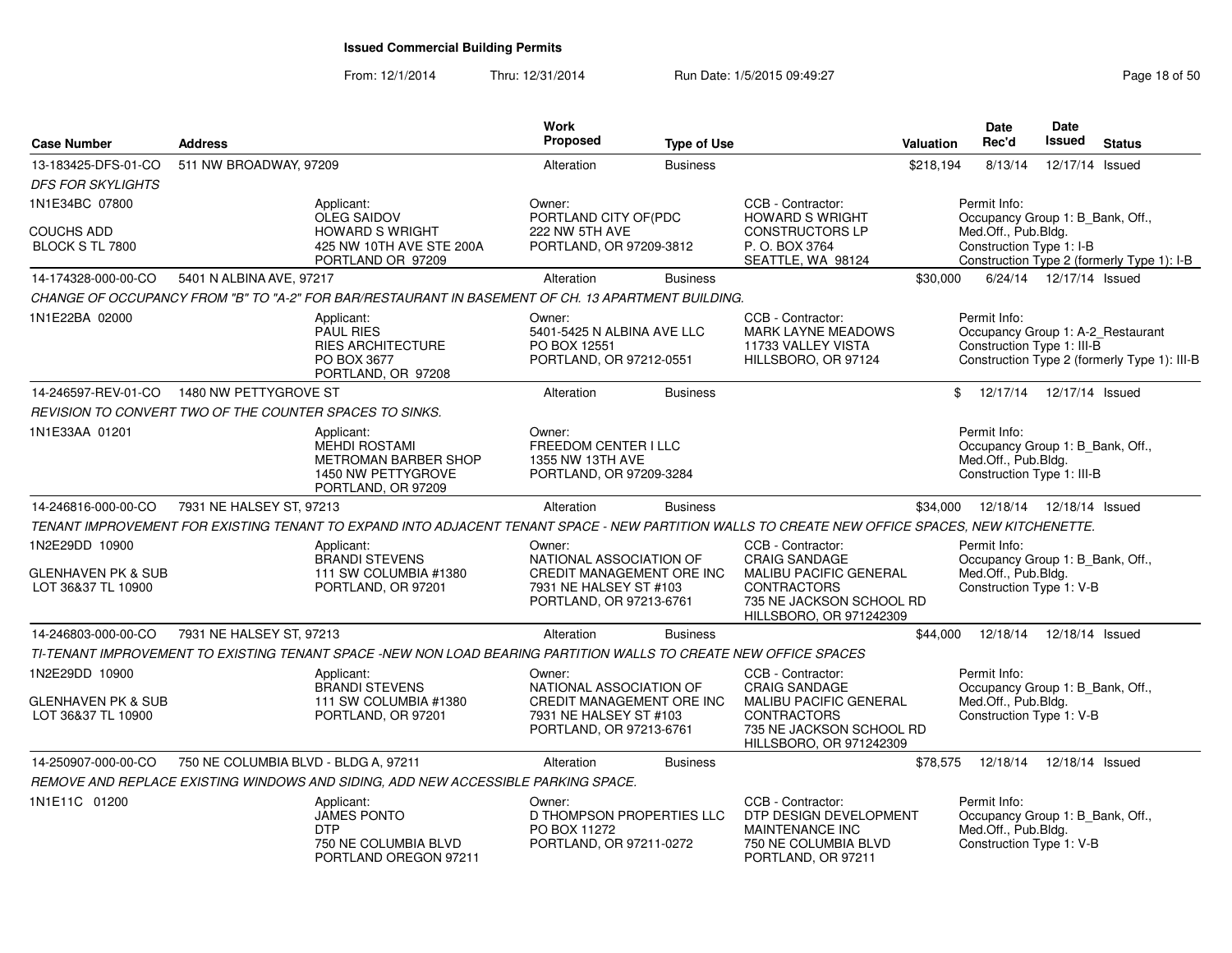| <b>Case Number</b>                                                                                                       | <b>Address</b>                |                                                                                                                                                                 | Work<br>Proposed                                                                | <b>Type of Use</b> |                                                                                                  | <b>Valuation</b> | <b>Date</b><br>Rec'd                                                                                | Date<br>Issued             | <b>Status</b>                              |
|--------------------------------------------------------------------------------------------------------------------------|-------------------------------|-----------------------------------------------------------------------------------------------------------------------------------------------------------------|---------------------------------------------------------------------------------|--------------------|--------------------------------------------------------------------------------------------------|------------------|-----------------------------------------------------------------------------------------------------|----------------------------|--------------------------------------------|
| 14-224616-000-00-CO                                                                                                      | 1710 SE BROOKLYN ST, 97202    |                                                                                                                                                                 | Alteration                                                                      | <b>Business</b>    |                                                                                                  | \$70,000         | 10/13/14                                                                                            | 12/19/14 Issued            |                                            |
|                                                                                                                          |                               | TI FOR NEW TENANT - PARTIAL CHANGE OF OCC FROM S1 TO F1, ADD 2 NEW RESTROOMS, ONE ON MAIN AND ONE ON THE SECOND FLOOR; ADD INTERIOR WALL THROUGH TO CREATE OFFI |                                                                                 |                    |                                                                                                  |                  |                                                                                                     |                            |                                            |
| 1S1E11AC 01600                                                                                                           |                               | Applicant:<br><b>HELEN DROKIN</b>                                                                                                                               | Owner:<br>SE BROOKLYN STREET                                                    |                    | CCB - Contractor:<br>COOPER CONST CO                                                             |                  | Permit Info:<br>Occupancy Group 1: B Bank, Off.,                                                    |                            |                                            |
| TIBBETTS ADD<br>BLOCK 37<br>LOT 3&4                                                                                      |                               | <b>WEST COAST FORENSICS,</b><br>ENGINEERING AND DESIGN, LLC<br>3835 SW KELLY AVE                                                                                | 290 SE SPOKANE ST<br>PORTLAND, OR 97202                                         |                    | 2305 SE 9TH AV<br>PORTLAND, OR 97214                                                             |                  | Med.Off., Pub.Bldg.<br>Construction Type 1: V-B                                                     |                            | Construction Type 2 (formerly Type 1): V-B |
|                                                                                                                          |                               | PORTLAND, OR 97239                                                                                                                                              | Owner:<br><b>PROPERTIES LLC</b><br>290 SE SPOKANE ST<br>PORTLAND, OR 97202      |                    |                                                                                                  |                  |                                                                                                     |                            |                                            |
| 14-250798-000-00-CO                                                                                                      | 3524 SE 52ND AVE, 97206       |                                                                                                                                                                 | Alteration                                                                      | <b>Business</b>    |                                                                                                  | \$10,000         | 12/19/14                                                                                            | 12/19/14 Issued            |                                            |
|                                                                                                                          |                               | ALTERATION TO ADD NEW WALK UP WINDOW ON WEST ELEVATION OF BLDG FOR EXISTING TENANT                                                                              |                                                                                 |                    |                                                                                                  |                  |                                                                                                     |                            |                                            |
| 1S2E07DB 11900                                                                                                           |                               | Applicant:<br><b>NORTH RIM PARTNERS</b>                                                                                                                         | Owner:<br>PIKES PEAK PLAZA LLC                                                  |                    | CCB - Contractor:<br>NORTH RIM PARTNERS                                                          |                  | Permit Info:<br>Occupancy Group 1: B_Bank, Off.,                                                    |                            |                                            |
| <b>OAKDALE</b><br>BLOCK 1<br>LOT 31-34                                                                                   |                               | 819 SE MORRISON ST, #110<br>PORTLAND, OR 97214                                                                                                                  | 141 CITATION WAY #7<br>HAILEY, ID 83333                                         |                    | 819 SE MORRISON ST, #110<br>PORTLAND, OR 97214                                                   |                  | Med.Off., Pub.Bldg.<br>Construction Type 1: V-B                                                     |                            |                                            |
| 14-193562-000-00-CO                                                                                                      | 2122 SE DIVISION ST, 97202    |                                                                                                                                                                 | Alteration                                                                      | <b>Business</b>    |                                                                                                  | \$413,192        | 8/6/14                                                                                              | 12/19/14 Issued            |                                            |
| SEISMIC UPGRADE (REQUIRED PER PERMIT NO 13-215217-CO)                                                                    |                               |                                                                                                                                                                 |                                                                                 |                    |                                                                                                  |                  |                                                                                                     |                            |                                            |
| 1S1E11AA 02700                                                                                                           |                               | Applicant:<br><b>NORTH RIM PARTNERS</b><br>819 SE MORRISON ST, #110<br>PORTLAND, OR 97214                                                                       | Owner:<br>2122 SE DIVISION LLC<br>819 SE MORRISON ST #110<br>PORTLAND, OR 97214 |                    | CCB - Contractor:<br><b>NORTH RIM PARTNERS</b><br>819 SE MORRISON ST, #110<br>PORTLAND, OR 97214 |                  | Permit Info:<br>Occupancy Group 1: B Bank, Off.,<br>Med.Off., Pub.Bldg.<br>Construction Type 1: V-B |                            | Construction Type 2 (formerly Type 1): V-B |
| 14-252008-000-00-CO                                                                                                      | 931 N RIVER ST, 97227         |                                                                                                                                                                 | Alteration                                                                      | <b>Business</b>    |                                                                                                  |                  |                                                                                                     |                            | \$2,230 12/19/14 12/19/14 Under Inspection |
|                                                                                                                          |                               | TI FOR EXISTING TENANT TO ADD NEW PARTITION WALLS TO CREATE ADDITIONAL OFFICE SPACE                                                                             |                                                                                 |                    |                                                                                                  |                  |                                                                                                     |                            |                                            |
| 1N1E27CB 03100                                                                                                           |                               | Applicant:<br>FIRST CLASS IMPROVEMENTS LL( GLACIER NORTHWEST INC                                                                                                | Owner:                                                                          |                    | CCB - Contractor:<br>FIRST CLASS IMPROVEMENTS LL( Occupancy Group 1: B_Bank, Off.,               |                  | Permit Info:                                                                                        |                            |                                            |
| <b>ALBINA</b><br>RIVER LOTS LOT 9-14 TL 3100                                                                             |                               | 710 SE 7TH ST<br>GRESHAM, OR 97080                                                                                                                              | 2025 E FINANCIAL WAY<br>GLENDORA, CA 91741-4692                                 |                    | 710 SE 7TH ST<br>GRESHAM, OR 97080                                                               |                  | Med.Off., Pub.Bldg.<br>Construction Type 1: V-B                                                     |                            |                                            |
| 14-252619-000-00-CO                                                                                                      | 5105 SE HAWTHORNE BLVD, 97215 |                                                                                                                                                                 | Alteration                                                                      | <b>Business</b>    |                                                                                                  | \$240            |                                                                                                     | 12/22/14  12/22/14  Issued |                                            |
|                                                                                                                          |                               | REMOVE WALL TO COMBINE 2 EXAM ROMS INTO ONE OFFICE SPACE; REMOVE SINK                                                                                           |                                                                                 |                    |                                                                                                  |                  |                                                                                                     |                            |                                            |
| 1S2E06BD 23200                                                                                                           |                               | Applicant:<br><b>JOE SHIELDS</b>                                                                                                                                | Owner:<br>HAWTHORNE PROFESSIONAL                                                |                    |                                                                                                  |                  | Permit Info:<br>Occupancy Group 1: B Bank, Off.,                                                    |                            |                                            |
| SEWICKLY ADD                                                                                                             |                               | PORT COMMERCIAL PROP                                                                                                                                            | <b>PROPERTIES LLC</b>                                                           |                    |                                                                                                  |                  | Med.Off., Pub.Bldg.                                                                                 |                            |                                            |
| BLOCK 6<br>S 50' OF LOT 5<br>S 50' OF W 26 2/3' OF LOT 6                                                                 |                               | 5105 SE HAWTHORNE<br>PORTLAND OR 97215                                                                                                                          | 5105 SE HAWTHORNE BLVD<br>PORTLAND, OR 97215                                    |                    |                                                                                                  |                  | Construction Type 1: V-B                                                                            |                            |                                            |
| 14-247097-000-00-CO                                                                                                      | 9951 SE ANKENY ST, 97216      |                                                                                                                                                                 | Alteration                                                                      | <b>Business</b>    |                                                                                                  | \$3,000          | 12/23/14                                                                                            | 12/23/14 Issued            |                                            |
|                                                                                                                          |                               | TENANT IMPROVEMENT FOR EXISTING TENANT ON 2ND FLOOR OF BUILDING. ADD DIAGONAL WALL AT LIBRARY AREA                                                              |                                                                                 |                    |                                                                                                  |                  |                                                                                                     |                            |                                            |
| 1N2E33DD 00600                                                                                                           |                               | Applicant:<br><b>STEPHANIE LEE</b>                                                                                                                              | Owner:<br><b>PACIFICORP</b>                                                     |                    |                                                                                                  |                  | Permit Info:<br>Occupancy Group 1: B Bank, Off.,                                                    |                            |                                            |
| PRUNEDALE ADD<br><b>BLOCK 1&amp;2 TL 600</b><br>LAND ONLY SEE R250765 (R680300221) FOR<br><b>IMPS</b><br>DEPT OF REVENUE |                               | <b>PACIFICORP</b><br>825 NE MULTNOMAH<br>PORTLAND, OR 97232                                                                                                     | 825 NE MULTNOMAH ST #1900<br>PORTLAND, OR 97232-2151                            |                    |                                                                                                  |                  | Med.Off., Pub.Bldg.<br>Construction Type 1: II-B                                                    |                            |                                            |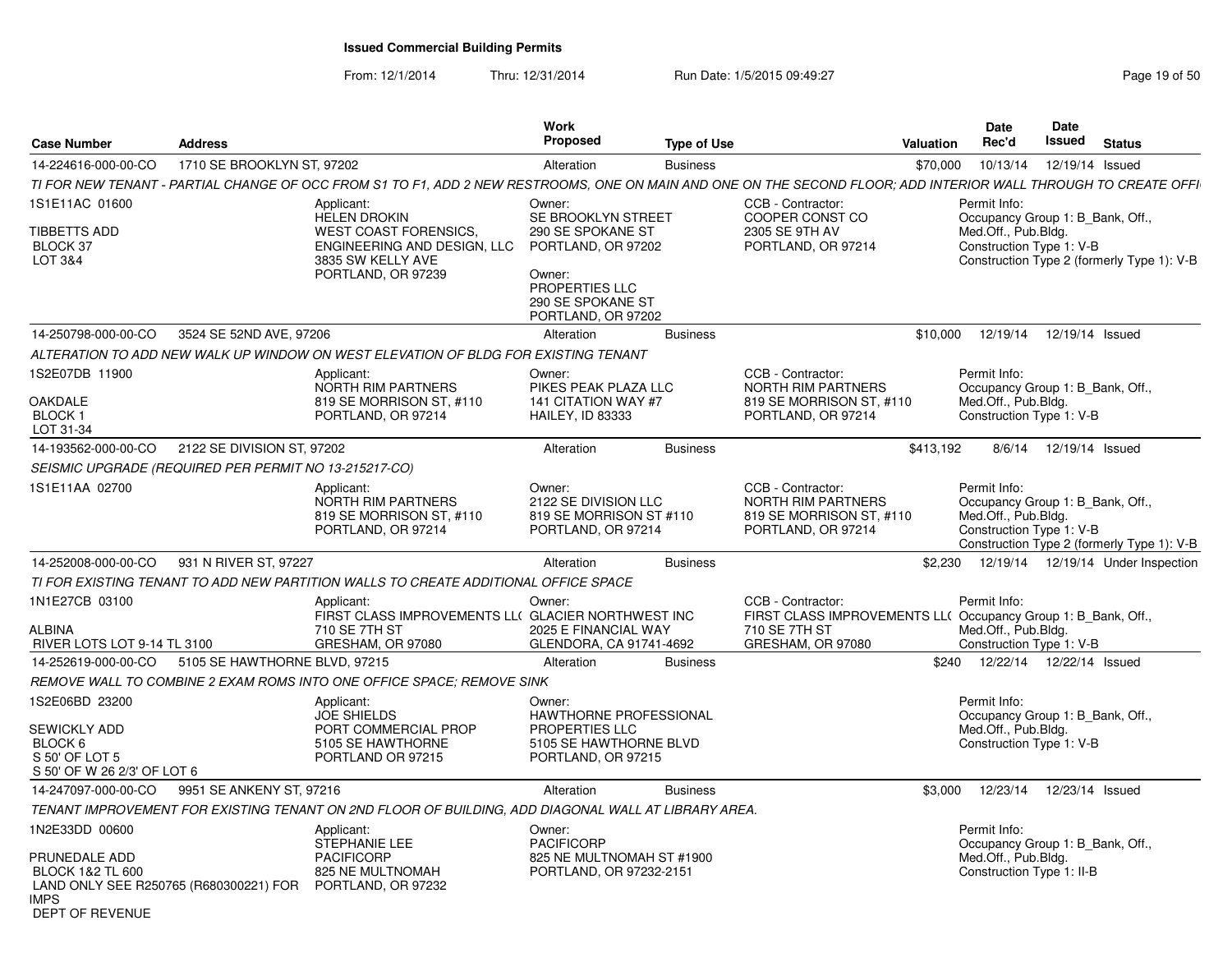From: 12/1/2014

| <b>Case Number</b>                                                                            | <b>Address</b>                                    |                                                                                                                                                                       | <b>Work</b><br>Proposed                                                                                                                              | <b>Type of Use</b> | Valuation                                                                                                   | <b>Date</b><br>Rec'd                                                                                | Date<br>Issued             | <b>Status</b>                       |
|-----------------------------------------------------------------------------------------------|---------------------------------------------------|-----------------------------------------------------------------------------------------------------------------------------------------------------------------------|------------------------------------------------------------------------------------------------------------------------------------------------------|--------------------|-------------------------------------------------------------------------------------------------------------|-----------------------------------------------------------------------------------------------------|----------------------------|-------------------------------------|
| 14-252038-000-00-CO                                                                           | 25 NW 10TH AVE, 97209                             |                                                                                                                                                                       | Alteration                                                                                                                                           | <b>Business</b>    | \$74,000                                                                                                    | 12/23/14                                                                                            |                            | 12/23/14 Issued                     |
|                                                                                               | RELOCATE AND BUILD NEW CASEWORK ATTACHED TO FLOOR |                                                                                                                                                                       |                                                                                                                                                      |                    |                                                                                                             |                                                                                                     |                            |                                     |
| 1N1E34CB 11600                                                                                |                                                   | Applicant:<br><b>JENN PECENKA</b>                                                                                                                                     | Owner:<br>POWELL FAMILY REAL ESTATE &                                                                                                                |                    |                                                                                                             | Permit Info:                                                                                        |                            | Occupancy Group 1: M Store, Service |
| <b>COUCHS ADD</b><br>BLOCK 68                                                                 |                                                   | <b>ERNEST R MUNCH</b><br>111 SW OAK ST, STE 300                                                                                                                       | <b>COMPANY LLC</b><br>7 NW 9TH AVE                                                                                                                   |                    |                                                                                                             | Station<br>Construction Type 1: III-B                                                               |                            |                                     |
| LOT 5&8                                                                                       |                                                   | PORTLAND, OR 97204                                                                                                                                                    | PORTLAND, OR 97209-3301                                                                                                                              |                    |                                                                                                             |                                                                                                     |                            |                                     |
| 14-247208-000-00-CO                                                                           | 1533 NW 24TH AVE, 97210                           |                                                                                                                                                                       | Alteration                                                                                                                                           | <b>Business</b>    | \$16,500                                                                                                    |                                                                                                     | 12/23/14  12/23/14  Issued |                                     |
|                                                                                               |                                                   | TI FOR EXISTING TENANT TO EXPAND TO ADJACENT SPACE; NEW DOOR OPENINGS AND NEW PARTITION WALLS TO CREATE NEW TREATMENT ROOM; PARTIAL CHANGE OF OCCUPANCY FROI          |                                                                                                                                                      |                    |                                                                                                             |                                                                                                     |                            |                                     |
| 1N1E28CC 15600                                                                                |                                                   | Applicant:<br>DAVID EDWARD YASENCHAK                                                                                                                                  | Owner:<br>ELSASSER PROPERTIES LLC                                                                                                                    |                    | CCB - Contractor:<br>DAVID EDWARD YASENCHAK                                                                 | Permit Info:                                                                                        |                            | Occupancy Group 1: M_Store, Service |
| <b>GOLDSMITHS ADD</b><br>BLOCK 9<br>LOT <sub>4</sub>                                          |                                                   | 1926 SE WOODWARD ST<br>PORTLAND, OR 97202                                                                                                                             | 24 ULUPUA PL<br>PAIA, HI 96779                                                                                                                       |                    | 1926 SE WOODWARD ST<br>PORTLAND, OR 97202                                                                   | Station<br>Construction Type 1: V-B                                                                 |                            |                                     |
| 14-253565-000-00-CO                                                                           | 7000 N INTERSTATE AVE, 97217                      |                                                                                                                                                                       | Alteration                                                                                                                                           | <b>Business</b>    |                                                                                                             | \$6.000                                                                                             | 12/24/14  12/24/14  Issued |                                     |
|                                                                                               |                                                   | EXISTING TENANT ADD 8' MEAT CASE COOLER TO EXISITNG EXISTING 8' COOLER, FOR A TOTAL OF 16' OF COOLER SPACE. ADD 12' VEGGIE CASE-(W/NEW CONDENSING UNIT SEE 14-253570M |                                                                                                                                                      |                    |                                                                                                             |                                                                                                     |                            |                                     |
| 1N1E15BB 06800                                                                                |                                                   | Applicant:<br><b>FORTINO TORRES</b><br>TRS COOLING & HEATING<br>3931 N LOMBARD<br>PORTLAND, OR 97217                                                                  | Owner:<br>JESUS RODRIGUEZ RAMIREZ<br>2835 N WATTS ST<br>PORTLAND, OR 97217<br>Owner:<br><b>ALBA RAMIREZ</b><br>2835 N WATTS ST<br>PORTLAND, OR 97217 |                    | CCB - Contractor:<br><b>FORTINO TORRES</b><br>TRS COOLING & HEATING<br>3931 N LOMBARD<br>PORTLAND, OR 97217 | Permit Info:<br>Station<br>Construction Type 1: V-B                                                 |                            | Occupancy Group 1: M Store, Service |
| 14-251588-000-00-CO                                                                           | 305 NW 21ST AVE, 97210                            |                                                                                                                                                                       | Alteration                                                                                                                                           | <b>Business</b>    |                                                                                                             | \$4.000<br>12/24/14                                                                                 |                            | 12/24/14 Issued                     |
| TI NEW TENANT IN EXISTING SALON                                                               |                                                   |                                                                                                                                                                       |                                                                                                                                                      |                    |                                                                                                             |                                                                                                     |                            |                                     |
| 1N1E33CA 07800<br>KINGS 2ND ADD<br>S 100' OF E 100' OF BLOCK 36                               |                                                   | Applicant:<br><b>ANN LAM</b><br>305 NW 21ST AVE<br>PORTLAND, OR 97209                                                                                                 | Owner:<br>METRO HOLDINGS WEST VIII LLC THANH DO<br>2330 NW 31ST AVE<br>PORTLAND, OR 97210-2034                                                       |                    | CCB - Contractor:<br>4908 NE 72ND AVE<br>PORTLAND, OR 97218                                                 | Permit Info:<br>Occupancy Group 1: B Bank, Off.,<br>Med.Off., Pub.Bldg.<br>Construction Type 1: V-B |                            |                                     |
| 14-230133-000-00-CO                                                                           | 3040 NE SANDY BLVD, 97232                         |                                                                                                                                                                       | Alteration                                                                                                                                           | <b>Business</b>    | \$141,349                                                                                                   |                                                                                                     | 10/24/14  12/24/14  Issued |                                     |
|                                                                                               |                                                   | INTERIOR TI FOR NEW TENANT - PARTIAL CHANGE OF OCCUPANCY (M to B) REMOVE EXISTING NON STRUCTURAL WALLS AND ADD NEW DEMISING WALL TO DIVIDE SINGLE TENANT SPACE IN     |                                                                                                                                                      |                    |                                                                                                             |                                                                                                     |                            |                                     |
| 1N1E36BA 05500                                                                                |                                                   | Applicant:                                                                                                                                                            | Owner:                                                                                                                                               |                    | CCB - Contractor:                                                                                           | Permit Info:                                                                                        |                            |                                     |
| <b>BLUMAUERS ADD</b><br>BLOCK 1<br>W 75' OF LOT 2 EXC PT IN ST<br>LOT 5<br>LOT 6 EXC PT IN ST |                                                   | <b>DEAN HOQUE</b><br>WHITNEY ARCHITECTS<br>320 NORTH MAIN AVE SUITE 203<br>GRESHAM, OR 97030                                                                          | BEVERLY ENTERPRISES SANDY<br><b>LLC</b><br>PO BOX 249<br>BEAVERCREEK, OR 97004                                                                       |                    | PERLO CONSTRUCTION GROUP<br><b>INC</b><br>7190 SW SANDBURG ST<br>PORTLAND, OR 97223                         | Occupancy Group 1: B_Bank, Off.,<br>Med.Off., Pub.Bldg.<br>Construction Type 1: V-B                 |                            |                                     |
| 14-246757-000-00-CO                                                                           | 7007 SW MACADAM AVE, 97219                        |                                                                                                                                                                       | Alteration                                                                                                                                           | <b>Business</b>    |                                                                                                             | 12/29/14<br>\$3.000                                                                                 |                            | 12/29/14 Under Inspection           |
|                                                                                               |                                                   | MINOR REMODEL TO EXISTING MEN'S BATHROOM TO MEET ADA REQUIREMENTS                                                                                                     |                                                                                                                                                      |                    |                                                                                                             |                                                                                                     |                            |                                     |
| 1S1E22BA 06800                                                                                |                                                   | Applicant:<br><b>BARRY EASTWOOD</b>                                                                                                                                   | Owner:<br><b>SCANDIA 811 LLC</b>                                                                                                                     |                    | CCB - Contractor:<br><b>NASE COMPANY LLC</b>                                                                | Permit Info:                                                                                        |                            | Occupancy Group 1: A-2 Restaurant   |
| SOUTHERN PORTLAND<br>BLOCK 16<br>LOT 17&18                                                    |                                                   | <b>BARRY EASTWOOD &amp; ASSOC</b><br>9230 N SAINT LOUIS AVE<br>PORTLAND OR 97203                                                                                      | PO BOX 3032<br>SUNRIVER, OR 97707-0032                                                                                                               |                    | PO BOX 3032<br>SUN RIVER, OR 97707                                                                          | Construction Type 1: V-B                                                                            |                            |                                     |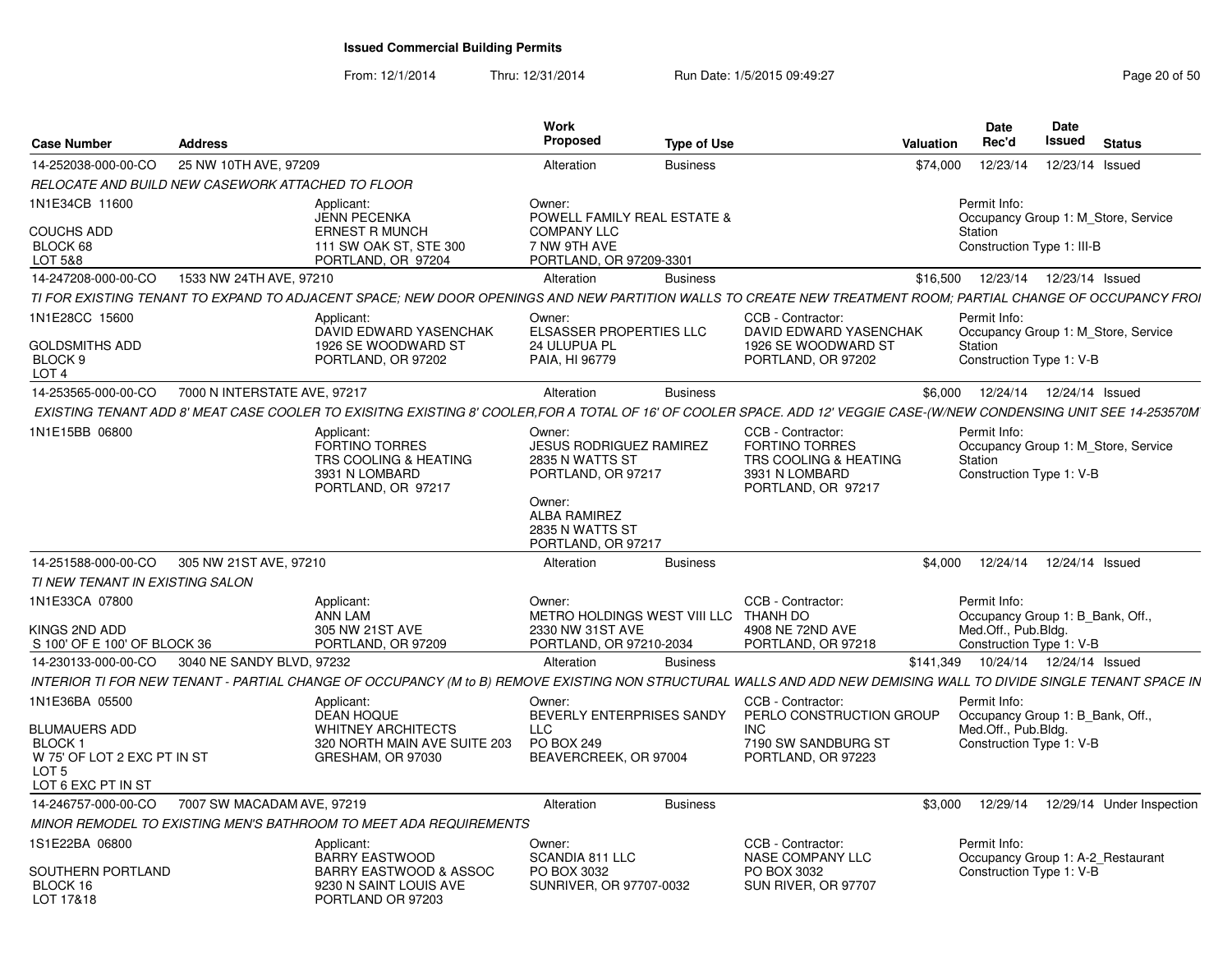From: 12/1/2014

| <b>Case Number</b>                                                                               | <b>Address</b>              |                                                                                                                                                               | <b>Work</b><br>Proposed                                                                                                                                         | <b>Type of Use</b> |                                                                                                                                          | <b>Valuation</b> | Date<br>Rec'd                                                                                         | <b>Date</b><br>Issued      | <b>Status</b>                                |
|--------------------------------------------------------------------------------------------------|-----------------------------|---------------------------------------------------------------------------------------------------------------------------------------------------------------|-----------------------------------------------------------------------------------------------------------------------------------------------------------------|--------------------|------------------------------------------------------------------------------------------------------------------------------------------|------------------|-------------------------------------------------------------------------------------------------------|----------------------------|----------------------------------------------|
| 14-234015-REV-02-CO                                                                              | 13136 NE AIRPORT WAY, 97230 |                                                                                                                                                               | Alteration                                                                                                                                                      | <b>Business</b>    |                                                                                                                                          | \$               | 12/29/14                                                                                              | 12/29/14 Issued            |                                              |
| <b>REVISION TO REMOVE DOOR FROM OFFICE, AS SHOWN ON PLANS</b>                                    |                             |                                                                                                                                                               |                                                                                                                                                                 |                    |                                                                                                                                          |                  |                                                                                                       |                            |                                              |
| 1N2E23BA 00300                                                                                   |                             | Applicant:<br>Dave Spitzer<br>DMS Architects Inc.<br>2325 NE 19TH AVE<br>PORTLAND, OR 97212                                                                   | Owner:<br>1 SW COLUMBIA ST #435<br>PORTLAND, OR 97258-2036                                                                                                      |                    | CCB - Contractor:<br>COPPER MOUNTAIN TRUST CORP JAEGER AND ERWERT<br><b>CONTRACTOR</b><br>601 S MCLOUGHLIN BLVD<br>OREGON CITY, OR 97045 |                  | Permit Info:<br>Occupancy Group 1: B_Bank, Off.,<br>Med.Off., Pub.Bldg.<br>Construction Type 1: III-B |                            |                                              |
| 14-249016-REV-01-CO                                                                              | 2637 SE BELMONT ST, 97214   |                                                                                                                                                               | Alteration                                                                                                                                                      | <b>Business</b>    |                                                                                                                                          |                  | \$12/29/14                                                                                            | 12/29/14 Issued            |                                              |
| <b>REVISION TO ADD 3 FOOT COUNTER AT RETAIL AREA</b>                                             |                             |                                                                                                                                                               |                                                                                                                                                                 |                    |                                                                                                                                          |                  |                                                                                                       |                            |                                              |
| 1S1E01BB 07600<br>HANSONS ADD & 2ND<br><b>BLOCK7</b><br>E 50' OF LOT 5<br>S 2' OF E 50' OF LOT 6 |                             | Applicant:<br><b>EYTAN ZIAS</b><br>PHOENIX KNIFE HOUSE<br>3233 SE DIVISION ST<br>PORTLAND OREGON                                                              | Owner:<br>2637 BELMONT ST LLC<br><b>PO BOX 759</b><br>PORTLAND, OR 97207                                                                                        |                    | CCB - Contractor:<br><b>COLIN GREY</b><br>CIELO DESIGN BUILD LLC<br>105 SE 30TH AV<br>PORTLAND, OR 97214                                 |                  | Permit Info:<br>Occupancy Group 1: B_Bank, Off.,<br>Med.Off., Pub.Bldg.<br>Construction Type 1: III-B |                            | Construction Type 2 (formerly Type 1): III-B |
| 14-226599-000-00-CO                                                                              | 531 SE 14TH AVE, 97214      |                                                                                                                                                               | Alteration                                                                                                                                                      | <b>Business</b>    |                                                                                                                                          | \$262,033        | 10/20/14                                                                                              | 12/30/14 Issued            |                                              |
|                                                                                                  |                             | TENANT IMPROVEMENT FOR NEW SEASONS HEADQUARTERS ON A PORTION OF THE 3RD FLOOR AND 4TH FLOOR OF EXISTING BUILDING.                                             |                                                                                                                                                                 |                    |                                                                                                                                          |                  |                                                                                                       |                            |                                              |
| 1S1E02BA 00100<br><b>EAST PORTLAND</b><br><b>BLOCK 259 TL 100</b>                                |                             | Applicant:<br>DARCIE MCCONNAHA<br>LRS ARCHITECTS INC<br>720 NW DAVIS SU 300<br>PORTLAND OR 97209                                                              | Owner:<br>SCHOOL DISTRICT NO 1<br>PO BOX 3107<br>PORTLAND, OR 97208-3107                                                                                        |                    | CCB - Contractor:<br><b>BREMIK CONSTRUCTION</b><br>1026 SE STARK ST<br>PORTLAND, OR 97214                                                |                  | Permit Info:<br>Occupancy Group 1: B Bank, Off.,<br>Med.Off., Pub.Bldg.<br>Construction Type 1: II-A  |                            |                                              |
| 14-225861-000-00-CO                                                                              | 900 SE SANDY BLVD, 97214    |                                                                                                                                                               | Alteration                                                                                                                                                      | <b>Business</b>    |                                                                                                                                          | \$131,000        |                                                                                                       | 10/16/14  12/31/14  Issued |                                              |
|                                                                                                  |                             | TI FOR EXISTING TENANT- INTERIOR WORK TO INCLUDE REMOVAL OF PARTION WALLS AND ADD NEW WALLS FOR NEW BATHROOM, BREAK ROOM, AND RECEPTION AREA; EXTERIOR WORK 1 |                                                                                                                                                                 |                    |                                                                                                                                          |                  |                                                                                                       |                            |                                              |
| 1N1E35CD 08800<br><b>EAST PORTLAND</b><br>BLOCK 200<br>LOT 1 EXC PT IN ST<br>LOT 2&7&8           |                             | Applicant:<br>CHRIS OLENYIK<br>Scott Edwards Architecture<br>2525 E. BURNSIDE<br>PORTLAND OR 97214                                                            | Owner:<br>ROBERT S WILSON<br>9204 NW MCKENNA DR<br>PORTLAND, OR 97229-8037<br>Owner:<br><b>LAUREN J WILSON</b><br>9204 NW MCKENNA DR<br>PORTLAND, OR 97229-8037 |                    | CCB - Contractor:<br>BENTING CONSTRUCTION INC<br>18475 SW ALTON ST<br>BEAVERTON, OR 97006                                                |                  | Permit Info:<br>Occupancy Group 1: B_Bank, Off.,<br>Med.Off., Pub.Bldg.<br>Construction Type 1: V-B   |                            | Construction Type 2 (formerly Type 1): V-B   |
| 14-254785-000-00-CO                                                                              | 7717 SW 34TH AVE, 97219     |                                                                                                                                                               | Alteration                                                                                                                                                      | <b>Business</b>    |                                                                                                                                          | \$1,550          | 12/31/14                                                                                              | 12/31/14 Issued            |                                              |
|                                                                                                  |                             | TENANT IMPROVEMENT FOR NEW TENANT SAME OCCUPANCY TYPE AS PREVIOUS TENANT-BUILD 2 DIVIDING WALL TO CREATE 2 ROOMS FROM ONE. WALLS TO BE 2"X4" WOOD STUD        |                                                                                                                                                                 |                    |                                                                                                                                          |                  |                                                                                                       |                            |                                              |
| 1S1E20DB 06800<br><b>WILDWOOD</b><br>BLOCK 5<br>LOT 1 EXC PT IN ST<br>LOT 2&11                   |                             | Applicant:<br><b>CHRIS PALAMARIS</b><br>CPC & SONS INC<br>12200 SW FAIRFIELD ST<br>BEAVERTON, OR 970051436                                                    | Owner:<br>JUDITH H SHAW<br>410 NW SKYLINE BLVD<br>PORTLAND, OR 97229<br>Owner:<br>JOHN P SHAW<br>410 NW SKYLINE BLVD<br>PORTLAND, OR 97229                      |                    | CCB - Contractor:<br><b>CHRIS PALAMARIS</b><br>CPC & SONS INC<br>12200 SW FAIRFIELD ST<br>BEAVERTON, OR 970051436                        |                  | Permit Info:<br>Occupancy Group 1: B_Bank, Off.,<br>Med.Off., Pub.Bldg.<br>Construction Type 1: V-B   |                            |                                              |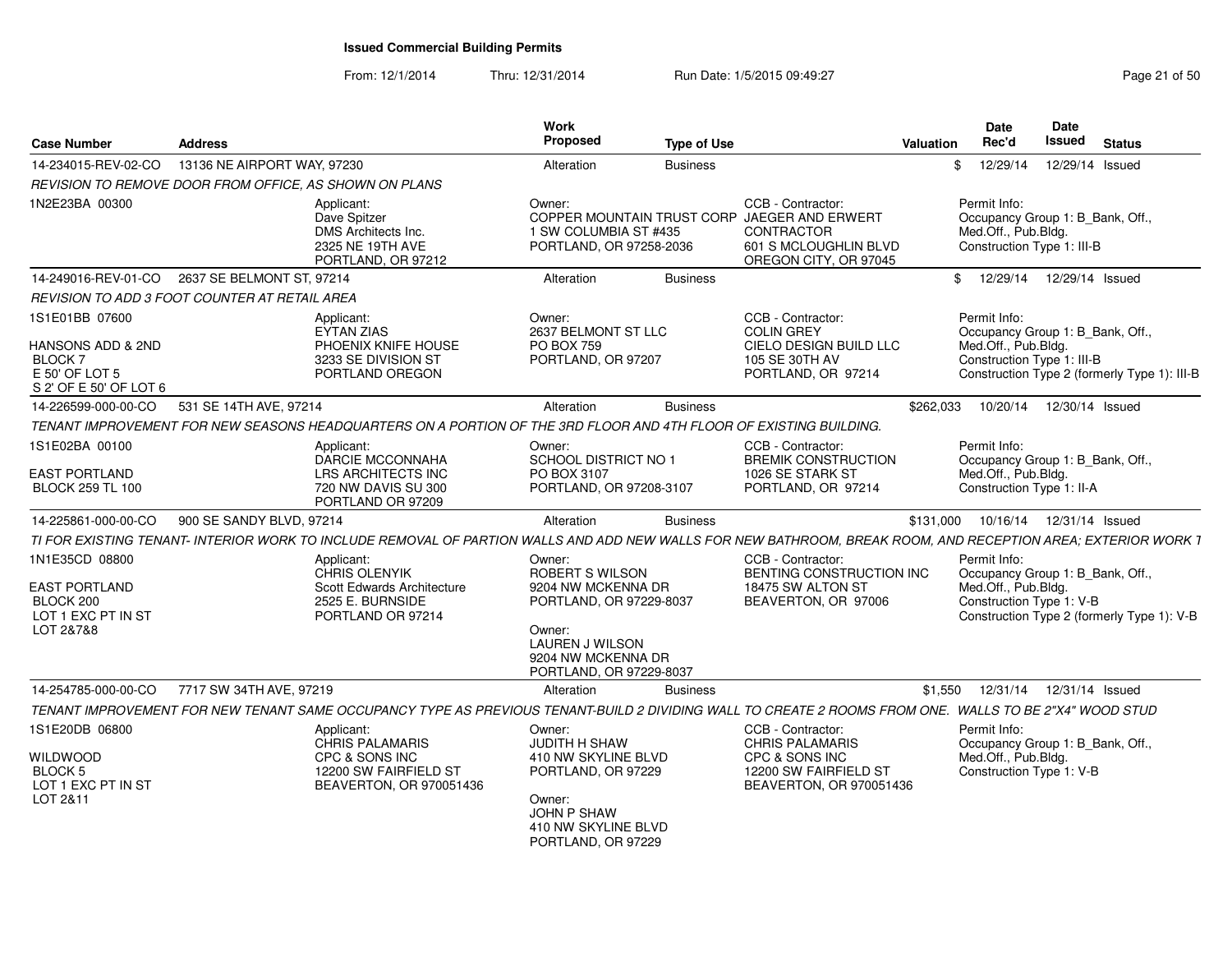From: 12/1/2014Thru: 12/31/2014 Run Date: 1/5/2015 09:49:27 Research 2010 12:49:27 Page 22 of 50

|                                                                                                                                                                                                      |                                                                                                                                                                                              | <b>Type of Use</b> |                                                                                                                                                      | Valuation | Rec'd                                                                                                 | <b>Issued</b> | <b>Status</b>            |
|------------------------------------------------------------------------------------------------------------------------------------------------------------------------------------------------------|----------------------------------------------------------------------------------------------------------------------------------------------------------------------------------------------|--------------------|------------------------------------------------------------------------------------------------------------------------------------------------------|-----------|-------------------------------------------------------------------------------------------------------|---------------|--------------------------|
| 14-242913-000-00-CO<br>812 SW WASHINGTON ST, 97205                                                                                                                                                   | Alteration                                                                                                                                                                                   | <b>Business</b>    |                                                                                                                                                      | \$19,000  | 12/2/14                                                                                               |               | 12/2/14 Issued           |
| ALL INTERIOR TENANT IMPROVEMENT TO PREP SPACE FOR FUTURE 12TH FLOOR TENANT, DEMO NON STRUCTURAL WALLS, RECONFIGURE EXISTING RESTROOMS, CREATE OPEN OFFICE SI                                         |                                                                                                                                                                                              |                    |                                                                                                                                                      |           |                                                                                                       |               |                          |
| 1N1E34CC 06200<br>Applicant:<br>MIKE COYLE<br><b>FASTER PERMITS</b><br>PORTLAND, OR 97229                                                                                                            | Owner:<br>14334 NW EAGLERIDGE LANE<br>PORTLAND, OR 97239<br>Owner:                                                                                                                           |                    | CCB - Contractor:<br>CARRINGTON INVESTMENTS LLC PATH CONSTRUCTION<br>5331 SW MACADAM AVE #258-110 5331 SW MACADAM AVE #258-110<br>PORTLAND, OR 97239 |           | Permit Info:<br>Occupancy Group 1: B_Bank, Off.,<br>Med.Off., Pub.Bldg.<br>Construction Type 1: I-A   |               |                          |
|                                                                                                                                                                                                      | STEVENS HOTEL LLC<br>5331 SW MACADAM AVE #258-110<br>PORTLAND, OR 97239                                                                                                                      |                    |                                                                                                                                                      |           |                                                                                                       |               |                          |
| 14-104472-DFS-01-CO<br>1430 SE WATER AVE, 97214                                                                                                                                                      | Alteration                                                                                                                                                                                   | <b>Business</b>    |                                                                                                                                                      | \$12,210  | 10/6/14                                                                                               |               | 12/2/14 Issued           |
| <b>DFS FOR SUSPENDED CEILILNGS</b>                                                                                                                                                                   |                                                                                                                                                                                              |                    |                                                                                                                                                      |           |                                                                                                       |               |                          |
| 1S1E03AD 06700<br>Applicant:<br>SHEM HARDING                                                                                                                                                         | Owner:<br>PITMAN PROPERTIES III L L C                                                                                                                                                        |                    | CCB - Contractor:<br>LORENTZ BRUUN CO INC                                                                                                            |           | Permit Info:<br>Occupancy Group 1: B Bank, Off.,                                                      |               |                          |
| <b>EAST PORTLAND</b><br>BLOCK 12<br>935 SE ALDER<br>PORTLAND OR 97214<br>LOT 3-7 TL 6700                                                                                                             | DECA ARCHITECTURE, INC<br>1535 SE 3RD AVE<br>PORTLAND, OR 97214-3347                                                                                                                         |                    | 3611 SE 20TH ST, STE 300<br>PORTLAND OR 97202                                                                                                        |           | Med.Off., Pub.Bldg.<br>Construction Type 1: III-B                                                     |               |                          |
| 1204 SE CLAY ST, 97214<br>14-195179-000-00-CO                                                                                                                                                        | Alteration                                                                                                                                                                                   | <b>Business</b>    |                                                                                                                                                      | \$80,000  | 8/11/14                                                                                               |               | 12/2/14 Under Inspection |
| RENOVATION OF EXISTING BUILDING; STOREFRONT IMPROVEMENT NEW SKYLIGHT; 2 NEW BATHROOMS; SHELL ONLY                                                                                                    |                                                                                                                                                                                              |                    |                                                                                                                                                      |           |                                                                                                       |               |                          |
| 1S1E02CA 04100<br>Applicant:<br><b>STEVE FOSLER</b><br><b>FOSLER PORTLAND</b><br>LADDS ADD<br>BLOCK 12<br>ARCHITECTURE LLC<br>ALL S OF SE CLAY ST LOT 2&3<br>1930 NW LOVEJOY ST<br>PORTLAND OR 97209 | Owner:<br><b>LADD CORNER LLC</b><br>865 ELLIS AVE<br>LAKE OSWEGO, OR 97034                                                                                                                   |                    | CCB - Contractor:<br><b>BUZZ WALLACE</b><br>SKYWARD CONSTRUCTION<br>15908 NE 10TH AVENUE<br>RIDGEFIELD, WA 98642                                     |           | Permit Info:<br>Occupancy Group 1: A-2_Restaurant<br>Construction Type 1: V-B                         |               |                          |
| 3330 NW YEON AVE, 97210<br>14-243665-000-00-CO                                                                                                                                                       | Alteration                                                                                                                                                                                   | <b>Business</b>    |                                                                                                                                                      | \$70,000  | 12/2/14                                                                                               |               | 12/2/14 Issued           |
| EXTERIOR ALTERATION ONLY-RESTRIPPING PARKING LOT: UPGRADES TO ACCESSIBLE PARKING, ADDITION OF DRIVE THROUGH LANE, NEW ENTRY AWNING                                                                   |                                                                                                                                                                                              |                    |                                                                                                                                                      |           |                                                                                                       |               |                          |
| 1N1E29AB 00100<br>Applicant:<br>SECTION 29 1N 1E<br>TL 100 0.84 ACRES<br>PORTLAND OR 97205                                                                                                           | Owner:<br>MATTHEW SUGARBAKER<br>PHK YEON LLC<br>THA ARCHITECTURE INC<br>3330 NW YEON AVE #210<br>733 SW OAK ST SUITE 100<br>PORTLAND, OR 97210                                               |                    | CCB - Contractor:<br><b>ROB YORKE</b><br>YORKE & CURTIS INC<br>4480 SW 101 ST AVE<br>BEAVERTON, OR 970053427                                         |           | Permit Info:<br>Occupancy Group 1: B Bank, Off.,<br>Med.Off., Pub.Bldg.<br>Construction Type 1: III-B |               |                          |
| 1110 SE POWELL BLVD, 97202<br>14-233438-000-00-CO                                                                                                                                                    | Alteration                                                                                                                                                                                   | <b>Business</b>    |                                                                                                                                                      | \$46,481  | 11/3/14                                                                                               |               | 12/2/14 Issued           |
| RE-ROOF AND REPAIR 5100SF OF ROOFING                                                                                                                                                                 |                                                                                                                                                                                              |                    |                                                                                                                                                      |           |                                                                                                       |               |                          |
| 1S1E11BD 00700<br>Applicant:<br><b>COLES ADD</b><br>CORPORATION<br>BLOCK <sub>1</sub><br>70 KARAGO AVE<br>LOT 1&7&C&D EXC PT IN ST<br>LOT <sub>2</sub><br>LOT 8&B EXC PT IN STS                      | Owner:<br>SIMON ROOFING & SHEET METAL BP WEST COAST PRODUCTS LLC SIMON ROOFING & SHEET METAL Occupancy Group 1: M_Store, Service<br>PO BOX 3092<br>HOUSTON, TX 77253<br>YOUNGSTOWN, OH 44512 |                    | CCB - Contractor:<br><b>CORPORATION</b><br>70 KARAGO AVE<br>YOUNGSTOWN, OH 44512                                                                     |           | Permit Info:<br>Station<br>Construction Type 1: V-B                                                   |               |                          |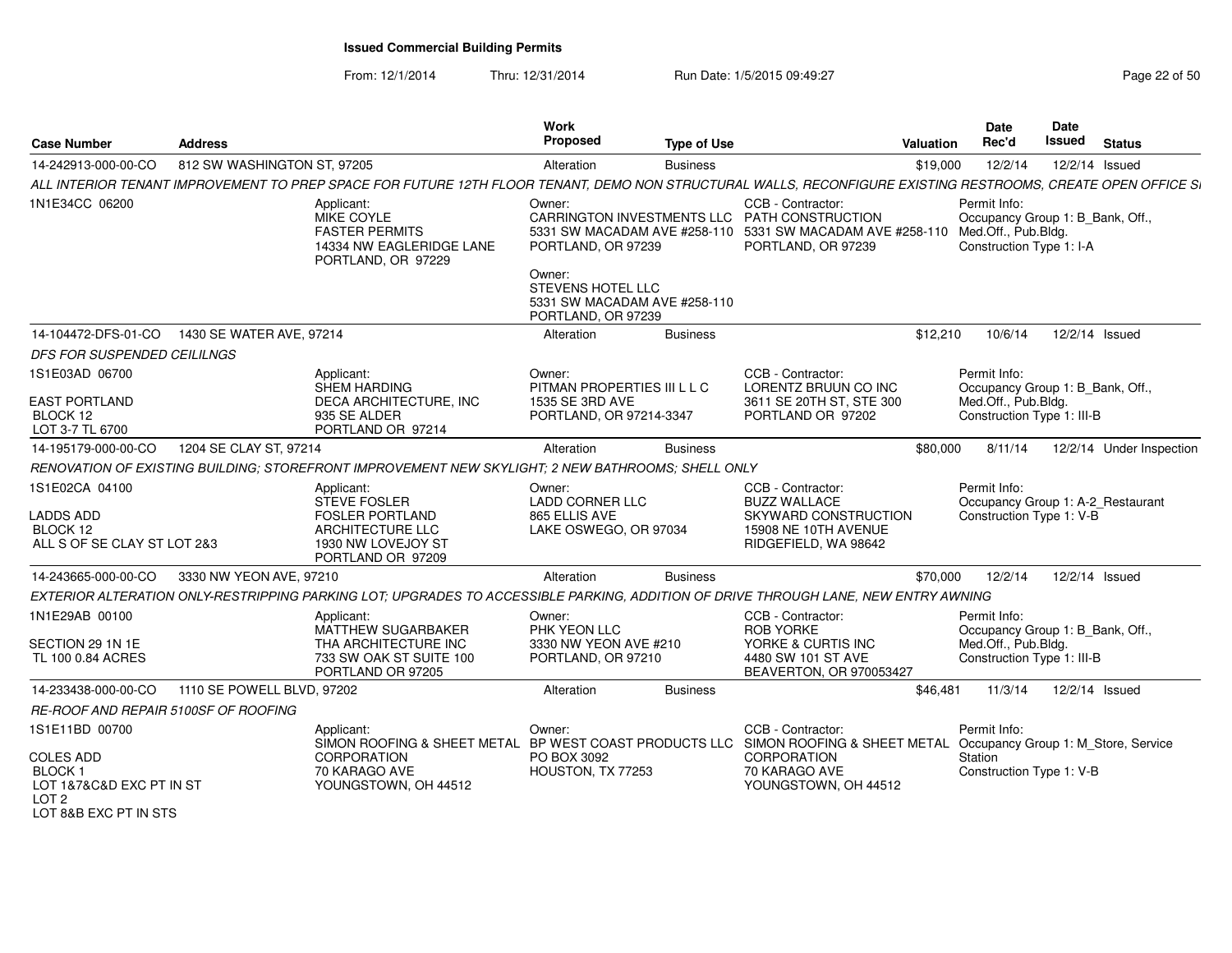| <b>Case Number</b>                                                                             | <b>Address</b>                                                                                                       |                                                                                                        | Work<br><b>Proposed</b>                                                                      | <b>Type of Use</b> |                                                                                                                                       | Valuation | <b>Date</b><br>Rec'd                                                                                | <b>Date</b><br><b>Issued</b> | <b>Status</b>                       |
|------------------------------------------------------------------------------------------------|----------------------------------------------------------------------------------------------------------------------|--------------------------------------------------------------------------------------------------------|----------------------------------------------------------------------------------------------|--------------------|---------------------------------------------------------------------------------------------------------------------------------------|-----------|-----------------------------------------------------------------------------------------------------|------------------------------|-------------------------------------|
| 14-205350-REV-02-CO                                                                            | 1475 N KILLINGSWORTH ST                                                                                              |                                                                                                        | Alteration                                                                                   | <b>Business</b>    |                                                                                                                                       | \$        | 12/2/14                                                                                             | 12/2/14 Final                |                                     |
|                                                                                                | REVISION TO ADD CEILING HANGER DETAILS PER INSPECTOR                                                                 |                                                                                                        |                                                                                              |                    |                                                                                                                                       |           |                                                                                                     |                              |                                     |
| 1N1E15CC 90000                                                                                 | Applicant:                                                                                                           | <b>HEATHER MCGRATH</b><br>MYHRE GROUP ARCHITECTS<br>620 SW 5TH AVE, STE 500<br>PORTLAND, OR 97204      | Owner:<br>KILLINGSWORTH STATION &<br>210 SW MORRISON ST #600<br>PORTLAND, OR 97204           |                    | CCB - Contractor:<br><b>CHAD BRIX</b><br>CONDOMINIUM OWNERS & ASSO( BRIX CONTRACTING, INC.<br>17337 CEDAR RD<br>LAKE OSWEGO, OR 97034 |           | Permit Info:<br>Occupancy Group 1: B Bank, Off.,<br>Med.Off., Pub.Bldg.<br>Construction Type 1: I-A |                              |                                     |
| 14-243055-000-00-CO                                                                            | 9955 SE WASHINGTON ST, 97216                                                                                         |                                                                                                        | Alteration                                                                                   | <b>Business</b>    |                                                                                                                                       | \$8,600   | 12/2/14                                                                                             |                              | 12/2/14 Under Inspection            |
|                                                                                                | EXPAND SUITE 105 INTO 107; NEW WALLS, NEW CEILING                                                                    |                                                                                                        |                                                                                              |                    |                                                                                                                                       |           |                                                                                                     |                              |                                     |
| 1S2E04A 00500                                                                                  | Applicant:                                                                                                           | RUSSELL CHARLES TAYLOR                                                                                 | Owner:<br><b>IBEW AND UNITED WORKERS</b>                                                     |                    | CCB - Contractor:<br><b>RUSSELL CHARLES TAYLOR</b>                                                                                    |           | Permit Info:<br>Occupancy Group 1: B_Bank, Off.,                                                    |                              |                                     |
| SECTION 04 1S 2E<br>TL 500 1.13 ACRES                                                          |                                                                                                                      | 32700 SE LEEWOOD LN 18A<br><b>BORING, OR 97009</b>                                                     | PO BOX 16877<br>PORTLAND, OR 97292-0877                                                      |                    | 32700 SE LEEWOOD LN 18A<br><b>BORING, OR 97009</b>                                                                                    |           | Med.Off., Pub.Bldg.<br>Construction Type 1: V-A                                                     |                              |                                     |
|                                                                                                |                                                                                                                      |                                                                                                        | Owner:<br>FEDERAL CREDIT UNION<br>PO BOX 16877<br>PORTLAND, OR 97292-0877                    |                    |                                                                                                                                       |           |                                                                                                     |                              |                                     |
|                                                                                                | 14-240514-REV-01-CO 2738 SE 82ND AVE, 97266                                                                          |                                                                                                        | Alteration                                                                                   | <b>Business</b>    |                                                                                                                                       | \$        | 12/2/14                                                                                             | 12/2/14 Issued               |                                     |
|                                                                                                | REVISION TO REMOVE WALL AND DOOR BETWEEN WORK ROOM AND KITCHEN                                                       |                                                                                                        |                                                                                              |                    |                                                                                                                                       |           |                                                                                                     |                              |                                     |
| 1S2E09BB 04800                                                                                 | Applicant:                                                                                                           | <b>US PAINTING INC</b>                                                                                 | Owner:<br>WING MING MARKET INC                                                               |                    | CCB - Contractor:<br>US PAINTING INC                                                                                                  |           | Permit Info:<br>Occupancy Group 1: B_Bank, Off.,                                                    |                              |                                     |
| ANNABERG<br><b>BLOCK 4</b><br>LOT 5&8 EXC PT IN ST                                             |                                                                                                                      | 785 SE 11TH AVE<br>HILLSBORO, OR 97123                                                                 | 2738 SE 82ND AVE #101<br>PORTLAND, OR 97266                                                  |                    | 785 SE 11TH AVE<br>HILLSBORO, OR 97123                                                                                                |           | Med.Off., Pub.Bldg.<br>Construction Type 1: V-B                                                     |                              |                                     |
| 14-243374-000-00-CO                                                                            | 3611 SW HOOD AVE, 97201                                                                                              |                                                                                                        | Alteration                                                                                   | <b>Business</b>    |                                                                                                                                       | \$2,100   | 12/2/14                                                                                             | 12/2/14 Issued               |                                     |
|                                                                                                | TENANT IMPROVEMENT TO CREATE 2 SUITES (200 & 222), ADD AND INFILL DOORS ON 2ND FLOOR                                 |                                                                                                        |                                                                                              |                    |                                                                                                                                       |           |                                                                                                     |                              |                                     |
| 1S1E10CA 01900<br><b>CARUTHERS ADD</b><br>BLOCK 154<br>LOT 1 INC PT VAC ST<br>LOT <sub>2</sub> | Applicant:                                                                                                           | <b>FRANK SCHMIDT</b><br>TILAND SCHMIDT ARCHITECTS<br>3611 SW HOOD AVE, SUITE 200<br>PORTLAND, OR 97239 | Owner:<br>TSA INVESTORS LLC<br>3611 SW HOOD AVE STE 200<br>PORTLAND, OR 97239                |                    | CCB - Contractor:<br>TEAM CONSTRUCTION LLC<br>4201 NE 66TH AVE<br>VANCOUVER, WA 98661                                                 |           | Permit Info:<br>Occupancy Group 1: B_Bank, Off.,<br>Med.Off., Pub.Bldg.<br>Construction Type 1: V-B |                              |                                     |
| 14-239112-000-00-CO                                                                            | 7783 SW CAPITOL HWY, 97219                                                                                           |                                                                                                        | Alteration                                                                                   | <b>Business</b>    |                                                                                                                                       | \$10,000  | 12/3/14                                                                                             | 12/3/14 Issued               |                                     |
|                                                                                                | TI FOR NEW TENANT; ADD PARTITION WALL AND INSTALL PLUMBING                                                           |                                                                                                        |                                                                                              |                    |                                                                                                                                       |           |                                                                                                     |                              |                                     |
| 1S1E20DB 07200                                                                                 | Applicant:                                                                                                           | ROBERT HAYDEN                                                                                          | Owner:<br>ROSE PROPERTY MANAGEMENT                                                           |                    | CCB - Contractor:<br><b>BNK CONSTRUCTION INC</b>                                                                                      |           | Permit Info:<br>Occupancy Group 1: B Bank, Off.,                                                    |                              |                                     |
| <b>WILDWOOD</b><br><b>BLOCK 5</b><br>LOT <sub>7</sub>                                          | <b>PLANNING</b>                                                                                                      | <b>DELTA STUDIOS ARCH &amp;</b><br>3344 NE 25TH AVE<br>PORTLAND, OR 97212                              | CO<br>6149 SW SHATTUCK RD<br>PORTLAND, OR 97221-1044                                         |                    | 45 82nd dr, ste 53b<br>gladstone, or 97027                                                                                            |           | Med.Off., Pub.Bldg.<br>Construction Type 1: V-B                                                     |                              |                                     |
| 14-244732-000-00-CO                                                                            | 1811 SW RIVER DR, 97201                                                                                              |                                                                                                        | Alteration                                                                                   | <b>Business</b>    |                                                                                                                                       | \$10,000  | 12/3/14                                                                                             | 12/3/14 Issued               |                                     |
|                                                                                                | INTERIOR ONLY-REMOVE INTERIOR NONSTRUCTURAL WALLS TO PROVIDE CLEAN SHELL FOR FUTURE TENANT: NO OCCUPANCY THIS PERMIT |                                                                                                        |                                                                                              |                    |                                                                                                                                       |           |                                                                                                     |                              |                                     |
| 1S1E03CA 01200                                                                                 | Applicant:<br><b>RUSS FINLEY</b>                                                                                     | LRS ARCHITECTS, INC<br>720 NW DAVIS ST, STE 300<br>PORTLAND OR 97209                                   | Owner:<br>RIVERPLACE APARTMENTS LLC<br>4100 E MISSISSIPPI AVE #1500<br>DENVER, CO 80246-3058 |                    | Primary Contractor:<br>TO BID                                                                                                         |           | Permit Info:<br>Station<br>Construction Type 1: II-B                                                |                              | Occupancy Group 1: M_Store, Service |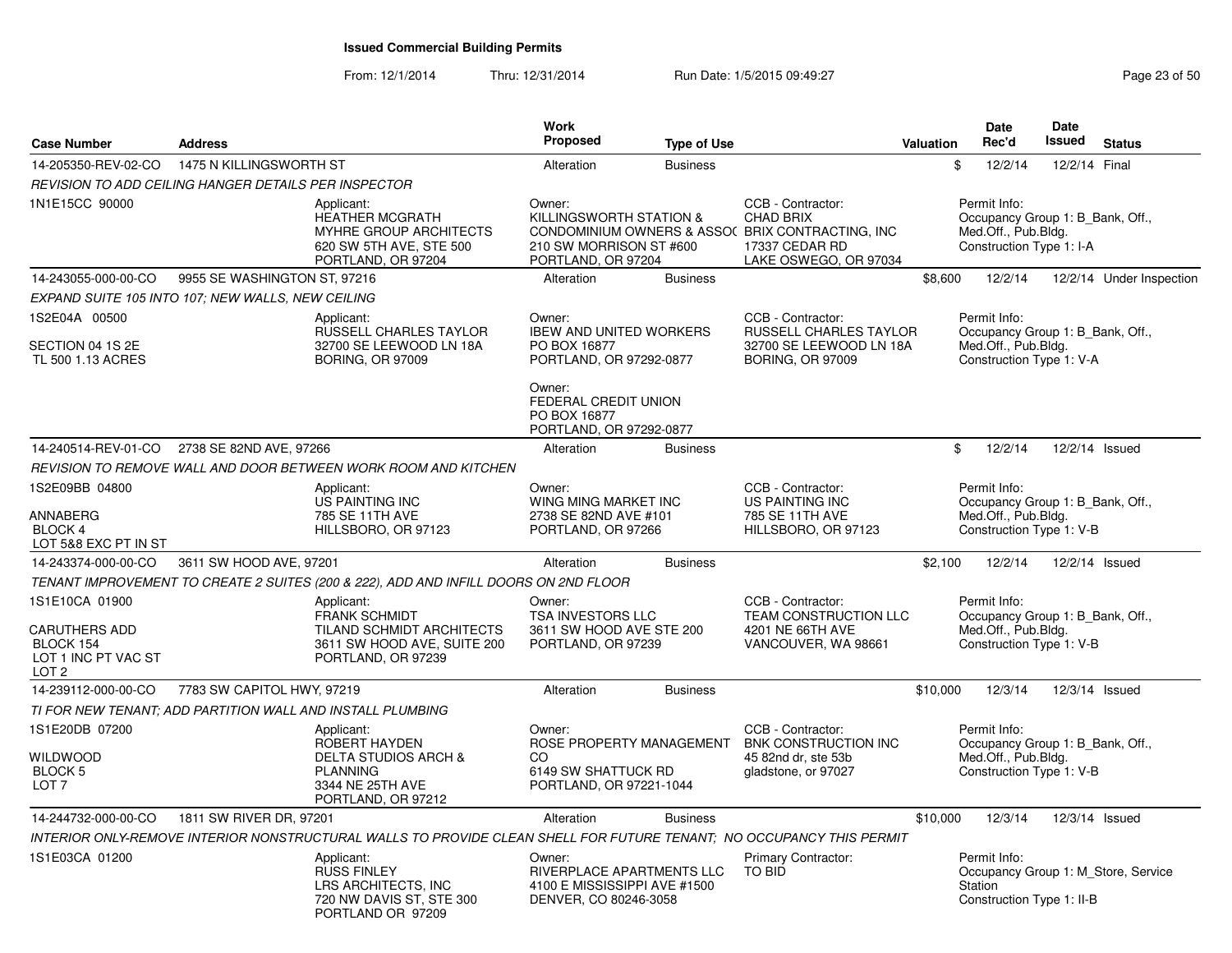| <b>Case Number</b>                                                              | <b>Address</b>                |                                                                                                                                                                 | Work<br><b>Proposed</b>                                                                     | <b>Type of Use</b> |                                                                                                                         | Valuation | <b>Date</b><br>Rec'd                                                                                | Date<br>Issued | <b>Status</b>                              |
|---------------------------------------------------------------------------------|-------------------------------|-----------------------------------------------------------------------------------------------------------------------------------------------------------------|---------------------------------------------------------------------------------------------|--------------------|-------------------------------------------------------------------------------------------------------------------------|-----------|-----------------------------------------------------------------------------------------------------|----------------|--------------------------------------------|
| 14-221777-REV-01-CO                                                             | 4422 SE WOODSTOCK BLVD, 97206 |                                                                                                                                                                 | Alteration                                                                                  | <b>Business</b>    |                                                                                                                         | \$        | 12/3/14                                                                                             | 12/3/14 Issued |                                            |
|                                                                                 |                               | REVISION TO REVISE PLUMBING DIAGRAM AND RELOCATE GREASE TRAP                                                                                                    |                                                                                             |                    |                                                                                                                         |           |                                                                                                     |                |                                            |
| 1S2E18CC 14500                                                                  |                               | Applicant:<br><b>JAKE BROWN</b><br>EL GALLO TAQUERIA<br>4205 SE LONG ST<br>PORTLAND OR 97206                                                                    | Owner:<br>THOMAS D COOK<br>405 SW 70TH TER<br>PORTLAND, OR 97225<br>Owner:<br>SHARON L COOK |                    |                                                                                                                         |           | Permit Info:<br>Occupancy Group 1: B_Bank, Off.,<br>Med.Off., Pub.Bldg.<br>Construction Type 1: V-B |                |                                            |
|                                                                                 |                               |                                                                                                                                                                 | 405 SW 70TH TER<br>PORTLAND, OR 97225                                                       |                    |                                                                                                                         |           |                                                                                                     |                |                                            |
| 14-245127-000-00-CO                                                             | 6915 NE 42ND AVE, 97211       |                                                                                                                                                                 | Alteration                                                                                  | <b>Business</b>    |                                                                                                                         | \$42,000  | 12/4/14                                                                                             |                | 12/4/14 Under Inspection                   |
|                                                                                 |                               | TENANT IMPROVEMENT FOR EXISTING TENANT FOR SHOP/TRAINING AREA, FURR OUT WALLS, ADD IN DROP CEILING, REPLACE EXISTING DOORS                                      |                                                                                             |                    |                                                                                                                         |           |                                                                                                     |                |                                            |
| 1N1E13AD 00200<br>SECTION 13 1N 1E                                              |                               | Applicant:<br><b>TONY YRAGUEN</b><br>TODD HESS BUILDING CO                                                                                                      | Owner:<br><b>TRUST FUND</b>                                                                 |                    | CCB - Contractor:<br>AREA 1 ELECTRICAL EDUCATION TODD HESS BUILDING CO<br>9414 SW BARBUR BLVD. #150                     |           | Permit Info:<br>Occupancy Group 1: B_Bank, Off.,<br>Med.Off., Pub.Bldg.                             |                |                                            |
| TL 200 1.02 ACRES                                                               |                               | 9414 SW BARBUR BLVD<br>PORTLAND OR 97219                                                                                                                        | 6915 NE 42ND AVE<br>PORTLAND, OR 97218-1105                                                 |                    | PORTLAND, OR 97219                                                                                                      |           | Construction Type 1: V-B                                                                            |                |                                            |
| 14-244134-000-00-CO                                                             | 19 NW 5TH AVE, 97209          |                                                                                                                                                                 | Alteration                                                                                  | <b>Business</b>    |                                                                                                                         | \$1,500   | 12/5/14                                                                                             | 12/5/14 Final  |                                            |
|                                                                                 |                               | TENANT IMPROVEMENT FOR NEW TENANT IN EXISTING RESTAURANT SPACE, MOVE BAR 23 FEET. ALSO DISHWASHER AND HAND SINK, NO OTHER CHANGES. SEE COMMENTS                 |                                                                                             |                    |                                                                                                                         |           |                                                                                                     |                |                                            |
| 1N1E34CA 11600<br><b>COUCHS ADD</b><br>BLOCK 41<br>LOT 5&8                      |                               | Applicant:<br>PHILIP S OLSEN<br>SILVER DOLLAR PIZZA #2<br>19 NW 5TH AVE<br>PORTLAND OR 97209                                                                    | Owner:<br>COLUMBIA BRICK WORKS INC<br>27195 SE KELSO RD<br><b>BORING, OR 97009</b>          |                    |                                                                                                                         |           | Permit Info:<br>Occupancy Group 1: A-2_Restaurant<br>Construction Type 1: IV-HT                     |                |                                            |
| 14-222201-000-00-CO                                                             | 1868 N LOMBARD ST, 97217      |                                                                                                                                                                 | Alteration                                                                                  | <b>Business</b>    |                                                                                                                         | \$125,000 | 12/5/14                                                                                             |                | 12/5/14 Under Inspection                   |
|                                                                                 |                               | TI FOR NEW TENANT; RECONFIGURE INTERIOR WALLS AND ADD NEW WALLS TO CREATE 961 SF A3 MEETING ROOM; REMOVE INTERIOR RAMP. EXTERIOR ALTERATIONS TO INCLUDE REPLACI |                                                                                             |                    |                                                                                                                         |           |                                                                                                     |                |                                            |
| 1N1E16AA 08000<br><b>WORLDS FAIR ADD</b><br><b>BLOCK 4</b><br>LOT <sub>24</sub> |                               | Applicant:<br>MIKE COYLE<br><b>FASTER PERMITS</b><br>14334 NW EAGLERIDGE LANE<br>PORTLAND, OR 97229                                                             | Owner:<br>888 SW 5TH AVE #1600<br>PORTLAND, OR 97204-2030                                   |                    | CCB - Contractor:<br>PORTLAND POLICE ASSOCIATION UKA CONSTRUCTION LLC<br>11016 SE HAPPY VALLEY DR<br>PORTLAND, OR 97086 |           | Permit Info:<br>Occupancy Group 1: B_Bank, Off.,<br>Med.Off., Pub.Bldg.<br>Construction Type 1: V-B |                | Construction Type 2 (formerly Type 1): V-B |
| 14-125806-REV-03-CO                                                             | 14625 SE STARK ST, 97233      |                                                                                                                                                                 | Alteration                                                                                  | <b>Business</b>    |                                                                                                                         | \$.       | 12/5/14                                                                                             | 12/5/14 Issued |                                            |
|                                                                                 |                               | REVISION TO STRUCTURAL DETAILS, FLOOR JOISTS, ACCESSIBLE HEIGHT COUNTER,                                                                                        |                                                                                             |                    |                                                                                                                         |           |                                                                                                     |                |                                            |
| 1N2E36CC 01600                                                                  |                               | Applicant:                                                                                                                                                      | Owner:                                                                                      |                    | CCB - Contractor:                                                                                                       |           | Permit Info:                                                                                        |                |                                            |
| ASCOT AC                                                                        |                               | MIKE COYLE<br><b>FASTER PERMITS</b><br>LOT 215 EXC N 65' OF W 100' & EXC PT IN ST 14334 NW EAGLERIDGE LANE<br>PORTLAND, OR 97229                                | PACIFIC DETROIT REALTY LLC<br>600 S 56TH PL<br>RIDGEFIELD, WA 98642                         |                    | PACIFIC POWER PRODUCTS<br>COMPANY LLC A WA LLC<br>600 S 56TH PL<br>RIDGEFIELD, WA 98642                                 |           | Occupancy Group 1: B_Bank, Off.,<br>Med.Off., Pub.Bldg.<br>Construction Type 1: V-B                 |                | Construction Type 2 (formerly Type 1): V-B |
| 14-234410-REV-01-CO 17020 SE DIVISION ST, 97236                                 |                               |                                                                                                                                                                 | Alteration                                                                                  | <b>Business</b>    |                                                                                                                         | \$        | 12/5/14                                                                                             | 12/5/14 Issued |                                            |
|                                                                                 |                               | REVISION - REPAIR AND REPLACE ROTTED SUBFLOOR AND WALL - NO EXTERIOR WORK                                                                                       |                                                                                             |                    |                                                                                                                         |           |                                                                                                     |                |                                            |
|                                                                                 |                               | Applicant:<br><b>BRAD ZUSMAN</b><br>16955 SE DIVISION ST<br>PORTLAND, OR 97236                                                                                  | Owner:<br>NORMAN A CREITZ<br>8799 SW BECKER DR<br>PORTLAND, OR 97223                        |                    | CCB - Contractor:<br>ARELLANOS<br>PO BOX 2225<br>WILSONVILLE OR 97070                                                   |           | Permit Info:<br>Occupancy Group 1: B Bank, Off.,<br>Med.Off., Pub.Bldg.<br>Construction Type 1: V-B |                |                                            |
|                                                                                 |                               |                                                                                                                                                                 |                                                                                             |                    |                                                                                                                         |           |                                                                                                     |                |                                            |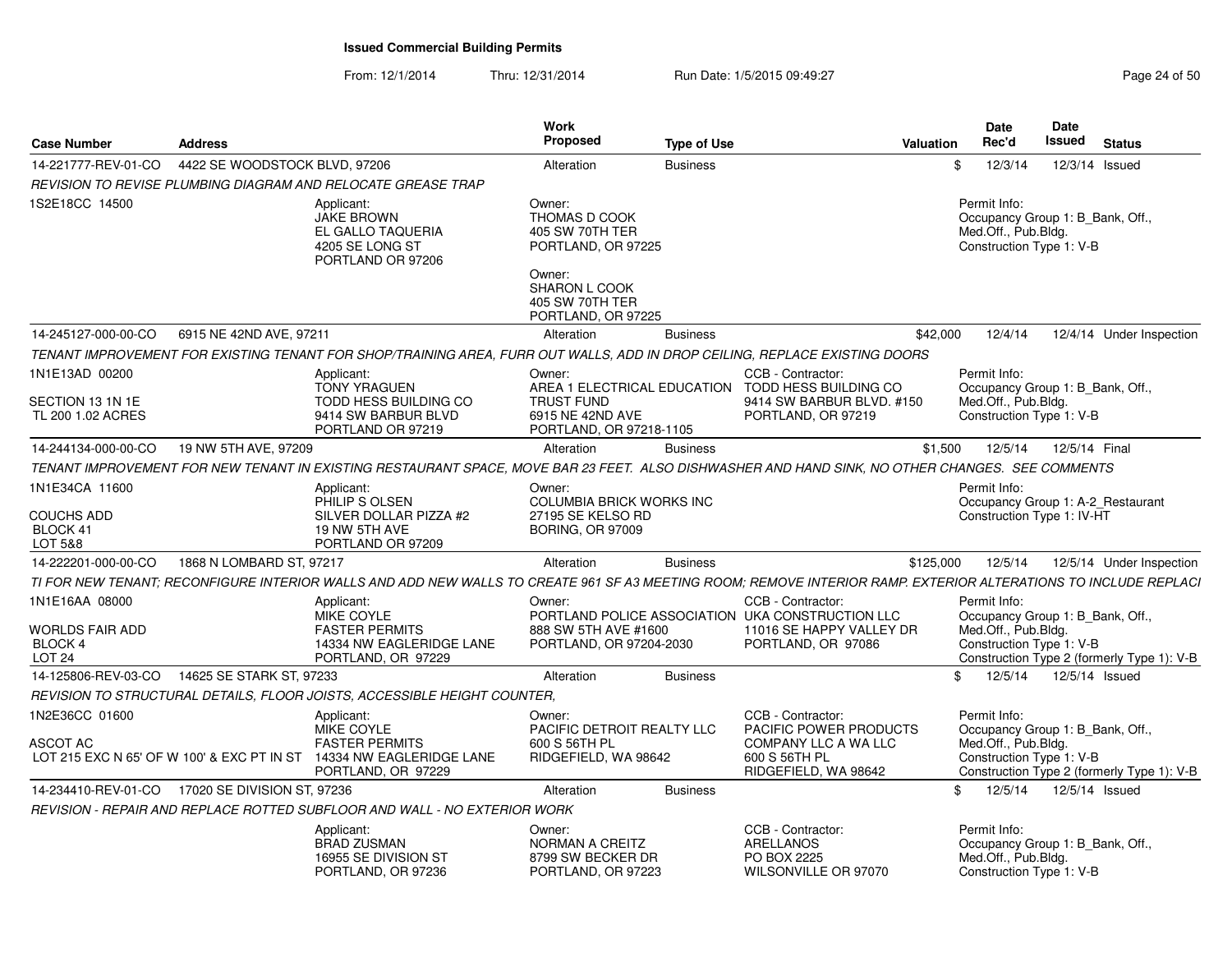| <b>Case Number</b>                                          | <b>Address</b>              |                                                                                                                                                                 | <b>Work</b><br><b>Proposed</b>                                                                                                                               | <b>Type of Use</b> |                                                                                                                                   | Valuation   | Date<br>Rec'd                                                                                         | <b>Date</b><br>Issued | <b>Status</b>                              |
|-------------------------------------------------------------|-----------------------------|-----------------------------------------------------------------------------------------------------------------------------------------------------------------|--------------------------------------------------------------------------------------------------------------------------------------------------------------|--------------------|-----------------------------------------------------------------------------------------------------------------------------------|-------------|-------------------------------------------------------------------------------------------------------|-----------------------|--------------------------------------------|
| 14-234015-REV-01-CO                                         | 13136 NE AIRPORT WAY, 97230 |                                                                                                                                                                 | Alteration                                                                                                                                                   | <b>Business</b>    |                                                                                                                                   |             | 12/9/14                                                                                               |                       | 12/9/14 Issued                             |
| <b>REVISION TO RECONFIGURE OFFICE WALL</b>                  |                             |                                                                                                                                                                 |                                                                                                                                                              |                    |                                                                                                                                   |             |                                                                                                       |                       |                                            |
| 1N2E23BA 00300                                              |                             | Applicant:<br>Dave Spitzer<br>DMS Architects Inc.<br>2325 NE 19TH AVE<br>PORTLAND, OR 97212                                                                     | Owner:<br>1 SW COLUMBIA ST #435<br>PORTLAND, OR 97258-2036                                                                                                   |                    | CCB - Contractor:<br>COPPER MOUNTAIN TRUST CORP JAEGER AND ERWERT<br>CONTRACTOR<br>601 S MCLOUGHLIN BLVD<br>OREGON CITY, OR 97045 |             | Permit Info:<br>Occupancy Group 1: B_Bank, Off.,<br>Med.Off., Pub.Bldg.<br>Construction Type 1: III-B |                       |                                            |
| 14-247104-000-00-CO                                         | 732 NW 19TH AVE, 97209      |                                                                                                                                                                 | Alteration                                                                                                                                                   | <b>Business</b>    |                                                                                                                                   | \$8,800     | 12/9/14                                                                                               |                       | 12/9/14 Issued                             |
|                                                             |                             | TENANT IMPROVEMENT FOR EXISTING TENANT, INSTALL NEW WALLS TO BUILD OUT (3) OFFICES ON THIRD FLOOR.                                                              |                                                                                                                                                              |                    |                                                                                                                                   |             |                                                                                                       |                       |                                            |
| 1N1E33AC 06400<br><b>COUCHS ADD</b><br>BLOCK 176<br>LOT 6&7 |                             | Applicant:<br>MARIE ADAMS<br>SUMMIT CONSTRUCTION<br>PO BOX 10345<br>PORTLAND, OR 97296                                                                          | Owner:<br><b>KVL LLC</b><br>732 NW 19TH AVE<br>PORTLAND, OR 97209                                                                                            |                    | CCB - Contractor:<br>SUMMIT INDUSTRIES INC<br>PO BOX 10345<br>PORTLAND, OR 972960345                                              |             | Permit Info:<br>Occupancy Group 1: B_Bank, Off.,<br>Med.Off., Pub.Bldg.<br>Construction Type 1: V-B   |                       |                                            |
| 14-203682-000-00-CO                                         | 808 SW 15TH AVE, 97205      |                                                                                                                                                                 | Alteration                                                                                                                                                   | <b>Business</b>    |                                                                                                                                   | \$7,100,000 | 8/25/14                                                                                               |                       | 12/9/14 Under Inspection                   |
|                                                             |                             | MAJOR REMODEL AND 2,786 SF ADDITION. THREE STORY PLUS BASEMENT EXISTING B OCCUPANCY FOR MEDICAL PROCEDURES AND OFFICE SPACE; SEISMIC UPGRADE TO STRUCTURE; N    |                                                                                                                                                              |                    |                                                                                                                                   |             |                                                                                                       |                       |                                            |
| 1N1E33DD 07000<br>PORTLAND<br>LOT 7&8 BLOCK 309             |                             | Applicant:<br>Dave Guthrie<br><b>ZGF Architects, LLP</b><br>1223 SW WashingtonSt. #200<br>Portland, OR 97205                                                    | Owner:<br>ORM HOLDINGS LLC<br>808 SW 15TH AVE<br>PORTLAND, OR 97205-1907                                                                                     |                    | CCB - Contractor:<br><b>FORTIS CONSTRUCTION</b><br>1705 SW TAYLOR ST SUITE 200<br>PORTLAND, OR 97205                              |             | Permit Info:<br>Occupancy Group 1: B Bank, Off.,<br>Med.Off., Pub.Bldg.<br>Construction Type 1: V-B   |                       | Construction Type 2 (formerly Type 1): V-B |
| 14-247258-000-00-CO                                         | 2387 NW THURMAN ST, 97210   |                                                                                                                                                                 | Alteration                                                                                                                                                   | <b>Business</b>    |                                                                                                                                   | \$1,500     | 12/9/14                                                                                               |                       | 12/9/14 Under Inspection                   |
| ADD NEW WINDOW ON SW SIDE OF THE BUILDING                   |                             |                                                                                                                                                                 |                                                                                                                                                              |                    |                                                                                                                                   |             |                                                                                                       |                       |                                            |
| 1N1E28CC 04500                                              |                             | Applicant:<br>MOUNTAINWOOD HOMES INC<br>PO BOX 2257<br>BEAVERTON OR 97075                                                                                       | Owner:<br><b>EDWARD S CARPENTER</b><br>1812 NW 24TH AVE<br>PORTLAND, OR 97210<br>Owner:<br><b>LAUREN E SHEEHAN</b><br>1812 NW 24TH AVE<br>PORTLAND, OR 97210 |                    | CCB - Contractor:<br>MOUNTAINWOOD HOMES INC<br>PO BOX 2257<br>BEAVERTON OR 97075                                                  |             | Permit Info:<br>Occupancy Group 1: B_Bank, Off.,<br>Med.Off., Pub.Bldg.<br>Construction Type 1: V-B   |                       |                                            |
| 14-247567-000-00-CO                                         | 4333 NE SANDY BLVD          |                                                                                                                                                                 | Alteration                                                                                                                                                   | <b>Business</b>    |                                                                                                                                   | \$29.810    | 12/10/14                                                                                              | 12/10/14 Issued       |                                            |
|                                                             |                             | INTERIOR TENANT IMPROVEMENT FOR EXISTING TENANT-CONSTRUCT (2) PRIVATE OFFICES; NEW FURNITURE AND FINISHES; ADD NEW MT SUPPLY/RETURN @ (1) OFFICE; RELOCATE POWE |                                                                                                                                                              |                    |                                                                                                                                   |             |                                                                                                       |                       |                                            |
| 1N2E30CC 80001                                              |                             | Applicant:<br><b>JULIE CROASDELL</b><br>STANTEC ARCHITECTURE<br>11130 NE 23RD PL SUITE 200<br>BELLEVUE WA, 98004-1465                                           | Owner:<br><b>GAVI BEVERLY LLC</b><br>801 GRAND AVE<br><b>DES MOINES. IA 50309-1370</b>                                                                       |                    | <b>Primary Contractor:</b><br>TO BID                                                                                              |             | Permit Info:<br>Occupancy Group 1: B Bank, Off.,<br>Med.Off., Pub.Bldg.<br>Construction Type 1: II-A  |                       |                                            |
| 14-203605-REV-01-CO 7787 SW CAPITOL HWY, 97219              |                             |                                                                                                                                                                 | Alteration                                                                                                                                                   | <b>Business</b>    |                                                                                                                                   |             | \$12/10/14                                                                                            | 12/10/14 Issued       |                                            |
|                                                             |                             | REVISION TO ADD STRUCTURAL ENGINEERING DETAILS FOR DROPPED CEILING AND DISHWASHER HOOD                                                                          |                                                                                                                                                              |                    |                                                                                                                                   |             |                                                                                                       |                       |                                            |
| 1S1E20DB 07200                                              |                             | Applicant:<br><b>JARED FUSCALDO</b><br>ORANGE DESIGN INDUSTRIES LL(CO<br>3530 N MISSISSIPPI AVE<br>PORTLAND OR 97227                                            | Owner:<br>ROSE PROPERTY MANAGEMENT<br>6149 SW SHATTUCK RD<br>PORTLAND, OR 97221-1044                                                                         |                    | CCB - Contractor:<br>ORANGE DESIGN INDUSTRIES LL( Occupancy Group 1: B_Bank, Off.,<br>PO BOX 42015<br>PORTLAND, OR 97242          |             | Permit Info:<br>Med.Off., Pub.Bldg.<br>Construction Type 1: V-B                                       |                       |                                            |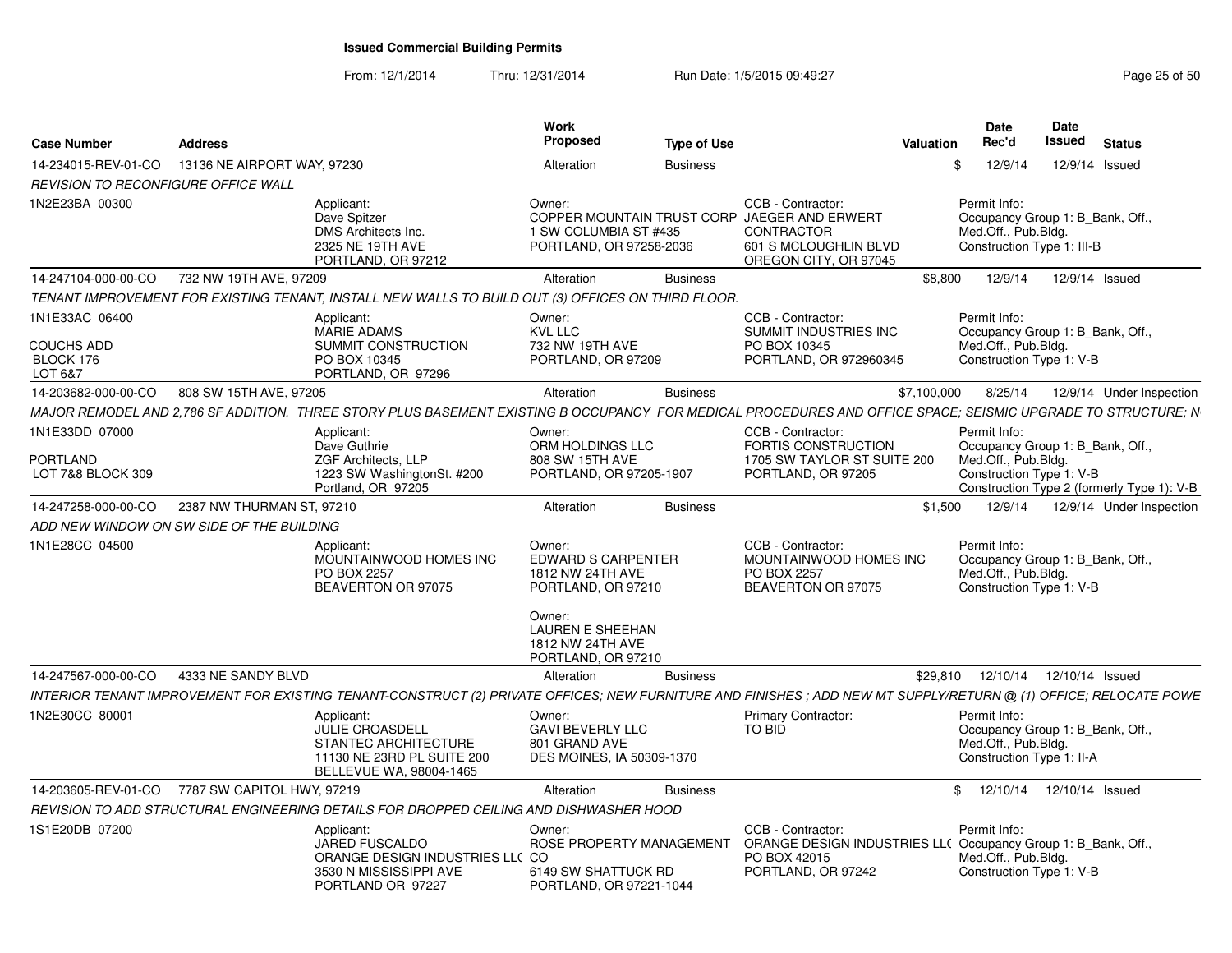|                                                                     |                                                  |                                                                                                                                                                 | Work<br><b>Proposed</b>                                                                            |                    | Valuation                                                                                                                                    | <b>Date</b><br>Rec'd                                            | <b>Date</b><br>Issued |                                                                                         |
|---------------------------------------------------------------------|--------------------------------------------------|-----------------------------------------------------------------------------------------------------------------------------------------------------------------|----------------------------------------------------------------------------------------------------|--------------------|----------------------------------------------------------------------------------------------------------------------------------------------|-----------------------------------------------------------------|-----------------------|-----------------------------------------------------------------------------------------|
| <b>Case Number</b>                                                  | <b>Address</b>                                   |                                                                                                                                                                 |                                                                                                    | <b>Type of Use</b> |                                                                                                                                              |                                                                 |                       | <b>Status</b>                                                                           |
| 14-226292-REV-01-CO                                                 | 1230 NW HOYT ST, 97209                           |                                                                                                                                                                 | Alteration                                                                                         | <b>Business</b>    |                                                                                                                                              | 12/10/14<br>$\mathcal{S}$                                       |                       | 12/10/14 Issued                                                                         |
|                                                                     |                                                  | REVISION TO CHANGE FLOOR PLAN LAYOUT. BAR AREA AND KITCHEN APPLIANCES                                                                                           |                                                                                                    |                    |                                                                                                                                              |                                                                 |                       |                                                                                         |
| 1N1E33AD 04100<br><b>COUCHS ADD</b><br>BLOCK 87<br>E 1/2 OF LOT 6&7 |                                                  | Applicant:<br>ORANGE DESIGN INDUSTRIES LL( 1230 HOYT LLC<br>PO BOX 42015<br>PORTLAND, OR 97242                                                                  | Owner:<br>155 SANSOME ST #850<br>SAN FRANCISCO, CA 94104-3610                                      |                    | CCB - Contractor:<br>ORANGE DESIGN INDUSTRIES LL( Occupancy Group 1: B_Bank, Off.,<br>PO BOX 42015<br>PORTLAND, OR 97242                     | Permit Info:<br>Med.Off., Pub.Bldg.<br>Construction Type 1: V-B |                       |                                                                                         |
|                                                                     | 14-160842-REV-01-CO 1817 NW IRVING ST, 97209     |                                                                                                                                                                 | Alteration                                                                                         | <b>Business</b>    |                                                                                                                                              | \$ 12/10/14 12/10/14 Issued                                     |                       |                                                                                         |
|                                                                     |                                                  | REVISION TO CHANGE FRAMING DETAIL SEE ROLL UP DOOR DETAIL "D"                                                                                                   |                                                                                                    |                    |                                                                                                                                              |                                                                 |                       |                                                                                         |
| 1N1E33AC 06600                                                      |                                                  | Applicant:                                                                                                                                                      | Owner:                                                                                             |                    | CCB - Contractor:                                                                                                                            | Permit Info:                                                    |                       |                                                                                         |
| <b>COUCHS ADD</b><br>BLOCK 176                                      |                                                  | WAYNE GLASNAPP<br><b>CG CONSTRUCTION</b><br>1801 NW UPSHUR                                                                                                      | 1801 SHOP LLC<br>1801 NW UPSHUR ST<br>PORTLAND, OR 97210                                           |                    | C G CONSTRUCTION<br>1801 NW UPSHUR<br>PORTLAND, OR 97209                                                                                     | Med.Off., Pub.Bldg.<br>Construction Type 1: III-B               |                       | Occupancy Group 1: B_Bank, Off.,                                                        |
| <b>LOT 1&amp;4</b>                                                  |                                                  | PORTLAND, OR 97209                                                                                                                                              |                                                                                                    |                    |                                                                                                                                              |                                                                 |                       |                                                                                         |
| 14-177155-000-00-CO                                                 | 670 N RUSSELL ST, 97227                          |                                                                                                                                                                 | Alteration                                                                                         | <b>Business</b>    | \$250,000                                                                                                                                    |                                                                 |                       | 6/30/14  12/10/14  Issued                                                               |
|                                                                     |                                                  | ALTERATION TO 1 STORY BLDG FOR MUTI-TENANTS - ADD INTERIOR DEMISING WALLS TO CREATE 4 TENANT SPACE. ADD FULL SPRINKLER COVERAGE: ADD RESTROOMS. REPLACE STOREF. |                                                                                                    |                    |                                                                                                                                              |                                                                 |                       |                                                                                         |
| 1N1E27CA 01400                                                      |                                                  | Applicant:<br>Jennifer Dzienis<br>524 E Burnside St. Suite 320<br>Portland, OR 97214                                                                            | Owner:<br><b>BENJAMIN T FISCO</b><br>265 N HANCOCK ST #100<br>PORTLAND, OR 97227-1973              |                    | CCB - Contractor:<br><b>BEN FISCO</b><br><b>ADAPTIVE CONSTRUCTION</b><br><b>COMPANY</b><br>265 N HANCOCK ST, SUITE 100<br>PORTLAND, OR 97227 | Permit Info:<br>Factory, Mod.Hazard<br>Construction Type 1: V-B |                       | Occupancy Group 1: F-1_Industrial Plant -<br>Construction Type 2 (formerly Type 1): V-B |
| 14-237976-000-00-CO                                                 | 1900 SW 4TH AVE - Unit 1                         |                                                                                                                                                                 | Alteration                                                                                         | <b>Business</b>    |                                                                                                                                              |                                                                 |                       | \$16,000  12/10/14  12/10/14  Under Inspection                                          |
|                                                                     |                                                  | EXTERIOR WORK TO REPAIR FAILED STORMLINE CLEANOUT; PLACE AND COMPACT FILL UNDER STAIR; RESTORE CONCRETE FOR SIDEWALK AND STAIRS                                 |                                                                                                    |                    |                                                                                                                                              |                                                                 |                       |                                                                                         |
| 1S1E03CB 90005<br>URBAN CENTER CONDOMINIUM                          |                                                  | Applicant:<br>LOVETT INC<br>PO BOX 86280                                                                                                                        | Owner:<br>OREGON STATE OF(LEASED<br>121 SW MORRISON ST #200                                        |                    | CCB - Contractor:<br>LOVETT INC<br>PO BOX 86280<br>PORTLAND OR 97286                                                                         | Permit Info:<br>Med.Off., Pub.Bldg.                             |                       | Occupancy Group 1: B_Bank, Off.,                                                        |
| LOT <sub>1</sub>                                                    |                                                  | PORTLAND OR 97286                                                                                                                                               | PORTLAND, OR 97204<br>Owner:<br><b>PACIFICORP</b><br>121 SW MORRISON ST #200<br>PORTLAND, OR 97204 |                    |                                                                                                                                              | Construction Type 1: II-A                                       |                       |                                                                                         |
|                                                                     | 13-194938-REV-04-CO 2117 NE OREGON ST. 97232     |                                                                                                                                                                 | Alteration                                                                                         | <b>Business</b>    | \$25,000                                                                                                                                     |                                                                 |                       | 12/10/14  12/10/14  Final                                                               |
|                                                                     |                                                  | ADDED VALUE REVISION - VOLUNTARY INSULATION OF PERMITER CONCRETE WALLS IN 3 TENANT SPACES                                                                       |                                                                                                    |                    |                                                                                                                                              |                                                                 |                       |                                                                                         |
| 1N1E35AD 02500                                                      |                                                  | Applicant:<br><b>JEFF BURNS</b>                                                                                                                                 | Owner:<br><b>BINDERY ANNEX LLC</b>                                                                 |                    | CCB - Contractor:<br>DEFORM NW LLC                                                                                                           | Permit Info:                                                    |                       | Occupancy Group 1: B_Bank, Off.,                                                        |
| SULLIVANS ADD<br>BLOCK 33<br><b>LOT 1-8</b>                         |                                                  | <b>BURNS ORGANIC MODERN</b><br>1336 SE 20TH AVE<br>PORTLAND, OR 97214                                                                                           | 323 NW 13TH AVE #403<br>PORTLAND, OR 97209                                                         |                    | PO BOX 42404<br>PORTLAND, OR 97242                                                                                                           | Med.Off., Pub.Bldg.<br>Construction Type 1: III-B               |                       | Construction Type 2 (formerly Type 1): III-B                                            |
|                                                                     | 14-236040-REV-01-CO  14325 NE AIRPORT WAY, 97230 |                                                                                                                                                                 | Alteration                                                                                         | <b>Business</b>    |                                                                                                                                              | \$ 12/11/14 12/11/14 Issued                                     |                       |                                                                                         |
|                                                                     | <b>REVISION TO INFILL OVERHEAD DOOR OPENING</b>  |                                                                                                                                                                 |                                                                                                    |                    |                                                                                                                                              |                                                                 |                       |                                                                                         |
| 1N2E24B 01800                                                       |                                                  | Applicant:<br>OLTEAN CONSTRUCTION LLC                                                                                                                           | Owner:<br>POWIN CENTER LLC                                                                         |                    | CCB - Contractor:<br>OLTEAN CONSTRUCTION LLC                                                                                                 | Permit Info:                                                    |                       | Occupancy Group 1: B Bank, Off.,                                                        |
| PARTITION PLAT 1991-94<br>LOT 2 EXC PT IN ST                        |                                                  | 22388 SE HOFFMEISTER RD<br>DAMASCUS, OR 97089                                                                                                                   | PO BOX 483<br>TUALATIN, OR 97062                                                                   |                    | 22388 SE HOFFMEISTER RD<br>DAMASCUS, OR 97089                                                                                                | Med.Off., Pub.Bldg.<br>Construction Type 1: V-B                 |                       | Construction Type 2 (formerly Type 1): V-B                                              |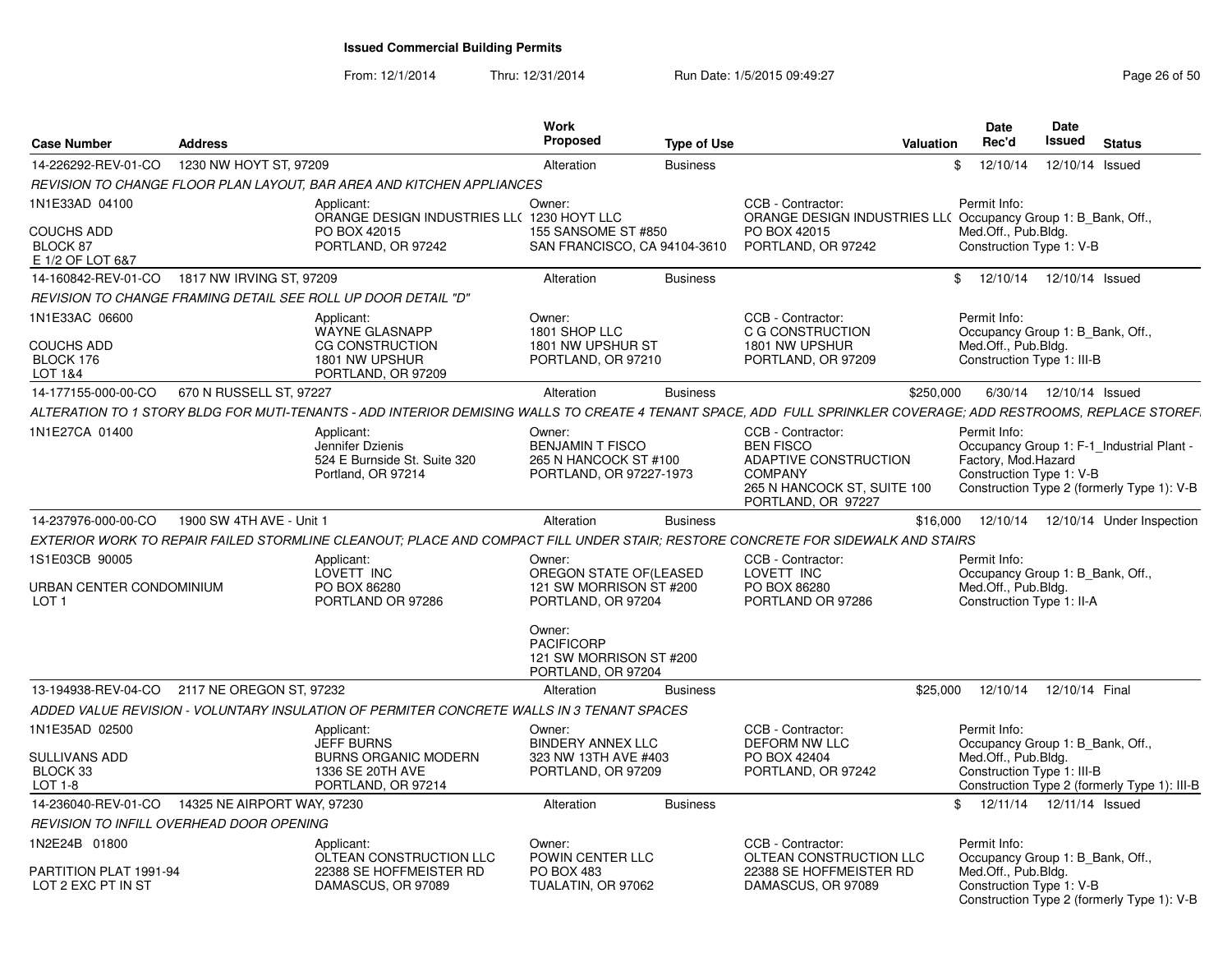From: 12/1/2014Thru: 12/31/2014 Run Date: 1/5/2015 09:49:27 Page 27 of 50

| <b>Case Number</b>                                   | Address                                                                                                                                                           | Work<br>Proposed<br><b>Type of Use</b>                                                                                                              |                                                                                                                              | Date<br>Date<br>Rec'd<br>Issued<br><b>Status</b><br>Valuation                                                                          |
|------------------------------------------------------|-------------------------------------------------------------------------------------------------------------------------------------------------------------------|-----------------------------------------------------------------------------------------------------------------------------------------------------|------------------------------------------------------------------------------------------------------------------------------|----------------------------------------------------------------------------------------------------------------------------------------|
| 14-246597-000-00-CO                                  | 1450 NW PETTYGROVE ST - Unit 1                                                                                                                                    | Alteration<br><b>Business</b>                                                                                                                       |                                                                                                                              | \$22,000  12/11/14  12/11/14  Under Inspection                                                                                         |
|                                                      | TENANT IMPROVEMENT FOR NEW BARBER SHOP TENANT, WAITING AREA, COUNTER AND 2 SINKS                                                                                  |                                                                                                                                                     |                                                                                                                              |                                                                                                                                        |
| 1N1E33AA 01201<br>COUCHS ADD<br>BLOCK 229<br>LOT 5-8 | Applicant:<br>MEHDI ROSTAMI<br>METROMAN BARBER SHOP<br>1450 NW PETTYGROVE<br>PORTLAND, OR 97209                                                                   | Owner:<br>FREEDOM CENTER I LLC<br>1355 NW 13TH AVE<br>PORTLAND, OR 97209-3284                                                                       | <b>Primary Contractor:</b><br>TO BID                                                                                         | Permit Info:<br>Occupancy Group 1: B_Bank, Off.<br>Med.Off., Pub.Bldg.<br>Construction Type 1: III-B                                   |
| 14-224216-REV-01-CO 4120 SW MOODY AVE                |                                                                                                                                                                   | Alteration<br>Business                                                                                                                              |                                                                                                                              | \$3,000  12/11/14  12/11/14  Issued                                                                                                    |
|                                                      | ADDED VALUE REVISION - ADD ACCESIBLE RAMP IN COMMON HALLWAY AREA, (NOT A REQUIRED EXIT FROM ANY OF 3 TENANCIES) RELOCATION OF DEMISING WALLS BETWEEN TENANT SPA   |                                                                                                                                                     |                                                                                                                              |                                                                                                                                        |
| 1S1E10DC 00102                                       | Applicant:<br>CHRIS CHRISTENSEN<br><b>CHRISTENSEN CARPENTRY</b><br>304 E 45TH STREET<br>VANCOUVER, WA 98663                                                       |                                                                                                                                                     | <b>CCB - Contractor:</b><br><b>HORIZON RETAIL</b><br><b>CONSTRUCTION INC</b><br>1458 HORIZON BLVD<br><b>RACINE, WI 53406</b> | Permit Info:<br>Occupancy Group 1: B_Bank, Off.<br>Med.Off., Pub.Bldg.<br>Construction Type 1: I-A                                     |
|                                                      | 14-238528-000-00-CO 22 NW 23RD AVE, 97210                                                                                                                         | Alteration<br><b>Business</b>                                                                                                                       |                                                                                                                              | \$250,000  12/12/14  12/12/14  Issued                                                                                                  |
|                                                      | TENANT IMPROVEMENT FOR EXISTING BANK TENANT, DEMO EXISTING TELLER AREA AND RELOCATE, ADD WALLS FOR WORK ROOM, REMODEL BREAK ROOM, ENCLOSE EXISTING OFFICE AT      |                                                                                                                                                     |                                                                                                                              |                                                                                                                                        |
| 1N1E33CB 01100                                       | Applicant:<br>ELISHA PERSON<br>MULVANNY G2 ARCHITECTURE<br>1110 112TH AVE NE STE 500<br>BELLEVUE, WA 98004                                                        | Owner:<br><b>ROBERT M CHRIST</b><br>31535 SW ARBOR GLEN LOOP<br>WILSONVILLE, OR 97070-9439<br>Owner:<br>JEANNE T CHRIST<br>31535 SW ARBOR GLEN LOOP | CCB - Contractor:<br>LEASE CRUTCHER LEWIS CORP<br>921 SW WASHINGTON #150<br>PORTLAND, OR 972050000                           | Permit Info:<br>Occupancy Group 1: B_Bank, Off.,<br>Med.Off., Pub.Bldg.<br>Construction Type 1: V-B                                    |
|                                                      |                                                                                                                                                                   | WILSONVILLE, OR 97070-9439                                                                                                                          |                                                                                                                              |                                                                                                                                        |
|                                                      | 14-212063-000-00-CO 5000 N BASIN AVE, 9721                                                                                                                        | Alteration<br><b>Business</b>                                                                                                                       |                                                                                                                              | \$2,700,000<br>9/12/14  12/16/14  Under Inspection                                                                                     |
|                                                      | PARTIAL CHANGE OF OCCUPANCY FROM STORAGE TO PRINTING FACILITY & OFFICES. DEMOLISH EXISTING OFFICES, INCLUDING MEZZANINE; PARTIAL REMOVAL OF EXISTING ROOF, LOADI. |                                                                                                                                                     |                                                                                                                              |                                                                                                                                        |
| 1N1E21BB 01000                                       | Applicant:<br>MIKE COYLE<br><b>FASTER PERMITS</b><br>14334 NW EAGLERIDGE LANE<br>PORTLAND, OR 97229                                                               | Owner:<br>SWAN ISLAND WATUMULL LLC<br>307 LEWERS ST #600<br>HONOLULU, HI 96815-2364                                                                 | CCB - Contractor:<br>PERLO CONSTRUCTION LLC<br>7190 SW Sandburg St<br>Portland, OR 97223                                     | Permit Info:<br>Occupancy Group 1: B_Bank, Off.,<br>Med.Off., Pub.Bldg.<br>Construction Type 1: III-B                                  |
| 14-236953-000-00-CO                                  | 7519 N BURLINGTON AVE, 97203                                                                                                                                      | Educational<br>Alteration                                                                                                                           |                                                                                                                              | \$290,000  11/14/14  12/23/14  Issued                                                                                                  |
| STRUCTURAL REPAIR AND REPLACEMENT 1                  |                                                                                                                                                                   |                                                                                                                                                     |                                                                                                                              | TO TENNIS COURT OF EXISTING METAL BUILDING AND REPLACEMENT OF EXISTING GUTTERS AND DOWNSPOUTS,NEW TENNIS COURT WALL AND F              |
| 1N1W01CD 18100<br>CHESTER PL<br>BLOCK 2<br>LOT 11&12 | Applicant:<br>MIKE COYLE<br><b>FASTER PERMITS</b><br>14334 NW EAGLERIDGE LANE<br>PORTLAND, OR 97229                                                               | Owner:<br>PORTLAND CITY OF(LSD<br>PORTLAND<br>1120 SW 5TH AVE #1302<br>PORTLAND, OR 97204-1912<br>Owner:<br>AFTER SCHOOL TENNIS                     | CCB - Contractor:<br>R & H CONSTRUCTION<br>1530 SW TAYLOR STREET<br>PORTLAND, OR 97205                                       | Permit Info:<br>Occupancy Group 1: A-3_Assembly<br>General<br>Construction Type 1: II-B<br>Construction Type 2 (formerly Type 1): II-B |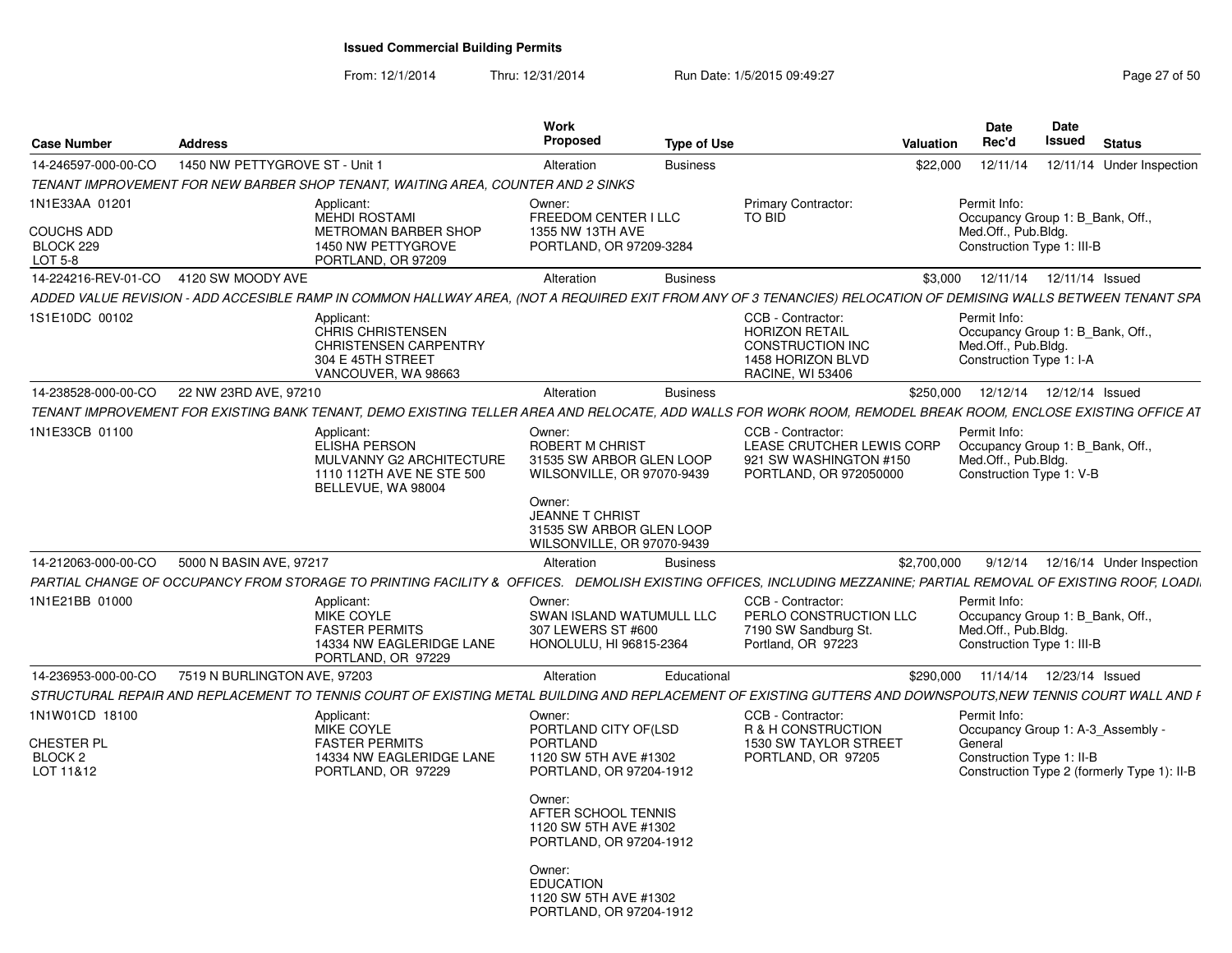| <b>Case Number</b>                                                                                          | <b>Address</b>                                        |                                                                                                            | <b>Work</b><br>Proposed                                                       | <b>Type of Use</b> |                                                                                           | Valuation | Date<br>Rec'd                                                                                              | Date<br>Issued            | <b>Status</b>                                                                             |
|-------------------------------------------------------------------------------------------------------------|-------------------------------------------------------|------------------------------------------------------------------------------------------------------------|-------------------------------------------------------------------------------|--------------------|-------------------------------------------------------------------------------------------|-----------|------------------------------------------------------------------------------------------------------------|---------------------------|-------------------------------------------------------------------------------------------|
| 14-244337-000-00-CO                                                                                         | 4816 SE 92ND AVE, 97266                               |                                                                                                            | Alteration                                                                    | Educational        |                                                                                           | \$5,000   | 12/2/14                                                                                                    |                           | 12/2/14 Issued                                                                            |
|                                                                                                             |                                                       | ADD NON-BEARING WALL AND 20 MINUTE DOOR TO DIVIDE EXISTING OFFICE INTO TWO OFFICES                         |                                                                               |                    |                                                                                           |           |                                                                                                            |                           |                                                                                           |
| 1S2E16AB 06500                                                                                              |                                                       | Applicant:                                                                                                 | Owner:                                                                        |                    | CCB - Contractor:                                                                         |           | Permit Info:                                                                                               |                           |                                                                                           |
| <b>CADWELLS ADD</b><br>BLOCK <sub>9</sub><br>N 136.23' OF W 100' OF LOT 2<br>N 136.26' OF E 94.49' OF LOT 2 |                                                       | PORTLAND YOUTH BUILDERS<br>4816 SE 92ND AVE<br>PORTLAND OR 97266<br><b>MULTNOMAH</b>                       | PORTLAND YOUTHBUILDERS<br>4816 SE 92ND AVE<br>PORTLAND, OR 97266              |                    | PORTLAND YOUTH BUILDERS<br>4816 SE 92ND AVE<br>PORTLAND OR 97266<br><b>MULTNOMAH</b>      |           | Occupancy Group 1: E_School<br>Construction Type 1: V-B                                                    |                           |                                                                                           |
| 14-218372-REV-01-CO                                                                                         | 2401 NE FREMONT ST, 97212                             |                                                                                                            | Alteration                                                                    | Educational        |                                                                                           | \$4,500   | 12/29/14                                                                                                   | 12/29/14 Issued           |                                                                                           |
|                                                                                                             |                                                       | VALUE ADDED REVISION TO REMOVE INTERIOR COLUMNS AND ADD STRUCTURAL BEAMS                                   |                                                                               |                    |                                                                                           |           |                                                                                                            |                           |                                                                                           |
| 1N1E24CC 11900                                                                                              |                                                       | Applicant:<br>DAVE SPITZER                                                                                 | Owner:<br>2401 NE FREMONT LLC                                                 |                    | CCB - Contractor:<br>Kevin                                                                |           | Permit Info:<br>Occupancy Group 1: E_School                                                                |                           |                                                                                           |
| <b>ALAMEDA PARK</b><br><b>BLOCK1</b><br>LOT 1&2                                                             |                                                       | DMS ARCHITECTS. INC.<br>2325 NE 19th Ave<br>PORTLAND, OR 97212                                             | 3727 NE GRAND AVE<br>PORTLAND, OR 97212                                       |                    | BARTEL CONTRACTING INC<br>PO BOX 160<br>GLADSTONE, OR 97027                               |           | Construction Type 1: V-B                                                                                   |                           |                                                                                           |
| 14-239345-000-00-CO                                                                                         | 2136 SE 8TH AVE, 97214                                |                                                                                                            | Alteration                                                                    | Factory/Industrial |                                                                                           | \$2,500   | 12/2/14                                                                                                    |                           | 12/2/14 Issued                                                                            |
|                                                                                                             | NEW WALLS TO CREATE (2) ADA RESTROOMS IN WAREHOUSE    |                                                                                                            |                                                                               |                    |                                                                                           |           |                                                                                                            |                           |                                                                                           |
| 1S1E02CC 04400                                                                                              |                                                       | Applicant:<br>LINDQUIST DEVELOPMENT CO IN( LINDQUIST DEVELOPMENT CO IN(                                    | Owner:                                                                        |                    |                                                                                           |           | Permit Info:                                                                                               |                           | Occupancy Group 1: F-2_Industrial Plant -                                                 |
| STEPHENS ADD<br>BLOCK 94<br>LOT 3&4&6                                                                       |                                                       | PO BOX 42135<br>PORTLAND, OR 97242-0135                                                                    | PO BOX 42135<br>PORTLAND, OR 97242-0135                                       |                    |                                                                                           |           | Factory, Low Hazard<br>Construction Type 1: V-B                                                            |                           |                                                                                           |
| 14-248865-000-00-CO                                                                                         | 100 NE 11TH AVE, 97232                                |                                                                                                            | Alteration                                                                    | Factory/Industrial |                                                                                           | \$20,000  | 12/15/14  12/15/14  Issued                                                                                 |                           |                                                                                           |
|                                                                                                             | FIRE REPAIR: ROOF DAMAGED REPLACE RAFTERS AND 2 BEAMS |                                                                                                            |                                                                               |                    |                                                                                           |           |                                                                                                            |                           |                                                                                           |
| 1N1E35CA 03500<br><b>EAST PORTLAND</b><br>BLOCK 235<br>LOT 3&4                                              |                                                       | Applicant:<br><b>TERRY HELLEM</b><br>PROJECTIVE BUILDING DESIGNS<br>PO BOX 6542<br>BEAVERTON OR 97007      | Owner:<br><b>RALF A LEOPOLD</b><br>1025 SE 6TH AVE<br>PORTLAND, OR 97214-2374 |                    |                                                                                           |           | Permit Info:<br>Occupancy Group 1: S-1_Storage -<br>Moderate Hazard, Warehouse<br>Construction Type 1: V-B |                           |                                                                                           |
|                                                                                                             | 14-205128-REV-01-CO 118 NE M L KING BLVD, 97232       |                                                                                                            | Alteration                                                                    | Factory/Industrial |                                                                                           |           | \$ 12/19/14 12/19/14 Issued                                                                                |                           |                                                                                           |
|                                                                                                             | <b>REVISION - MODIFICATION TO SAMPLING MANHOLE</b>    |                                                                                                            |                                                                               |                    |                                                                                           |           |                                                                                                            |                           |                                                                                           |
| 1N1E35CB 03700                                                                                              |                                                       | Applicant:<br><b>SCOTT MCINTIRE</b><br>WHITE DOG CONSTRUCTION<br>1526 NE Alberta St.<br>Portland, OR 97211 |                                                                               |                    | CCB - Contractor:<br>WHITE DOG RESTORATIONS INC<br>4915 NE 16TH AVE<br>PORTLAND, OR 97211 |           | Permit Info:<br>Factory, Mod.Hazard<br>Construction Type 1: III-B                                          |                           | Occupancy Group 1: F-1_Industrial Plant -<br>Construction Type 2 (formerly Type 1): III-B |
| 14-233761-000-00-CO                                                                                         | 4517 SE 23RD AVE, 97202                               |                                                                                                            | Alteration                                                                    | Factory/Industrial |                                                                                           | \$10,000  |                                                                                                            | 11/7/14  12/19/14  Issued |                                                                                           |
|                                                                                                             |                                                       | VOLUNTARY REPAIR OF TRUSSES INSIDE OF BUILDING. Structural work only.                                      |                                                                               |                    |                                                                                           |           |                                                                                                            |                           |                                                                                           |
| 1S1E14AA 00900                                                                                              |                                                       | Applicant:<br><b>AMY TALLENT</b>                                                                           | Owner:<br><b>KARIN ELLMAKER</b>                                               |                    | CCB - Contractor:<br>PERLO CONSTRUCTION LLC                                               |           |                                                                                                            |                           |                                                                                           |
| <b>MEADOWBROOK</b><br>BLOCK 6<br>LOT 1-3 EXC PT IN ST<br>$LOT 4-6$                                          |                                                       | 3933 SW KELLY AVE<br>PORTLAND OR 97239                                                                     | 1754 WILLAMETTE FALLS DR<br>WEST LINN, OR 97068-4546                          |                    | 7190 SW Sandburg St.<br>Portland, OR 97223                                                |           |                                                                                                            |                           |                                                                                           |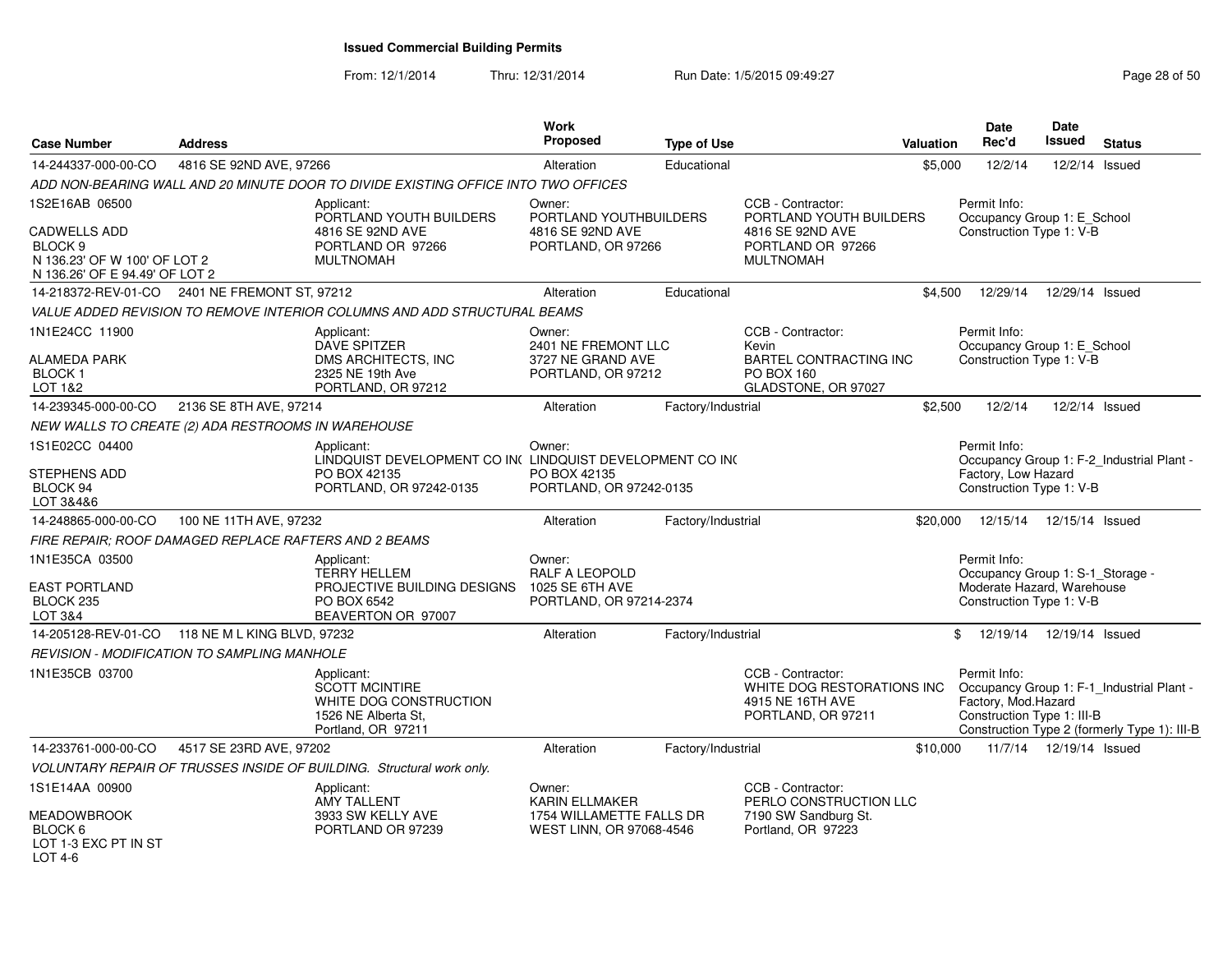From: 12/1/2014

|                                                                            |                                                                          | Work                                   |                                                                     | <b>Date</b><br>Date                                                                                                                                            |
|----------------------------------------------------------------------------|--------------------------------------------------------------------------|----------------------------------------|---------------------------------------------------------------------|----------------------------------------------------------------------------------------------------------------------------------------------------------------|
| Case Number<br><b>Address</b>                                              |                                                                          | <b>Proposed</b>                        | <b>Type of Use</b>                                                  | Issued<br>Rec'd<br>Valuation<br><b>Status</b>                                                                                                                  |
| 4233 NE 147TH AVE. 97230<br>14-252240-000-00-CO                            |                                                                          | Alteration                             | Factory/Industrial                                                  | \$60,000  12/22/14  12/22/14  Issued                                                                                                                           |
| TENANT IMPROVEMENT FOR NEW MARIJUANA GROW FACILITY, CONSTRUCT NEW WALLS TO |                                                                          |                                        |                                                                     | CREATE 3 GROW ROOMS AND NEW UTILITY ROOMS, LEGALIZE MEZZANINE LEVEL AND ADD LADL                                                                               |
| 1N2E24CB 00400                                                             | Applicant:                                                               | Owner:                                 | <b>Primary Contractor:</b>                                          | Permit Info:                                                                                                                                                   |
| SECTION 24 1N 2E                                                           | PATRICK DONALDSON<br>PATRICK DONALDSON ARCHITEC 159 SW FLORENCE AVE #D19 | <b>RUTH PRUITT</b>                     | TO BID                                                              | Occupancy Group 1: F-1_Industrial Plant -<br>Factory, Mod.Hazard                                                                                               |
| TL 400 1.06 ACRES                                                          | 106 NE 61ST AVE                                                          | GRESHAM, OR 97080-7100                 |                                                                     | Construction Type 1: V-B                                                                                                                                       |
|                                                                            | PORTLAND, OR 97213                                                       | Owner:                                 |                                                                     |                                                                                                                                                                |
|                                                                            |                                                                          | <b>HENRY MOSHBERGER</b>                |                                                                     |                                                                                                                                                                |
|                                                                            |                                                                          | 159 SW FLORENCE AVE #D19               |                                                                     |                                                                                                                                                                |
|                                                                            |                                                                          | GRESHAM, OR 97080-7100                 |                                                                     |                                                                                                                                                                |
| 09-180679-REV-01-CO 738 NW GLISAN ST, 97209                                |                                                                          | Hotel/Motel<br>Alteration              |                                                                     | \$2,000,000 7/30/14 12/17/14 Issued                                                                                                                            |
|                                                                            |                                                                          |                                        |                                                                     | VALUE ADDED REVISION; LATERAL STRUCTURAL UPGRADE AND RELATED ARCHITECTURAL CHANGES; ADDING ELEVATOR; ADD BASEMENT FOR NEW BATHROOM, MECH ROOM, STORAGE, AN     |
| 1N1E34CB 00800                                                             | Applicant:<br>STAN CHESSHIR                                              | Owner:<br><b>GANESH K SONPATKI</b>     | CCB - Contractor:<br>MEGA PACIFIC CO                                | Permit Info:<br>Occupancy Group 1: R-1_Hotel or Motel                                                                                                          |
| <b>COUCHS ADD</b>                                                          | STAN CHESSHIR ARCHITECTS                                                 | 415 SW MONTGOMERY ST                   | PO BOX 82186                                                        | Construction Type 1: III-B                                                                                                                                     |
| BLOCK 49<br>LOT <sub>7</sub>                                               | 2337 NW YORK ST SUITE 208                                                | PORTLAND, OR 97201-5518                | PORTLAND, OR 97282-0186                                             | Construction Type 2 (formerly Type 1): III-B                                                                                                                   |
| LAND & IMPS SEE R140507 (R180204351)                                       | PORTLAND OR 97210                                                        |                                        |                                                                     |                                                                                                                                                                |
| FOR BILLBOARD                                                              |                                                                          |                                        |                                                                     |                                                                                                                                                                |
| HISTORIC PROPERTY 15 YR 2008;<br>POTENTIAL ADDITIONAL TAX                  |                                                                          |                                        |                                                                     |                                                                                                                                                                |
| 14-211410-000-00-CO  422 SW BROADWAY AVE, 97205                            |                                                                          | Hotel/Motel<br>Alteration              |                                                                     | \$950,000 9/11/14 12/31/14 Issued                                                                                                                              |
| TENANT IMPROVEMENT FOR EXISTING TENANT AT BASEMENT, 1ST AND 2ND FI         |                                                                          |                                        |                                                                     | OORS; DEMO AT BASEMENT, NEW WALLS FOR WINE ROOM WITH GLASS WALLS, RECONFIGURE AND UPGRADE                                                                      |
| 1N1E34CC 04500                                                             | Applicant:                                                               | Owner:                                 | CCB - Contractor:                                                   | Permit Info:                                                                                                                                                   |
|                                                                            | <b>STEVE ROSSI</b>                                                       | GOLDEN EAGLES OWNER LLC                | R & H CONSTRUCTION                                                  | Occupancy Group 1: A-2_Restaurant                                                                                                                              |
|                                                                            | ROSSI ARCHITECTURE<br>2802 JUAN ST STE 22                                |                                        | 7315 WISCONSIN AVE 1100 WEST 1530 SW TAYLOR STREET                  | Construction Type 1: III-B                                                                                                                                     |
|                                                                            | SAN DIEGO, CA 92110                                                      | BETHESDA, MD 20814                     | PORTLAND, OR 97205                                                  |                                                                                                                                                                |
| 14-237921-000-00-CO  422 SW BROADWAY AVE, 97205                            |                                                                          | Alteration<br>Hotel/Motel              |                                                                     | \$275,000  11/14/14  12/22/14  Issued                                                                                                                          |
|                                                                            |                                                                          |                                        |                                                                     | TI FOR EXISTING TENANT; WORK TO BE DONE 3RD THROUGH 10TH; GUESTROOM FINISH RENOVATION TO ALL 118 ROOMS, PROVIDE (7) ACCESSIBLE COMPLIANT GUEST ROOM AND COMMUN |
| 1N1E34CC 04500                                                             | Applicant:                                                               | Owner:                                 | CCB - Contractor:                                                   | Permit Info:                                                                                                                                                   |
|                                                                            | <b>STEVE ROSSI</b>                                                       | GOLDEN EAGLES OWNER LLC                | <b>R&amp;H CONSTRUCTION</b>                                         | Occupancy Group 1: R-1_Hotel or Motel                                                                                                                          |
|                                                                            | <b>ROSSI ARCHITECTURE</b><br>2802 JUAN ST STE 22                         | BETHESDA, MD 20814                     | 7315 WISCONSIN AVE 1100 WEST 1530 SW TAYLOR ST<br>PORTLAND OR 97205 | Construction Type 1: III-B                                                                                                                                     |
|                                                                            | SAN DIEGO, CA 92110                                                      |                                        |                                                                     |                                                                                                                                                                |
| 14-157327-REV-02-CO 209 NW 3RD AVE, 97209                                  |                                                                          | Hotel/Motel<br>Alteration              |                                                                     | \$ 12/31/14 12/31/14 Issued                                                                                                                                    |
| REVISION- ELIMINATE FIRE/SMOKE GUARD AT GROUND FLOOR ELEVATOR SH           |                                                                          | AFT OPENING,                           | CHANGE FROM ROLL DOWN FIRE/SMOKE GUARDS 1                           | HINGED FIRE/SMOKE DOORS AT 3RD AND 4                                                                                                                           |
| 1N1E34CA 05100                                                             | Applicant:                                                               | Owner:                                 | CCB - Contractor:                                                   | Permit Info:                                                                                                                                                   |
| <b>COUCHS ADD</b>                                                          | PHIL SYDNOR<br>INTEGRATE ARCHITECTURE &                                  | <b>KEYMAR LLC</b><br>8190 SW CANYON LN | <b>MATT SIEGEL</b><br><b>BUILDING BLOCK LLC</b>                     | Occupancy Group 1: R-1_Hotel or Motel<br>Construction Type 1: III-B                                                                                            |
| BLOCK 27                                                                   | PLANNING INC                                                             | PORTLAND, OR 97225-3922                | 8190 SW CANYON LN                                                   | Construction Type 2 (formerly Type 1): III-B                                                                                                                   |
| E 65' OF LOT 1                                                             | 1715 N TERRY ST                                                          |                                        | PORTLAND OR 97225                                                   |                                                                                                                                                                |
|                                                                            | PORTLAND, OR 97217                                                       |                                        |                                                                     |                                                                                                                                                                |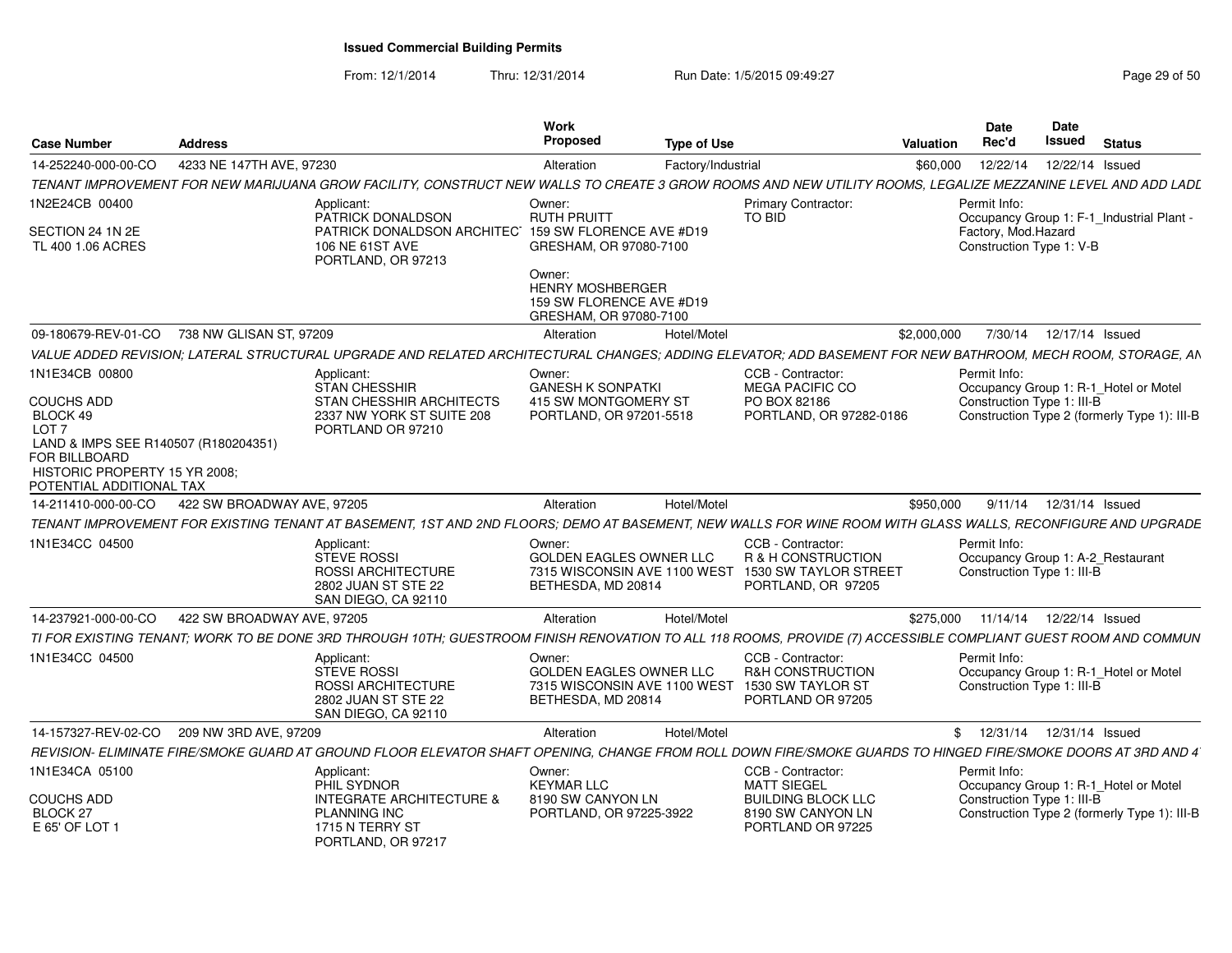| 14-239786-000-00-CO<br>10320 SE PINE ST, 97216<br>Institutional<br>\$18,000<br>12/29/14<br>12/29/14 Issued<br>Alteration<br><b>NEW MESH GATES AT NW AND SW STAIRWELLS</b><br>1N2E34CC 00704<br>CCB - Contractor:<br>Applicant:<br>Owner:<br><b>MATT FITZGERALD</b><br>CAP VI-RUSSELLVILLE LLC<br>MCBRIDE CONSTRUCTION<br><b>NEW RUSSELLVILLE</b><br><b>GBD ARCHITECTS</b><br>275 BATTERY ST #500<br><b>RESOURCES INC</b><br>224 NICKERSON ST<br>1120 NW COUCH ST. SUITE 300<br>SAN FRANCISCO, CA 94111-3377<br>LOT 1<br>SEATTLE, WA 98109<br>PORTLAND OR 97209<br>14-224445-REV-01-CO<br>12659 SE DIVISION ST, 97233<br>\$<br>12/11/14<br>12/11/14 Issued<br>Alteration<br>Mercantile<br>REVISION TO ADD MOP SINK, RELOCATE GREASE TRAP AND SEWER LINE<br>1S2E02CC 10600<br>Permit Info:<br>Applicant:<br>Owner:<br><b>MIKE MONTGOMERY</b><br><b>RICHARD PERRY</b><br>Occupancy Group 1: M Store, Service<br>SECTION 02 1S 2E<br>5531 SW BUDDINGTON ST<br>14205 SE FRANK AVE<br>Station<br>TL 10600 0.39 ACRES<br>PORTLAND, OR 97219<br>BORING, OR 97009-9132<br>Construction Type 1: III-B<br>4999 NE 99TH AVE, 97220<br>12/9/14<br>14-243380-000-00-CO<br>Alteration<br>Mercantile<br>\$17,800<br>12/9/14 Under Inspection<br>.TENANT IMPROVEMENT FOR NEW DISPENSARY TENANT, CHANGE OF OCCUPANCY FROM (F1) TO (M), NEW ACCESSIBLE RESTROOM, NEW DOOR OPENING AND WALLS FOR LOBBY/RETAIL AF<br>1N2E21AD 05600<br>CCB - Contractor:<br>Permit Info:<br>Applicant:<br>Owner:<br>PAUL WOLFE<br><b>AARON MITCHELL</b><br>SECURITY FIRST ALARM LLC<br>Occupancy Group 1: M Store, Service<br><b>PARKROSE &amp; RPLT</b><br><b>DOMINEK ARCHITECTURE</b><br>PO BOX 2393<br>13607 NW CORNELL RD #130<br>Station<br>330 SE MLK BLVD, SUITE 350<br>WHITE CITY, OR 97503-0393<br>Construction Type 1: V-B<br>BLOCK 84 LOT A TL 5600<br>BEAVERTON, OR 97229<br>PORTLAND, OR 97214<br>12/5/14<br>2030 NE 42ND AVE, 97213<br>\$43,000<br>12/5/14 Final<br>14-241888-000-00-CO<br>Alteration<br>Mercantile<br>ROOFTOP SOLAR ARRAY 21.84 KW PHOTOVOLTAIC<br>1N2E30CC 02700<br>CCB - Contractor:<br>Permit Info:<br>Owner:<br>Applicant:<br><b>CASSIS LLC</b><br><b>EVAN FESSLER</b><br>REC SOLAR INC<br>Occupancy Group 1: M Store, Service<br><b>ROSSMERE</b><br>2800 NE EDGEHILL PL<br>3380 SE 20TH AVE<br><b>SUNRUN</b><br>Station<br>BLOCK 34<br>3380 SE 20TH AVE<br>PORTLAND, OR 97212<br>PORTLAND, OR 97202<br>NLY 48' OF LOT 15<br>PORTLAND, OR 97202<br>LOT 16<br>14-247610-000-00-CO<br>839 N LOMBARD ST, 97217<br>Alteration<br>\$500<br>12/12/14  12/12/14  Issued<br>Mercantile<br>CREATING TWO OPENINGS BETWEEN TWO TENANT SPACES (839 AND 841 N LOMBARD) TO ALLOW FOR PASS THROUGH ACCESS FOR FUTURE TI; NO OCCUPANCY ON THIS PERMIT<br>1N1E10CD 18700<br>Applicant:<br>CCB - Contractor:<br>Permit Info:<br>Owner:<br><b>BOB ADAMS</b><br>PATRICK M LANAGAN<br><b>BOB ADAMS</b><br>Occupancy Group 1: M Store, Service<br>ROBERT MICHAEL ADAMS<br>PO BOX 17669<br>ROBERT MICHAEL ADAMS<br>Station<br><b>CONSTRUCTION</b><br>PORTLAND, OR 97217-0669<br>Construction Type 1: V-B<br><b>CONSTRUCTION</b><br>Construction Type 2 (formerly Type 1): V-B<br>13202 SE COOPER ST<br>13202 SE COOPER ST<br>PORTLAND, OR 97236<br>PORTLAND, OR 97236<br>14-208840-000-00-CO<br>10055 NE GLISAN ST, 97220<br>Alteration<br>\$9,500<br>9/9/14  12/19/14  Under Inspection<br>Mercantile<br>CHANGE OF OCCUPANCY; EXTERIOR IMPROVMENTS FOR ACCESSIBILITY ONLY. NEW EXIT AT REAR WITH WOOD RAMP; NEW CONCRETE RAMP AT FRONT ENTRANCE; NEW BIKE PARKING; AL<br>CCB - Contractor:<br>Permit Info:<br>Applicant:<br>Owner:<br><b>WAYNE STOCKS</b><br>RENEE J ROSS<br>HA HENDGEN CONSTRUCTION<br>Occupancy Group 1: M_Store, Service<br><b>PLINK TR</b><br>H.A. HENDGEN CONSTRUCTION<br>28083 S OGLESBY RD<br><b>CORP</b><br>Station<br>BLOCK 2<br>CORP.<br>CANBY, OR 97013<br>1301 NE HWY 99W #298<br>Construction Type 1: V-B<br>P.O. BOX 291<br>MCMINNVILLE OR 97128<br>LOT <sub>1</sub><br>MCMINNVILLE, OR 97128<br>Owner:<br>LA VONNE M KLINE<br>28083 S OGLESBY RD | <b>Case Number</b> | <b>Address</b> | <b>Work</b><br><b>Proposed</b> | <b>Type of Use</b> | <b>Valuation</b> | Date<br>Rec'd | Date<br><b>Issued</b> | <b>Status</b> |
|---------------------------------------------------------------------------------------------------------------------------------------------------------------------------------------------------------------------------------------------------------------------------------------------------------------------------------------------------------------------------------------------------------------------------------------------------------------------------------------------------------------------------------------------------------------------------------------------------------------------------------------------------------------------------------------------------------------------------------------------------------------------------------------------------------------------------------------------------------------------------------------------------------------------------------------------------------------------------------------------------------------------------------------------------------------------------------------------------------------------------------------------------------------------------------------------------------------------------------------------------------------------------------------------------------------------------------------------------------------------------------------------------------------------------------------------------------------------------------------------------------------------------------------------------------------------------------------------------------------------------------------------------------------------------------------------------------------------------------------------------------------------------------------------------------------------------------------------------------------------------------------------------------------------------------------------------------------------------------------------------------------------------------------------------------------------------------------------------------------------------------------------------------------------------------------------------------------------------------------------------------------------------------------------------------------------------------------------------------------------------------------------------------------------------------------------------------------------------------------------------------------------------------------------------------------------------------------------------------------------------------------------------------------------------------------------------------------------------------------------------------------------------------------------------------------------------------------------------------------------------------------------------------------------------------------------------------------------------------------------------------------------------------------------------------------------------------------------------------------------------------------------------------------------------------------------------------------------------------------------------------------------------------------------------------------------------------------------------------------------------------------------------------------------------------------------------------------------------------------------------------------------------------------------------------------------------------------------------------------------------------------------------------------------------------------------------------------------------------------------------------------------------------------------------------------------------------------------------------------------------------------------------------------------------------------------------------------------------------------------------------------------------------------------------------|--------------------|----------------|--------------------------------|--------------------|------------------|---------------|-----------------------|---------------|
| 1N2E33AD 02700                                                                                                                                                                                                                                                                                                                                                                                                                                                                                                                                                                                                                                                                                                                                                                                                                                                                                                                                                                                                                                                                                                                                                                                                                                                                                                                                                                                                                                                                                                                                                                                                                                                                                                                                                                                                                                                                                                                                                                                                                                                                                                                                                                                                                                                                                                                                                                                                                                                                                                                                                                                                                                                                                                                                                                                                                                                                                                                                                                                                                                                                                                                                                                                                                                                                                                                                                                                                                                                                                                                                                                                                                                                                                                                                                                                                                                                                                                                                                                                                                                          |                    |                |                                |                    |                  |               |                       |               |
|                                                                                                                                                                                                                                                                                                                                                                                                                                                                                                                                                                                                                                                                                                                                                                                                                                                                                                                                                                                                                                                                                                                                                                                                                                                                                                                                                                                                                                                                                                                                                                                                                                                                                                                                                                                                                                                                                                                                                                                                                                                                                                                                                                                                                                                                                                                                                                                                                                                                                                                                                                                                                                                                                                                                                                                                                                                                                                                                                                                                                                                                                                                                                                                                                                                                                                                                                                                                                                                                                                                                                                                                                                                                                                                                                                                                                                                                                                                                                                                                                                                         |                    |                |                                |                    |                  |               |                       |               |
|                                                                                                                                                                                                                                                                                                                                                                                                                                                                                                                                                                                                                                                                                                                                                                                                                                                                                                                                                                                                                                                                                                                                                                                                                                                                                                                                                                                                                                                                                                                                                                                                                                                                                                                                                                                                                                                                                                                                                                                                                                                                                                                                                                                                                                                                                                                                                                                                                                                                                                                                                                                                                                                                                                                                                                                                                                                                                                                                                                                                                                                                                                                                                                                                                                                                                                                                                                                                                                                                                                                                                                                                                                                                                                                                                                                                                                                                                                                                                                                                                                                         |                    |                |                                |                    |                  |               |                       |               |
|                                                                                                                                                                                                                                                                                                                                                                                                                                                                                                                                                                                                                                                                                                                                                                                                                                                                                                                                                                                                                                                                                                                                                                                                                                                                                                                                                                                                                                                                                                                                                                                                                                                                                                                                                                                                                                                                                                                                                                                                                                                                                                                                                                                                                                                                                                                                                                                                                                                                                                                                                                                                                                                                                                                                                                                                                                                                                                                                                                                                                                                                                                                                                                                                                                                                                                                                                                                                                                                                                                                                                                                                                                                                                                                                                                                                                                                                                                                                                                                                                                                         |                    |                |                                |                    |                  |               |                       |               |
|                                                                                                                                                                                                                                                                                                                                                                                                                                                                                                                                                                                                                                                                                                                                                                                                                                                                                                                                                                                                                                                                                                                                                                                                                                                                                                                                                                                                                                                                                                                                                                                                                                                                                                                                                                                                                                                                                                                                                                                                                                                                                                                                                                                                                                                                                                                                                                                                                                                                                                                                                                                                                                                                                                                                                                                                                                                                                                                                                                                                                                                                                                                                                                                                                                                                                                                                                                                                                                                                                                                                                                                                                                                                                                                                                                                                                                                                                                                                                                                                                                                         |                    |                |                                |                    |                  |               |                       |               |
|                                                                                                                                                                                                                                                                                                                                                                                                                                                                                                                                                                                                                                                                                                                                                                                                                                                                                                                                                                                                                                                                                                                                                                                                                                                                                                                                                                                                                                                                                                                                                                                                                                                                                                                                                                                                                                                                                                                                                                                                                                                                                                                                                                                                                                                                                                                                                                                                                                                                                                                                                                                                                                                                                                                                                                                                                                                                                                                                                                                                                                                                                                                                                                                                                                                                                                                                                                                                                                                                                                                                                                                                                                                                                                                                                                                                                                                                                                                                                                                                                                                         |                    |                |                                |                    |                  |               |                       |               |
|                                                                                                                                                                                                                                                                                                                                                                                                                                                                                                                                                                                                                                                                                                                                                                                                                                                                                                                                                                                                                                                                                                                                                                                                                                                                                                                                                                                                                                                                                                                                                                                                                                                                                                                                                                                                                                                                                                                                                                                                                                                                                                                                                                                                                                                                                                                                                                                                                                                                                                                                                                                                                                                                                                                                                                                                                                                                                                                                                                                                                                                                                                                                                                                                                                                                                                                                                                                                                                                                                                                                                                                                                                                                                                                                                                                                                                                                                                                                                                                                                                                         |                    |                |                                |                    |                  |               |                       |               |
|                                                                                                                                                                                                                                                                                                                                                                                                                                                                                                                                                                                                                                                                                                                                                                                                                                                                                                                                                                                                                                                                                                                                                                                                                                                                                                                                                                                                                                                                                                                                                                                                                                                                                                                                                                                                                                                                                                                                                                                                                                                                                                                                                                                                                                                                                                                                                                                                                                                                                                                                                                                                                                                                                                                                                                                                                                                                                                                                                                                                                                                                                                                                                                                                                                                                                                                                                                                                                                                                                                                                                                                                                                                                                                                                                                                                                                                                                                                                                                                                                                                         |                    |                |                                |                    |                  |               |                       |               |
|                                                                                                                                                                                                                                                                                                                                                                                                                                                                                                                                                                                                                                                                                                                                                                                                                                                                                                                                                                                                                                                                                                                                                                                                                                                                                                                                                                                                                                                                                                                                                                                                                                                                                                                                                                                                                                                                                                                                                                                                                                                                                                                                                                                                                                                                                                                                                                                                                                                                                                                                                                                                                                                                                                                                                                                                                                                                                                                                                                                                                                                                                                                                                                                                                                                                                                                                                                                                                                                                                                                                                                                                                                                                                                                                                                                                                                                                                                                                                                                                                                                         |                    |                |                                |                    |                  |               |                       |               |
|                                                                                                                                                                                                                                                                                                                                                                                                                                                                                                                                                                                                                                                                                                                                                                                                                                                                                                                                                                                                                                                                                                                                                                                                                                                                                                                                                                                                                                                                                                                                                                                                                                                                                                                                                                                                                                                                                                                                                                                                                                                                                                                                                                                                                                                                                                                                                                                                                                                                                                                                                                                                                                                                                                                                                                                                                                                                                                                                                                                                                                                                                                                                                                                                                                                                                                                                                                                                                                                                                                                                                                                                                                                                                                                                                                                                                                                                                                                                                                                                                                                         |                    |                |                                |                    |                  |               |                       |               |
|                                                                                                                                                                                                                                                                                                                                                                                                                                                                                                                                                                                                                                                                                                                                                                                                                                                                                                                                                                                                                                                                                                                                                                                                                                                                                                                                                                                                                                                                                                                                                                                                                                                                                                                                                                                                                                                                                                                                                                                                                                                                                                                                                                                                                                                                                                                                                                                                                                                                                                                                                                                                                                                                                                                                                                                                                                                                                                                                                                                                                                                                                                                                                                                                                                                                                                                                                                                                                                                                                                                                                                                                                                                                                                                                                                                                                                                                                                                                                                                                                                                         |                    |                |                                |                    |                  |               |                       |               |
|                                                                                                                                                                                                                                                                                                                                                                                                                                                                                                                                                                                                                                                                                                                                                                                                                                                                                                                                                                                                                                                                                                                                                                                                                                                                                                                                                                                                                                                                                                                                                                                                                                                                                                                                                                                                                                                                                                                                                                                                                                                                                                                                                                                                                                                                                                                                                                                                                                                                                                                                                                                                                                                                                                                                                                                                                                                                                                                                                                                                                                                                                                                                                                                                                                                                                                                                                                                                                                                                                                                                                                                                                                                                                                                                                                                                                                                                                                                                                                                                                                                         |                    |                |                                |                    |                  |               |                       |               |
|                                                                                                                                                                                                                                                                                                                                                                                                                                                                                                                                                                                                                                                                                                                                                                                                                                                                                                                                                                                                                                                                                                                                                                                                                                                                                                                                                                                                                                                                                                                                                                                                                                                                                                                                                                                                                                                                                                                                                                                                                                                                                                                                                                                                                                                                                                                                                                                                                                                                                                                                                                                                                                                                                                                                                                                                                                                                                                                                                                                                                                                                                                                                                                                                                                                                                                                                                                                                                                                                                                                                                                                                                                                                                                                                                                                                                                                                                                                                                                                                                                                         |                    |                |                                |                    |                  |               |                       |               |
|                                                                                                                                                                                                                                                                                                                                                                                                                                                                                                                                                                                                                                                                                                                                                                                                                                                                                                                                                                                                                                                                                                                                                                                                                                                                                                                                                                                                                                                                                                                                                                                                                                                                                                                                                                                                                                                                                                                                                                                                                                                                                                                                                                                                                                                                                                                                                                                                                                                                                                                                                                                                                                                                                                                                                                                                                                                                                                                                                                                                                                                                                                                                                                                                                                                                                                                                                                                                                                                                                                                                                                                                                                                                                                                                                                                                                                                                                                                                                                                                                                                         |                    |                |                                |                    |                  |               |                       |               |
|                                                                                                                                                                                                                                                                                                                                                                                                                                                                                                                                                                                                                                                                                                                                                                                                                                                                                                                                                                                                                                                                                                                                                                                                                                                                                                                                                                                                                                                                                                                                                                                                                                                                                                                                                                                                                                                                                                                                                                                                                                                                                                                                                                                                                                                                                                                                                                                                                                                                                                                                                                                                                                                                                                                                                                                                                                                                                                                                                                                                                                                                                                                                                                                                                                                                                                                                                                                                                                                                                                                                                                                                                                                                                                                                                                                                                                                                                                                                                                                                                                                         |                    |                |                                |                    |                  |               |                       |               |
|                                                                                                                                                                                                                                                                                                                                                                                                                                                                                                                                                                                                                                                                                                                                                                                                                                                                                                                                                                                                                                                                                                                                                                                                                                                                                                                                                                                                                                                                                                                                                                                                                                                                                                                                                                                                                                                                                                                                                                                                                                                                                                                                                                                                                                                                                                                                                                                                                                                                                                                                                                                                                                                                                                                                                                                                                                                                                                                                                                                                                                                                                                                                                                                                                                                                                                                                                                                                                                                                                                                                                                                                                                                                                                                                                                                                                                                                                                                                                                                                                                                         |                    |                |                                |                    |                  |               |                       |               |
|                                                                                                                                                                                                                                                                                                                                                                                                                                                                                                                                                                                                                                                                                                                                                                                                                                                                                                                                                                                                                                                                                                                                                                                                                                                                                                                                                                                                                                                                                                                                                                                                                                                                                                                                                                                                                                                                                                                                                                                                                                                                                                                                                                                                                                                                                                                                                                                                                                                                                                                                                                                                                                                                                                                                                                                                                                                                                                                                                                                                                                                                                                                                                                                                                                                                                                                                                                                                                                                                                                                                                                                                                                                                                                                                                                                                                                                                                                                                                                                                                                                         |                    |                |                                |                    |                  |               |                       |               |
|                                                                                                                                                                                                                                                                                                                                                                                                                                                                                                                                                                                                                                                                                                                                                                                                                                                                                                                                                                                                                                                                                                                                                                                                                                                                                                                                                                                                                                                                                                                                                                                                                                                                                                                                                                                                                                                                                                                                                                                                                                                                                                                                                                                                                                                                                                                                                                                                                                                                                                                                                                                                                                                                                                                                                                                                                                                                                                                                                                                                                                                                                                                                                                                                                                                                                                                                                                                                                                                                                                                                                                                                                                                                                                                                                                                                                                                                                                                                                                                                                                                         |                    |                |                                |                    |                  |               |                       |               |
|                                                                                                                                                                                                                                                                                                                                                                                                                                                                                                                                                                                                                                                                                                                                                                                                                                                                                                                                                                                                                                                                                                                                                                                                                                                                                                                                                                                                                                                                                                                                                                                                                                                                                                                                                                                                                                                                                                                                                                                                                                                                                                                                                                                                                                                                                                                                                                                                                                                                                                                                                                                                                                                                                                                                                                                                                                                                                                                                                                                                                                                                                                                                                                                                                                                                                                                                                                                                                                                                                                                                                                                                                                                                                                                                                                                                                                                                                                                                                                                                                                                         |                    |                |                                |                    |                  |               |                       |               |
| CANBY, OR 97013                                                                                                                                                                                                                                                                                                                                                                                                                                                                                                                                                                                                                                                                                                                                                                                                                                                                                                                                                                                                                                                                                                                                                                                                                                                                                                                                                                                                                                                                                                                                                                                                                                                                                                                                                                                                                                                                                                                                                                                                                                                                                                                                                                                                                                                                                                                                                                                                                                                                                                                                                                                                                                                                                                                                                                                                                                                                                                                                                                                                                                                                                                                                                                                                                                                                                                                                                                                                                                                                                                                                                                                                                                                                                                                                                                                                                                                                                                                                                                                                                                         |                    |                |                                |                    |                  |               |                       |               |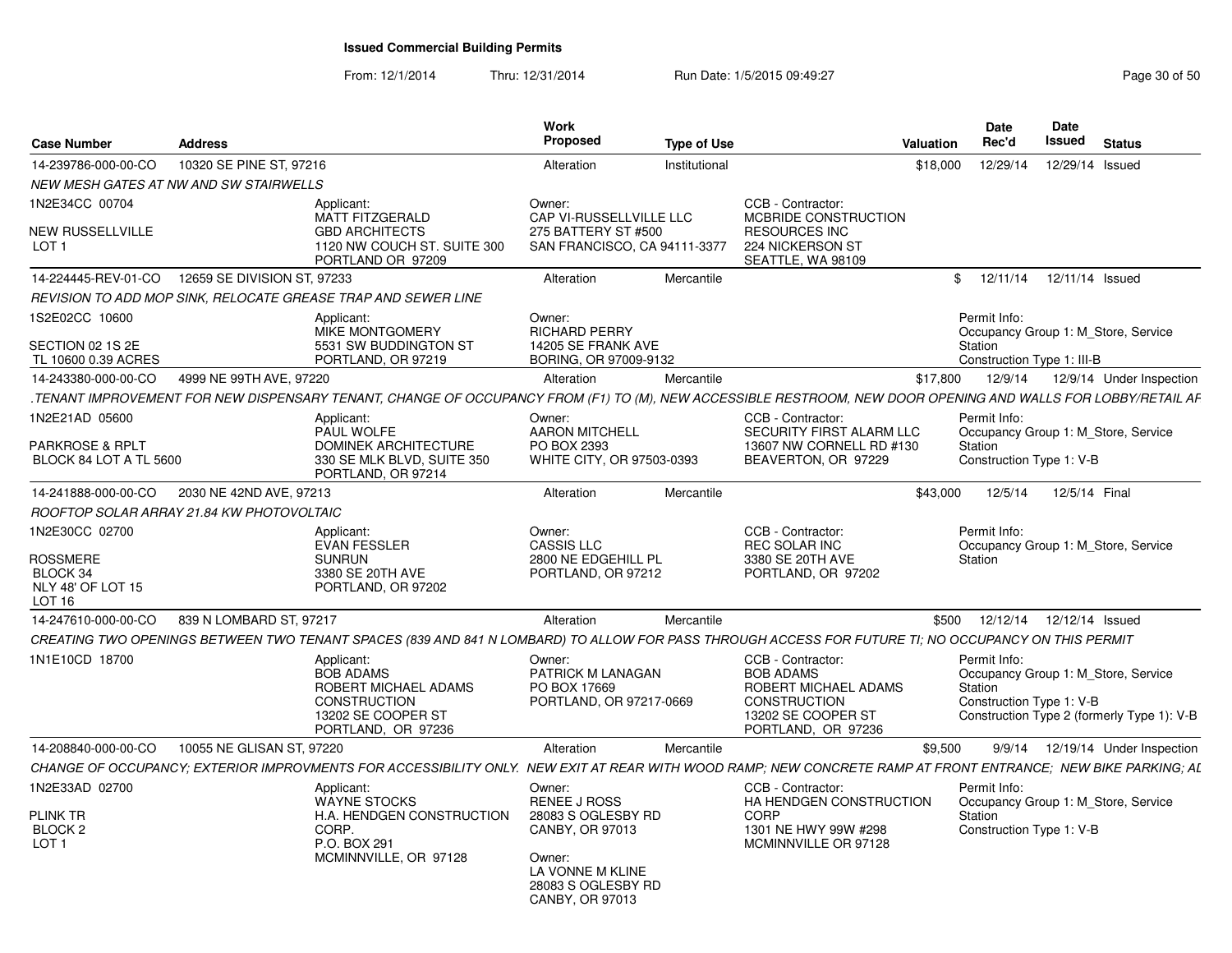From: 12/1/2014Thru: 12/31/2014 Run Date: 1/5/2015 09:49:27 Research 2010 12:49:27

| <b>Address</b>                        | <b>Work</b><br>Proposed                                                                                                                                                                                                                                                                                                                                                                                                                                                                                                                                              |                |                                                                                                                                                                                                                                                                                                                          |                                                                                                                                        | <b>Date</b><br>Rec'd                                                               | <b>Date</b><br><b>Issued</b>                                        | <b>Status</b>                                                                                                                                                                                                                                                                                                                                                                                                                                                                                                                                                                                                                  |
|---------------------------------------|----------------------------------------------------------------------------------------------------------------------------------------------------------------------------------------------------------------------------------------------------------------------------------------------------------------------------------------------------------------------------------------------------------------------------------------------------------------------------------------------------------------------------------------------------------------------|----------------|--------------------------------------------------------------------------------------------------------------------------------------------------------------------------------------------------------------------------------------------------------------------------------------------------------------------------|----------------------------------------------------------------------------------------------------------------------------------------|------------------------------------------------------------------------------------|---------------------------------------------------------------------|--------------------------------------------------------------------------------------------------------------------------------------------------------------------------------------------------------------------------------------------------------------------------------------------------------------------------------------------------------------------------------------------------------------------------------------------------------------------------------------------------------------------------------------------------------------------------------------------------------------------------------|
| 333 SW TAYLOR ST, 97204               | Alteration                                                                                                                                                                                                                                                                                                                                                                                                                                                                                                                                                           | Mercantile     |                                                                                                                                                                                                                                                                                                                          |                                                                                                                                        | 12/15/14                                                                           |                                                                     | 12/15/14 Under Inspection                                                                                                                                                                                                                                                                                                                                                                                                                                                                                                                                                                                                      |
|                                       |                                                                                                                                                                                                                                                                                                                                                                                                                                                                                                                                                                      |                |                                                                                                                                                                                                                                                                                                                          |                                                                                                                                        |                                                                                    |                                                                     |                                                                                                                                                                                                                                                                                                                                                                                                                                                                                                                                                                                                                                |
|                                       | Owner:<br><b>AMATO BROTHERS</b><br><b>ENTERPRISES INC</b><br>901 NE GLISAN ST                                                                                                                                                                                                                                                                                                                                                                                                                                                                                        |                | CCB - Contractor:<br>SUMMIT INDUSTRIES INC<br>PO BOX 10345                                                                                                                                                                                                                                                               |                                                                                                                                        | Permit Info:<br>Station                                                            |                                                                     |                                                                                                                                                                                                                                                                                                                                                                                                                                                                                                                                                                                                                                |
| 2132 SE DIVISION ST, 97202            | Alteration                                                                                                                                                                                                                                                                                                                                                                                                                                                                                                                                                           | Mercantile     |                                                                                                                                                                                                                                                                                                                          |                                                                                                                                        |                                                                                    |                                                                     |                                                                                                                                                                                                                                                                                                                                                                                                                                                                                                                                                                                                                                |
|                                       |                                                                                                                                                                                                                                                                                                                                                                                                                                                                                                                                                                      |                |                                                                                                                                                                                                                                                                                                                          |                                                                                                                                        |                                                                                    |                                                                     |                                                                                                                                                                                                                                                                                                                                                                                                                                                                                                                                                                                                                                |
|                                       | Owner:                                                                                                                                                                                                                                                                                                                                                                                                                                                                                                                                                               |                | CCB - Contractor:<br>DANIEL JAY MORLAN<br>19520 SW ALEXANDER ST<br>ALOHA, OR 97006                                                                                                                                                                                                                                       |                                                                                                                                        | Permit Info:                                                                       |                                                                     |                                                                                                                                                                                                                                                                                                                                                                                                                                                                                                                                                                                                                                |
| 817 SW 9TH AVE, 97205                 | Alteration                                                                                                                                                                                                                                                                                                                                                                                                                                                                                                                                                           | Mercantile     |                                                                                                                                                                                                                                                                                                                          |                                                                                                                                        |                                                                                    |                                                                     |                                                                                                                                                                                                                                                                                                                                                                                                                                                                                                                                                                                                                                |
|                                       |                                                                                                                                                                                                                                                                                                                                                                                                                                                                                                                                                                      |                |                                                                                                                                                                                                                                                                                                                          |                                                                                                                                        |                                                                                    |                                                                     |                                                                                                                                                                                                                                                                                                                                                                                                                                                                                                                                                                                                                                |
|                                       | Owner:<br>PINE HILL CORP                                                                                                                                                                                                                                                                                                                                                                                                                                                                                                                                             |                | CCB - Contractor:<br><b>LLC</b><br>618 NW KLICKITAT ST<br>CAMAS, WA 98607                                                                                                                                                                                                                                                |                                                                                                                                        | Permit Info:                                                                       |                                                                     |                                                                                                                                                                                                                                                                                                                                                                                                                                                                                                                                                                                                                                |
|                                       | Alteration                                                                                                                                                                                                                                                                                                                                                                                                                                                                                                                                                           | Mercantile     |                                                                                                                                                                                                                                                                                                                          |                                                                                                                                        | 12/1/14                                                                            |                                                                     |                                                                                                                                                                                                                                                                                                                                                                                                                                                                                                                                                                                                                                |
|                                       |                                                                                                                                                                                                                                                                                                                                                                                                                                                                                                                                                                      |                |                                                                                                                                                                                                                                                                                                                          |                                                                                                                                        |                                                                                    |                                                                     |                                                                                                                                                                                                                                                                                                                                                                                                                                                                                                                                                                                                                                |
|                                       | Owner:<br>3636 SE OAK ST                                                                                                                                                                                                                                                                                                                                                                                                                                                                                                                                             |                | CCB - Contractor:<br><b>ROD MAGUIRE</b><br>4300 SE ALDERCREST RD<br>MILWAUKIE, OR 97222                                                                                                                                                                                                                                  |                                                                                                                                        | Permit Info:<br>Station                                                            |                                                                     |                                                                                                                                                                                                                                                                                                                                                                                                                                                                                                                                                                                                                                |
| 728 SE 3RD AVE, 97214                 | Alteration                                                                                                                                                                                                                                                                                                                                                                                                                                                                                                                                                           | Mercantile     |                                                                                                                                                                                                                                                                                                                          |                                                                                                                                        | 11/7/14                                                                            |                                                                     |                                                                                                                                                                                                                                                                                                                                                                                                                                                                                                                                                                                                                                |
| FIRE ESCAPE TESTING FOR CERTIFICATION |                                                                                                                                                                                                                                                                                                                                                                                                                                                                                                                                                                      |                |                                                                                                                                                                                                                                                                                                                          |                                                                                                                                        |                                                                                    |                                                                     |                                                                                                                                                                                                                                                                                                                                                                                                                                                                                                                                                                                                                                |
| <b>IPM</b>                            | Owner:<br><b>WALTER D PELETT</b><br>823 SE 3RD AVE<br>Owner:<br>PAMELA K PELETT                                                                                                                                                                                                                                                                                                                                                                                                                                                                                      |                | CCB - Contractor:<br><b>INCOME PROPERTY</b><br>MANAGEMENT CO<br>721 SW OAK ST #100<br>PORTLAND, OR 97205                                                                                                                                                                                                                 |                                                                                                                                        |                                                                                    |                                                                     |                                                                                                                                                                                                                                                                                                                                                                                                                                                                                                                                                                                                                                |
|                                       | Applicant:<br>SUMMIT INDUSTRIES INC<br>PO BOX 10345<br>PORTLAND, OR 972960345<br>Applicant:<br>DANIEL JAY MORLAN<br>19520 SW ALEXANDER ST<br>ALOHA, OR 97006<br>Applicant:<br><b>DAN YOUNG</b><br><b>OREGON BUSINESS</b><br><b>ARCHITECTURE</b><br>PO BOX 80301<br>PORTLAND, OR 97280<br>1436 SE POWELL BLVD - Space B, 97202<br>REVISION TO CHANGE FROM WOOD STUDS TO METAL STUDS<br>Applicant:<br><b>JEFF MYERS</b><br>BROOKLYN HOLDING COMPANY<br>1300 NE 117TH AVE<br>PORTLAND OR 97220<br>Applicant:<br><b>ED NUKALA</b><br>721 SW OAK ST<br>PORTLAND, OR 97205 | 823 SE 3RD AVE | TI FOR NEW RETAIL TENANT: ADDING NEW PARTITION WALLS TO CREATE SHOWROOM AND STORAGE<br>PORTLAND, OR 97232<br>2122 SE DIVISION LLC<br>819 SE MORRISON ST #110<br>PORTLAND, OR 97214<br>621 SW MORRISON ST #800<br>PORTLAND, OR 97205-3825<br>SUNSERI PROPERTIES LLC<br>PORTLAND, OR 97214-2064<br>PORTLAND, OR 97214-2101 | <b>Type of Use</b><br>BUILD NEW WALLS TO CREATE (2) ADA RESTROOMS IN EXISTING TENANT SPACE. NO OCCUPANCY THIS PERMIT, SPACE IS VACANT. | PORTLAND, OR 972960345<br>ROBERT HAKES CONSTRUCTION<br>VISIONARY ENTERPRISES, INC. | <b>Valuation</b><br>\$7,910<br>\$9,000<br>\$18,000<br>\$<br>\$2,000 | Occupancy Group 1: M_Store, Service<br>Construction Type 1: III-B<br>7/23/14  12/23/14  Issued<br>CHANGE OF OCCUPANCY FROM M TO B OCCUPANCY. REMOVING PORTION OF EXISTING DEMISING WALL TO JOIN (2) TENANT SPACES. EXISTING TENANT IN WEST SPACE IS TAKING OVER E.<br>Occupancy Group 1: B_Bank, Off.,<br>Med.Off., Pub.Bldg.<br>Construction Type 1: V-B<br>12/15/14  12/15/14  Under Inspection<br>Occupancy Group 1: B_Bank, Off.,<br>Med.Off., Pub.Bldg.<br>Construction Type 1: III-B<br>12/1/14 Issued<br>Occupancy Group 1: M Store, Service<br>dba WEST COAST CONSTRUCTION Construction Type 1: III-B<br>12/8/14 Final |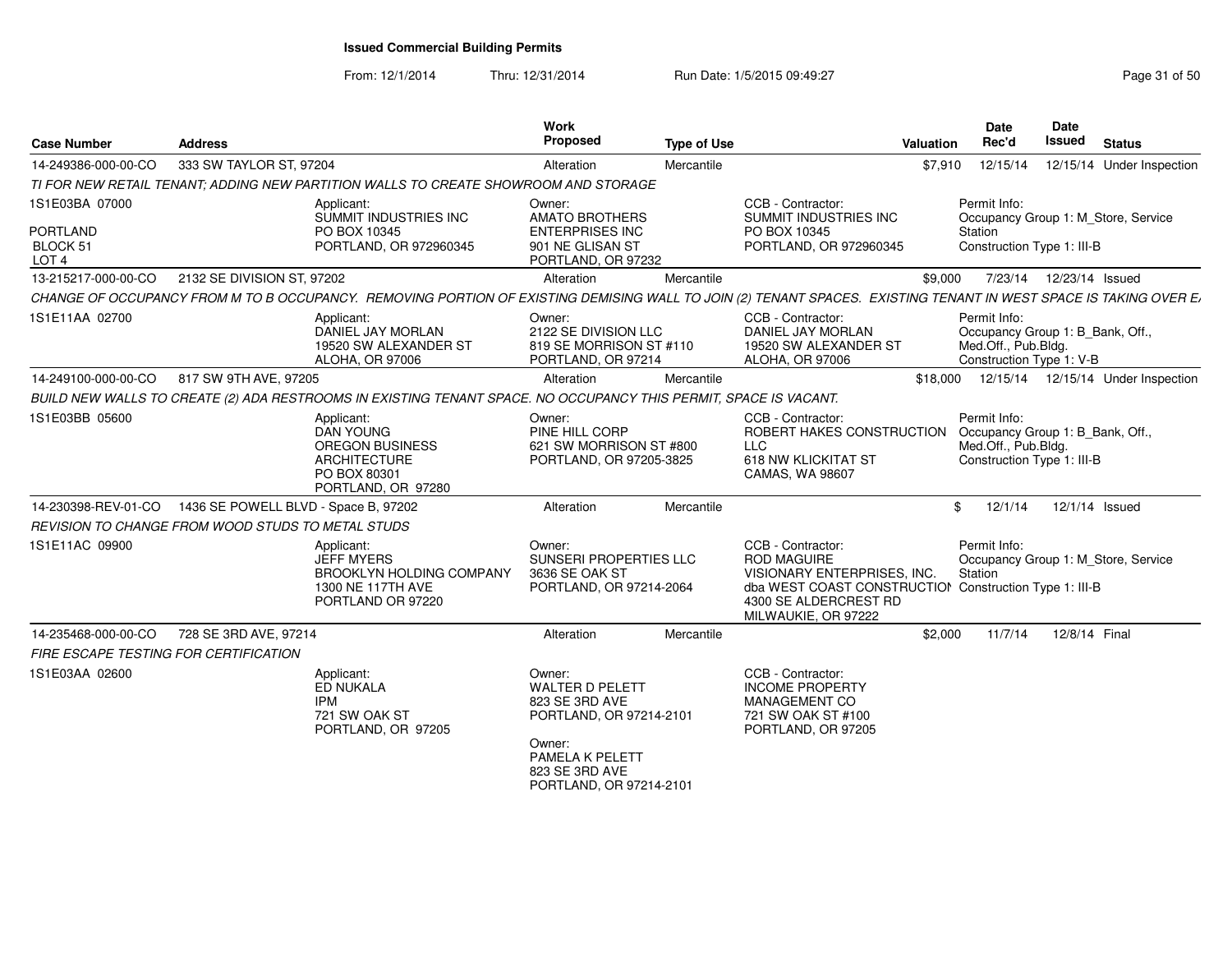| <b>Case Number</b>                                                          | <b>Address</b>                 |                                                                                                                                                              | Work<br>Proposed                                                                        | <b>Type of Use</b>  |                                                                                           | Valuation | <b>Date</b><br>Rec'd                                                                                | <b>Date</b><br><b>Issued</b> | <b>Status</b>                              |
|-----------------------------------------------------------------------------|--------------------------------|--------------------------------------------------------------------------------------------------------------------------------------------------------------|-----------------------------------------------------------------------------------------|---------------------|-------------------------------------------------------------------------------------------|-----------|-----------------------------------------------------------------------------------------------------|------------------------------|--------------------------------------------|
| 14-218662-000-00-CO                                                         | 1780 N JANTZEN BEACH CT, 97217 |                                                                                                                                                              | Alteration                                                                              | Mercantile          |                                                                                           | \$760,153 | 9/29/14                                                                                             | 12/18/14 Issued              |                                            |
|                                                                             |                                | TI FOR NEW TENANT: INTERIOR RECONFIGURATION OF FLOOR SPACE: NEW STOREFRONT FACADE: LANDSCAPING                                                               |                                                                                         |                     |                                                                                           |           |                                                                                                     |                              |                                            |
| 2N1E33D 00700                                                               |                                | Applicant:<br>ARTHUR CALCATERRA                                                                                                                              | Owner:                                                                                  |                     | CCB - Contractor:<br>WESTWOOD CONTRACTORS INC                                             |           | Permit Info:                                                                                        |                              |                                            |
| JANTZEN BEACH WEST<br>BLOCK 1<br>LOT 2 TL 700                               |                                | D.L. MOON<br>707 W, VICKERY BLVD, SUITE 101<br>FORT WORTH, TX 97104                                                                                          | STORE CAPITAL ACQUISITIONS<br>PO BOX 25965<br>SHAWNEE MISSION, KS 66225                 |                     | 777 MAIN STREET SUITE 950<br>FT WORTH, TX 76102                                           |           | Station<br>Construction Type 1: III-B                                                               |                              | Occupancy Group 1: M_Store, Service        |
|                                                                             |                                |                                                                                                                                                              | Owner:<br><b>LLC</b><br>PO BOX 25965<br>SHAWNEE MISSION, KS 66225                       |                     |                                                                                           |           |                                                                                                     |                              |                                            |
| 13-210531-REV-01-CO                                                         | 7621 N PORTSMOUTH AVE, 97203   |                                                                                                                                                              | Alteration                                                                              | Special Residential |                                                                                           | \$81,500  | 12/30/14                                                                                            | 12/30/14 Issued              |                                            |
|                                                                             |                                | ADDED VALUE REVISION - REPLACE SIDING, INSTALL VINY WINDOWS, UPDATE LANDSCAPING TO PREVIOUS CONDITIONS, ADD OPTIONAL LONGTERM BIKE PARKING, AND REPLACE DECK |                                                                                         |                     |                                                                                           |           |                                                                                                     |                              |                                            |
| 1N1E07DA 00900<br>PORTSMOUTH VILLA EXTD<br><b>BLOCK E</b><br><b>LOT 5-7</b> |                                | Applicant:<br><b>ERIC HOFF</b><br><b>STRUCTURAL WATER</b><br>PROOFING, LLC<br>9450 SW COMMERCE CIRCLE,                                                       | Owner:<br><b>CASCADIA BEHAVIORAL</b><br>PO BOX 8459<br>PORTLAND, OR 97207-8459          |                     | CCB - Contractor:<br>LMC INC<br>19200 SW Teton Ave<br>Tualatin, OR 97062                  |           | Permit Info:<br>Construction Type 1: V-A                                                            |                              | Occupancy Group 1: R-4_Assisted Living     |
|                                                                             |                                | <b>SUITE 101</b><br>WILSONVILLE, OR 9707                                                                                                                     | Owner:<br><b>HEALTHCARE INC</b><br>PO BOX 8459<br>PORTLAND, OR 97207-8459               |                     |                                                                                           |           |                                                                                                     |                              |                                            |
| 14-143192-000-00-CO                                                         | 1400 NE 2ND AVE, 97232         |                                                                                                                                                              | Alteration                                                                              | Special Residential |                                                                                           | \$640,000 | 4/17/14                                                                                             |                              | 12/9/14 Issued                             |
|                                                                             |                                | INTERIOR REMODEL-OF COMMON AREA DINING AND BATHING AND NURSES STATION ON FLOORS 4, 5, AND 6.                                                                 |                                                                                         |                     |                                                                                           |           |                                                                                                     |                              |                                            |
| 1N1E34AA 00500<br><b>HOLLADAYS ADD</b><br>BLOCK 61<br>LOT 1-8               |                                | Applicant:<br><b>COLBY YOUNG</b><br>PACIFICA COMPANIES<br>1775 HANCOCK ST<br>SANDIEGO CA 92110                                                               | Owner:<br><b>EXTENDED CARE PORTFOLIO</b><br>1778 HANCOCK ST #200<br>SAN DIEGO, CA 92110 |                     | Primary Contractor:<br>TO BID                                                             |           | Permit Info:<br><b>Impractical Evacuation</b><br>Construction Type 1: I-A                           |                              | Occupancy Group 1: SR-2 SPEC.RES.          |
|                                                                             |                                |                                                                                                                                                              | Owner:<br>MULTISTATE POOL LLC<br>1778 HANCOCK ST #200<br>SAN DIEGO, CA 92110            |                     |                                                                                           |           |                                                                                                     |                              |                                            |
| 14-205920-REV-01-CO                                                         | 14811 NE AIRPORT WAY           |                                                                                                                                                              | Alteration                                                                              | Storage             |                                                                                           |           | \$<br>12/23/14                                                                                      | 12/23/14 Final               |                                            |
|                                                                             |                                | REVISION - REMOVAL OF FIRE SPRINKLERS SYSTEM AND FIRE ALARM SYSTEM LISTED UNDER SEPARATE PERMITS REQUIRED ON COVER PAGE                                      |                                                                                         |                     |                                                                                           |           |                                                                                                     |                              |                                            |
| 1N2E24 01500                                                                |                                | Applicant:<br><b>BYRON BALOGH</b><br><b>LRS ARCHITECTS</b><br>720 NW davis St. Ste 300<br>PORTLAND OR 97209                                                  | Owner:<br>PNWP LLC #<br>6600 SW 105TH AVE #175<br>BEAVERTON, OR 97008<br>Owner:         |                     | CCB - Contractor:<br>PERLO CONSTRUCTION LLC<br>7190 SW Sandburg St.<br>Portland, OR 97223 |           | Permit Info:<br>Occupancy Group 1: B_Bank, Off.,<br>Med.Off., Pub.Bldg.<br>Construction Type 1: V-B |                              | Construction Type 2 (formerly Type 1): V-B |
|                                                                             |                                |                                                                                                                                                              | APX PARK TWENTY SIX LLC<br>6600 SW 105TH AVE #175<br>BEAVERTON, OR 97008                |                     |                                                                                           |           |                                                                                                     |                              |                                            |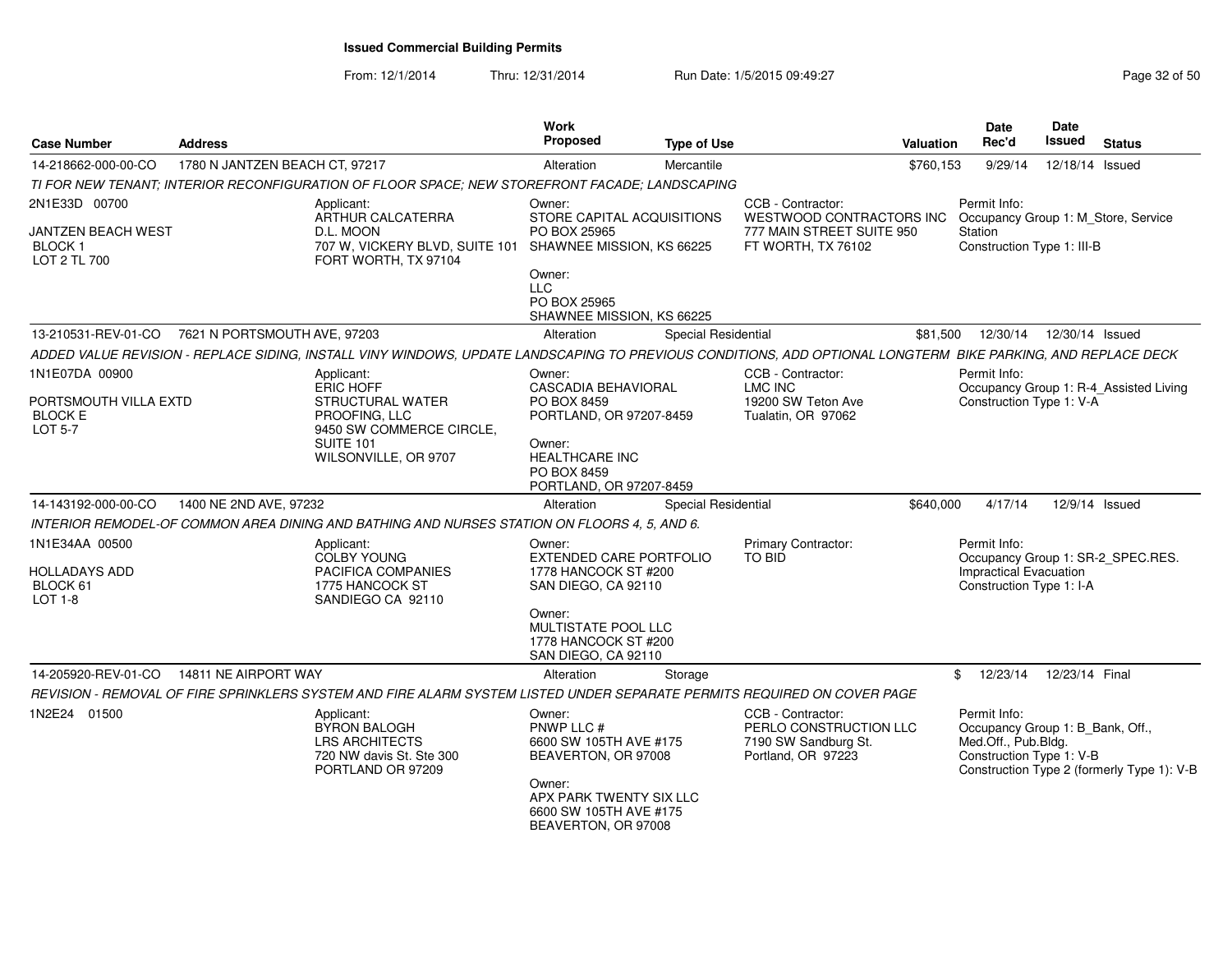| <b>Case Number</b>                                                                 | <b>Address</b>            |                                                                                                           | Work<br><b>Proposed</b>                                                  | <b>Type of Use</b> |                                                                                                                 | <b>Valuation</b> | <b>Date</b><br>Rec'd                                                                                       | Date<br><b>Issued</b>      | <b>Status</b>                                |
|------------------------------------------------------------------------------------|---------------------------|-----------------------------------------------------------------------------------------------------------|--------------------------------------------------------------------------|--------------------|-----------------------------------------------------------------------------------------------------------------|------------------|------------------------------------------------------------------------------------------------------------|----------------------------|----------------------------------------------|
| 14-254968-000-00-CO                                                                | 3262 NE BROADWAY, 97232   |                                                                                                           | Alteration                                                               | Storage            |                                                                                                                 | \$10,000         | 12/30/14                                                                                                   | 12/30/14 Issued            |                                              |
|                                                                                    |                           | INSTALL INTERIOR SELF CONTAINED WALK IN COOLER FOR NEW RESTAURANT                                         |                                                                          |                    |                                                                                                                 |                  |                                                                                                            |                            |                                              |
| 1N1E25CD 11900                                                                     |                           | Applicant:<br>ROBERT MASTERSON<br><b>MASTERCRAFT STAINLESS</b><br>10120 SW 80TH AVE<br>PORTLAND, OR 97223 |                                                                          |                    | CCB - Contractor:<br>MASTERCRAFT STAINLESS INC<br>10120 SW 80TH AVE<br>PORTLAND, OR 97223                       |                  | Permit Info:<br>Occupancy Group 1: A-2 Nightclub<br>Construction Type 1: I-A                               |                            |                                              |
| 14-244053-000-00-CO                                                                | 2121 NW FRONT AVE, 97209  |                                                                                                           | Alteration                                                               | Storage            |                                                                                                                 | \$5.000          | 12/19/14                                                                                                   | 12/19/14 Issued            |                                              |
|                                                                                    |                           | RECONFIGURE NON-BEARING WALLS IN EXISTING HEATED S-1 AREA                                                 |                                                                          |                    |                                                                                                                 |                  |                                                                                                            |                            |                                              |
| 1N1E28DB 01400<br>PARTITION PLAT 1991-34<br>LOT 1 TL 1400                          |                           | Applicant:<br><b>COLLEEN MURPHY</b><br>FLUENT DESIGN INC<br>427 NW 6TH AVENUE                             | Owner:<br>121 SW MORRISON ST #200<br>PORTLAND, OR 97204                  |                    | CCB - Contractor:<br>FRONT AVENUE NORTHWEST LLC COMMERCIAL CONTRACTORS<br>1265 S 35TH PL<br>RIDGEFIELD WA 98642 |                  | Permit Info:<br>Occupancy Group 1: S-1 Storage -<br>Moderate Hazard, Warehouse<br>Construction Type 1: V-B |                            |                                              |
| <b>LAND &amp; IMPS</b>                                                             |                           | PORTLAND OR 97209                                                                                         |                                                                          |                    |                                                                                                                 |                  |                                                                                                            |                            |                                              |
| 14-220404-000-00-CO                                                                | 2345 NW NICOLAI ST, 97210 |                                                                                                           | Alteration                                                               | Storage            |                                                                                                                 | \$215,460        |                                                                                                            | 11/4/14  12/15/14  Issued  |                                              |
|                                                                                    |                           | SOLAR INSTALLATION ON ROOFTOP AND AWNING OF COMMERCIAL BUILDING, 189kW PV SYSTEM                          |                                                                          |                    |                                                                                                                 |                  |                                                                                                            |                            |                                              |
| 1N1E28BC 02100<br>SECTION 28 1N 1E                                                 |                           | Applicant:<br><b>JONATHAN COHEN</b><br><b>IMAGINE ENERGY, LLC</b>                                         | Owner:<br><b>FRANCIS DEVELOPMENT LLC</b><br>2345 NW NICOLAI ST           |                    | CCB - Contractor:<br><b>JONATHAN COHEN</b><br><b>IMAGINE ENERGY, LLC</b>                                        |                  | Permit Info:<br>Occupancy Group 1: S-1 Storage -<br>Moderate Hazard, Warehouse                             |                            |                                              |
| TL 2100 7.88 ACRES<br><b>ENTERPRISE ZONE EXEMPTION</b><br>POTENTIAL ADDITIONAL TAX |                           | 2409 N KERBY AVE<br>PORTLAND, OR 97227                                                                    | PORTLAND, OR 97210-1810                                                  |                    | 2409 N KERBY AVE<br>PORTLAND, OR 97227                                                                          |                  | Construction Type 1: III-B                                                                                 |                            |                                              |
| 14-160167-REV-01-CO 1930 NW 23RD PL, 97210                                         |                           |                                                                                                           | Alteration                                                               | Storage            |                                                                                                                 | \$               | 12/9/14                                                                                                    | 12/9/14 Issued             |                                              |
|                                                                                    |                           | REVISION TO CLARIFY SHEARWALL DETAIL LOCATIONS AS WELL AS ADD NEW STAIR DETAIL                            |                                                                          |                    |                                                                                                                 |                  |                                                                                                            |                            |                                              |
| 1N1E28CC 05700<br>WILSONS ADD<br>BLOCK <sub>3</sub><br>LOT 15&18 TL 5700           |                           | Applicant:<br><b>JOHN OLMSTEAD</b><br>WILLAMETTE WINE STORAGE<br>1930 NW 23RD PL<br>PORTLAND OREGON 97210 | Owner:<br>ROBERT B AIREY<br>33 VILLAGE LN<br>COLMA, CA 94015-1641        |                    | CCB - Contractor:<br>TIM WEAVER CONSTRUCTION<br>PO BOX 67264<br>MILWUAKIE OR 97267                              |                  | Permit Info:<br>Occupancy Group 1: S-1_Storage -<br>Moderate Hazard, Warehouse<br>Construction Type 1: V-B |                            |                                              |
|                                                                                    |                           |                                                                                                           | Owner:<br><b>SYDNEY M AIREY</b><br>33 VILLAGE LN<br>COLMA, CA 94015-1641 |                    |                                                                                                                 |                  |                                                                                                            |                            |                                              |
| 14-239368-REV-01-CO 710 NW 17TH AVE, 97209                                         |                           |                                                                                                           | Alteration                                                               | Storage            |                                                                                                                 | \$               | 12/2/14                                                                                                    | 12/2/14 Issued             |                                              |
|                                                                                    |                           | REVISION TO DELETE RACKING FROM SCOPE OF WORK (SHELVING <6' HEIGHT WILL REPLACE IN 30' x 20' AREA)        |                                                                          |                    |                                                                                                                 |                  |                                                                                                            |                            |                                              |
| 1N1E33AC 01700                                                                     |                           | Applicant:<br><b>KATHY JOHNSON</b>                                                                        | Owner:<br><b>GLASER BROS LLC</b>                                         |                    | CCB - Contractor:<br>R & H CONSTRUCTION                                                                         |                  | Permit Info:<br>Occupancy Group 1: B_Bank, Off.,                                                           |                            |                                              |
| <b>COUCHS ADD</b><br>BLOCK 156<br>LOT 2&3                                          |                           | HENNEBERY EDDY ARCHITECTS<br>921 SW WASHINGTON SUITE 250<br>PORTLAND, OR 97205                            | 333 S STATE ST #V-249<br>LAKE OSWEGO, OR 97034                           |                    | 1530 SW TAYLOR STREET<br>PORTLAND, OR 97205                                                                     |                  | Med.Off., Pub.Bldg.<br>Construction Type 1: III-B                                                          |                            | Construction Type 2 (formerly Type 1): III-B |
| 14-248401-000-00-CO                                                                | 409 SW 3RD AVE, 97204     |                                                                                                           | Alteration                                                               | Utility            |                                                                                                                 | \$2,000          |                                                                                                            | 12/11/14  12/11/14  Issued |                                              |
|                                                                                    |                           | INSTALL TEMPORARY SCAFFOLDING OVER SIDEWALK AT NORTHWEST CORNER OF BUILDING                               |                                                                          |                    |                                                                                                                 |                  |                                                                                                            |                            |                                              |
| 1N1E34CD 07400                                                                     |                           | Applicant:<br><b>STEVE CONNER</b>                                                                         | Owner:<br>BPR PROPERTIES PORTLAND LLC STEVE CONNER                       |                    | CCB - Contractor:                                                                                               |                  |                                                                                                            |                            |                                              |
| PORTLAND<br>BLOCK 47<br>LOT 1&2&8                                                  |                           | NORTHWEST SCAFFOLD<br><b>SERVICES</b><br>PO BOX 33863<br>PORTLAND, OR 97292                               | 953 INDUSTRIAL AVE #100<br>PALO ALTO, CA 94303-4920                      |                    | NORTHWEST SCAFFOLD<br><b>SERVICES</b><br>PO BOX 33863<br>PORTLAND, OR 97292                                     |                  |                                                                                                            |                            |                                              |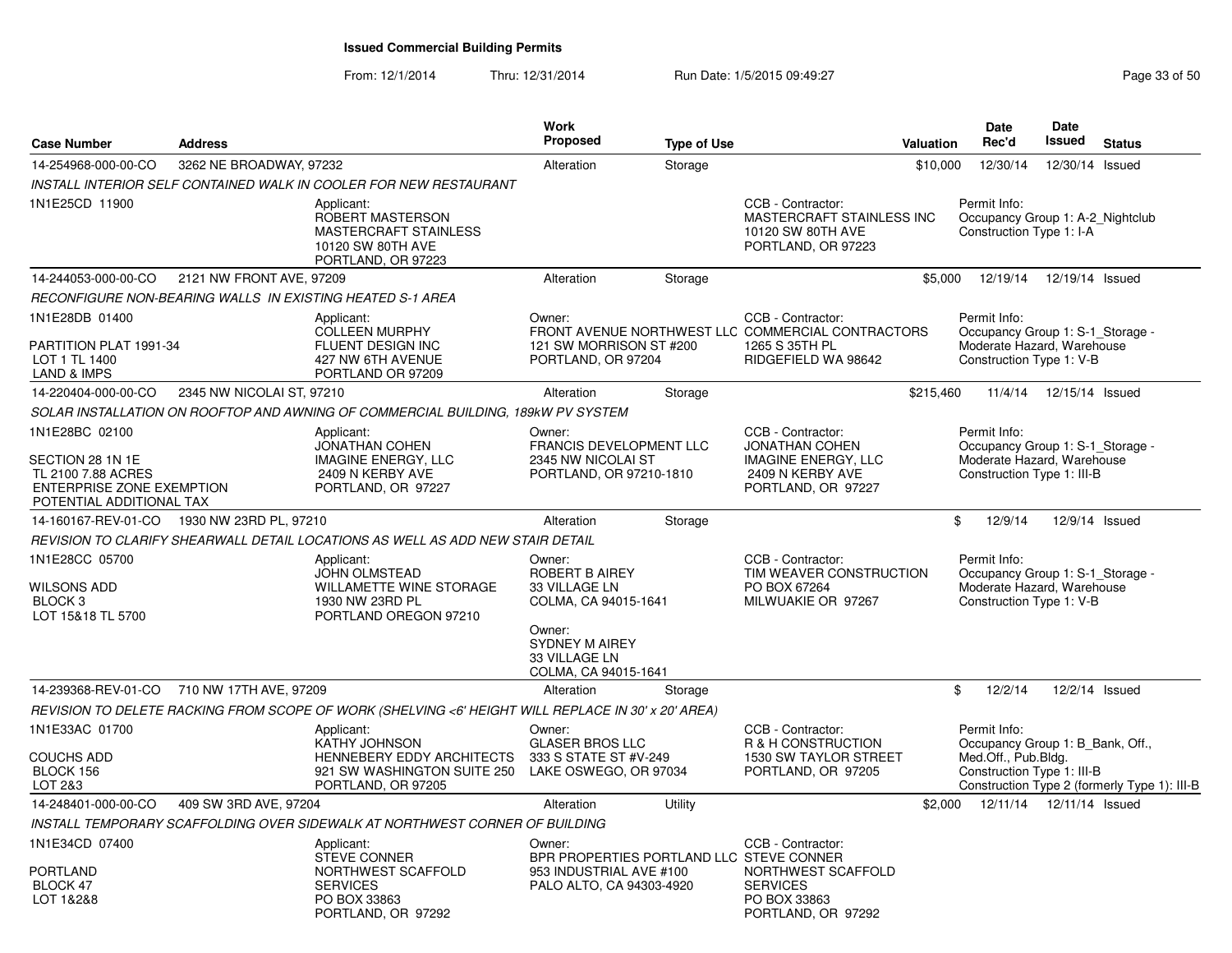| <b>Case Number</b>                                                                                  | <b>Address</b>                  |                                                                                                                                                                                              | <b>Work</b><br>Proposed                                                                               | <b>Type of Use</b> |                                                                                                                        | Valuation | <b>Date</b><br>Rec'd                             | <b>Date</b><br>Issued | <b>Status</b>                                                 |
|-----------------------------------------------------------------------------------------------------|---------------------------------|----------------------------------------------------------------------------------------------------------------------------------------------------------------------------------------------|-------------------------------------------------------------------------------------------------------|--------------------|------------------------------------------------------------------------------------------------------------------------|-----------|--------------------------------------------------|-----------------------|---------------------------------------------------------------|
| 14-178762-REV-01-CO                                                                                 | 3640 NW ST HELENS RD, 97210     |                                                                                                                                                                                              | Alteration                                                                                            | Utility            |                                                                                                                        | \$.       | 12/17/14                                         | 12/17/14 Issued       |                                                               |
| REVISION TO FOOTING DETAIL                                                                          |                                 |                                                                                                                                                                                              |                                                                                                       |                    |                                                                                                                        |           |                                                  |                       |                                                               |
| 1N1E19DD 01000                                                                                      |                                 | Applicant:<br>Antonija Krizanac                                                                                                                                                              | Owner:<br>EQUILON ENTERPRISES LLC                                                                     |                    | CCB - Contractor:<br>MCKINSTRY ELECTRICAL LLC                                                                          |           | Permit Info:<br>Occupancy Group 1: U_Private     |                       |                                                               |
| SECTION 19 1N 1E<br>TL 1000 12.91 ACRES<br>LAND & IMPS SEE R646354 (R941190331)<br>FOR MACH & EQUIP |                                 | Mckinstry<br>16790 NE Mason St<br>Portland, OR 97230                                                                                                                                         | PO BOX 4369<br>HOUSTON, TX 77210-4369                                                                 |                    | PO BOX 24567<br>SEATTLE, WA 98124                                                                                      |           | Garage\Utility Misc.<br>Construction Type 1: V-B |                       |                                                               |
| 14-179768-000-00-CO                                                                                 | 11304 SW BOONES FERRY RD, 97219 |                                                                                                                                                                                              | Alteration                                                                                            | Utility            |                                                                                                                        | \$12,000  | 7/7/14                                           | 12/22/14 Issued       |                                                               |
|                                                                                                     |                                 | REMOVE (3) EXISTING ANTENNAS AND REPLACING WITH (3) NEW ANTENNAS, AND ADDING (3) NEW RRUs, (1) NEW MOUNTING KIT ON EXISTING MONOPOLE FACILITY                                                |                                                                                                       |                    |                                                                                                                        |           |                                                  |                       |                                                               |
| 1S1E33AD 00300<br>SECTION 33 1S 1E<br>TL 300 1.00 ACRES                                             |                                 | Applicant:<br>AMANDA HOFFMAN<br><b>SMARTLINK LLC</b><br>621 SW ALDER ST SUITE 660<br>PORTLAND OR 97205                                                                                       | Owner:<br><b>WILLIAM R WARNER</b><br>11304 SW BOONES FERRY RD<br>PORTLAND, OR 97219-7733              |                    | CCB - Contractor:<br>NORTH SKY COMMUNICATIONS<br>PO BOX 87550<br>VANCOUVER WA 98687                                    |           |                                                  |                       |                                                               |
|                                                                                                     |                                 |                                                                                                                                                                                              | Owner:<br><b>BARBARA G WARNER</b><br>11304 SW BOONES FERRY RD<br>PORTLAND, OR 97219-7733              |                    |                                                                                                                        |           |                                                  |                       |                                                               |
| Total # of CO Alteration permits issued: 145                                                        |                                 |                                                                                                                                                                                              |                                                                                                       |                    |                                                                                                                        |           |                                                  |                       | Total valuation of CO Alteration permits issued: \$23,886,555 |
| 14-255270-000-00-CO                                                                                 | 7070 NE SANDY BLVD, 97213       |                                                                                                                                                                                              | <b>Demolition</b>                                                                                     | Assembly           |                                                                                                                        | \$66,780  | 12/31/14  12/31/14  Issued                       |                       |                                                               |
|                                                                                                     |                                 | DEMO EXISTING CHURCH, ASPHALT, CONCRETE, ABANDON UTILITIES - NO BASEMENT                                                                                                                     |                                                                                                       |                    |                                                                                                                        |           |                                                  |                       |                                                               |
| 1N2E29BA 10700                                                                                      |                                 | Applicant:<br>ROBERTSON & OLSON<br><b>CONSTRUCTION</b><br>16821 SE MC GILLIVRAY BLVD<br>STE#210<br>VANCOUVER, WA 98683                                                                       | Owner:<br>ROSE CITY CHURCH OF THE<br><b>NAZARENE</b><br>7016 NE SANDY BLVD<br>PORTLAND, OR 97213-5278 |                    | CCB - Contractor:<br>ROBERTSON & OLSON<br>CONSTRUCTION<br>16821 SE MC GILLIVRAY BLVD<br>STE#210<br>VANCOUVER, WA 98683 |           | Permit Info:<br>Construction Type 1: V-B         |                       | Occupancy Group 1: A-3_Place of Worship                       |
| 14-247409-000-00-CO                                                                                 | 1505 SW 6TH AVE, 97201          |                                                                                                                                                                                              | Demolition                                                                                            | <b>Business</b>    |                                                                                                                        | \$145,000 | 12/10/14                                         | 12/10/14 Issued       |                                                               |
|                                                                                                     |                                 | DEMOLISH 2 STORY POST OFFICE BUILIDNG, CAP SEWER, REMOVE ALL DEBRISNo fill greater than 24". Remove all foundations and debris. Cap utilities. Decommissioning Inspection Required. Scope of |                                                                                                       |                    |                                                                                                                        |           |                                                  |                       |                                                               |
| 1S1E03BC 03900                                                                                      |                                 | Applicant:<br>KONELL CONSTRUCTION &                                                                                                                                                          | Owner:<br>ST MARY'S ACADEMY                                                                           |                    | CCB - Contractor:<br>KONELL CONSTRUCTION &                                                                             |           |                                                  |                       |                                                               |
| <b>PORTLAND</b><br>BLOCK 187<br>LOT 1-8                                                             |                                 | <b>DEMOLITION</b><br>36000 INDUSTRIAL WAY<br>SANDY, OR 97055                                                                                                                                 | 1615 SW 5TH AVE<br>PORTLAND, OR 97201                                                                 |                    | <b>DEMOLITION</b><br>36000 INDUSTRIAL WAY<br>SANDY, OR 97055                                                           |           |                                                  |                       |                                                               |
| 14-250013-000-00-CO                                                                                 | 1521 SE 31ST AVE, 97214         |                                                                                                                                                                                              | <b>Demolition</b>                                                                                     | Mercantile         |                                                                                                                        | \$10,000  | 12/16/14                                         | 12/16/14 Issued       |                                                               |
| DEMO EXISTING BUILDING: SUBJECT TO 35 DAY DEMO DELAY                                                |                                 |                                                                                                                                                                                              |                                                                                                       |                    |                                                                                                                        |           |                                                  |                       |                                                               |
| 1S1E01CA 04900                                                                                      |                                 | Applicant:<br>Dan Williams                                                                                                                                                                   | Owner:<br>HAWTHORNE 31 APARTMENTS LL VIC REMMERS                                                      |                    | CCB - Contractor:                                                                                                      |           | Permit Info:                                     |                       | Occupancy Group 1: M Store, Service                           |
| <b>GIESE ADD</b><br>BLOCK <sub>1</sub><br>LOT 15&16                                                 |                                 | <b>FASTER PERMITS</b><br>14334 NW EAGLERIDGE LANE<br>PORTLAND OR 97229                                                                                                                       | 735 SW 158TH AVE<br>BEAVERTON OR 97006                                                                |                    | EVERETT CUSTOM HOMES INC<br>735 SW 158TH AVE STE 180<br>BEAVERTON OR 97008                                             |           | Station                                          |                       |                                                               |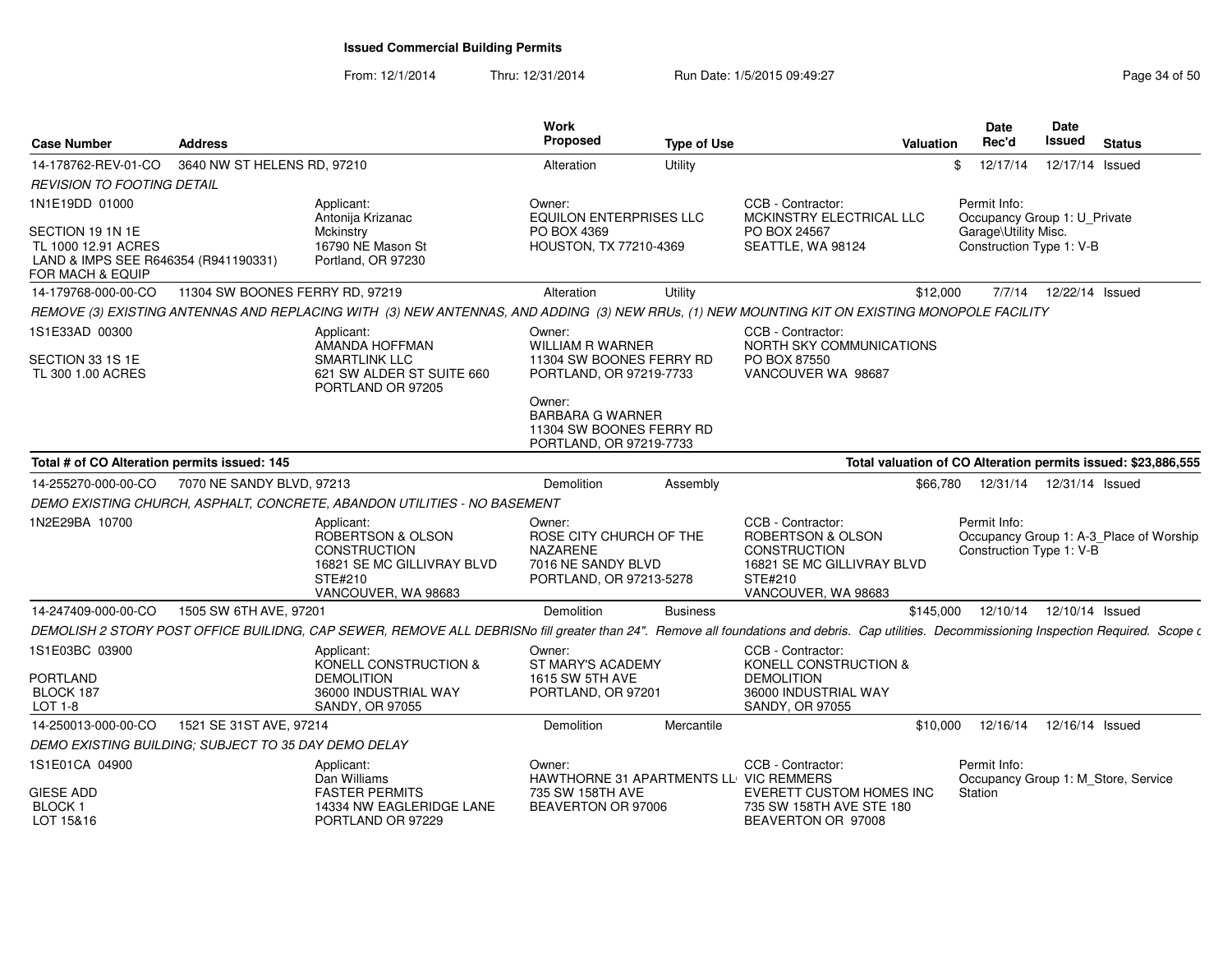| <b>Case Number</b>                                       | <b>Address</b>                 |                                                                                                                                                                           | Work<br><b>Proposed</b>                                                                                                                           | <b>Type of Use</b> |                                                                                             | Valuation   | Date<br>Rec'd                                                                                                                                   | Date<br>Issued  | <b>Status</b>                                                                    |
|----------------------------------------------------------|--------------------------------|---------------------------------------------------------------------------------------------------------------------------------------------------------------------------|---------------------------------------------------------------------------------------------------------------------------------------------------|--------------------|---------------------------------------------------------------------------------------------|-------------|-------------------------------------------------------------------------------------------------------------------------------------------------|-----------------|----------------------------------------------------------------------------------|
| 14-249126-000-00-CO                                      | 4141 NE MARINE DR, 97218       |                                                                                                                                                                           | Demolition                                                                                                                                        | Storage            |                                                                                             | \$40,000    | 12/31/14                                                                                                                                        | 12/31/14 Issued |                                                                                  |
|                                                          |                                | DEMOLISH 4000 SQ FT STORAGE BUILDING, REMOVE ALL DEBRIS. SEPTIC TANK (HOLDING TANK) DECOMMISSIONING REQUIRED - CALL INSPECTION #842 Septic Decommissioning Required. Call |                                                                                                                                                   |                    |                                                                                             |             |                                                                                                                                                 |                 |                                                                                  |
| 1N1E01AD 00100<br>SECTION 01 1N 1E<br>TL 100 1.70 ACRES  |                                | Applicant:<br><b>RYAN HIXSON</b><br><b>METRO REGIONAL</b><br><b>GROVERNMENT</b><br>600 NE GRAND AVE<br>PORTLAND, OR 97232                                                 | Owner:<br><b>METRO</b><br>600 NE GRAND AVE<br>PORTLAND, OR 97232-2736                                                                             |                    |                                                                                             |             | Permit Info:<br>Hazard, Parking Garage<br>Construction Type 1: V-B                                                                              |                 | Occupancy Group 1: S-2_Storage - Low                                             |
| 14-251762-000-00-CO                                      | 7230 NE 42ND AVE, 97218        |                                                                                                                                                                           | Demolition                                                                                                                                        | Storage            |                                                                                             | \$1,200     | 12/19/14                                                                                                                                        | 12/19/14 Issued |                                                                                  |
| DEMOLISH STRUCTURE, CAP SEWER, REMOVE ALL DEBRIS.        |                                |                                                                                                                                                                           |                                                                                                                                                   |                    |                                                                                             |             |                                                                                                                                                 |                 |                                                                                  |
| 1N2E18BB 02200<br>SECTION 18 1N 2E<br>TL 2200 1.91 ACRES |                                | Applicant:<br>PORTLAND DISPOSAL<br>7202 NE 42ND AVE<br>PORTLAND, OR 97218                                                                                                 | Owner:<br>PORTLAND DISPOSAL<br>7202 NE 42ND AVE<br>PORTLAND, OR 97218<br>Owner:<br><b>RECYCLING INC</b><br>7202 NE 42ND AVE<br>PORTLAND, OR 97218 |                    |                                                                                             |             |                                                                                                                                                 |                 |                                                                                  |
| Total # of CO Demolition permits issued: 5               |                                |                                                                                                                                                                           |                                                                                                                                                   |                    |                                                                                             |             |                                                                                                                                                 |                 | Total valuation of CO Demolition permits issued: \$262,980                       |
| 14-167510-STR-01-CO   1221 SW 11TH AVE, 97205            |                                |                                                                                                                                                                           | <b>New Construction</b>                                                                                                                           |                    | Apartments/Condos (3 or more units)                                                         | \$3,000,000 |                                                                                                                                                 |                 | 12/19/14  12/19/14  Under Inspection                                             |
|                                                          |                                | ***PARTIAL FOR FOUNDATION TO L3 AND UNDERSLAB PLUMBING***15 STORY MIXED USE, 196 APARTMENTS, 8,970 SF RETAIL, 2 LEVELS SUBGRADE PARKING                                   |                                                                                                                                                   |                    |                                                                                             |             |                                                                                                                                                 |                 |                                                                                  |
| IS1E04AA 05300                                           |                                | Applicant:<br><b>STEVE POLAND</b><br>ANKROM MOISON ASSOCIATED<br><b>ARCHITECTS</b><br>6720 SW MACADAM, SUITE 100<br>PORTLAND OR 97219                                     | Owner:<br>PH PORTLAND JEFFERSON LLC<br>100 N CITY PKWY #1700<br>LAS VEGAS, NV 89106-4614                                                          |                    | CCB - Contractor:<br>ABSHER CONSTRUCTION CO<br><b>PO BOX 280</b><br>PUYALLUP, WA 28058-7900 |             | Permit Info:<br>Multi-family<br>Construction Type 1: I-A                                                                                        |                 | Occupancy Group 1: R-2_Residential<br>Construction Type 2 (formerly Type 1): I-A |
| 14-117051-000-00-CO                                      | 4780 SE MILWAUKIE AVE          |                                                                                                                                                                           | New Construction                                                                                                                                  |                    | Apartments/Condos (3 or more units)                                                         | \$3,835,670 | 2/14/14                                                                                                                                         | 12/19/14 Issued |                                                                                  |
|                                                          |                                | NEW MIXED USE DEVELOPMENT; GARAGE FIRST FLOOR; 2 RETAIL SPACE; 46 DWELLING UNITS AND ECO-ROOF TERRACE                                                                     |                                                                                                                                                   |                    |                                                                                             |             |                                                                                                                                                 |                 |                                                                                  |
| 1S1E14AB 03301                                           |                                | Applicant:<br>ANDREA WALLACE<br>SOLTERRA SYSTEMS<br>79 SE TAYLOR ST, SUITE 401<br>PROTLAND, OR 97214                                                                      | Owner:<br>SOLTERRA TWO LLC<br>3220 1ST AVE S #800<br>SEATTLE, WA 98134-1309                                                                       |                    | CCB - Contractor:<br>SOLTERRA SYSTEMS INC<br>79 SE TAYLOR ST. STE 401<br>PORTLAND OR 97214  |             | Permit Info:<br>Occupancy Group 1: R-2_Residential<br>Multi-family<br>Construction Type 1: I-A<br>Total Square Footage - Display Only:<br>41106 |                 | Construction Type 2 (formerly Type 1): V-A                                       |
| 12-198803-REV-03-CO                                      | 7227 N PHILADELPHIA AVE, 97203 |                                                                                                                                                                           | <b>New Construction</b>                                                                                                                           |                    | Apartments/Condos (3 or more units)                                                         |             | \$ 12/19/14 12/19/14 Final                                                                                                                      |                 |                                                                                  |
|                                                          |                                | **REVISION 3 : REVISION TO PLANS TO SHOW RAILINGS AND FALL ARREST ARE EOR DESIGNED. REVISED SHEET \$1.01 DELETED THESE 2 ITEMS FROM DEFERRED SUBMITTAL LIST, DETAILS .    |                                                                                                                                                   |                    |                                                                                             |             |                                                                                                                                                 |                 |                                                                                  |
| 1N1W12BA 05900                                           |                                | Applicant:<br>Jennifer Jenkins<br><b>Ankrom Moisan Architects</b><br>6720 SW MACADAM AVE SUITE 3330 NW YEON AVE #210<br>100<br>PORTLAND OR 97219                          | Owner:<br><b>PAT KESSI</b><br>ST JOHNS IVANHOE LLC                                                                                                |                    | CCB - Contractor:<br>WALSH CONSTRUCTION CO<br>2905 SW 1ST AVE<br>PORTLAND, OR 972014707     |             | Permit Info:<br>Occupancy Group 1: R-2_Residential<br>Multi-family<br>Construction Type 1: V-A                                                  |                 | Construction Type 2 (formerly Type 1): V-A                                       |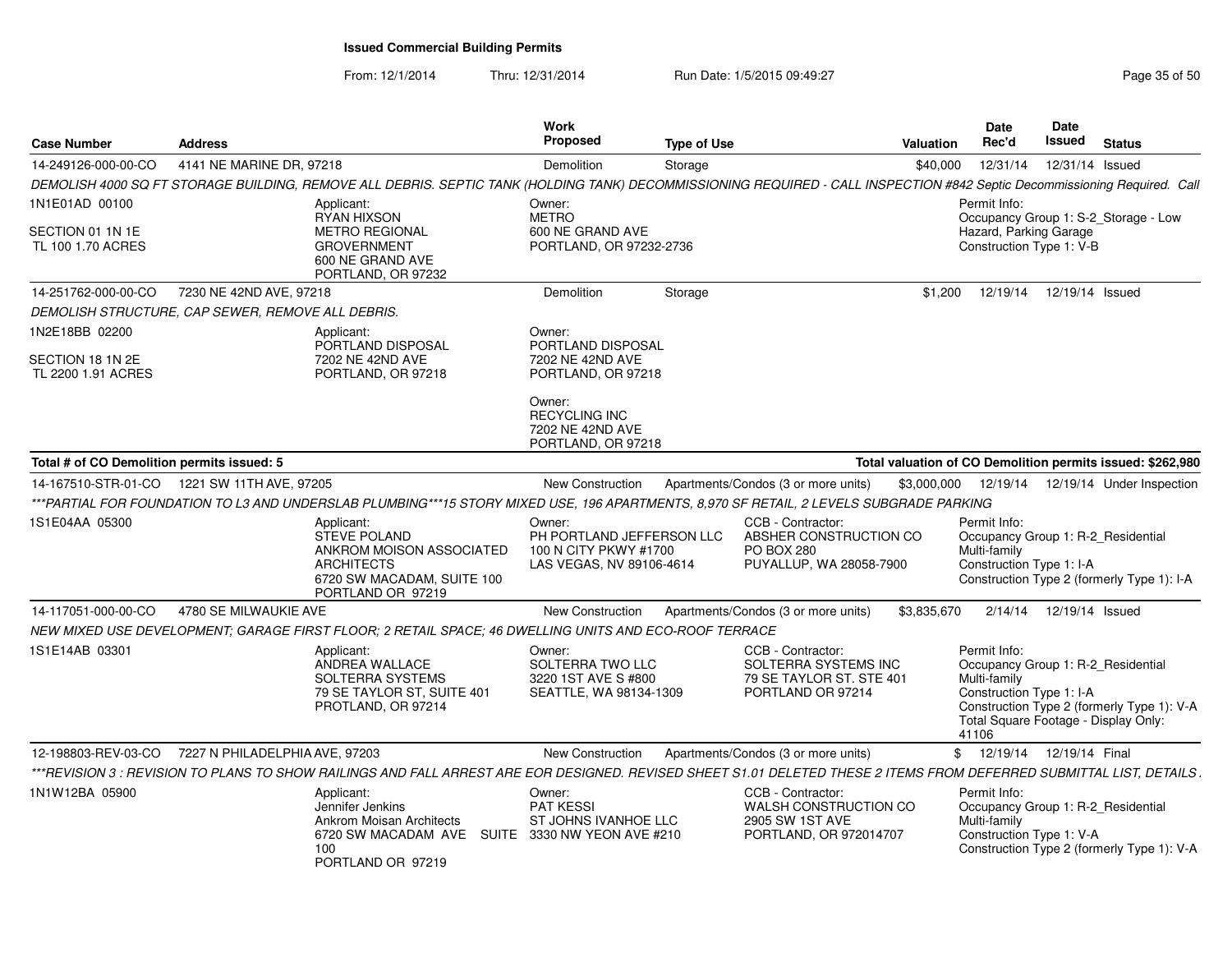| <b>Case Number</b>                                                                                                                                               | <b>Address</b>                                              |                                                                                                                                                                | Work<br><b>Proposed</b><br><b>Type of Use</b>                                                                |                                                                                                       | Valuation | <b>Date</b><br>Rec'd                                               | Date<br>Issued | <b>Status</b>                                                                        |
|------------------------------------------------------------------------------------------------------------------------------------------------------------------|-------------------------------------------------------------|----------------------------------------------------------------------------------------------------------------------------------------------------------------|--------------------------------------------------------------------------------------------------------------|-------------------------------------------------------------------------------------------------------|-----------|--------------------------------------------------------------------|----------------|--------------------------------------------------------------------------------------|
| 13-126749-DFS-02-CO                                                                                                                                              | 4150 N WILLIAMS AVE, 97211                                  |                                                                                                                                                                | <b>New Construction</b>                                                                                      | Apartments/Condos (3 or more units)                                                                   | \$250,000 | 11/7/14                                                            |                | 12/22/14 Issued                                                                      |
| DFS FOR CAR MATRIX SYSTEM                                                                                                                                        |                                                             |                                                                                                                                                                |                                                                                                              |                                                                                                       |           |                                                                    |                |                                                                                      |
| 1N1E22DA 06000                                                                                                                                                   |                                                             | Applicant:<br><b>MONICA JONES</b>                                                                                                                              | Owner:<br>RUJAX III LLC                                                                                      | CCB - Contractor:<br>RUBEN J MENASHE INC                                                              |           | Permit Info:                                                       |                | Occupancy Group 1: R-2 Residential                                                   |
| <b>ALBINA HMSTD</b><br>BLOCK <sub>21</sub><br>LOT 9-15 EXC PT IN ST                                                                                              |                                                             | <b>LRS ARCHITECTS</b><br>720 NW DAVIS ST SUITE 300<br>PORTLAND OR 97209                                                                                        | 11359 NE HALSEY ST<br>PORTLAND, OR 97220-2095                                                                | 11359 NE HALSEY ST<br>PORTLAND, OR 972202059                                                          |           | Multi-family<br>Construction Type 1: III-A                         |                | Construction Type 2 (formerly Type 1): V-A                                           |
| 13-225047-REV-01-CO 107 N COOK ST                                                                                                                                |                                                             |                                                                                                                                                                | New Construction                                                                                             | Apartments/Condos (3 or more units)                                                                   |           | \$ 12/22/14 12/22/14 Issued                                        |                |                                                                                      |
|                                                                                                                                                                  | REVISION TO SHEAR WALL SCHEDULE DUE TO DRAWING ERROR        |                                                                                                                                                                |                                                                                                              |                                                                                                       |           |                                                                    |                |                                                                                      |
| 1N1E27AB 00401<br>WILLIAMS AVE ADD<br><b>BLOCK 4</b><br>INC PT VAC ST LOT 1 EXC PT IN ST<br>LOT 2-4 EXC PT IN ST<br>LOT 5&8&9&12; INC PT VAC ST LOT<br>6&7&10&11 |                                                             | Applicant:<br><b>TODD KNUDSON</b><br><b>LRS ARCHITECTS</b><br>720 NW DAVIS ST STE 300<br>PORTLAND OR 97209                                                     | Owner:<br>COOK STREET APARTMENTS LLC GUY BLANCHARD<br>2030 DEXTER AVE N #100<br>SEATTLE, WA 98109-2754       | CCB - Contractor:<br>SIERRA CONSTRUCTION<br>1700 SE 11TH AVE SUITE 120<br>PORTLAND OR 97214           |           | Permit Info:<br>Hazard, Parking Garage<br>Construction Type 1: I-A |                | Occupancy Group 1: S-2 Storage - Low<br>Construction Type 2 (formerly Type 1): III-A |
|                                                                                                                                                                  | 14-173383-REV-01-CO 4959 SW LANDING DR                      |                                                                                                                                                                | New Construction                                                                                             | Apartments/Condos (3 or more units)                                                                   | \$5.000   | 12/22/14                                                           |                | 12/22/14 Issued                                                                      |
|                                                                                                                                                                  | Add footing and PT slab blockout for temporary tower crane. |                                                                                                                                                                |                                                                                                              |                                                                                                       |           |                                                                    |                |                                                                                      |
| 1S1E15BA 00601                                                                                                                                                   |                                                             | Applicant:<br><b>JERRY KORSMO</b><br>6720 SW MACADAM SUITE 310<br>PORTLAND, OR 97219                                                                           | Owner:<br><b>MACADAM LANDING</b><br><b>APARTMENTS LLC</b><br>710 NW 14TH AVE 2ND FLOOR<br>PORTLAND, OR 97209 | <b>Primary Contractor:</b><br>ANDERSEN CONSTRUCTION<br>6712 NORTH CUTTER CIRCLE<br>PORTLAND, OR 97217 |           |                                                                    |                |                                                                                      |
| 14-103589-DFS-03-CO                                                                                                                                              | 60 SE 10TH AVE, 97214                                       |                                                                                                                                                                | New Construction                                                                                             | Apartments/Condos (3 or more units)                                                                   | \$80,000  | 10/3/14                                                            |                | 12/24/14 Issued                                                                      |
| <b>DFS-TRUSSES</b>                                                                                                                                               |                                                             |                                                                                                                                                                |                                                                                                              |                                                                                                       |           |                                                                    |                |                                                                                      |
| 1N1E35CD 01200<br><b>EAST PORTLAND</b><br>BLOCK 226<br>LOT 3&4                                                                                                   |                                                             |                                                                                                                                                                | Owner:<br>LOWER BURNSIDE LOFTS LLC<br>1028 SE WATER AVE #270<br>PORTLAND, OR 97214                           | CCB - Contractor:<br><b>BREMIK CONSTRUCTION</b><br>1026 SE STARK ST<br>PORTLAND, OR 97214             |           | Permit Info:<br>Multi-family<br>Construction Type 1: III-B         |                | Occupancy Group 1: R-2 Residential<br>Construction Type 2 (formerly Type 1): I-A     |
| 14-119277-000-00-CO                                                                                                                                              | 3963 N MONTANA AVE, 97227                                   |                                                                                                                                                                | <b>New Construction</b>                                                                                      | Apartments/Condos (3 or more units)                                                                   | \$605,338 |                                                                    |                | 2/21/14  12/29/14  Under Inspection                                                  |
| NEW 3-STORY, SIX UNIT APARTMENT BUILDING                                                                                                                         |                                                             |                                                                                                                                                                |                                                                                                              |                                                                                                       |           |                                                                    |                |                                                                                      |
| 1N1E22CC 07300                                                                                                                                                   |                                                             | Applicant:<br><b>ADRIAN VASILE</b><br>14475 SE MICAH ST<br>HAPPY VALLEY, OR 97086-6585                                                                         | Owner:<br>AV PACIFIC LLC<br>14475 SE MICAH ST<br>HAPPY VALLEY, OR 97086                                      | CCB - Contractor:<br><b>ADRIAN VASILE</b><br>14475 SE MICAH ST<br>HAPPY VALLEY, OR 97086-6585         |           | Permit Info:<br>Multi-family<br>Construction Type 1: V-B           |                | Occupancy Group 1: R-2 Residential<br>Total Square Footage - Display Only: 6222      |
| 13-237902-REV-02-CO                                                                                                                                              | 3910 NE TILLAMOOK ST, 97212                                 |                                                                                                                                                                | <b>New Construction</b>                                                                                      | Apartments/Condos (3 or more units)                                                                   |           | \$<br>9/17/14                                                      |                | 12/2/14 Issued                                                                       |
|                                                                                                                                                                  |                                                             | REVISION TO ROTATE ELEVATOR AND SHAFT TO ALLOW FOR DOUBLE SIDED ELEVATOR. RELOCATE TRASH ENCLOSURE TO BASEMENT, ADDITION OF BRICK AND WOOD TO NORTH FACADE, F. |                                                                                                              |                                                                                                       |           |                                                                    |                |                                                                                      |
| 1N1E25DA 23100<br>ROSSMERE<br>BLOCK 31<br>LOT 1&16 EXC PT IN STS                                                                                                 |                                                             | Applicant:<br>DAVID MULLENS<br>URBAN DEVELOPMENT GROUP<br>735 SW 158TH AVENUE<br>BEAVERTON, OR 97006                                                           | Owner:<br>UDG GRANT PARK LLC<br>735 SW 158TH AVE<br>BEAVERTON, OR 97006                                      | CCB - Contractor:<br>SK HOFF CONSTRUCTION LLC<br>735 SW 158TH AVE<br>BEAVERTON, OR 97006              |           | Permit Info:<br>Multi-family<br>Construction Type 1: V-A           |                | Occupancy Group 1: R-2_Residential<br>Construction Type 2 (formerly Type 1): I-A     |
| N 25' OF LOT 2&15 EXC PT IN ST                                                                                                                                   |                                                             |                                                                                                                                                                |                                                                                                              |                                                                                                       |           |                                                                    |                |                                                                                      |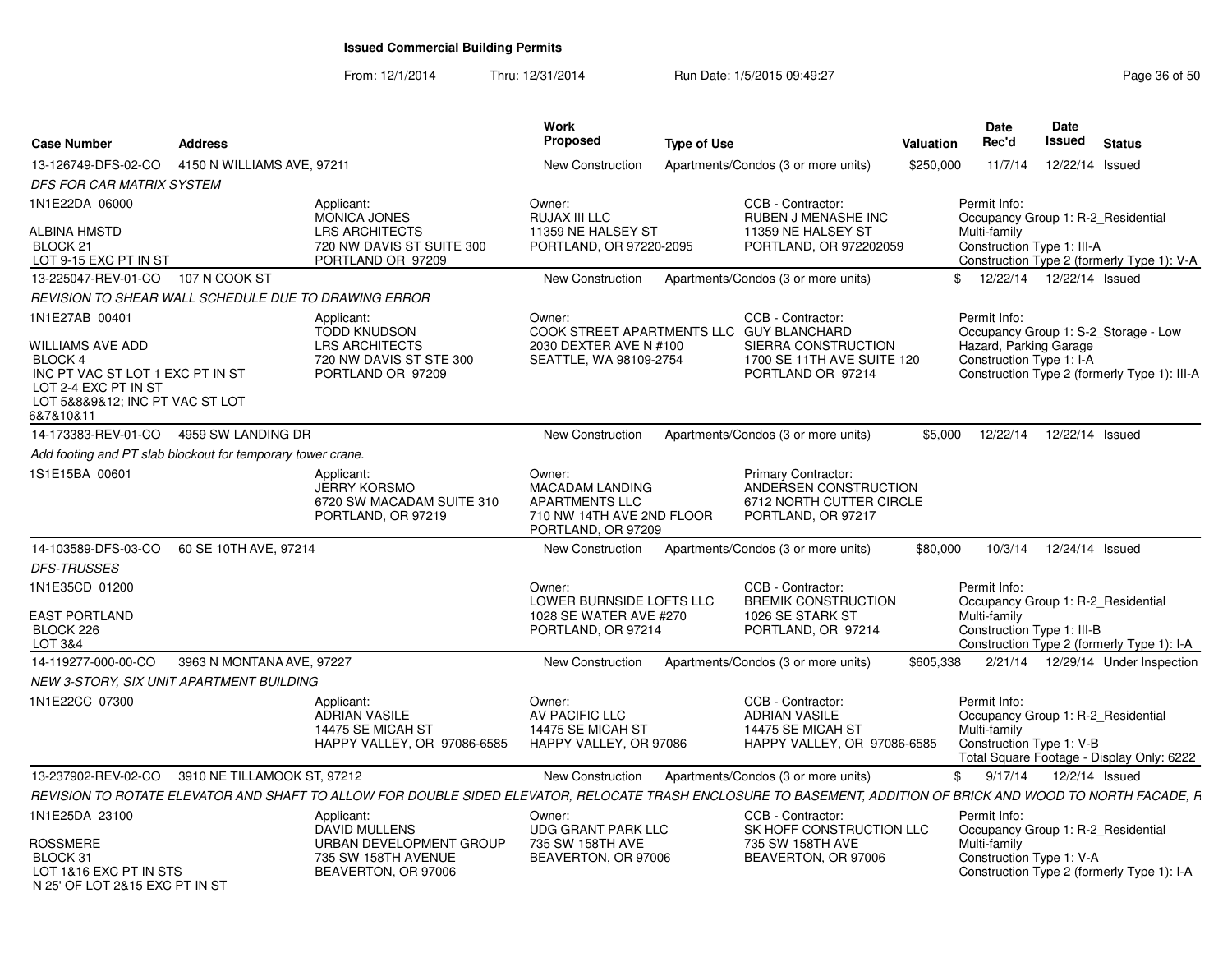From: 12/1/2014Thru: 12/31/2014 Run Date: 1/5/2015 09:49:27 Research 2010 12:31/2014 Page 37 of 50

| <b>Case Number</b>                                                                                                             | <b>Address</b>                 |                                                                                                                                                                                                                 | Work<br>Proposed                                                                                                                                                   | <b>Type of Use</b> |                                                                                                                        | Valuation | <b>Date</b><br>Rec'd         | <b>Date</b><br>Issued                              | <b>Status</b>                                                                      |
|--------------------------------------------------------------------------------------------------------------------------------|--------------------------------|-----------------------------------------------------------------------------------------------------------------------------------------------------------------------------------------------------------------|--------------------------------------------------------------------------------------------------------------------------------------------------------------------|--------------------|------------------------------------------------------------------------------------------------------------------------|-----------|------------------------------|----------------------------------------------------|------------------------------------------------------------------------------------|
| 13-114793-REV-02-CO                                                                                                            | 2004 SW JEFFERSON ST, 97201    |                                                                                                                                                                                                                 | <b>New Construction</b>                                                                                                                                            |                    | Apartments/Condos (3 or more units)                                                                                    |           | 12/3/14<br>\$                |                                                    | 12/3/14 Issued                                                                     |
| revisions - new manhole and location                                                                                           |                                |                                                                                                                                                                                                                 |                                                                                                                                                                    |                    |                                                                                                                        |           |                              |                                                    |                                                                                    |
| 1S1E04BA 05900                                                                                                                 |                                | Applicant:<br>Marc Griffin<br><b>Vallaster Corl</b><br>711 SW Alder St, Penthouse<br>Portland, OR 97214                                                                                                         | Owner:<br><b>VRS/MCRT JEFFERSON STREET</b><br><b>LLC</b><br>220 NW 2ND AVE #900<br>PORTLAND, OR 97209-3946                                                         |                    |                                                                                                                        |           | Permit Info:<br>Multi-family | Construction Type 1: III-B                         | Occupancy Group 1: R-2 Residential<br>Construction Type 2 (formerly Type 1): I-A   |
| 13-167514-REV-01-CO                                                                                                            | 3345 SE WAVERLEIGH BLVD, 97202 |                                                                                                                                                                                                                 | New Construction                                                                                                                                                   |                    | Apartments/Condos (3 or more units)                                                                                    |           | 10/2/14<br>\$                |                                                    | 12/4/14 Issued                                                                     |
|                                                                                                                                |                                | REVISION TO REVISED STRUCTURAL ENGINEERING DUE TO CONSTRUCTION ISSUES PER THE STRUCTURAL ENGINEER ALL INTERIOR WORK, NO CHANGES TO EXTERIOR.                                                                    |                                                                                                                                                                    |                    |                                                                                                                        |           |                              |                                                    |                                                                                    |
| 1S1E12BD 03700<br>WAVERLEIGH HTS, BLOCK 31, LOT 5, W 15'<br>OF LOT 6<br>BLOCK 31                                               |                                | Applicant:<br><b>BAYARD MENTRUM</b><br><b>MENTRUM ARCHITECTURE</b><br>11860 SE MORRISON ST<br>PORTLAND, OR 97216                                                                                                | Owner:<br><b>WEST COAST REAL ESTATE</b><br>4035 DOUGLAS WAY<br>LAKE OSWEGO, OR 97035<br>Owner:<br><b>HOLDINGS LLC</b><br>4035 DOUGLAS WAY<br>LAKE OSWEGO, OR 97035 |                    | CCB - Contractor:<br><b>ALEX LABUNSKY</b><br>WEST COAST HOME SOLUTIONS<br>LLC.<br>PO BOX 1969<br>LAKE OSWEGO, OR 97035 |           | Permit Info:<br>Multi-family | Construction Type 1: V-B                           | Occupancy Group 1: R-2 Residential<br>Construction Type 2 (formerly Type 1): V-B   |
| 14-168320-REV-01-CO                                                                                                            | 8338 N INTERSTATE AVE, 97217   |                                                                                                                                                                                                                 | New Construction                                                                                                                                                   |                    | Apartments/Condos (3 or more units)                                                                                    |           | \$11/12/14                   |                                                    | 12/5/14 Issued                                                                     |
|                                                                                                                                |                                | Rev 1 - Stormwater area is revised by moving the stormwater planter wall along the northeast edge of the wall further south from the property line. The revision accommodates the stormwater requirement. SS co |                                                                                                                                                                    |                    |                                                                                                                        |           |                              |                                                    |                                                                                    |
| 1N1E09DA 02400<br><b>KENTON</b><br>BLOCK 43 LOT 1 EXC PT IN ST<br><b>LOT 2-4</b><br>S 28' OF LOT 5&6<br>LOT 27-34 EXC PT IN ST |                                | Applicant:<br>MIKE COYLE<br><b>FASTER PERMITS</b><br>14334 NW EAGLERIDGE LANE<br>PORTLAND, OR 97229                                                                                                             | Owner:<br>8300 INTERSTATE LLC<br>101 SW MAIN ST #825<br>PORTLAND, OR 97204-3216                                                                                    |                    | CCB - Contractor:<br>JOHN RESIDENTIAL<br>CONSTRUCTION GROUP LLC<br>1701 SE COLUMBIA RIVER DRIVE<br>VANCOUVER, WA 98661 |           | Permit Info:<br>Multi-family | Construction Type 1: V-A                           | Occupancy Group 1: R-2_Residential<br>Construction Type 2 (formerly Type 1): V-A   |
| 13-126749-REV-03-CO 4150 N WILLIAMS AVE, 97211                                                                                 |                                |                                                                                                                                                                                                                 | New Construction                                                                                                                                                   |                    | Apartments/Condos (3 or more units)                                                                                    |           | 12/5/14<br>\$                |                                                    | 12/5/14 Issued                                                                     |
|                                                                                                                                |                                | Rev 3 - Conversion of a constructed 2 hr rated unused shaft to non rated maintenance supply, personnel only closets on floors 2-5                                                                               |                                                                                                                                                                    |                    |                                                                                                                        |           |                              |                                                    |                                                                                    |
| 1N1E22DA 06000<br>ALBINA HMSTD<br>BLOCK <sub>21</sub><br>LOT 9-15 EXC PT IN ST                                                 |                                | Applicant:<br><b>MONICA JONES</b><br><b>LRS ARCHITECTS</b><br>720 NW DAVIS ST SUITE 300<br>PORTLAND OR 97209                                                                                                    | Owner:<br><b>RUJAX III LLC</b><br>11359 NE HALSEY ST<br>PORTLAND, OR 97220-2095                                                                                    |                    | CCB - Contractor:<br><b>RUBEN J MENASHE INC</b><br>11359 NE HALSEY ST<br>PORTLAND, OR 972202059                        |           | Permit Info:<br>Multi-family | Construction Type 1: III-A                         | Occupancy Group 1: R-2_Residential<br>Construction Type 2 (formerly Type 1): V-A   |
| 13-211977-DFS-10-CO                                                                                                            | 1315 NW 11TH AVE               |                                                                                                                                                                                                                 | New Construction                                                                                                                                                   |                    | Apartments/Condos (3 or more units)                                                                                    | \$32,492  | 11/14/14                     |                                                    | 12/5/14 Issued                                                                     |
| <b>DFS FOR FIREPROOFING</b>                                                                                                    |                                |                                                                                                                                                                                                                 |                                                                                                                                                                    |                    |                                                                                                                        |           |                              |                                                    |                                                                                    |
| 1N1E34BB 02630<br>HOYT STREET YARDS NO 2<br>LOT 25-28                                                                          |                                | Applicant:<br><b>CANDICE SUND</b><br>ANDERSEN CONSTRUCTION<br>1161 NW OVERTON ST<br>PORTLAND, OR 97209                                                                                                          | Owner:<br><b>BLOCK 17 HOLDINGS LLC</b><br>1420 5TH AVE #3670<br>SEATTLE, WA 98101                                                                                  |                    | CCB - Contractor:<br><b>Chris Copeland</b><br>ANDERSEN CONSTRUCTION<br><b>COMPANY</b><br>PO BOX 6712                   |           | Permit Info:                 | Hazard, Parking Garage<br>Construction Type 1: I-A | Occupancy Group 1: S-2_Storage - Low<br>Construction Type 2 (formerly Type 1): I-A |
|                                                                                                                                |                                |                                                                                                                                                                                                                 |                                                                                                                                                                    |                    | PORTLAND, OR 97228-6712                                                                                                |           |                              |                                                    |                                                                                    |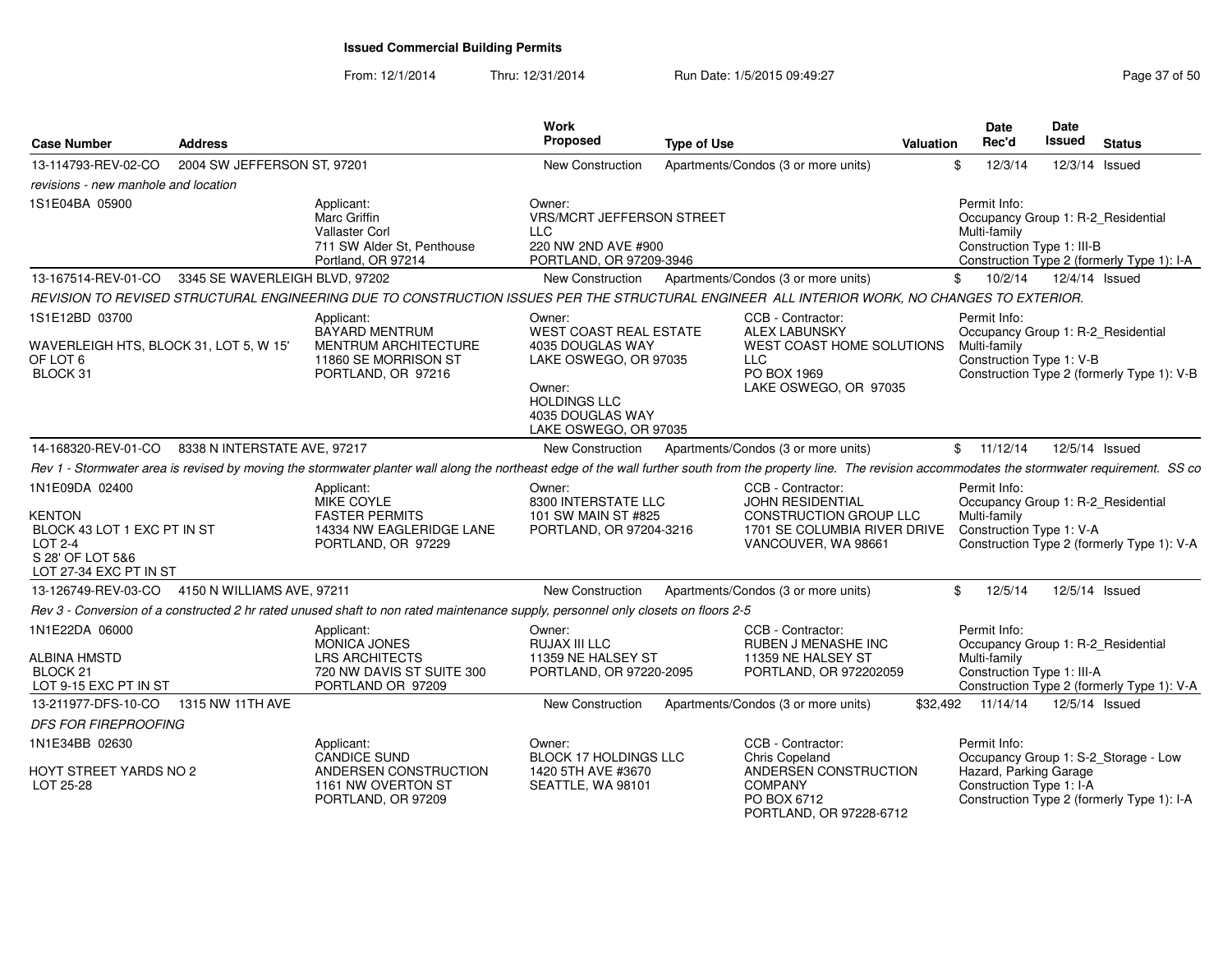|                                                                                     |                |                                                                                                                                       | Work                                                                                                                                                           |                                                                                                                                                                                               | <b>Date</b>                                              | Date                                                                             |
|-------------------------------------------------------------------------------------|----------------|---------------------------------------------------------------------------------------------------------------------------------------|----------------------------------------------------------------------------------------------------------------------------------------------------------------|-----------------------------------------------------------------------------------------------------------------------------------------------------------------------------------------------|----------------------------------------------------------|----------------------------------------------------------------------------------|
| <b>Case Number</b>                                                                  | <b>Address</b> |                                                                                                                                       | Proposed                                                                                                                                                       | <b>Type of Use</b>                                                                                                                                                                            | Rec'd<br><b>Valuation</b>                                | Issued<br>Status                                                                 |
| 13-216795-DFS-03-CO 405 NE MASON ST. 97211                                          |                |                                                                                                                                       | New Construction                                                                                                                                               | Apartments/Condos (3 or more units)                                                                                                                                                           | 10/9/14<br>\$42,000                                      | 12/5/14 Issued                                                                   |
| DFS FOR WOOD I-JOISTS                                                               |                |                                                                                                                                       |                                                                                                                                                                |                                                                                                                                                                                               |                                                          |                                                                                  |
| 1N1E23CB 06800                                                                      |                | Applicant:<br>RUSS LOCKREM<br><b>VWR DEVELOPMENT</b><br>:735 SW 158TH AVE<br>BEAVERTON, OR 97006                                      | Owner:<br>735 SW 158TH AVE, STE 180<br>BEAVERTON, OR 97006                                                                                                     | CCB - Contractor:<br>MASON STREET APARTMENTS LLOVWR DEVELOPMENT LLC<br>735 SW 158TH AVE S #180<br>BEAVERTON, OR 97006                                                                         | Permit Info:<br>Multi-family<br>Construction Type 1: V-A | Occupancy Group 1: R-2_Residential<br>Construction Type 2 (formerly Type 1): I-A |
| 14-140441-STR-01-CO 3750 SW RIVER PKY                                               |                |                                                                                                                                       | New Construction                                                                                                                                               | Apartments/Condos (3 or more units) \$2,750,000 6/24/14 12/5/14 Under Inspection                                                                                                              |                                                          |                                                                                  |
|                                                                                     |                |                                                                                                                                       |                                                                                                                                                                | PARTIAL STR 1 PERMIT : grading, excavation, stone columns, structure includes foundation, walls and columns only to Level 1.NEW MIXED-USE, 6 STORY BUILDING CONSISTING OF RETAIL SPACES, 18 F |                                                          |                                                                                  |
| 1S1E10DB 00206                                                                      |                | Applicant:<br>RUSS HALE<br><b>GBD ARCHITECTS</b><br>1120 NW COUCH ST, SUITE 300<br>PORTLAND OR 97209                                  | Owner:<br>MUI 37 HOLDINGS LLC<br>1411 4TH AVE STE 500<br>SEATTLE, WA 98101                                                                                     | CCB - Contractor:<br><b>Chris Copeland</b><br>ANDERSEN CONSTRUCTION<br><b>COMPANY</b><br>PO BOX 6712<br>PORTLAND, OR 97228-6712                                                               |                                                          |                                                                                  |
| 13-218579-DFS-01-CO 8072 SE 6TH AVE, 97202                                          |                |                                                                                                                                       | <b>New Construction</b>                                                                                                                                        | Apartments/Condos (3 or more units)                                                                                                                                                           | \$6,200<br>11/3/14                                       | 12/8/14 Issued                                                                   |
| <b>DFS FOR TRUSSES</b>                                                              |                |                                                                                                                                       |                                                                                                                                                                |                                                                                                                                                                                               |                                                          |                                                                                  |
| 1S1E23CC 02700<br>SELLWOOD<br>BLOCK 10<br>LOT <sub>6</sub>                          |                | Applicant:<br><b>STEVE FOSLER</b><br><b>FOSLER PORTLAND</b><br><b>ARCHITECTURE LLC</b><br>1930 NW LOVEJOY STREET<br>PORTLAND OR 97209 | Owner:<br><b>MARK R MADDEN</b><br>2330 NW 31ST AVE<br>PORTLAND, OR 97210-2034                                                                                  | CCB - Contractor:<br><b>RICH GRIMES</b><br>PROGRESS CONSTRUCTION<br>710 NW 17TH STE B<br>PORTLAND OR 97209                                                                                    | Permit Info:<br>Multi-family<br>Construction Type 1: V-B | Occupancy Group 1: R-2 Residential                                               |
|                                                                                     |                |                                                                                                                                       |                                                                                                                                                                | CCB - Contractor:<br>WDC CONSTRUCTION LLC<br>2330 NW 31ST AVE<br>PORTLAND OR 97210                                                                                                            |                                                          |                                                                                  |
| 14-166740-REV-01-CO 2441 SE 171ST AVE, 97233                                        |                |                                                                                                                                       | New Construction                                                                                                                                               | Apartments/Condos (3 or more units)                                                                                                                                                           |                                                          | \$ 10/30/14 12/8/14 Issued                                                       |
|                                                                                     |                | REVISION TO BUILDING 1 OF 4 MULTI DWELLING UNITS TO CHANGE FROM SLAB ON GRADE TO CRAWL SPACE FOUNDATION                               |                                                                                                                                                                |                                                                                                                                                                                               |                                                          |                                                                                  |
| 1S3E06CD 00400<br>SECTION 06 1S 3E<br>TL 400 0.86 ACRES<br>POTENTIAL ADDITIONAL TAX |                | Applicant:<br>DOUG CIRCOSTA<br><b>JIVANJEE CIRCOSTA</b><br><b>ARCHITECTURE</b><br>209 NE LINCOLN STREET<br>HILLSBORO, OR 97124        | Owner:<br>PORTLAND HABILITATION<br>5312 NE 148TH AVE<br>PORTLAND, OR 97230-3438<br>Owner:<br><b>CENTER INC</b><br>5312 NE 148TH AVE<br>PORTLAND, OR 97230-3438 | CCB - Contractor:<br><b>DON SILVEY</b><br><b>SILCO COMMERCIAL</b><br><b>CONSTRUCTION INC</b><br>8316 N LOMBARD ST<br>PORTLAND, OR 97203                                                       | Permit Info:<br>Multi-family<br>Construction Type 1: V-B | Occupancy Group 1: R-2_Residential                                               |
| 14-166741-REV-01-CO 2441 SE 171ST AVE, 97233                                        |                |                                                                                                                                       | New Construction                                                                                                                                               | Apartments/Condos (3 or more units)                                                                                                                                                           | \$10/30/14                                               | 12/8/14 Issued                                                                   |
|                                                                                     |                | REVISION TO BUILDING 2 OF 4 MULTI DWELLING UNITS TO CHANGE FROM SLAB ON GRADE TO CRAWL SPACE FOUNDATION                               |                                                                                                                                                                |                                                                                                                                                                                               |                                                          |                                                                                  |
| 1S3E06CD 00400<br>SECTION 06 1S 3E<br>TL 400 0.86 ACRES<br>POTENTIAL ADDITIONAL TAX |                | Applicant:<br>DOUG CIRCOSTA<br><b>JIVANJEE CIRCOSTA</b><br>ARCHITECTURE<br>209 NE LINCOLN STREET<br>HILLSBORO, OR 97124               | Owner:<br>PORTLAND HABILITATION<br>5312 NE 148TH AVE<br>PORTLAND, OR 97230-3438<br>Owner:<br><b>CENTER INC</b><br>5312 NE 148TH AVE<br>PORTLAND, OR 97230-3438 | CCB - Contractor:<br><b>DON SILVEY</b><br>SILCO COMMERCIAL<br><b>CONSTRUCTION INC</b><br>8316 N LOMBARD ST<br>PORTLAND, OR 97203                                                              | Permit Info:<br>Multi-family<br>Construction Type 1: V-B | Occupancy Group 1: R-2_Residential                                               |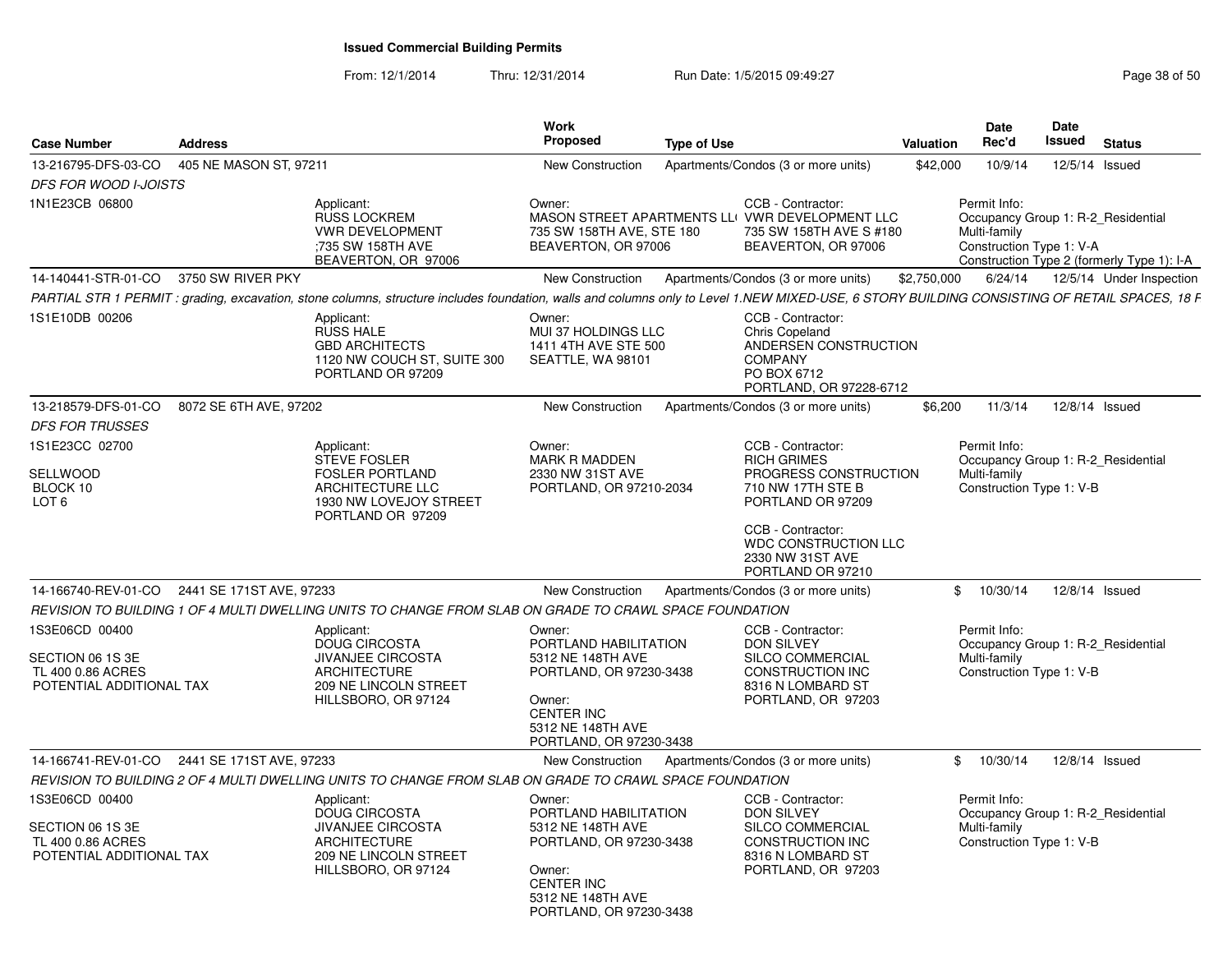| <b>Case Number</b>                                                | <b>Address</b>           |                                                                                                         | <b>Work</b><br>Proposed                                                                                                     | <b>Type of Use</b>                                                              | <b>Valuation</b> | <b>Date</b><br>Rec'd                     | <b>Date</b><br><b>Issued</b> | <b>Status</b>                      |
|-------------------------------------------------------------------|--------------------------|---------------------------------------------------------------------------------------------------------|-----------------------------------------------------------------------------------------------------------------------------|---------------------------------------------------------------------------------|------------------|------------------------------------------|------------------------------|------------------------------------|
| 14-166743-REV-01-CO                                               | 2441 SE 171ST AVE, 97233 |                                                                                                         | New Construction                                                                                                            | Apartments/Condos (3 or more units)                                             | \$               | 10/30/14                                 |                              | 12/8/14 Issued                     |
|                                                                   |                          | REVISION TO BUILDING 3 OF 4 MULTI DWELLING UNITS TO CHANGE FROM SLAB ON GRADE TO CRAWL SPACE FOUNDATION |                                                                                                                             |                                                                                 |                  |                                          |                              |                                    |
| 1S3E06CD 00400                                                    |                          | Applicant:<br><b>DOUG CIRCOSTA</b>                                                                      | Owner:<br>PORTLAND HABILITATION                                                                                             | CCB - Contractor:<br><b>DON SILVEY</b>                                          |                  | Permit Info:                             |                              | Occupancy Group 1: R-2_Residential |
| SECTION 06 1S 3E<br>TL 400 0.86 ACRES<br>POTENTIAL ADDITIONAL TAX |                          | <b>JIVANJEE CIRCOSTA</b><br><b>ARCHITECTURE</b><br>209 NE LINCOLN STREET                                | 5312 NE 148TH AVE<br>PORTLAND, OR 97230-3438                                                                                | SILCO COMMERCIAL<br><b>CONSTRUCTION INC</b><br>8316 N LOMBARD ST                |                  | Multi-family<br>Construction Type 1: V-B |                              |                                    |
|                                                                   |                          | HILLSBORO, OR 97124                                                                                     | Owner:<br><b>CENTER INC</b><br>5312 NE 148TH AVE<br>PORTLAND, OR 97230-3438                                                 | PORTLAND, OR 97203                                                              |                  |                                          |                              |                                    |
| 14-166744-REV-01-CO 2441 SE 171ST AVE, 97233                      |                          |                                                                                                         | New Construction                                                                                                            | Apartments/Condos (3 or more units)                                             | \$               | 10/30/14                                 |                              | 12/8/14 Issued                     |
|                                                                   |                          | REVISION TO BUILDING 4 OF 4 MULTI DWELLING UNITS TO CHANGE FROM SLAB ON GRADE TO CRAWL SPACE FOUNDATION |                                                                                                                             |                                                                                 |                  |                                          |                              |                                    |
| 1S3E06CD 00400                                                    |                          | Applicant:<br><b>DOUG CIRCOSTA</b>                                                                      | Owner:<br>PORTLAND HABILITATION                                                                                             | CCB - Contractor:<br><b>DON SILVEY</b>                                          |                  | Permit Info:                             |                              | Occupancy Group 1: R-2_Residential |
| SECTION 06 1S 3E<br>TL 400 0.86 ACRES<br>POTENTIAL ADDITIONAL TAX |                          | <b>JIVANJEE CIRCOSTA</b><br><b>ARCHITECTURE</b><br>209 NE LINCOLN STREET<br>HILLSBORO, OR 97124         | 5312 NE 148TH AVE<br>PORTLAND, OR 97230-3438<br>Owner:<br><b>CENTER INC</b><br>5312 NE 148TH AVE<br>PORTLAND, OR 97230-3438 | SILCO COMMERCIAL<br>CONSTRUCTION INC<br>8316 N LOMBARD ST<br>PORTLAND, OR 97203 |                  | Multi-family<br>Construction Type 1: V-B |                              |                                    |
| 14-166750-REV-01-CO  17199 SE DIVISION ST, 97233                  |                          |                                                                                                         | <b>New Construction</b>                                                                                                     | Apartments/Condos (3 or more units)                                             | \$               | 10/30/14                                 |                              | 12/8/14 Issued                     |
|                                                                   |                          | REVISION TO BUILDING 1 OF 3 MULTI DWELLING UNITS TO CHANGE FROM SLAB ON GRADE TO CRAWL SPACE FOUNDATION |                                                                                                                             |                                                                                 |                  |                                          |                              |                                    |
| 1S3E06CD 00200                                                    |                          | Applicant:<br>DOUG CIRCOSTA                                                                             | Owner:<br>PORTLAND HABILITATION                                                                                             | CCB - Contractor:<br><b>DON SILVEY</b>                                          |                  | Permit Info:                             |                              | Occupancy Group 1: R-2 Residential |
| SECTION 06 1S 3E<br>TL 200 0.67 ACRES<br>POTENTIAL ADDITIONAL TAX |                          | <b>JIVANJEE CIRCOSTA</b><br><b>ARCHITECTURE</b><br>209 NE LINCOLN STREET                                | 5312 NE 148TH AVE<br>PORTLAND, OR 97230-3438                                                                                | SILCO COMMERCIAL<br><b>CONSTRUCTION INC</b><br>8316 N LOMBARD ST                |                  | Multi-family<br>Construction Type 1: V-B |                              |                                    |
|                                                                   |                          | HILLSBORO, OR 97124                                                                                     | Owner:<br><b>CENTER INC</b><br>5312 NE 148TH AVE<br>PORTLAND, OR 97230-3438                                                 | PORTLAND, OR 97203                                                              |                  |                                          |                              |                                    |
| 14-166752-REV-01-CO 17199 SE DIVISION ST, 97233                   |                          |                                                                                                         | <b>New Construction</b>                                                                                                     | Apartments/Condos (3 or more units)                                             | \$               | 10/30/14                                 |                              | 12/8/14 Issued                     |
|                                                                   |                          | REVISION TO BUILDING 2 OF 3 MULTI DWELLING UNITS TO CHANGE FROM SLAB ON GRADE TO CRAWL SPACE FOUNDATION |                                                                                                                             |                                                                                 |                  |                                          |                              |                                    |
| 1S3E06CD 00200                                                    |                          | Applicant:<br><b>DOUG CIRCOSTA</b>                                                                      | Owner:<br>PORTLAND HABILITATION                                                                                             | CCB - Contractor:<br><b>DON SILVEY</b>                                          |                  | Permit Info:                             |                              | Occupancy Group 1: R-2_Residential |
| SECTION 06 1S 3E<br>TL 200 0.67 ACRES<br>POTENTIAL ADDITIONAL TAX |                          | JIVANJEE CIRCOSTA<br><b>ARCHITECTURE</b><br>209 NE LINCOLN STREET                                       | 5312 NE 148TH AVE<br>PORTLAND, OR 97230-3438                                                                                | SILCO COMMERCIAL<br><b>CONSTRUCTION INC</b><br>8316 N LOMBARD ST                |                  | Multi-family<br>Construction Type 1: V-B |                              |                                    |
|                                                                   |                          | HILLSBORO, OR 97124                                                                                     | Owner:<br><b>CENTER INC</b><br>5312 NE 148TH AVE<br>PORTLAND, OR 97230-3438                                                 | PORTLAND, OR 97203                                                              |                  |                                          |                              |                                    |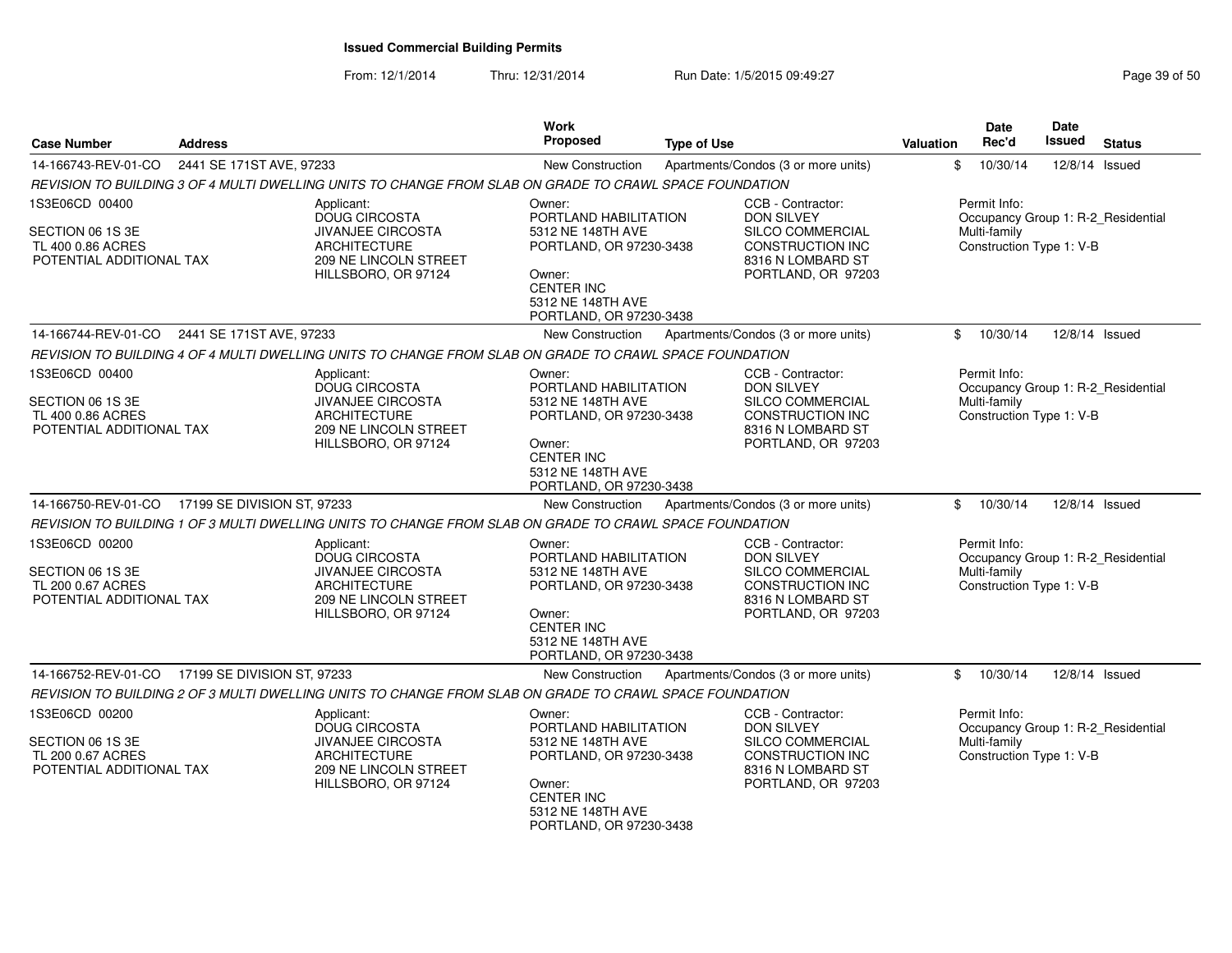| 17199 SE DIVISION ST, 97233<br>14-166754-REV-01-CO<br>New Construction<br>Apartments/Condos (3 or more units)<br>REVISION TO BUILDING 3 OF 3 MULTI DWELLING UNITS TO CHANGE FROM SLAB ON GRADE TO CRAWL SPACE FOUNDATION<br>1S3E06CD 00200<br>CCB - Contractor:<br>Applicant:<br>Owner:<br><b>DOUG CIRCOSTA</b><br>PORTLAND HABILITATION<br><b>DON SILVEY</b><br>SECTION 06 1S 3E<br><b>JIVANJEE CIRCOSTA</b><br>5312 NE 148TH AVE<br>SILCO COMMERCIAL<br>TL 200 0.67 ACRES<br><b>ARCHITECTURE</b><br>PORTLAND, OR 97230-3438<br>CONSTRUCTION INC<br>POTENTIAL ADDITIONAL TAX<br>209 NE LINCOLN STREET<br>8316 N LOMBARD ST<br>HILLSBORO, OR 97124<br>PORTLAND, OR 97203<br>Owner:<br><b>CENTER INC</b><br>5312 NE 148TH AVE<br>PORTLAND, OR 97230-3438<br>13-224794-DFS-02-CO<br>1515 NW 21ST AVE, 97210<br>Apartments/Condos (3 or more units)<br>\$30,000<br><b>New Construction</b><br>DFS FOR LEVEL 2 BRICK SOFFIT SUPPORT SYSTEM<br>1N1E28CD 02500<br>CCB - Contractor:<br>Owner:<br>Applicant:<br>MICHAEL CARRIGG<br>BLOCK 296 SLABTOWN LLC<br><b>JOHN RESIDENTIAL</b><br><b>JOHN RESIDENTIAL</b><br>1015 NW 11TH AVE #243<br>CONSTRUCTION GROUP LLC<br><b>CONSTRUCTION GROUP</b><br>1701 SE COLUMBIA RIVER DRIVE<br>PORTLAND, OR 97209<br>2231 NW KEARNEY<br>VANCOUVER, WA 98661<br>PORLTAND, OR 97210<br>13-224794-DFS-03-CO<br>1515 NW 21ST AVE, 97210<br>\$192,000<br><b>New Construction</b><br>Apartments/Condos (3 or more units)<br>PRE MANUFACTURED WOOD JOISTS<br>1N1E28CD 02500<br>Owner:<br>CCB - Contractor:<br>Applicant:<br>MICHAEL CARRIGG<br>BLOCK 296 SLABTOWN LLC<br><b>JOHN RESIDENTIAL</b><br><b>JOHN RESIDENTIAL</b><br>1015 NW 11TH AVE #243<br><b>CONSTRUCTION GROUP LLC</b><br>1701 SE COLUMBIA RIVER DRIVE<br>PORTLAND, OR 97209<br>1701 SE COLUMBIA RIVER DRIVE<br>VANCOUVER, WA 98661<br>VANCOUVER, WA 98661 | \$<br>10/30/14<br>12/8/14 Issued<br>Permit Info:                                                                                               |
|-------------------------------------------------------------------------------------------------------------------------------------------------------------------------------------------------------------------------------------------------------------------------------------------------------------------------------------------------------------------------------------------------------------------------------------------------------------------------------------------------------------------------------------------------------------------------------------------------------------------------------------------------------------------------------------------------------------------------------------------------------------------------------------------------------------------------------------------------------------------------------------------------------------------------------------------------------------------------------------------------------------------------------------------------------------------------------------------------------------------------------------------------------------------------------------------------------------------------------------------------------------------------------------------------------------------------------------------------------------------------------------------------------------------------------------------------------------------------------------------------------------------------------------------------------------------------------------------------------------------------------------------------------------------------------------------------------------------------------------------------------------------------------------------------------------------------------------------------|------------------------------------------------------------------------------------------------------------------------------------------------|
|                                                                                                                                                                                                                                                                                                                                                                                                                                                                                                                                                                                                                                                                                                                                                                                                                                                                                                                                                                                                                                                                                                                                                                                                                                                                                                                                                                                                                                                                                                                                                                                                                                                                                                                                                                                                                                                 |                                                                                                                                                |
|                                                                                                                                                                                                                                                                                                                                                                                                                                                                                                                                                                                                                                                                                                                                                                                                                                                                                                                                                                                                                                                                                                                                                                                                                                                                                                                                                                                                                                                                                                                                                                                                                                                                                                                                                                                                                                                 |                                                                                                                                                |
|                                                                                                                                                                                                                                                                                                                                                                                                                                                                                                                                                                                                                                                                                                                                                                                                                                                                                                                                                                                                                                                                                                                                                                                                                                                                                                                                                                                                                                                                                                                                                                                                                                                                                                                                                                                                                                                 | Occupancy Group 1: R-2 Residential<br>Multi-family<br>Construction Type 1: V-B                                                                 |
|                                                                                                                                                                                                                                                                                                                                                                                                                                                                                                                                                                                                                                                                                                                                                                                                                                                                                                                                                                                                                                                                                                                                                                                                                                                                                                                                                                                                                                                                                                                                                                                                                                                                                                                                                                                                                                                 | 10/31/14<br>12/10/14 Issued                                                                                                                    |
|                                                                                                                                                                                                                                                                                                                                                                                                                                                                                                                                                                                                                                                                                                                                                                                                                                                                                                                                                                                                                                                                                                                                                                                                                                                                                                                                                                                                                                                                                                                                                                                                                                                                                                                                                                                                                                                 |                                                                                                                                                |
|                                                                                                                                                                                                                                                                                                                                                                                                                                                                                                                                                                                                                                                                                                                                                                                                                                                                                                                                                                                                                                                                                                                                                                                                                                                                                                                                                                                                                                                                                                                                                                                                                                                                                                                                                                                                                                                 | Permit Info:<br>Occupancy Group 1: R-2_Residential<br>Multi-family<br>Construction Type 1: III-B<br>Construction Type 2 (formerly Type 1): I-A |
|                                                                                                                                                                                                                                                                                                                                                                                                                                                                                                                                                                                                                                                                                                                                                                                                                                                                                                                                                                                                                                                                                                                                                                                                                                                                                                                                                                                                                                                                                                                                                                                                                                                                                                                                                                                                                                                 | 11/26/14<br>12/10/14 Issued                                                                                                                    |
|                                                                                                                                                                                                                                                                                                                                                                                                                                                                                                                                                                                                                                                                                                                                                                                                                                                                                                                                                                                                                                                                                                                                                                                                                                                                                                                                                                                                                                                                                                                                                                                                                                                                                                                                                                                                                                                 |                                                                                                                                                |
|                                                                                                                                                                                                                                                                                                                                                                                                                                                                                                                                                                                                                                                                                                                                                                                                                                                                                                                                                                                                                                                                                                                                                                                                                                                                                                                                                                                                                                                                                                                                                                                                                                                                                                                                                                                                                                                 | Permit Info:<br>Occupancy Group 1: R-2_Residential<br>Multi-family<br>Construction Type 1: III-B<br>Construction Type 2 (formerly Type 1): I-A |
| 14-118634-DFS-04-CO<br>1075 NW NORTHRUP ST<br>New Construction<br>Apartments/Condos (3 or more units)<br>\$200,000                                                                                                                                                                                                                                                                                                                                                                                                                                                                                                                                                                                                                                                                                                                                                                                                                                                                                                                                                                                                                                                                                                                                                                                                                                                                                                                                                                                                                                                                                                                                                                                                                                                                                                                              | 10/16/14<br>12/11/14 Issued                                                                                                                    |
| <i>DFS FOR BALCONY RAIL</i>                                                                                                                                                                                                                                                                                                                                                                                                                                                                                                                                                                                                                                                                                                                                                                                                                                                                                                                                                                                                                                                                                                                                                                                                                                                                                                                                                                                                                                                                                                                                                                                                                                                                                                                                                                                                                     |                                                                                                                                                |
| 1N1E34BB 02620<br>CCB - Contractor:<br>Owner:<br>Applicant:<br>KATIE HOYT<br><b>BLOCK 15 LLC</b><br><b>Chris Copeland</b><br>ANDERSEN CONSTRUCTION<br>1075 NW NORTHRUP<br>1022 NW MARSHALL ST STE 270<br><b>COMPANY</b><br>PORTLAND OR 97209<br>PORTLAND, OR 97209<br>PO BOX 6712<br>PORTLAND, OR 97228-6712                                                                                                                                                                                                                                                                                                                                                                                                                                                                                                                                                                                                                                                                                                                                                                                                                                                                                                                                                                                                                                                                                                                                                                                                                                                                                                                                                                                                                                                                                                                                    | Permit Info:<br>Occupancy Group 1: R-2 Residential<br>Multi-family<br>Construction Type 1: I-A<br>Construction Type 2 (formerly Type 1): I-A   |
| 14-173383-FND-01-CO<br>4959 SW LANDING DR<br><b>New Construction</b><br>Apartments/Condos (3 or more units)<br>\$4,969,050                                                                                                                                                                                                                                                                                                                                                                                                                                                                                                                                                                                                                                                                                                                                                                                                                                                                                                                                                                                                                                                                                                                                                                                                                                                                                                                                                                                                                                                                                                                                                                                                                                                                                                                      | 7/23/14<br>12/12/14 Under Inspection                                                                                                           |
| Excavation/shoring, foundation, structural shell to include all underslab and perimeter utilities for the project, 1 basement level                                                                                                                                                                                                                                                                                                                                                                                                                                                                                                                                                                                                                                                                                                                                                                                                                                                                                                                                                                                                                                                                                                                                                                                                                                                                                                                                                                                                                                                                                                                                                                                                                                                                                                             |                                                                                                                                                |
| 1S1E15BA 00601<br>Primary Contractor:<br>Applicant:<br>Owner:<br>ANDERSEN CONSTRUCTION<br><b>OMID NASERI</b><br><b>MACADAM LANDING</b><br><b>GBD ARCHITECTS</b><br><b>APARTMENTS LLC</b><br>6712 NORTH CUTTER CIRCLE<br>710 NW 14TH AVE 2ND FLOOR<br>PORTLAND, OR 97217<br>1120 NW COUCH ST STE 300<br>PORTLAND OR 97209<br>PORTLAND, OR 97209                                                                                                                                                                                                                                                                                                                                                                                                                                                                                                                                                                                                                                                                                                                                                                                                                                                                                                                                                                                                                                                                                                                                                                                                                                                                                                                                                                                                                                                                                                  |                                                                                                                                                |
| 14-169440-DFS-01-CO  1415 SW COLUMBIA ST, 97201<br>Apartments/Condos (3 or more units)<br><b>New Construction</b><br>\$5,600                                                                                                                                                                                                                                                                                                                                                                                                                                                                                                                                                                                                                                                                                                                                                                                                                                                                                                                                                                                                                                                                                                                                                                                                                                                                                                                                                                                                                                                                                                                                                                                                                                                                                                                    | 12/15/14 Issued<br>11/4/14                                                                                                                     |
| DFS FOR AUTO TIGHT HOLD DOWN SYSTEM                                                                                                                                                                                                                                                                                                                                                                                                                                                                                                                                                                                                                                                                                                                                                                                                                                                                                                                                                                                                                                                                                                                                                                                                                                                                                                                                                                                                                                                                                                                                                                                                                                                                                                                                                                                                             |                                                                                                                                                |
| 1S1E04AB 03700<br>CCB - Contractor:<br>Applicant:<br>Owner:<br><b>Adam Miller</b><br><b>MARK R MADDEN</b><br><b>RICH GRIMES</b><br><b>WDC Properties</b><br>PROGRESS CONSTRUCTION<br>PORTLAND<br>2330 NW 31ST AVE<br>S 81' OF W 92' OF E 194' OF BLOCK S 1/2 W<br>2330 NW 31st Ave<br>PORTLAND, OR 97210-2034<br>710 NW 17TH STE B<br>Portland, OR<br>PORTLAND OR 97209                                                                                                                                                                                                                                                                                                                                                                                                                                                                                                                                                                                                                                                                                                                                                                                                                                                                                                                                                                                                                                                                                                                                                                                                                                                                                                                                                                                                                                                                         | Permit Info:<br>Occupancy Group 1: R-2 Residential                                                                                             |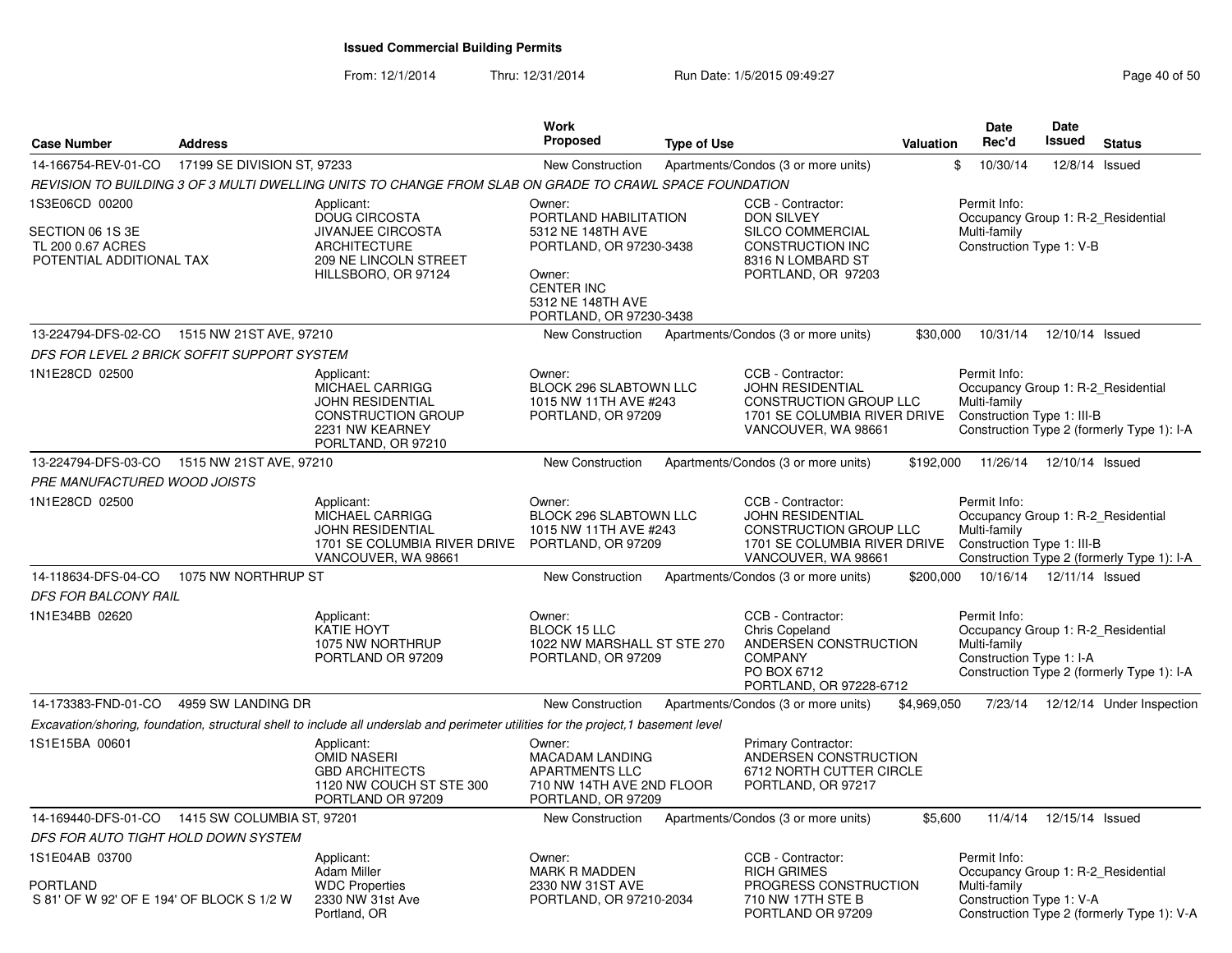| <b>Case Number</b>                               | <b>Address</b>                                                   |                                                                                                             | <b>Work</b><br><b>Proposed</b>                                                                                                                                              | <b>Type of Use</b> |                                                                                                                                       | Valuation   | Date<br>Rec'd                                                                                  | <b>Date</b><br><b>Issued</b> | <b>Status</b>                                                                      |
|--------------------------------------------------|------------------------------------------------------------------|-------------------------------------------------------------------------------------------------------------|-----------------------------------------------------------------------------------------------------------------------------------------------------------------------------|--------------------|---------------------------------------------------------------------------------------------------------------------------------------|-------------|------------------------------------------------------------------------------------------------|------------------------------|------------------------------------------------------------------------------------|
| 14-171195-EXC-01-CO                              | 4141 N WILLIAMS AVE, 97217                                       |                                                                                                             | <b>New Construction</b>                                                                                                                                                     |                    | Apartments/Condos (3 or more units)                                                                                                   | \$1,561,000 | 11/24/14                                                                                       | 12/15/14 Issued              |                                                                                    |
|                                                  | partial - excavation and shoring only (no utilities this permit) |                                                                                                             |                                                                                                                                                                             |                    |                                                                                                                                       |             |                                                                                                |                              |                                                                                    |
| 1N1E22DB 12600                                   |                                                                  | Applicant:<br><b>DON SOWIEJA</b><br>MYHRE GROUP ARCHITECTS<br>620 SW 5TH AVE SUITE 500<br>PORTLAND OR 97204 | Owner:<br><b>SP WILLIAMS LLC</b><br>1201 3RD AVE #5400<br>SEATTLE, WA 98101-3277                                                                                            |                    | CCB - Contractor:<br>Chris Copeland<br>ANDERSEN CONSTRUCTION<br><b>COMPANY</b><br>PO BOX 6712<br>PORTLAND, OR 97228-6712              |             | Permit Info:<br>Occupancy Group 1: R-2_Residential<br>Multi-family<br>Construction Type 1: V-B |                              | Construction Type 2 (formerly Type 1): I-A                                         |
| 14-157004-DFS-01-CO                              |                                                                  | 3440 SW US VETERANS HOSPITAL RD, 97201                                                                      | <b>New Construction</b>                                                                                                                                                     |                    | Apartments/Condos (3 or more units)                                                                                                   | \$120,000   | 10/29/14                                                                                       | 12/16/14 Issued              |                                                                                    |
| DFS FOR PT CABLE SHOPS AND CALCS                 |                                                                  |                                                                                                             |                                                                                                                                                                             |                    |                                                                                                                                       |             |                                                                                                |                              |                                                                                    |
| 1S1E09AC 08200                                   |                                                                  | Applicant:<br>KYLE HECKAMAN<br>2905 SW FIRST AVE<br>PORTLAND OR 97201                                       | Owner:<br><b>3440 USV LLC</b><br>413 SW 13TH AVE #300<br>PORTLAND, OR 97205-2305                                                                                            |                    | CCB - Contractor:<br><b>TOM MITCHELL</b><br><b>WALSH CONSTRUCTION CO</b><br>2905 SW 1ST AV<br>PORTLAND, OR 97201                      |             | Permit Info:<br>Hazard, Parking Garage<br>Construction Type 1: I-A                             |                              | Occupancy Group 1: S-2_Storage - Low<br>Construction Type 2 (formerly Type 1): I-A |
| 13-226996-DFS-06-CO                              | 610 NE 99TH AVE - BLDG W, 97220                                  |                                                                                                             | New Construction                                                                                                                                                            |                    | Apartments/Condos (3 or more units)                                                                                                   | \$140,000   |                                                                                                | 10/30/14  12/17/14  Issued   |                                                                                    |
| DFS FOR OPERABLE WINDOW PARTS                    |                                                                  |                                                                                                             |                                                                                                                                                                             |                    |                                                                                                                                       |             |                                                                                                |                              |                                                                                    |
| 1N2E33AD 03100                                   |                                                                  | Applicant:<br>ELIZABETH WARNER<br>R&H/COLAS CONSTRUCTION<br>1530 SW TAYLOR ST<br>PORTLAND, OR 97205         | Owner:<br>PORTLAND CITY OF(PORTLAND<br>421 SW 6TH AVE #500<br>PORTLAND, OR 97204-1620<br>Owner:<br><b>HOUSING BUREAU</b><br>421 SW 6TH AVE #500<br>PORTLAND, OR 97204-1620  |                    | CCB - Contractor:<br>R & H COLAS CONSTRUCTION LLC Occupancy Group 1: S-2_Storage - Low<br>1530 SW TAYLOR STREET<br>PORTLAND, OR 97205 |             | Permit Info:<br>Hazard, Parking Garage<br>Construction Type 1: I-A                             |                              | Construction Type 2 (formerly Type 1): I-A                                         |
| 13-226996-DFS-07-CO<br><b>DFS FOR GUARDRAILS</b> | 610 NE 99TH AVE - BLDG W, 97220                                  |                                                                                                             | New Construction                                                                                                                                                            |                    | Apartments/Condos (3 or more units)                                                                                                   | \$45,000    | 10/30/14                                                                                       | 12/17/14 Issued              |                                                                                    |
| 1N2E33AD 03100                                   |                                                                  | Applicant:<br>ELIZABETH WARNER<br>R&H/COLAS CONSTRUCTION<br>1530 SW TAYLOR ST<br>PORTLAND, OR 97205         | Owner:<br>PORTLAND CITY OF (PORTLAND<br>421 SW 6TH AVE #500<br>PORTLAND, OR 97204-1620<br>Owner:<br><b>HOUSING BUREAU</b><br>421 SW 6TH AVE #500<br>PORTLAND, OR 97204-1620 |                    | CCB - Contractor:<br>R & H COLAS CONSTRUCTION LLC Occupancy Group 1: S-2_Storage - Low<br>1530 SW TAYLOR STREET<br>PORTLAND, OR 97205 |             | Permit Info:<br>Hazard, Parking Garage<br>Construction Type 1: I-A                             |                              | Construction Type 2 (formerly Type 1): I-A                                         |
|                                                  | 14-117007-REV-01-CO 7128 N RICHMOND AVE, 97203                   |                                                                                                             | New Construction                                                                                                                                                            |                    | Apartments/Condos (3 or more units)                                                                                                   |             | 12/17/14<br>\$                                                                                 | 12/17/14 Issued              |                                                                                    |
|                                                  |                                                                  | REVISION TO ELIMINATE FIRE WALLS AT WEST AND EAST ELEVATIONS                                                |                                                                                                                                                                             |                    |                                                                                                                                       |             |                                                                                                |                              |                                                                                    |
| 1N1W12AC 01400<br>SEVERANCE ADD<br>BLOCK 6       |                                                                  | Applicant:<br><b>ADRIAN VASILE</b><br>AV PACIFIC, LLC<br>14475 SE MICAH ST                                  | Owner:<br><b>ADRIAN VASILE</b><br>14475 SE MICAH ST<br><b>HAPPY VALLEY, OR 97086-6585</b>                                                                                   |                    | CCB - Contractor:<br><b>ADRIAN VASILE</b><br>14475 SE MICAH ST<br>HAPPY VALLEY, OR 97086-6585                                         |             | Permit Info:<br>Occupancy Group 1: R-2_Residential<br>Multi-family<br>Construction Type 1: V-B |                              |                                                                                    |
| LOT <sub>9</sub>                                 |                                                                  | HAPPY VALLEY, OR 97086                                                                                      |                                                                                                                                                                             |                    |                                                                                                                                       |             |                                                                                                |                              |                                                                                    |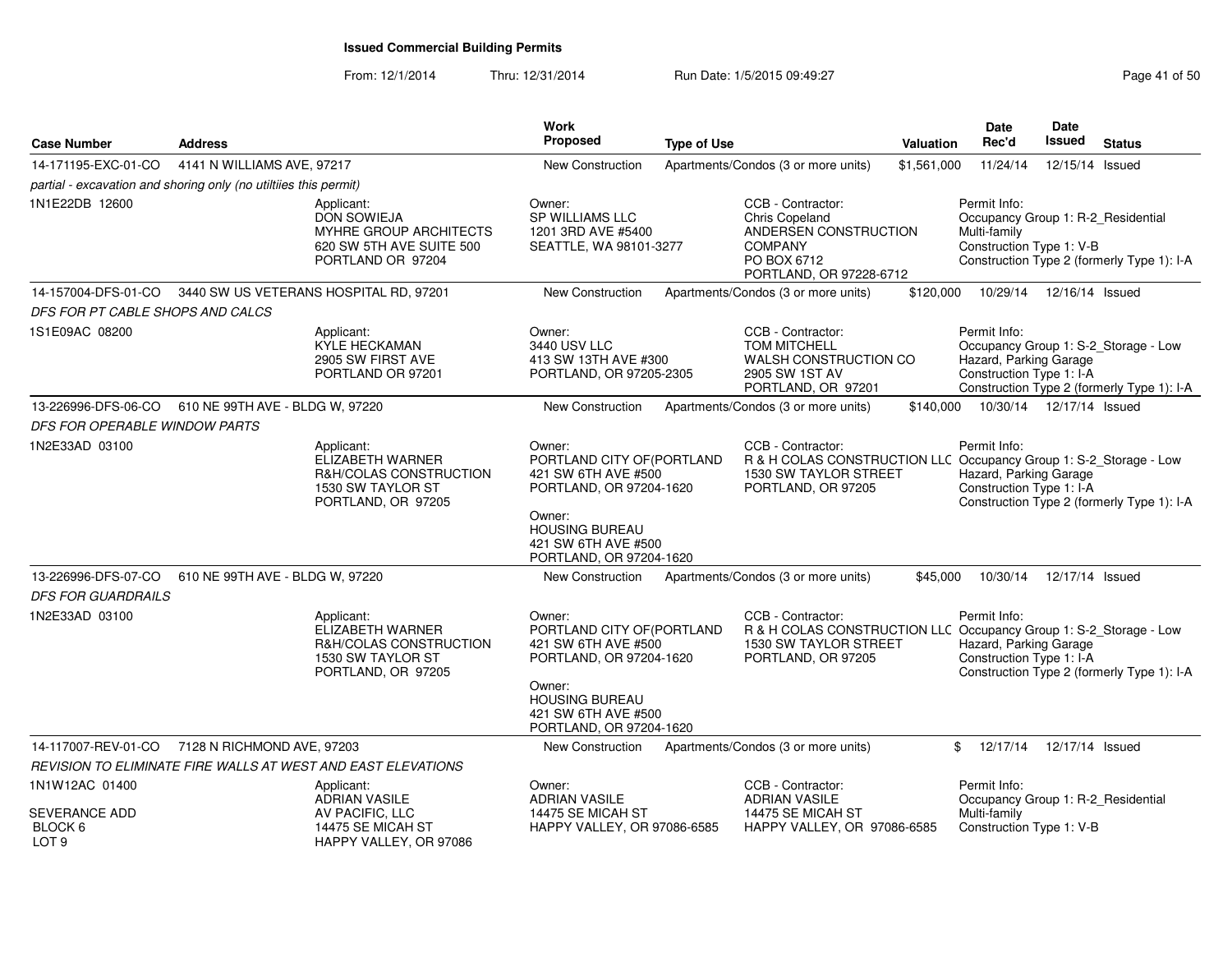|                                                  |                                   |                                                                                                                                                                                                  | Work                                                                  |                    |                                                                                            |                  | <b>Date</b>                                                                                      | <b>Date</b>     |                                            |
|--------------------------------------------------|-----------------------------------|--------------------------------------------------------------------------------------------------------------------------------------------------------------------------------------------------|-----------------------------------------------------------------------|--------------------|--------------------------------------------------------------------------------------------|------------------|--------------------------------------------------------------------------------------------------|-----------------|--------------------------------------------|
| <b>Case Number</b>                               | <b>Address</b>                    |                                                                                                                                                                                                  | <b>Proposed</b>                                                       | <b>Type of Use</b> |                                                                                            | <b>Valuation</b> | Rec'd                                                                                            | Issued          | <b>Status</b>                              |
| 13-153553-REV-03-CO                              | 700 SE CESAR E CHAVEZ BLVD, 97214 |                                                                                                                                                                                                  | New Construction                                                      |                    | Apartments/Condos (3 or more units)                                                        | \$20,000         | 9/22/14                                                                                          | 12/17/14 Issued |                                            |
|                                                  |                                   | VALUE ADDED REVISION TO ADD ROOFTOP MECHANICAL DETAILS, ENLARGE PATIOS; ADD TWO ADDITIONAL PATIOS; REVISE BIKE STORAGE AND REVISE MAIN ENTRY                                                     |                                                                       |                    |                                                                                            |                  |                                                                                                  |                 |                                            |
| 1S1E01AA 05600<br><b>PARADISE SPR FARM SUB 1</b> |                                   | Applicant:<br>SK HOFF CONSTRUCTION LLC<br>735 SW 158TH AVE                                                                                                                                       | Owner:<br><b>UDG ALDER LLC</b><br>735 SW 158TH AVE                    |                    | CCB - Contractor:<br>SK HOFF CONSTRUCTION LLC<br>735 SW 158TH AVE                          |                  | Permit Info:<br>Occupancy Group 1: R-2_Residential<br>Multi-family                               |                 |                                            |
| LOT 6-10&A TL 5600                               |                                   | BEAVERTON, OR 97006                                                                                                                                                                              | BEAVERTON, OR 97006-4952                                              |                    | BEAVERTON, OR 97006                                                                        |                  | Construction Type 1: V-A                                                                         |                 |                                            |
| 13-211977-DFS-09-CO                              | 1315 NW 11TH AVE                  |                                                                                                                                                                                                  | New Construction                                                      |                    | Apartments/Condos (3 or more units)                                                        | \$86,559         | 11/14/14                                                                                         | 12/18/14 Issued |                                            |
| DFS FOR BALCONY RAILING SHOP                     |                                   |                                                                                                                                                                                                  |                                                                       |                    |                                                                                            |                  |                                                                                                  |                 |                                            |
| 1N1E34BB 02630                                   |                                   | Applicant:<br><b>CANDICE SUND</b>                                                                                                                                                                | Owner:<br><b>BLOCK 17 HOLDINGS LLC</b>                                |                    | CCB - Contractor:<br><b>Chris Copeland</b>                                                 |                  | Permit Info:                                                                                     |                 | Occupancy Group 1: S-2_Storage - Low       |
| HOYT STREET YARDS NO 2<br>LOT 25-28              |                                   | ANDERSEN CONSTRUCTION<br>1161 NW OVERTON ST<br>PORTLAND, OR 97209                                                                                                                                | 1420 5TH AVE #3670<br>SEATTLE, WA 98101                               |                    | ANDERSEN CONSTRUCTION<br><b>COMPANY</b><br>PO BOX 6712<br>PORTLAND, OR 97228-6712          |                  | Hazard, Parking Garage<br>Construction Type 1: I-A                                               |                 | Construction Type 2 (formerly Type 1): I-A |
| 14-211482-GRD-01-CO                              | 50 NW DAVIS ST, 97209             |                                                                                                                                                                                                  | New Construction                                                      |                    | Apartments/Condos (3 or more units)                                                        | \$400,000        | 12/4/14                                                                                          | 12/19/14 Issued |                                            |
|                                                  |                                   | Partial permit to include: Parking lot demolition, installation of erosion control measures, tree cutting, site clearing, foundation excavation, and installation of engineered aggregate piers. |                                                                       |                    |                                                                                            |                  |                                                                                                  |                 |                                            |
| 1N1E34DB 00200                                   |                                   | Applicant:<br>Jennifer Jenkins<br><b>Ankrom Moisan Architects</b><br>6720 SW MACADAM AVE SUITE PORTLAND, OR 97209-3812<br>100                                                                    | Owner:<br>PORTLAND CITY OF(PDC<br>222 NW 5TH AVE                      |                    | CCB - Contractor:<br><b>R&amp;H CONSTRUCTION</b><br>1530 SW TAYLOR ST<br>PORTLAND OR 97205 |                  |                                                                                                  |                 |                                            |
|                                                  |                                   | PORTLAND OR 97219                                                                                                                                                                                |                                                                       |                    |                                                                                            |                  |                                                                                                  |                 |                                            |
| 13-114793-DFS-07-CO                              | 2004 SW JEFFERSON ST, 97201       |                                                                                                                                                                                                  | New Construction                                                      |                    | Apartments/Condos (3 or more units)                                                        | \$100,000        | 11/20/14                                                                                         | 12/19/14 Issued |                                            |
| <b>DFS FOR TRUSSES</b>                           |                                   |                                                                                                                                                                                                  |                                                                       |                    |                                                                                            |                  |                                                                                                  |                 |                                            |
| 1S1E04BA 05900                                   |                                   | Applicant:<br><b>BRIAN GRIGSBY</b><br>MILL CREEK RESIDENTIAL TRUST LLC<br>2130 SW JEFFERSON, SUITE C310 220 NW 2ND AVE #900<br>PORTLAND, OR 97205                                                | Owner:<br><b>VRS/MCRT JEFFERSON STREET</b><br>PORTLAND, OR 97209-3946 |                    |                                                                                            |                  | Permit Info:<br>Occupancy Group 1: R-2_Residential<br>Multi-family<br>Construction Type 1: III-B |                 | Construction Type 2 (formerly Type 1): I-A |
| 12-200516-REV-01-CO  13932 SE STARK ST, 97233    |                                   |                                                                                                                                                                                                  | New Construction                                                      | Assembly           |                                                                                            | \$               | 12/17/14  12/17/14  Issued                                                                       |                 |                                            |
| <b>REVISION TO LANDSCAPING PLAN</b>              |                                   |                                                                                                                                                                                                  |                                                                       |                    |                                                                                            |                  |                                                                                                  |                 |                                            |
| 1S2E02AA 07700<br>HOOD ACRES & PLAT 2 & 3        |                                   | Applicant:<br><b>STEVE HUTCHINSON</b><br>AMERICAN FILIPINO BABTIST                                                                                                                               | Owner:<br>AMERICAN FILIPINO BAPTIST<br><b>CHURCH</b>                  |                    |                                                                                            |                  | Permit Info:<br>Occupancy Group 1: A-3_Assembly -<br>General                                     |                 |                                            |
| BLOCK <sub>2</sub><br>LOT 18&19 EXC PT IN ST     |                                   | <b>CHURCH</b><br>1294 SW ROYAL ANNE AVE<br>TROUTDALE OR 97060                                                                                                                                    | 13930 SE STARK ST<br>PORTLAND, OR 97233-2144                          |                    |                                                                                            |                  | Construction Type 1: V-B                                                                         |                 | Construction Type 2 (formerly Type 1): V-B |
| 14-138009-000-00-CO                              | 4001 SW CANYON RD, 97221          |                                                                                                                                                                                                  | New Construction                                                      | Assembly           |                                                                                            | \$100,000        | 4/9/14                                                                                           | 12/19/14 Issued |                                            |
|                                                  |                                   | NEW CANOPY STRUCTURE AT ZOO, 6 FOOTINGS, ASSOCIATED SITE WORK                                                                                                                                    |                                                                       |                    |                                                                                            |                  |                                                                                                  |                 |                                            |
| 1S1E05 01400                                     |                                   | Applicant:<br>ELLIOTT VEAZEY                                                                                                                                                                     | Owner:<br><b>METRO</b>                                                |                    | CCB - Contractor:<br>TS GRAY CONSTRUCTION LLC                                              |                  | Permit Info:<br>Occupancy Group 1: A-5_Stadiums,                                                 |                 |                                            |
| SECTION 05 1S 1E<br>TL 1400 60.69 ACRES          |                                   | <b>NELSON CAPITOL CPM</b><br>1410 NW JOHNSON STREET 3RD<br><b>FLOOR</b><br>PORTLAND, OR 97209                                                                                                    | 600 NE GRAND AVE<br>PORTLAND, OR 97232-2736                           |                    | 5300 MEADOWS STE 200<br>LAKE OSWEGO, OR 97034                                              |                  | Grandstands<br>Construction Type 1: V-B                                                          |                 | Total Square Footage - Display Only: 2400  |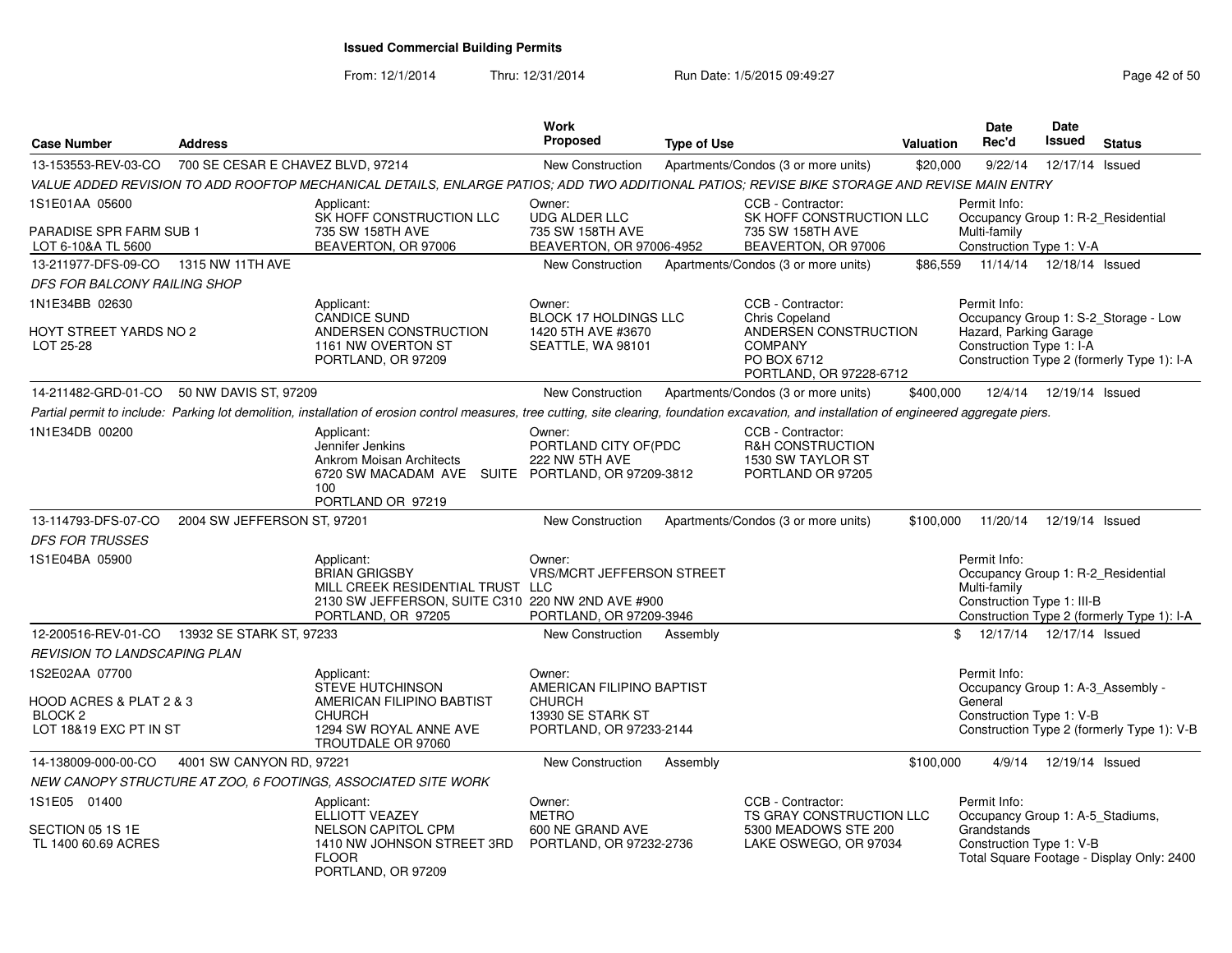| <b>Case Number</b>                                                                                                     | <b>Address</b>              |                                                                                                                                                                                                         | <b>Work</b><br>Proposed                                                                 | <b>Type of Use</b> | Valuation                                                                                                          |           | <b>Date</b><br>Rec'd                                                               | Date<br>Issued             | <b>Status</b>                                |
|------------------------------------------------------------------------------------------------------------------------|-----------------------------|---------------------------------------------------------------------------------------------------------------------------------------------------------------------------------------------------------|-----------------------------------------------------------------------------------------|--------------------|--------------------------------------------------------------------------------------------------------------------|-----------|------------------------------------------------------------------------------------|----------------------------|----------------------------------------------|
| 12-200082-000-00-CO                                                                                                    | 4321 SW ALFRED ST, 97219    |                                                                                                                                                                                                         | <b>New Construction</b>                                                                 | Assembly           |                                                                                                                    | \$104,000 | 10/30/12                                                                           | 12/19/14 Issued            |                                              |
|                                                                                                                        |                             | NEW PARKING LOT TO SERVE EXISTING MOSQUE ACROSS SW ALFRED ST: PAVING, STAIRS, LANDSCAPING AND STORMWATER FACILITY - CONNECTED TO ADJACENT LOT UNDER PERMIT 12-2                                         |                                                                                         |                    |                                                                                                                    |           |                                                                                    |                            |                                              |
| 1S1E29CB 04500                                                                                                         |                             | Applicant:<br><b>CRAIG HARRIS</b>                                                                                                                                                                       | Owner:<br>DAR MAKKAH ASSOCIATION                                                        |                    |                                                                                                                    |           |                                                                                    |                            |                                              |
| <b>HUBER TR</b><br>BLOCK 4<br>LOT 10 EXC PT IN ST<br>W 10' OF LOT 12 EXC PT IN ST<br>DEFERRED ADDITIONAL TAX LIABILITY |                             | AAI ENGINEERING<br>4875 SW GRIFFITH DRIVE STE300 PORTLAND, OR 97280<br>BEAVERTON, OR 97005                                                                                                              | P O BOX 80153                                                                           |                    |                                                                                                                    |           |                                                                                    |                            |                                              |
| 12-200093-000-00-CO                                                                                                    | 10200 SW CAPITOL HWY, 97219 |                                                                                                                                                                                                         | New Construction                                                                        | Assembly           |                                                                                                                    | \$34,000  |                                                                                    | 10/30/12  12/19/14  Issued |                                              |
|                                                                                                                        |                             | NEW SIDEWALK AND STAIRS - CONNECTED TO PARKING ON ADJACENT LOT UNDER PERMIT 12-200082-CO                                                                                                                |                                                                                         |                    |                                                                                                                    |           |                                                                                    |                            |                                              |
| 1S1E29CB 04200<br>HUBER TR                                                                                             |                             | Applicant:<br><b>CRAIG HARRIS</b><br>AAI ENGINEERING                                                                                                                                                    | Owner:<br>NORTH AMERICAN ISLAMIC TRUS'<br>PO BOX 19562                                  |                    |                                                                                                                    |           |                                                                                    |                            |                                              |
| <b>BLOCK 4</b><br>LOT <sub>6</sub><br>NELY 40' OF LOT 7                                                                |                             | 4875 SW GRIFFITH DRIVE STE300 PORTLAND, OR 97280<br>BEAVERTON, OR 97005                                                                                                                                 |                                                                                         |                    |                                                                                                                    |           |                                                                                    |                            |                                              |
| 13-225587-REV-01-CO                                                                                                    | 4455 SE 26TH AVE, 97202     |                                                                                                                                                                                                         | <b>New Construction</b>                                                                 | <b>Business</b>    |                                                                                                                    | \$        | 10/14/14                                                                           | 12/19/14 Issued            |                                              |
| REVISION TO CHANGE OVERHANG OF CANOPY FROM 13 FT TO 6 FT                                                               |                             |                                                                                                                                                                                                         |                                                                                         |                    |                                                                                                                    |           |                                                                                    |                            |                                              |
| 1S1E12CC 19000                                                                                                         |                             | Applicant:<br><b>TIM YARNOT</b>                                                                                                                                                                         | Owner:<br>2525 HOLGATE LLC                                                              |                    | CCB - Contractor:<br><b>TAPIO CONSTRUCTION INC</b>                                                                 |           | Permit Info:                                                                       |                            | Occupancy Group 1: F-1 Industrial Plant -    |
| <b>SPANTONS ADD</b><br>BLOCK <sub>2</sub><br>LOT <sub>13</sub><br>LOT 14 EXC PT IN STS                                 |                             | <b>TAPIO CONSTRUCTION</b><br>11811-C NE 72ND AVE<br>VANCOUVER, WASHINGTON<br>98686                                                                                                                      | 733 SW 2ND AVE STE 200<br>PORTLAND, OR 97204                                            |                    | PO BOX 820364<br>VANCOUVER WA 98682                                                                                |           | Factory, Mod.Hazard<br>Construction Type 1: V-B                                    |                            |                                              |
| 14-154983-DFS-01-CO                                                                                                    | 2110 NW 23RD AVE, 97210     |                                                                                                                                                                                                         | New Construction                                                                        | <b>Business</b>    |                                                                                                                    | \$4,800   |                                                                                    | 10/29/14  12/19/14  Issued |                                              |
| <b>DFS - TRUSSES</b>                                                                                                   |                             |                                                                                                                                                                                                         |                                                                                         |                    |                                                                                                                    |           |                                                                                    |                            |                                              |
| 1N1E28CB 04500                                                                                                         |                             | Applicant:<br>MIKE COYLE                                                                                                                                                                                | Owner:<br><b>CHRISTIAN LLC</b>                                                          |                    | CCB - Contractor:<br><b>PATH CONSTRUCTION</b>                                                                      |           | Permit Info:                                                                       |                            | Occupancy Group 1: F-1_Industrial Plant -    |
| NORTH PORTLAND<br><b>BLOCK 4 TL 4500</b>                                                                               |                             | <b>FASTER PERMITS</b><br>14334 NW EAGLERIDGE LANE<br>PORTLAND, OR 97229                                                                                                                                 | PO BOX 27<br>WALTERVILLE, OR 97489-0027                                                 |                    | 5331 SW MACADAM AVE #258-110<br>PORTLAND, OR 97239                                                                 |           | Factory, Mod.Hazard<br>Construction Type 1: V-B                                    |                            |                                              |
| 14-153330-000-00-CO                                                                                                    | 4645 N CHANNEL AVE          |                                                                                                                                                                                                         | New Construction                                                                        | <b>Business</b>    | \$56,349,121                                                                                                       |           |                                                                                    |                            | 5/19/14  12/18/14  Under Inspection          |
|                                                                                                                        |                             | new office tower from first floor slab (see 14-153330 FND 01 CO) storm swales, finished grading, paving and landscaping (all other site work under permits 14-153330 FND 01, FND 02, REV 01 and REV 02) |                                                                                         |                    |                                                                                                                    |           |                                                                                    |                            |                                              |
| 1N1E20 00110                                                                                                           |                             | Applicant:<br><b>KARL SCHULZ</b><br>inici Group, Inc.<br>3030 SW MOODY AVE, STE 104<br>PORTLAND OR 97201                                                                                                | Owner:<br>PORT OF PORTLAND (LEASED<br>PO BOX 3820<br>PORTLAND, OR 97208-3849            |                    | CCB - Contractor:<br><b>ERIC HOFFMAN</b><br>HOFFMAN CONSTRUCTION<br>805 SW BROADWAY STE 2100<br>PORTLAND, OR 97205 |           | Permit Info:<br>Occupancy Group 1: B_Bank, Off.,<br>Med.Off., Pub.Bldg.<br>403.2.1 |                            | Construction Type 1: I-B: reduce to II-A per |
|                                                                                                                        |                             |                                                                                                                                                                                                         | Owner:<br>DAIMLER TRUCKS NORTH<br>AMERICA LLC<br>PO BOX 3820<br>PORTLAND, OR 97208-3849 |                    |                                                                                                                    |           | 268903                                                                             |                            | Total Square Footage - Display Only:         |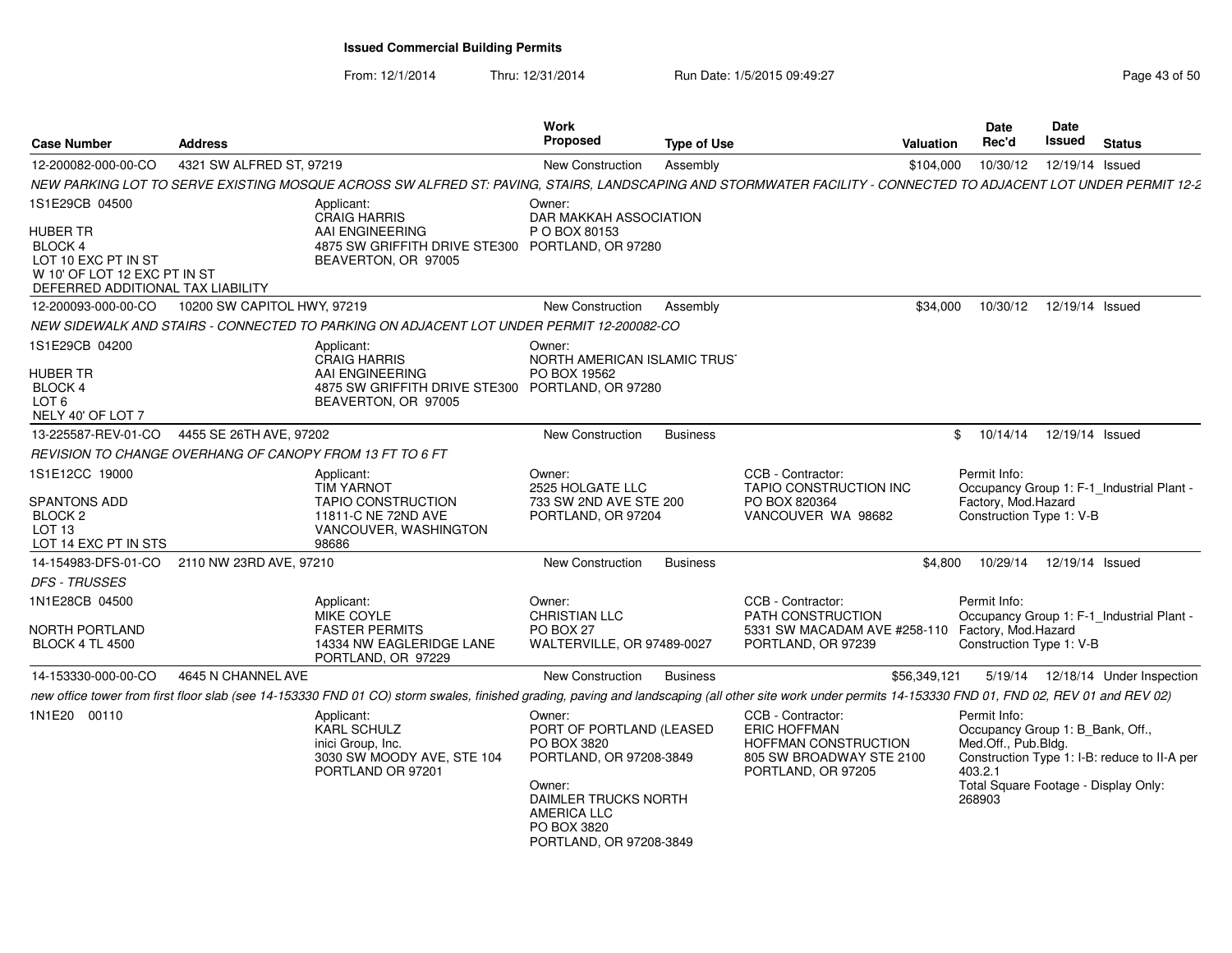From: 12/1/2014

| <b>Case Number</b>                                                                                                                                                            | <b>Address</b>             |                                                                                                                          | <b>Work</b><br>Proposed                                                                                    | <b>Type of Use</b> | <b>Valuation</b>                                                                                                | <b>Date</b><br>Rec'd                                            | <b>Date</b><br><b>Issued</b><br><b>Status</b>                                                                 |
|-------------------------------------------------------------------------------------------------------------------------------------------------------------------------------|----------------------------|--------------------------------------------------------------------------------------------------------------------------|------------------------------------------------------------------------------------------------------------|--------------------|-----------------------------------------------------------------------------------------------------------------|-----------------------------------------------------------------|---------------------------------------------------------------------------------------------------------------|
| 14-152245-REV-01-CO                                                                                                                                                           | 410 NE 28TH AVE, 97232     |                                                                                                                          | New Construction                                                                                           | <b>Business</b>    |                                                                                                                 | \$<br>12/16/14                                                  | 12/16/14 Issued                                                                                               |
|                                                                                                                                                                               |                            | REVISION TO CHANGE ROOF FRAMING. CHANGE TO STORMWATER DRYWELLS TO SIMPILER DESIGN, COST REDUCTION OF 2000.               |                                                                                                            |                    |                                                                                                                 |                                                                 |                                                                                                               |
| 1N1E36CB 00600<br><b>HAWTHORNES 1ST ADD</b><br>BLOCK <sub>8</sub><br>S 1/2 OF LOT 11&12                                                                                       |                            | Applicant:<br><b>JULIA WOOD</b><br><b>JULIA WOOD ARCHITECT</b><br>333 S STATE ST SUITE V-192<br>LAKE OSWEGO, OR 97034    | Owner:<br>NICOLLE M DIRKS<br>410 NE 28TH AVE<br>PORTLAND, OR 97232                                         |                    | CCB - Contractor:<br>WHITE DOG RESTORATIONS INC<br>4915 NE 16TH AVE<br>PORTLAND, OR 97211                       | Permit Info:<br>Med.Off., Pub.Bldg.<br>Construction Type 1: V-B | Occupancy Group 1: B_Bank, Off.,                                                                              |
| 13-225587-DFS-01-CO                                                                                                                                                           | 4455 SE 26TH AVE, 97202    |                                                                                                                          | <b>New Construction</b>                                                                                    | <b>Business</b>    | \$3.400                                                                                                         | 10/14/14                                                        | 12/12/14 Issued                                                                                               |
| <b>DFS FOR TRUSSES</b>                                                                                                                                                        |                            |                                                                                                                          |                                                                                                            |                    |                                                                                                                 |                                                                 |                                                                                                               |
| 1S1E12CC 19000<br><b>SPANTONS ADD</b><br>BLOCK <sub>2</sub><br>LOT <sub>13</sub>                                                                                              |                            | Applicant:<br><b>TIM YARNOT</b><br><b>TAPIO CONSTRUCTION</b><br>11811-C NE 72ND AVE<br>VANCOUVER, WASHINGTON             | Owner:<br>2525 HOLGATE LLC<br>733 SW 2ND AVE STE 200<br>PORTLAND, OR 97204                                 |                    | CCB - Contractor:<br><b>TAPIO CONSTRUCTION INC</b><br>PO BOX 820364<br>VANCOUVER WA 98682                       | Permit Info:<br>Factory, Mod.Hazard<br>Construction Type 1: V-B | Occupancy Group 1: F-1 Industrial Plant -                                                                     |
| LOT 14 EXC PT IN STS                                                                                                                                                          |                            | 98686                                                                                                                    |                                                                                                            |                    |                                                                                                                 |                                                                 |                                                                                                               |
| 13-149527-DFS-02-CO 9555 NE ALDERWOOD RD, 97220                                                                                                                               |                            |                                                                                                                          | New Construction                                                                                           | <b>Business</b>    | \$15,000                                                                                                        | 12/9/14                                                         | 12/9/14 Issued                                                                                                |
|                                                                                                                                                                               |                            | DFS 2 : RTU ATTACHMENTSWAREHOUSE SHELL ONLY ***NO OCCUPATION UNDER THIS PERMIT***                                        |                                                                                                            |                    |                                                                                                                 |                                                                 |                                                                                                               |
| 1N2E16 00100                                                                                                                                                                  |                            | Applicant:<br><b>RYAN WESTON</b><br><b>GROUP MACKENZIE</b><br>1515 SE WATER AVE, #100<br>PORTLAND, OR 97214              | Owner:<br>PORT OF PORTLAND<br>PO BOX 3529<br>PORTLAND, OR 97208-3529                                       |                    | CCB - Contractor:<br>PERLO CONSTRUCTION GROUP<br><b>INC</b><br>7190 SW SANDBURG ST<br>PORTLAND, OR 97223        | Permit Info:<br>Construction Type 1: V-B                        | Occupancy Group 1: S-1_Storage -<br>Moderate Hazard, Warehouse                                                |
| 14-154983-REV-01-CO 2110 NW 23RD AVE, 97210                                                                                                                                   |                            |                                                                                                                          | <b>New Construction</b>                                                                                    | <b>Business</b>    |                                                                                                                 | \$<br>12/8/14                                                   | 12/8/14 Issued                                                                                                |
|                                                                                                                                                                               |                            | REVISION-REVISE DESIGN CRITERIA FOR THE SNOW LOAD-CHANGE THIS FROM 70PSF TO 25PSF                                        |                                                                                                            |                    |                                                                                                                 |                                                                 |                                                                                                               |
| 1N1E28CB 04500<br>NORTH PORTLAND<br><b>BLOCK 4 TL 4500</b>                                                                                                                    |                            | Applicant:<br>MIKE COYLE<br><b>FASTER PERMITS</b><br>14334 NW EAGLERIDGE LANE<br>PORTLAND, OR 97229                      | Owner:<br><b>CHRISTIAN LLC</b><br>PO BOX 27<br>WALTERVILLE, OR 97489-0027                                  |                    | CCB - Contractor:<br>PATH CONSTRUCTION<br>5331 SW MACADAM AVE #258-110<br>PORTLAND, OR 97239                    | Permit Info:<br>Factory, Mod.Hazard<br>Construction Type 1: V-B | Occupancy Group 1: F-1 Industrial Plant -                                                                     |
| 14-108226-DFS-03-CO                                                                                                                                                           | 3529 N WILLIAMS AVE, 97227 |                                                                                                                          | New Construction                                                                                           | <b>Business</b>    | \$20,000                                                                                                        | 9/4/14                                                          | 12/8/14 Issued                                                                                                |
| DFS FOR MECHANICAL EQUIPMENT ANCHORING CALCULATIONS                                                                                                                           |                            |                                                                                                                          |                                                                                                            |                    |                                                                                                                 |                                                                 |                                                                                                               |
| 1N1E22DC 14100                                                                                                                                                                |                            | Applicant:<br>Mike McGrew<br><b>R&amp;H Construction</b><br>32 NE FREMONT<br>PORTLAND OR 97212                           | Owner:<br>KARUNA PROPERTIES II LLC<br>3013 NE 9TH AVE<br>PORTLAND, OR 97212                                |                    | CCB - Contractor:<br>R & H CONSTRUCTION<br><b>1530 SW TAYLOR STREET</b><br>PORTLAND, OR 97205                   | Permit Info:<br>General<br>Construction Type 1: I-A             | Occupancy Group 1: A-3_Assembly -<br>Construction Type 2 (formerly Type 1): I-A                               |
| 13-108534-DFS-02-CO 146 N GERTZ RD. 97217                                                                                                                                     |                            |                                                                                                                          | <b>New Construction</b>                                                                                    | <b>Business</b>    | \$188,000                                                                                                       | 12/8/14                                                         | 12/8/14 Final                                                                                                 |
| DFS 2 -Shop building - steel joists and girders                                                                                                                               |                            |                                                                                                                          |                                                                                                            |                    |                                                                                                                 |                                                                 |                                                                                                               |
| 1N1E03D 00200<br>SECTION 03 1N 1E<br>TL 200 24.64 ACRES<br><b>LAND &amp; IMPS</b><br>SPLIT LEVY & SPLIT MAP R146538<br>(R204703600)<br>SEE R314443 (R941032061) FOR BILLBOARD |                            | Applicant:<br><b>Calvin Mertz</b><br>FURST CONSTRUCTION<br><b>COMPANY INC</b><br>10138 S 460 W<br>SOUTH JORDAN, UT 84095 | Owner:<br>OLD DOMINION FREIGHT LINE INC Calvin Mertz<br>500 OLD DOMINION WAY<br>THOMASVILLE, NC 27360-8923 |                    | CCB - Contractor:<br><b>FURST CONSTRUCTION</b><br><b>COMPANY INC</b><br>10138 S 460 W<br>SOUTH JORDAN, UT 84095 | Permit Info:<br>Construction Type 1: II-B                       | Occupancy Group 1: S-1_Storage -<br>Moderate Hazard, Warehouse<br>Construction Type 2 (formerly Type 1): II-B |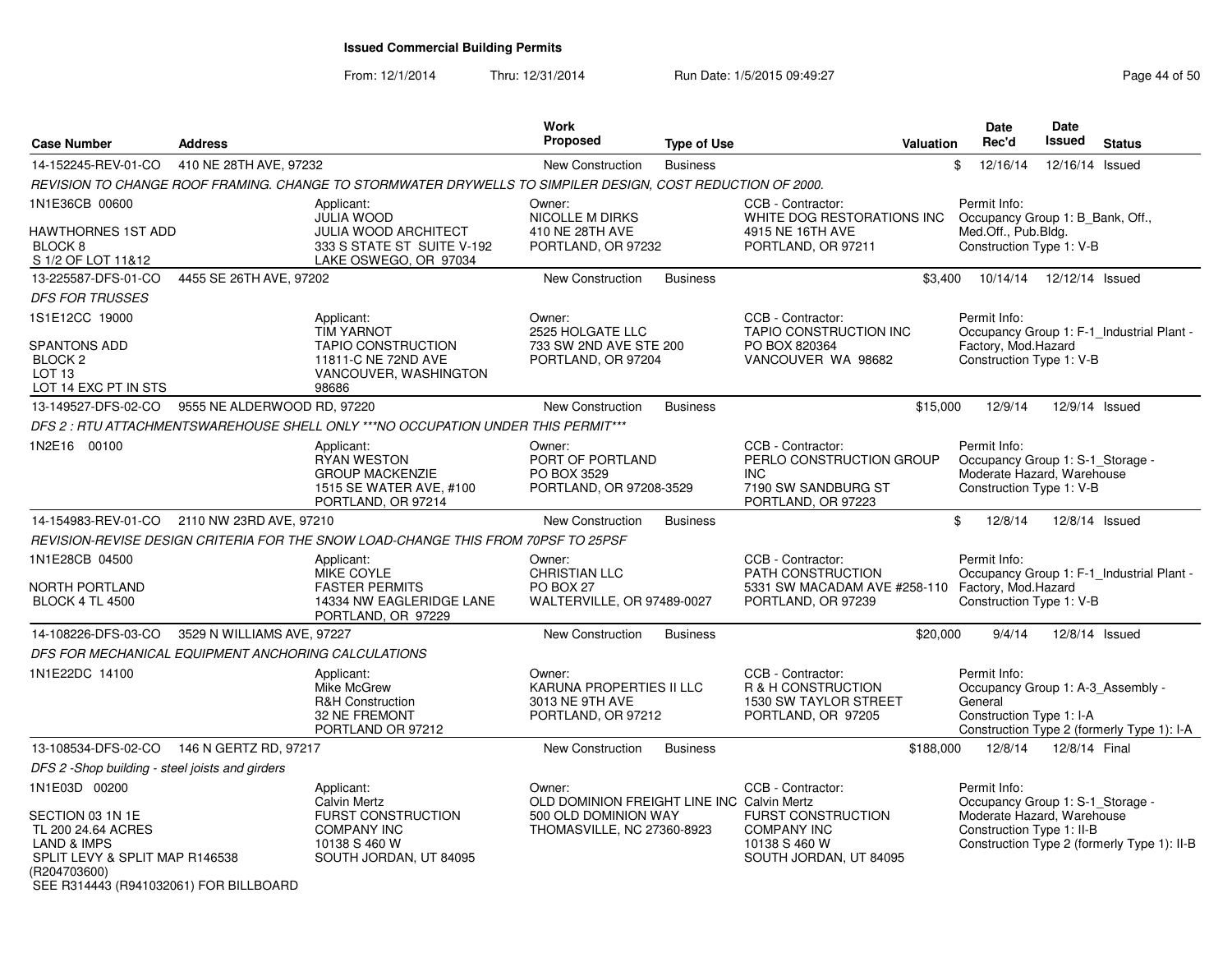| <b>Case Number</b>                                                                                                                                                            | <b>Address</b>         |                                                                                                                                                                                                      | <b>Work</b><br><b>Proposed</b>                                                                             | <b>Type of Use</b> |                                                                                                                                                               | Valuation    | <b>Date</b><br>Rec'd                                                                                         | Date<br>Issued | <b>Status</b>                                |
|-------------------------------------------------------------------------------------------------------------------------------------------------------------------------------|------------------------|------------------------------------------------------------------------------------------------------------------------------------------------------------------------------------------------------|------------------------------------------------------------------------------------------------------------|--------------------|---------------------------------------------------------------------------------------------------------------------------------------------------------------|--------------|--------------------------------------------------------------------------------------------------------------|----------------|----------------------------------------------|
| 13-108530-DFS-02-CO                                                                                                                                                           | 146 N GERTZ RD, 97217  |                                                                                                                                                                                                      | New Construction                                                                                           | <b>Business</b>    |                                                                                                                                                               | \$940        | 12/8/14                                                                                                      | 12/8/14 Final  |                                              |
| dfs 02 - girders for cross dock building                                                                                                                                      |                        |                                                                                                                                                                                                      |                                                                                                            |                    |                                                                                                                                                               |              |                                                                                                              |                |                                              |
| 1N1E03D 00200<br>SECTION 03 1N 1E<br>TL 200 24.64 ACRES<br><b>LAND &amp; IMPS</b><br>SPLIT LEVY & SPLIT MAP R146538<br>(R204703600)<br>SEE R314443 (R941032061) FOR BILLBOARD |                        | Applicant:<br>Calvin Mertz<br>FURST CONSTRUCTION<br><b>COMPANY INC</b><br>10138 S 460 W<br>SOUTH JORDAN, UT 84095                                                                                    | Owner:<br>OLD DOMINION FREIGHT LINE INC Calvin Mertz<br>500 OLD DOMINION WAY<br>THOMASVILLE, NC 27360-8923 |                    | CCB - Contractor:<br>FURST CONSTRUCTION<br>COMPANY INC<br>10138 S 460 W<br>SOUTH JORDAN, UT 84095                                                             |              | Permit Info:<br>Occupancy Group 1: S-1_Storage<br>Moderate Hazard, Warehouse<br>Construction Type 1: II-B    |                | Construction Type 2 (formerly Type 1): II-B  |
| 13-185405-REV-01-CO 8300 SE MCLOUGHLIN BLVD                                                                                                                                   |                        |                                                                                                                                                                                                      | New Construction                                                                                           | <b>Business</b>    |                                                                                                                                                               | $\mathbb{S}$ | 12/5/14                                                                                                      |                | 12/5/14 Issued                               |
|                                                                                                                                                                               |                        | ***REVISION : Redesign of southeast corner of lot to accommodate bus turnaround movements. Includes modifications to stormwater planters, landscape areas, pavement and curbs.*** ACCESS ROAD AND PA |                                                                                                            |                    |                                                                                                                                                               |              |                                                                                                              |                |                                              |
|                                                                                                                                                                               |                        | Applicant:<br>KAREN KARLSSON<br><b>KLK CONSULTING</b><br>906 NW 23RD AVE<br>PORTLAND, OR 97210                                                                                                       | Owner:<br>OREGON WORSTED CO<br>9701 SE MCLOUGHLIN BLVD<br>MILWAUKIE, OR 97222                              |                    | CCB - Contractor:<br><b>Bill Bruce</b><br>STACY & WITBECK INC/MOWAT<br>CONSTRUCTION CO A JOINT<br><b>VENTURE</b><br>403 SE CARUTHERS ST<br>PORTLAND, OR 97214 |              | Permit Info:<br>Occupancy Group 1: U_Private<br>Garage\Utility Misc.<br>Construction Type 1: V-B             |                |                                              |
| 13-183186-REV-02-CO                                                                                                                                                           | 18200 NE RIVERSIDE PKY |                                                                                                                                                                                                      | New Construction                                                                                           | <b>Business</b>    |                                                                                                                                                               | \$           | 10/3/14                                                                                                      | 12/1/14 Final  |                                              |
|                                                                                                                                                                               |                        | REVISION 2 : REVISED DRAWINGS TO ACCOMADATE CHANGES IN DFS 2 FOR JIB CRANE@ 40,000 SF office/shop/warehouse for logging equipment sales and repair and storage.                                      |                                                                                                            |                    |                                                                                                                                                               |              |                                                                                                              |                |                                              |
| 1N3E20C 01402<br>PARTITION PLAT 2012-31<br>LOT <sub>2</sub><br><b>ENTERPRISE ZONE EXEMPTION</b><br>POTENTIAL ADDITIONAL TAX                                                   |                        | Applicant:<br><b>ERICA JANKOWSKI</b><br><b>GROUP MACKENZIE</b><br>1515 SE WATER AVE STE 100<br>PORTLAND, OR 97214                                                                                    | Owner:<br>TRIAD MACHINERY INC<br>18200 NE RIVERSIDE PKWY<br>PORTLAND, OR 97230-5178                        |                    |                                                                                                                                                               |              | Permit Info:<br>Occupancy Group 1: S-1_Storage -<br>Moderate Hazard, Warehouse<br>Construction Type 1: III-B |                | Construction Type 2 (formerly Type 1): III-B |
| 13-183186-DFS-02-CO                                                                                                                                                           | 18200 NE RIVERSIDE PKY |                                                                                                                                                                                                      | New Construction                                                                                           | <b>Business</b>    |                                                                                                                                                               | \$1,000      | 5/23/14                                                                                                      | 12/1/14 Final  |                                              |
| DFS 2: ANCHORING FOR JIB CRANE                                                                                                                                                |                        |                                                                                                                                                                                                      |                                                                                                            |                    |                                                                                                                                                               |              |                                                                                                              |                |                                              |
| 1N3E20C 01402<br>PARTITION PLAT 2012-31<br>LOT <sub>2</sub><br><b>ENTERPRISE ZONE EXEMPTION</b><br>POTENTIAL ADDITIONAL TAX                                                   |                        | Applicant:<br><b>ERICA JANKOWSKI</b><br><b>GROUP MACKENZIE</b><br>1515 SE WATER AVE STE 100<br>PORTLAND, OR 97214                                                                                    | Owner:<br>TRIAD MACHINERY INC<br>18200 NE RIVERSIDE PKWY<br>PORTLAND, OR 97230-5178                        |                    |                                                                                                                                                               |              | Permit Info:<br>Occupancy Group 1: S-1 Storage -<br>Moderate Hazard, Warehouse<br>Construction Type 1: III-B |                | Construction Type 2 (formerly Type 1): III-B |
| 13-164353-REV-06-CO 3530 N VANCOUVER AVE, 97227                                                                                                                               |                        |                                                                                                                                                                                                      | New Construction                                                                                           | <b>Business</b>    |                                                                                                                                                               | \$           | 12/1/14                                                                                                      | 12/1/14 Final  |                                              |
|                                                                                                                                                                               |                        | REVISION TO DELETE CONSTRUCTION OF SE COURTYARD AREA (LANDSCAPING ETC) AND SIDEWALKS (LANDINGS TO REMAIN); (Reviewed and approved under 14-186937-CO Karuna II)                                      |                                                                                                            |                    |                                                                                                                                                               |              |                                                                                                              |                |                                              |
| 1N1E22DC 14300                                                                                                                                                                |                        | Applicant:<br>Jeff Vincent                                                                                                                                                                           | Owner:<br><b>DECO DINER LLC</b>                                                                            |                    | CCB - Contractor:<br>KAISER GROUP LLC                                                                                                                         |              | Permit Info:<br>Occupancy Group 1: A-2 Restaurant                                                            |                |                                              |
| <b>ALBINA HMSTD</b><br>BLOCK 30<br>LOT 11&12                                                                                                                                  |                        | Deco Diner LLC<br>5229 N Mlk Blvd Suite #101<br>Portland, OR 97211                                                                                                                                   | 5229 NE M L KING BLVD<br>PORTLAND, OR 97211                                                                |                    | 5229 NE M L KING JR BLVD, STE<br>101<br>PORTLAND OR 97211                                                                                                     |              | Construction Type 1: III-A                                                                                   |                | Construction Type 2 (formerly Type 1): III-A |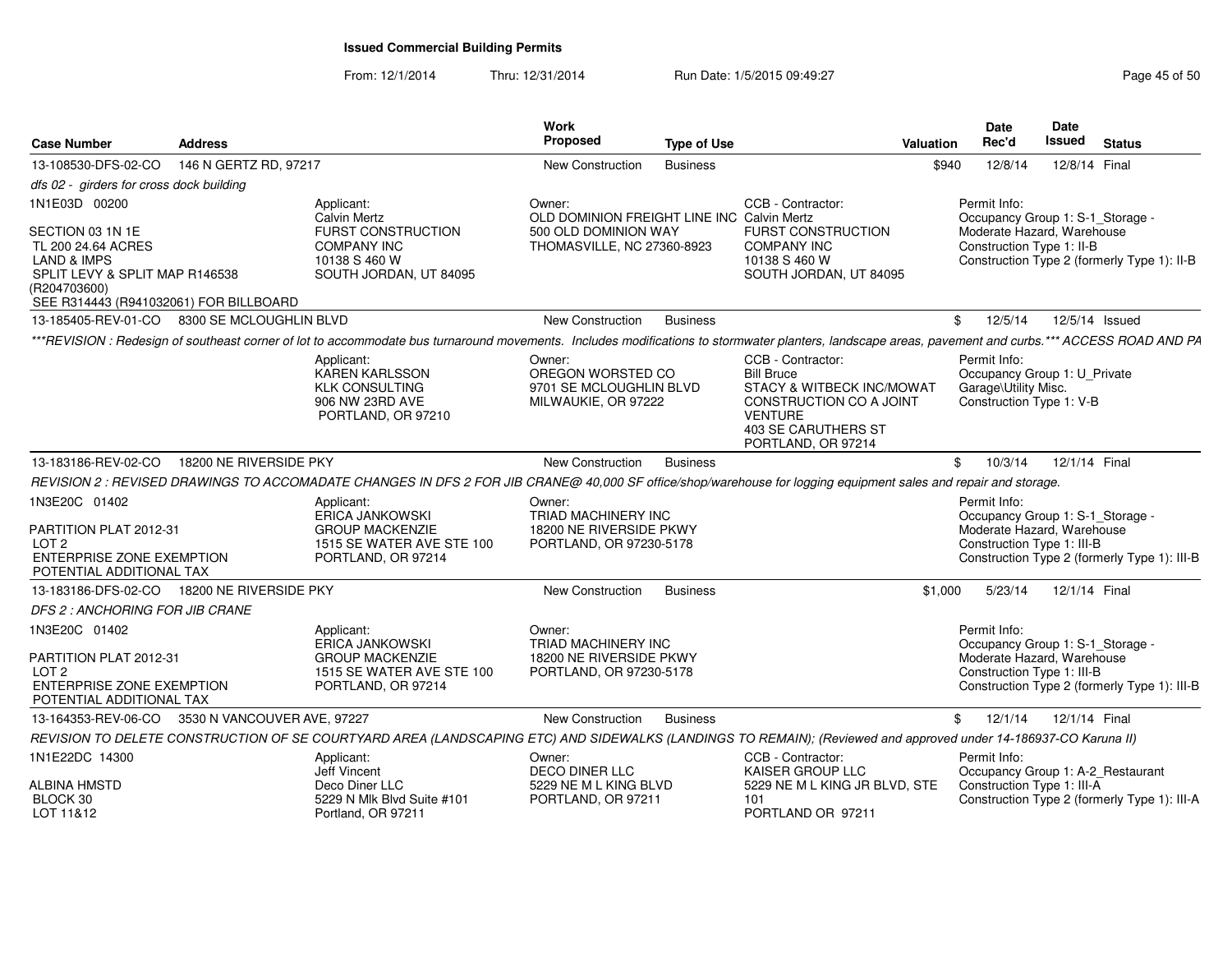| <b>Case Number</b>                                                                                                                 | <b>Address</b>                                   |                                                                                                            | Work<br>Proposed                                                                       | <b>Type of Use</b> |                                                                                                                     | Valuation | <b>Date</b><br>Rec'd                                                                                | <b>Date</b><br><b>Issued</b> | <b>Status</b>                               |
|------------------------------------------------------------------------------------------------------------------------------------|--------------------------------------------------|------------------------------------------------------------------------------------------------------------|----------------------------------------------------------------------------------------|--------------------|---------------------------------------------------------------------------------------------------------------------|-----------|-----------------------------------------------------------------------------------------------------|------------------------------|---------------------------------------------|
| 14-150191-DFS-03-CO                                                                                                                | 1455 NW IRVING ST, 97209                         |                                                                                                            | New Construction                                                                       | <b>Business</b>    |                                                                                                                     | \$600,000 | 11/17/14                                                                                            | 12/29/14 Issued              |                                             |
| <b>DFS FOR POST TENSION SYSTEM</b>                                                                                                 |                                                  |                                                                                                            |                                                                                        |                    |                                                                                                                     |           |                                                                                                     |                              |                                             |
| 1N1E33AD 02300                                                                                                                     |                                                  | Applicant:<br>jake Margheim                                                                                | Owner:<br>14TH & IRVING LLC                                                            |                    | CCB - Contractor:<br><b>HOWARD S WRIGHT</b>                                                                         |           |                                                                                                     |                              |                                             |
| <b>COUCHS ADD</b><br>BLOCK 123<br>INC PT VAC ST LOT 1&2<br>LOT 3&4                                                                 |                                                  | Howard S Wright                                                                                            | 101 SW MAIN ST #1100<br>PORTLAND, OR 97204-3219                                        |                    | <b>CONSTRUCTORS LP</b><br>P.O. BOX 3764<br>SEATTLE, WA 98124                                                        |           |                                                                                                     |                              |                                             |
|                                                                                                                                    | 13-160382-REV-01-CO 2719 NE SANDY BLVD, 97232    |                                                                                                            | New Construction                                                                       | <b>Business</b>    |                                                                                                                     |           | 12/19/14<br>\$                                                                                      |                              | 12/19/14 Under Inspection                   |
|                                                                                                                                    |                                                  | REVISION TO CHANGE FROM 1 (15FT) DRYWELL TO 3 (5FT) DRYWELLS                                               |                                                                                        |                    |                                                                                                                     |           |                                                                                                     |                              |                                             |
| 1N1E36BC 12100<br><b>SULLIVANS ADD</b><br>BLOCK <sub>27</sub><br>LOT 1-3 EXC PT IN ST<br>LOT 7 EXC PT IN ST<br>LOT 8 EXC PT IN STS |                                                  | Applicant:<br><b>Brett Schulz</b><br>1111 E BURNSIDE SREET, STE. 30: 3435 NE 45TH AVE<br>PORTLAND OR 97214 | Owner:<br>THE ZIPPER 27TH<br>PORTLAND, OR 97213<br>Owner:<br><b>SANDY LLC</b>          |                    | CCB - Contractor:<br><b>BRIAN SCOTT BACHELOR</b><br>3334 NE 45TH AVE<br>PORTLAND, OR 97213                          |           | Permit Info:<br>Occupancy Group 1: B_Bank, Off.,<br>Med.Off., Pub.Bldg.<br>Construction Type 1: V-B |                              | Construction Type 2 (formerly Type 1): V-B  |
|                                                                                                                                    |                                                  |                                                                                                            | 3435 NE 45TH AVE<br>PORTLAND, OR 97213                                                 |                    |                                                                                                                     |           |                                                                                                     |                              |                                             |
| 13-115738-DFS-08-CO                                                                                                                | 11800 NE SHAVER ST, 97220                        |                                                                                                            | <b>New Construction</b>                                                                | Educational        |                                                                                                                     | \$130,000 | 12/31/14                                                                                            | 12/31/14 Issued              |                                             |
| DFS 08 - Skylights                                                                                                                 |                                                  |                                                                                                            |                                                                                        |                    |                                                                                                                     |           |                                                                                                     |                              |                                             |
| 1N2E22DD 00200<br>SECTION 22 1N 2E<br>TL 200 14.53 ACRES                                                                           |                                                  | Applicant:<br>RUSS KAUFMAN<br><b>TODD CONSTRUCTION</b><br><b>PO BOX 949</b><br>TUALATIN OR 97062           | Owner:<br>SCHOOL DISTRICT NO 3 M CO<br>10636 NE PRESCOTT ST<br>PORTLAND, OR 97220-2648 |                    | CCB - Contractor:<br><b>LARRY KENNEBECK</b><br>TODD CONSTRUCTION INC<br><b>PO BOX 949</b><br>TUALATIN, OR 970620949 |           | Permit Info:<br>Occupancy Group 1: E_School<br>Construction Type 1: II-B                            |                              | Construction Type 2 (formerly Type 1): II-B |
| 14-114252-DFS-03-CO                                                                                                                | 6511 N PORTSMOUTH AVE, 97203                     |                                                                                                            | New Construction                                                                       | Educational        |                                                                                                                     | \$150,000 | 8/13/14                                                                                             |                              | 12/2/14 Issued                              |
| <b>DFS FOR FIREPROOFING</b>                                                                                                        |                                                  |                                                                                                            |                                                                                        |                    |                                                                                                                     |           |                                                                                                     |                              |                                             |
| 1N1E18AB 02800                                                                                                                     |                                                  | Applicant:<br><b>Brett McCov</b><br>Skanska<br>222 SW Columbia St, Suite 300<br>Portland, OR 97201         | Owner:<br>UNIVERSITY OF PORTLAND<br>5000 N WILLAMETTE BLVD<br>PORTLAND, OR 97203-5798  |                    | CCB - Contractor:<br><b>SKANSKA USA</b><br>222 SW Columbia St., Suite 300<br>Portland, OR 97201                     |           | Permit Info:<br>Occupancy Group 1: A-3 Assembly -<br>General<br>Construction Type 1: II-A           |                              |                                             |
| 13-196687-DFS-01-CO                                                                                                                | 6936 N FATHOM ST, 97217                          |                                                                                                            | New Construction                                                                       | Factory/Industrial |                                                                                                                     | \$30,000  | 7/9/14                                                                                              | 12/3/14 Final                |                                             |
|                                                                                                                                    | DFS FOR UNDERGROUND PRECAST CONCRETE WATER TANKS |                                                                                                            |                                                                                        |                    |                                                                                                                     |           |                                                                                                     |                              |                                             |
| 1N1E17B 00200                                                                                                                      |                                                  | Applicant:<br><b>ROD GRAHAM</b>                                                                            | Owner:<br>FREIGHTLINER CORPORATION                                                     |                    |                                                                                                                     |           | Permit Info:<br>Occupancy Group 1: S-1_Storage -                                                    |                              |                                             |
| SECTION 17 1N 1E<br>TL 200 24.90 ACRES<br>LAND & IMPS SEE R646162 (R941170881)<br>FOR MACH & EQUIP                                 |                                                  | <b>GEN ARCHITECTS, INC</b><br>11001 SW RIVERSIDE DR<br>PORTLAND OR 97219                                   | PO BOX 3820<br>PORTLAND, OR 97208-3820                                                 |                    |                                                                                                                     |           | Moderate Hazard, Warehouse<br>Construction Type 1: V-B                                              |                              |                                             |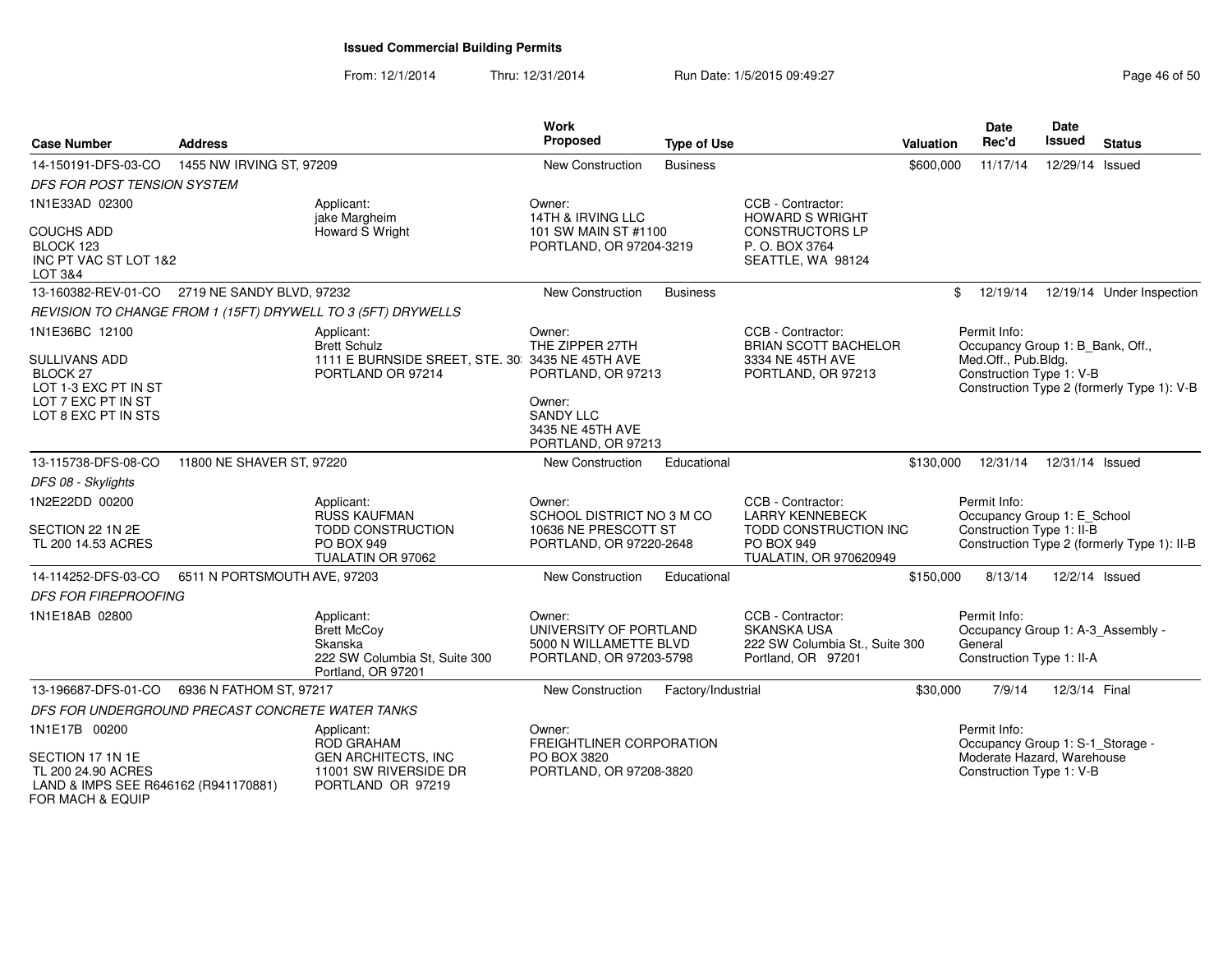| <b>Case Number</b>                                                                                                                       | <b>Address</b>                                   |                                                                                                                                                                                         | Work<br><b>Proposed</b>                                                             | Type of Use         |                                                                                                              | Valuation    | <b>Date</b><br>Rec'd                                                                                               | <b>Date</b><br>Issued    | <b>Status</b>                             |
|------------------------------------------------------------------------------------------------------------------------------------------|--------------------------------------------------|-----------------------------------------------------------------------------------------------------------------------------------------------------------------------------------------|-------------------------------------------------------------------------------------|---------------------|--------------------------------------------------------------------------------------------------------------|--------------|--------------------------------------------------------------------------------------------------------------------|--------------------------|-------------------------------------------|
| 14-180747-000-00-CO                                                                                                                      | 6455 NE 82ND AVE, 97218                          |                                                                                                                                                                                         | <b>New Construction</b>                                                             | Hazardous           |                                                                                                              | \$70,000     | 7/8/14                                                                                                             | 12/19/14 Issued          |                                           |
|                                                                                                                                          |                                                  | REINSTATE FLEET FUELING STATION. NEW CONCRETE SLAB. SEPARATE PERMIT THROUGH FIRE MARSHAL'S OFFICE TO INSTALL TWO LIQUID PROPANE GAS DISPENSING TANKS AND LINE TO                        |                                                                                     |                     |                                                                                                              |              |                                                                                                                    |                          |                                           |
| 1N2E17DA 00100<br>SECTION 17 1N 2E                                                                                                       |                                                  | Applicant:<br><b>KARL BIRKY</b><br>PROJECT DELIVERY GROUP LLC                                                                                                                           | Owner:<br><b>JAMES T CASSAN</b><br>2737 78TH AVE SE #201                            |                     | CCB - Contractor:<br>BLUE STAR GAS ASSOCIATES CO Occupancy Group 1: M_Store, Service<br>880 NORTH WRIGHT RD  |              | Permit Info:<br>Station                                                                                            |                          |                                           |
| TL 100 4.42 ACRES                                                                                                                        |                                                  |                                                                                                                                                                                         | MERCER ISLAND, WA 98040<br>Owner:                                                   |                     | SANTA ROSA, CA 95407                                                                                         |              | Construction Type 1: V-B                                                                                           |                          | Total Square Footage - Display Only: 1300 |
|                                                                                                                                          |                                                  |                                                                                                                                                                                         | <b>DORIS O CASSAN</b><br>2737 78TH AVE SE #201<br>MERCER ISLAND, WA 98040           |                     |                                                                                                              |              |                                                                                                                    |                          |                                           |
|                                                                                                                                          | 14-195987-REV-01-CO 8420 SW 24TH AVE, 97219      |                                                                                                                                                                                         | New Construction                                                                    | Mercantile          |                                                                                                              |              | \$11/19/14                                                                                                         | 12/3/14 Issued           |                                           |
|                                                                                                                                          |                                                  | REVISION - MOVE UNDERGROUND FUEL STORAGE TANKS FROM SOUTH SIDE OF CANOPY TO NORTH SIDE OF CANOPY; IRRIGATION CONNECTION WAS MOVED TO UTILIZE IRRIGATION ONLY N                          |                                                                                     |                     |                                                                                                              |              |                                                                                                                    |                          |                                           |
| 1S1E21CC 02900<br>ALDER SPRINGS                                                                                                          |                                                  | Applicant:<br><b>JAKE TATE</b><br>ANDERSON WAHLEN AND                                                                                                                                   | Owner:<br>FRED MEYER STORES INC<br><b>1014 VINE ST</b>                              |                     | CCB - Contractor:<br>ENGINEERED STRUCTURES INC<br>12400 W OVERLAND RD                                        |              | Permit Info:<br>Station                                                                                            |                          | Occupancy Group 1: M Store, Service       |
| BLOCK <sub>7</sub><br>LOT 1&2 EXC PT IN ST<br>LOT <sub>3</sub><br>INC PT VAC ST LOT 4&5: LOT 18-21 EXC PT<br>IN ST: LOT 22 EXC PT IN STS |                                                  | <b>ASSOCIATES</b><br>2010 NORTH REDWOOD ROAD<br>SALT LAKE CITY UT 84116                                                                                                                 | CINCINNATI, OH 45202                                                                |                     | <b>BOISE, ID 83709</b>                                                                                       |              | Construction Type 1: V-B                                                                                           |                          |                                           |
|                                                                                                                                          | 14-117981-REV-01-CO   6363 SW CAPITOL HWY, 97201 |                                                                                                                                                                                         | New Construction                                                                    | Mercantile          |                                                                                                              | \$19,177     | 10/1/14                                                                                                            | 12/11/14 Issued          |                                           |
|                                                                                                                                          |                                                  | ADDED VALUE REVISION - ADD 3 NEW RESTROOMS, REMOVE MEZZANINE IN TENANT SPACE A. ENTRY DOORS RECONFIGURED FOR SPACES B & C. REMOVE 3 SKYLIGHTS AND RELOCATE 1. E                         |                                                                                     |                     |                                                                                                              |              |                                                                                                                    |                          |                                           |
| 1S1E16CD 01800                                                                                                                           |                                                  | Applicant:<br><b>JASON DIDION</b><br>RICHARD BROWN ARCHITECT AIA PO BOX 80885<br>239 NW 13TH AVE ROOM 305<br>PORTLAND, OR 97209                                                         | Owner:<br><b>WARDIN INVESTMENT CO</b><br>PORTLAND, OR 97280-1885                    |                     | CCB - Contractor:<br><b>ROB YORKE</b><br>YORKE & CURTIS INC<br>4480 SW 101 ST AVE<br>BEAVERTON, OR 970053427 |              | Permit Info:<br>Station<br>Construction Type 1: V-B                                                                |                          | Occupancy Group 1: M_Store, Service       |
| 13-187684-000-00-CO                                                                                                                      | 16050 NE HALSEY ST                               |                                                                                                                                                                                         | New Construction                                                                    | Special Residential |                                                                                                              | \$2,159,812  |                                                                                                                    | 8/1/13  12/29/14  Issued |                                           |
|                                                                                                                                          |                                                  | NEW 2 STORY, 30 BED RESIDENTIAL CARE FACILITY PROVIDING MEMORY CARE, TO BE BUILT ON VACANT LOT****Septic decommissioning required prior to foundations. Call inspection code 842 to req |                                                                                     |                     |                                                                                                              |              |                                                                                                                    |                          |                                           |
| 1N2E36AA 00301                                                                                                                           |                                                  | Applicant:<br>EDWARD RADULESCU                                                                                                                                                          | Owner:<br><b>STELICA MALOS</b>                                                      |                     | CCB - Contractor:<br>E & M CONSTRUCTORS LLC                                                                  |              | Permit Info:                                                                                                       |                          | Occupancy Group 1: SR-2 SPEC.RES.         |
| PARTITION PLAT 2002-128<br>LOT <sub>1</sub>                                                                                              |                                                  | EPR DESIGN LLC<br>919 NE 19TH AVE SUITE 155<br>PORTLAND OR 97232                                                                                                                        | 3963 SW 30TH DR<br>GRESHAM, OR 97080-6327                                           |                     | PO BOX 80638<br>PORTLAND, OR 97280                                                                           |              | Impractical Evacuation<br>Construction Type 1: V-A                                                                 |                          | Total Square Footage - Display Only:      |
|                                                                                                                                          |                                                  |                                                                                                                                                                                         | Owner:<br>RODICA MALOS<br>3963 SW 30TH DR<br>GRESHAM, OR 97080-6327                 |                     |                                                                                                              |              | 13964                                                                                                              |                          |                                           |
| 14-131251-000-00-CO                                                                                                                      | 16913 NE CAMERON BLVD, 97230                     |                                                                                                                                                                                         | New Construction                                                                    | Storage             |                                                                                                              | \$14,145,776 | 4/3/14                                                                                                             |                          | 12/10/14 Under Inspection                 |
|                                                                                                                                          |                                                  | Proposed 320.795 SF insulated shell warehouse. ***NO OCCUPANCY UNDER THIS PERMIT***                                                                                                     |                                                                                     |                     |                                                                                                              |              |                                                                                                                    |                          |                                           |
| 1N3E19B 01600                                                                                                                            |                                                  | Applicant:<br><b>SUZANNAH STANLEY</b><br><b>MACKENZIE</b><br>1515 SE WATER AVE<br>PORTLAND, OR 97214                                                                                    | Owner:<br><b>ENTERCOM PORTLAND LLC</b><br>0700 SW BANCROFT ST<br>PORTLAND, OR 97239 |                     | CCB - Contractor:<br><b>HOLLAND CONSTRUCTION INC</b><br>1111 MAIN ST SUITE 750<br>VANCOUVER, WA 98660        |              | Permit Info:<br>Occupancy Group 1: S-1 Storage<br>Moderate Hazard, Warehouse<br>Construction Type 1: V-B<br>320795 |                          | Total Square Footage - Display Only:      |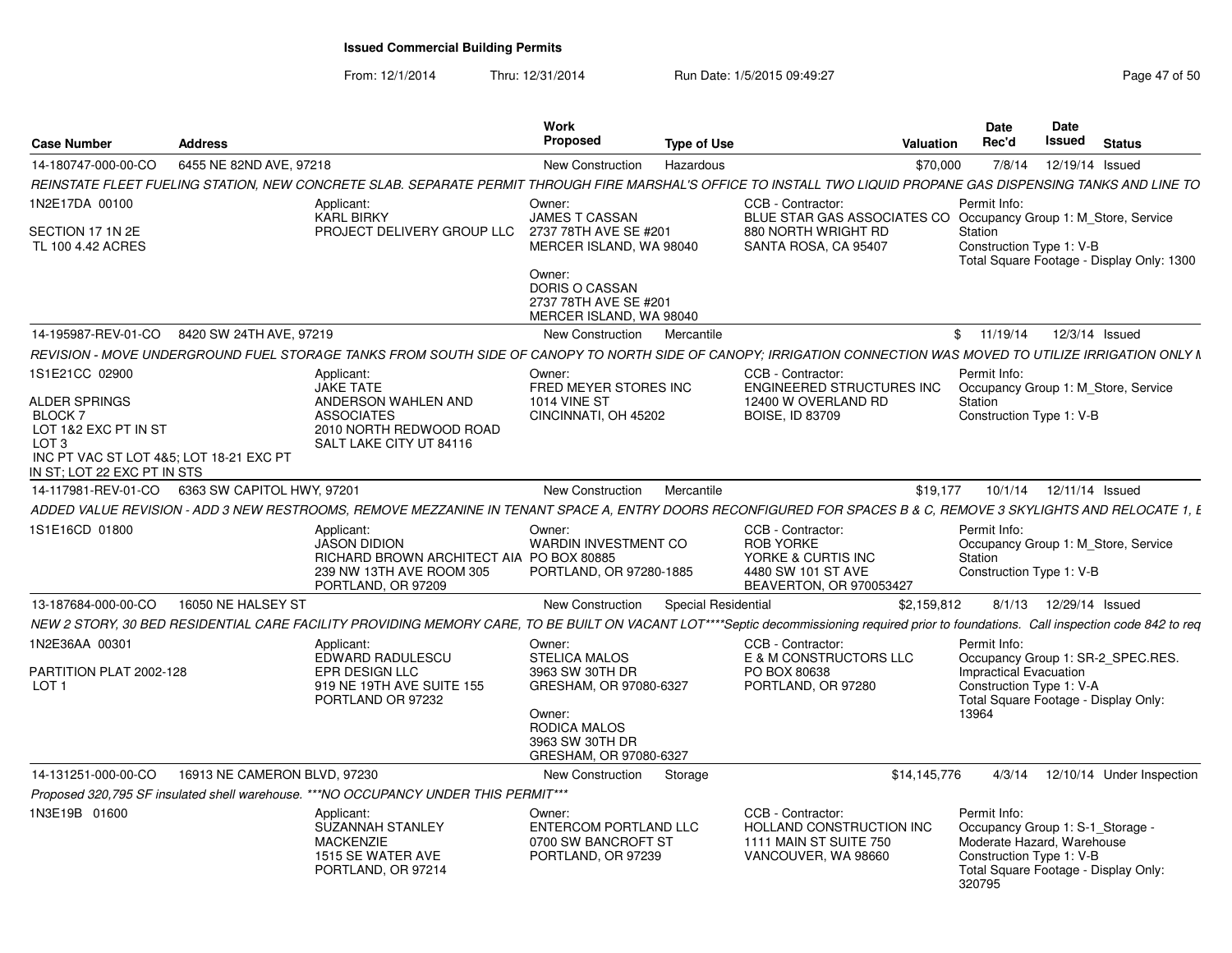| <b>Case Number</b>                                                                                                          | <b>Address</b>                      |                                                                                                            | Work<br><b>Proposed</b>                                                                                            | <b>Type of Use</b>                                                                                        |                                                                                           | Valuation | <b>Date</b><br>Rec'd                                                                                       | <b>Date</b><br>Issued | <b>Status</b>                            |
|-----------------------------------------------------------------------------------------------------------------------------|-------------------------------------|------------------------------------------------------------------------------------------------------------|--------------------------------------------------------------------------------------------------------------------|-----------------------------------------------------------------------------------------------------------|-------------------------------------------------------------------------------------------|-----------|------------------------------------------------------------------------------------------------------------|-----------------------|------------------------------------------|
| 14-153377-REV-01-CO<br>revision - change                                                                                    | 4559 N CHANNEL AVE                  |                                                                                                            | New Construction                                                                                                   | Storage                                                                                                   |                                                                                           |           | \$<br>12/12/14                                                                                             | 12/12/14 Issued       |                                          |
| 1N1E20 00110                                                                                                                |                                     | Applicant:<br><b>KARL SCHULZ</b>                                                                           | Owner:<br>PORT OF PORTLAND (LEASED                                                                                 |                                                                                                           | CCB - Contractor:<br><b>ERIC HOFFMAN</b>                                                  |           | Permit Info:<br>Occupancy Group 1: S-2_Storage - Low                                                       |                       |                                          |
| PARTITION PLAT 2003-38<br>LOT 2 TL 110<br>LAND ONLY SEE R540485 (64983-1505) FOR<br>IMPS                                    |                                     | inici Group, Inc.<br>3030 SW MOODY AVE, STE 104<br>PORTLAND OR 97201                                       | PO BOX 3820<br>PORTLAND, OR 97208-3849<br>Owner:<br>DAIMLER TRUCKS NORTH<br>PO BOX 3820<br>PORTLAND, OR 97208-3849 |                                                                                                           | HOFFMAN CONSTRUCTION<br>805 SW BROADWAY STE 2100<br>PORTLAND, OR 97205                    |           | Hazard, Parking Garage<br>Construction Type 1: I-B                                                         |                       |                                          |
|                                                                                                                             |                                     |                                                                                                            | Owner:<br><b>AMERICA LLC</b><br>PO BOX 3820<br>PORTLAND, OR 97208-3849                                             |                                                                                                           |                                                                                           |           |                                                                                                            |                       |                                          |
| 14-212067-000-00-CO<br>NEW DETACHED TRASH ENCLOSURE                                                                         | 5000 N BASIN AVE, 97217             |                                                                                                            | New Construction                                                                                                   | Storage                                                                                                   |                                                                                           | \$14,910  | 9/12/14                                                                                                    | 12/16/14 Issued       |                                          |
| 1N1E21BB 01000                                                                                                              |                                     | Applicant:<br><b>MIKE COYLE</b><br><b>FASTER PERMITS</b><br>14334 NW EAGLERIDGE LANE<br>PORTLAND, OR 97229 | Owner:<br>SWAN ISLAND WATUMULL LLC<br>307 LEWERS ST #600<br>HONOLULU, HI 96815-2364                                |                                                                                                           | CCB - Contractor:<br>PERLO CONSTRUCTION LLC<br>7190 SW Sandburg St.<br>Portland, OR 97223 |           | Permit Info:<br>Occupancy Group 1: U_Private<br>Garage\Utility Misc.<br>Construction Type 1: V-B           |                       | Total Square Footage - Display Only: 351 |
| 14-171901-REV-01-CO                                                                                                         | 6415 NE KILLINGSWORTH ST - Unit E11 |                                                                                                            | New Construction                                                                                                   | Storage                                                                                                   |                                                                                           | \$33,696  | 10/16/14                                                                                                   | 12/1/14 Issued        |                                          |
|                                                                                                                             |                                     | REVISION TO REDUCE SIZE OF POLE BUIDING AND MOVE OVERHEAD DOOR TO FRONT NORTH ELEVATION                    |                                                                                                                    |                                                                                                           |                                                                                           |           |                                                                                                            |                       |                                          |
| 1N2E17CC 03300<br>THE ARBOR MOBILE PARK<br>SPACE E11<br>MS SERIAL # S502FK7121<br>X # 126012<br>Home ID 199157; PERSONAL MS |                                     | Applicant:<br>TW CONSTRUCTION LLC<br>PO BOX 19803<br>PORTLAND, OR 97280                                    |                                                                                                                    | 6415 NE KILLINGSWORTH ST SP<br>PORTLAND, OR 97218<br>6415 NE KILLINGSWORTH ST FIR 5<br>PORTLAND, OR 97218 | CCB - Contractor:<br>TW CONSTRUCTION LLC<br>PO BOX 19803<br>PORTLAND, OR 97280            |           | Permit Info:<br>Occupancy Group 1: S-1_Storage -<br>Moderate Hazard, Warehouse<br>Construction Type 1: V-B |                       | Total Square Footage - Display Only: 864 |
|                                                                                                                             |                                     |                                                                                                            | Owner:<br><b>TERESA MARIE WEINBECK</b><br>6415 NE KILLINGSWORTH ST<br>SPDGW3<br>PORTLAND, OR 97218                 |                                                                                                           |                                                                                           |           |                                                                                                            |                       |                                          |
|                                                                                                                             |                                     |                                                                                                            | Owner:<br>MARIA DEL ROSARIO ORTIGOZA<br>248 NE DIVISION ST<br>GRESHAM, OR 97030                                    |                                                                                                           |                                                                                           |           |                                                                                                            |                       |                                          |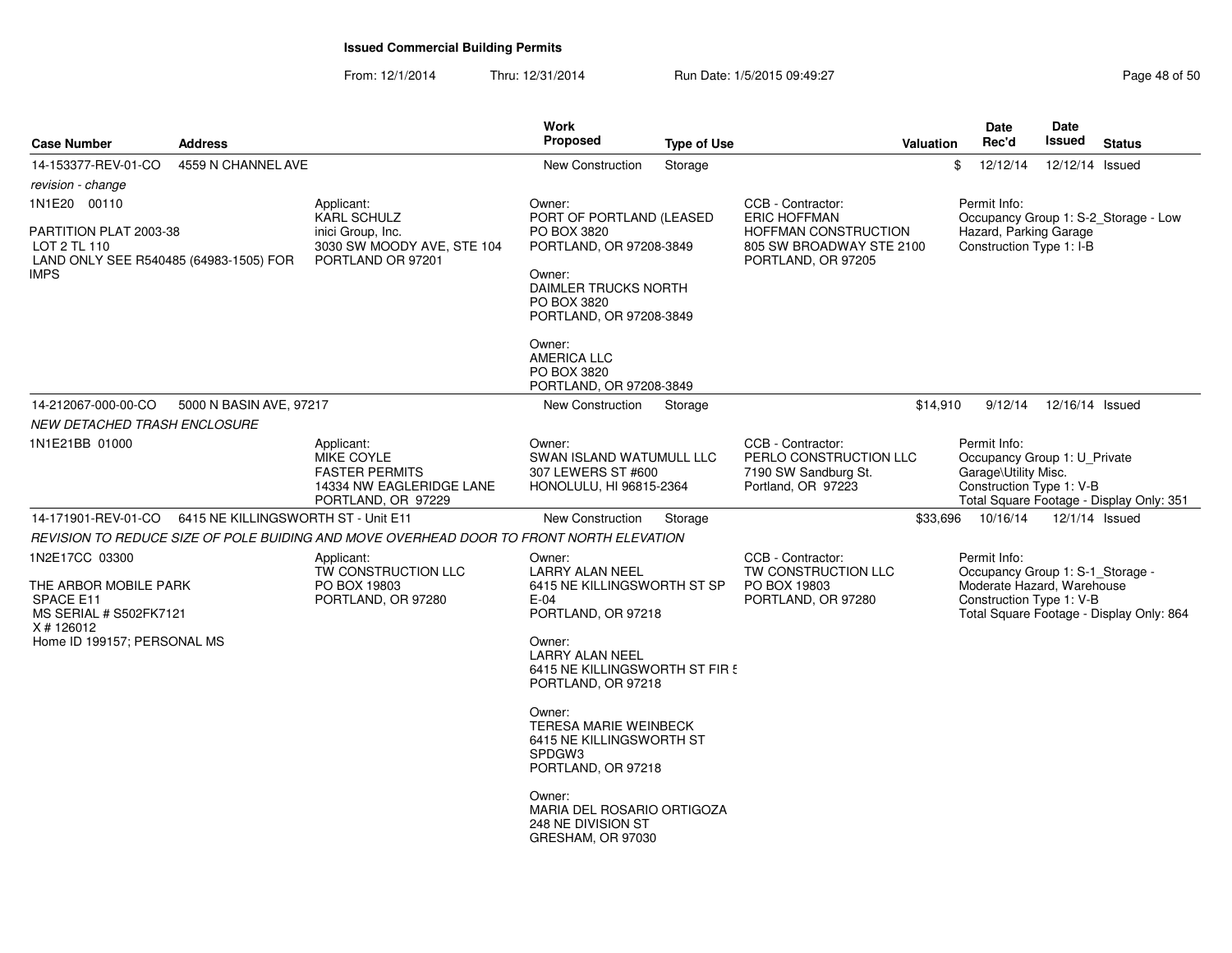| <b>Case Number</b>                                      | <b>Address</b>               |                                                                                                                            | Work<br>Proposed                                                                  | <b>Type of Use</b> | <b>Valuation</b>                                                                                                                                              | <b>Date</b><br>Rec'd                                                                                       | Date<br><b>Issued</b>     | <b>Status</b>                              |  |
|---------------------------------------------------------|------------------------------|----------------------------------------------------------------------------------------------------------------------------|-----------------------------------------------------------------------------------|--------------------|---------------------------------------------------------------------------------------------------------------------------------------------------------------|------------------------------------------------------------------------------------------------------------|---------------------------|--------------------------------------------|--|
| 12-216457-DFS-01-CO                                     | 9400 NE VANCOUVER WAY, 97211 |                                                                                                                            | New Construction                                                                  |                    |                                                                                                                                                               | \$8,000<br>10/27/14                                                                                        | 12/9/14                   |                                            |  |
| <b>DFS FOR NEW STAIRS</b>                               |                              |                                                                                                                            |                                                                                   | Storage            |                                                                                                                                                               |                                                                                                            |                           | Issued                                     |  |
| 1N1E11B 02200                                           |                              | Applicant:<br>D THOMPSON PROPERTIES LLC<br>750 NE COLUMBIA BLVD<br>PORTLAND, OR 97211                                      | Owner:<br>D THOMPSON PROPERTIES LLC<br>750 NE COLUMBIA BLVD<br>PORTLAND, OR 97211 |                    | CCB - Contractor:<br>TEC EQUIPMENT INC<br>750 NE COLUMBIA BLVD<br>PORTLAND, OR 97211                                                                          | Permit Info:<br>Occupancy Group 1: S-1_Storage -<br>Moderate Hazard, Warehouse<br>Construction Type 1: V-B |                           | Construction Type 2 (formerly Type 1): V-B |  |
| 13-190190-REV-01-CO  1419 NW 14TH AVE, 97209            |                              |                                                                                                                            | New Construction                                                                  | Utility            |                                                                                                                                                               | \$                                                                                                         | 6/27/14  12/23/14  Issued |                                            |  |
|                                                         |                              | REVISION TO REDUCE THE SIZE OF BIKE SHELTER FROM 20X100 TO 30X30                                                           |                                                                                   |                    |                                                                                                                                                               |                                                                                                            |                           |                                            |  |
| 1N1E33AA 00700                                          |                              | Applicant:<br><b>STEVE FOSLER</b><br><b>FOSLER PORTLAND</b><br>ARCHITECTURE LLC<br>1930 NW LOVEJOY ST<br>PORTLAND OR 97209 | Owner:<br>EPPHAVEN PROPERTY LLC<br>924 MASON ST<br>SAN FRANCISCO, CA 94129-1602   |                    | CCB - Contractor:<br>PLANET GRANITE PORTLAND LLC Occupancy Group 1: S-1_Storage -<br>924 MASON ST<br>SAN FRANCISCO, CA 94129                                  | Permit Info:<br>Moderate Hazard, Warehouse<br>Construction Type 1: III-B                                   |                           |                                            |  |
| 13-164698-REV-01-CO                                     | 8300 SE MCLOUGHLIN BLVD      |                                                                                                                            | New Construction                                                                  | Utility            |                                                                                                                                                               | \$<br>12/5/14                                                                                              |                           | 12/5/14 Issued                             |  |
| <b>REV-01: REVISION TO RAISED WALKWAY</b>               |                              |                                                                                                                            |                                                                                   |                    |                                                                                                                                                               |                                                                                                            |                           |                                            |  |
|                                                         |                              | Applicant:<br><b>KAREN KARLSSON</b><br><b>KLK CONSULTING</b><br>906 NW 23RD AVE<br>PORTLAND, OR 97210                      |                                                                                   |                    | CCB - Contractor:<br><b>Bill Bruce</b><br>STACY & WITBECK INC/MOWAT<br>CONSTRUCTION CO A JOINT<br><b>VENTURE</b><br>403 SE CARUTHERS ST<br>PORTLAND, OR 97214 | Permit Info:<br>Occupancy Group 1: U_Private<br>Garage\Utility Misc.<br>Construction Type 1: II-B          |                           |                                            |  |
| 14-155540-000-00-CO                                     | 16913 NE CAMERON BLVD, 97230 |                                                                                                                            | New Construction                                                                  | Utility            | \$15,595                                                                                                                                                      | 12/10/14                                                                                                   | 12/10/14 Issued           |                                            |  |
| Trash Enclosure 2 (South) - 275 sq ft.                  |                              |                                                                                                                            |                                                                                   |                    |                                                                                                                                                               |                                                                                                            |                           |                                            |  |
| 1N3E19B 01600                                           |                              | Applicant:<br>SUZANNAH STANLEY<br><b>MACKENZIE</b><br>1515 SE WATER AVE<br>PORTLAND, OR 97214                              | Owner:<br>ENTERCOM PORTLAND LLC<br>0700 SW BANCROFT ST<br>PORTLAND, OR 97239      |                    | CCB - Contractor:<br>HOLLAND CONSTRUCTION INC<br>1111 MAIN ST SUITE 750<br>VANCOUVER, WA 98660                                                                | Permit Info:<br>Occupancy Group 1: S-1_Storage -<br>Moderate Hazard, Warehouse<br>Construction Type 1: V-B |                           | Total Square Footage - Display Only: 275   |  |
| 14-155506-000-00-CO<br>16913 NE CAMERON BLVD, 97230     |                              | <b>New Construction</b><br>Utility                                                                                         |                                                                                   |                    | \$15,595                                                                                                                                                      | 12/10/14  12/10/14  Issued                                                                                 |                           |                                            |  |
| Trash Enclosure 1 (North)- 275 sq feet                  |                              |                                                                                                                            |                                                                                   |                    |                                                                                                                                                               |                                                                                                            |                           |                                            |  |
| 1N3E19B 01600                                           |                              | Applicant:<br>SUZANNAH STANLEY<br><b>MACKENZIE</b><br>1515 SE WATER AVE<br>PORTLAND, OR 97214                              | Owner:<br>ENTERCOM PORTLAND LLC<br>0700 SW BANCROFT ST<br>PORTLAND, OR 97239      |                    | CCB - Contractor:<br>HOLLAND CONSTRUCTION INC<br>1111 MAIN ST SUITE 750<br>VANCOUVER, WA 98660                                                                | Permit Info:<br>Occupancy Group 1: S-1_Storage -<br>Moderate Hazard, Warehouse<br>Construction Type 1: V-B |                           | Total Square Footage - Display Only: 275   |  |
| 13-171125-DFS-03-CO                                     | 4001 SW CANYON RD, 97221     |                                                                                                                            | New Construction<br>Utility                                                       |                    |                                                                                                                                                               | \$30,000 11/10/14                                                                                          | 12/3/14 Issued            |                                            |  |
| DFS FOR LSS EQUIPMENT SEISMIC CALCULATIONS              |                              |                                                                                                                            |                                                                                   |                    |                                                                                                                                                               |                                                                                                            |                           |                                            |  |
| 1S1E05 01400<br>SECTION 05 1S 1E<br>TL 1400 60.69 ACRES |                              | Applicant:<br><b>MIKE SAGER</b><br>LEWIS CRUTCHFIELD<br>550 SW 12TH AVE<br>PORTLAND OR 97205                               | Owner:<br><b>METRO</b><br>600 NE GRAND AVE<br>PORTLAND, OR 97232-2736             |                    |                                                                                                                                                               | Permit Info:<br>Occupancy Group 1: U_Private<br>Garage\Utility Misc.<br>Construction Type 1: V-B           |                           |                                            |  |